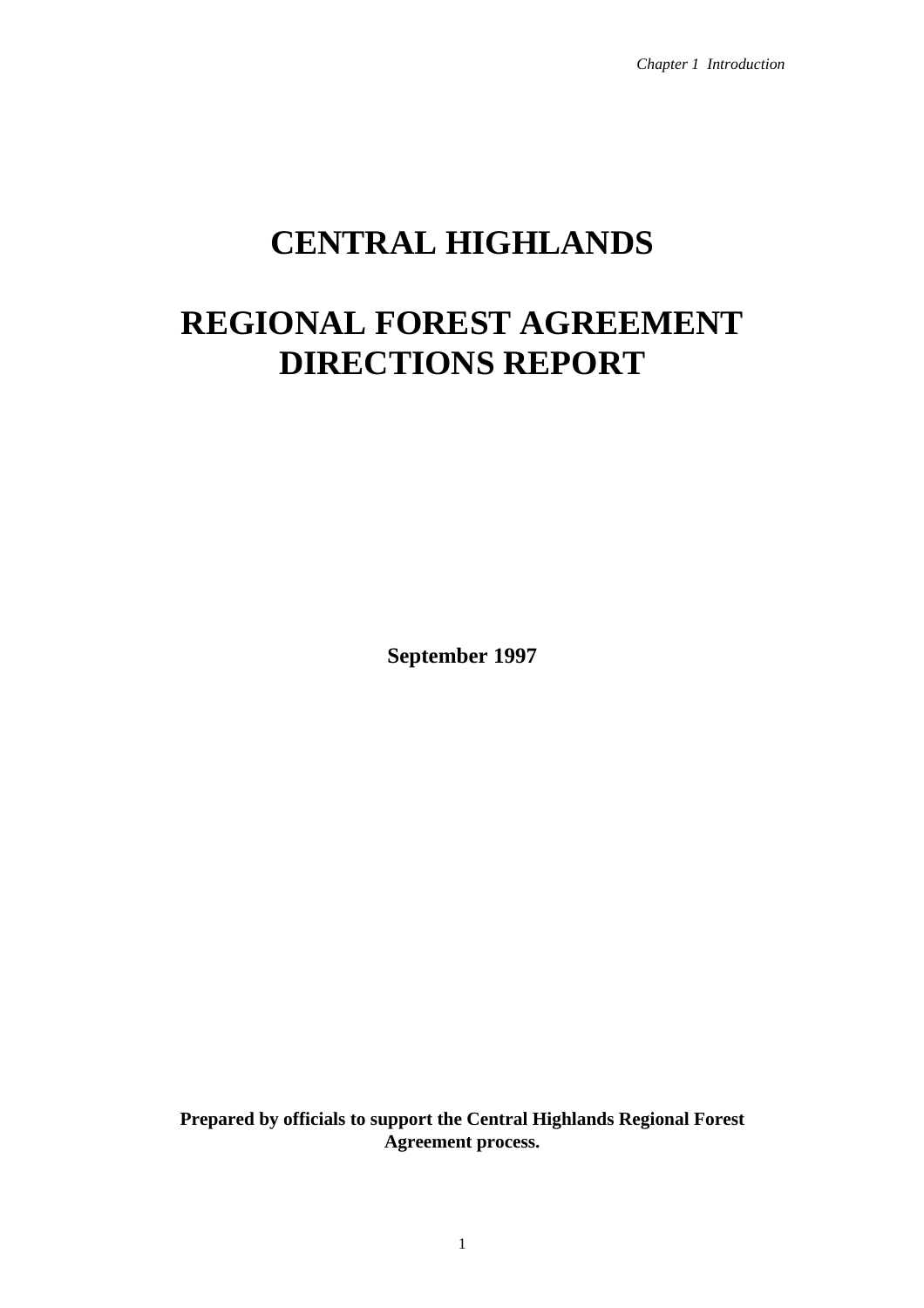## **CONTENTS**

## **FOREWORD**

## **I. BACKGROUND**

- A. Introduction
- B. The region
- C. The RFA process
- D. Consultation processes
- E. Issues raised during consultation

## **II. RELATIONSHIP OF THE REGIONAL FOREST AGREEMENT TO OTHER PROCESSES**

- A. Obligations under environment impact assessment legislation
- B. National Estate obligations
- C. Obligations for endangered species protection
- D. World Heritage issues
- E. Land use planning in Victoria

## **III. COMPREHENSIVE, ADEQUATE AND REPRESENTATIVE RESERVE SYSTEM**

- A. The Central Highlands conservation reserve system
- B. The National Reserve Criteria
- C. The proposed CAR reserve system
- D. Implications of the proposal

## **IV. FOREST INDUSTRY OPPORTUNITIES**

- A. Native wood based industries
- B. Other industry issues

## **V. ECOLOGICALLY SUSTAINABLE FOREST MANAGEMENT**

- A. Background
- B. Review
- C. Response

## **REFERENCES**

**APPENDIX A** - Issues raised during consultation **APPENDIX B** - Summary of national reserve criteria **APPENDIX C - Commonwealth and State Rural Initiative Programs APPENDIX D -** East Gippsland Regional Forest Agreement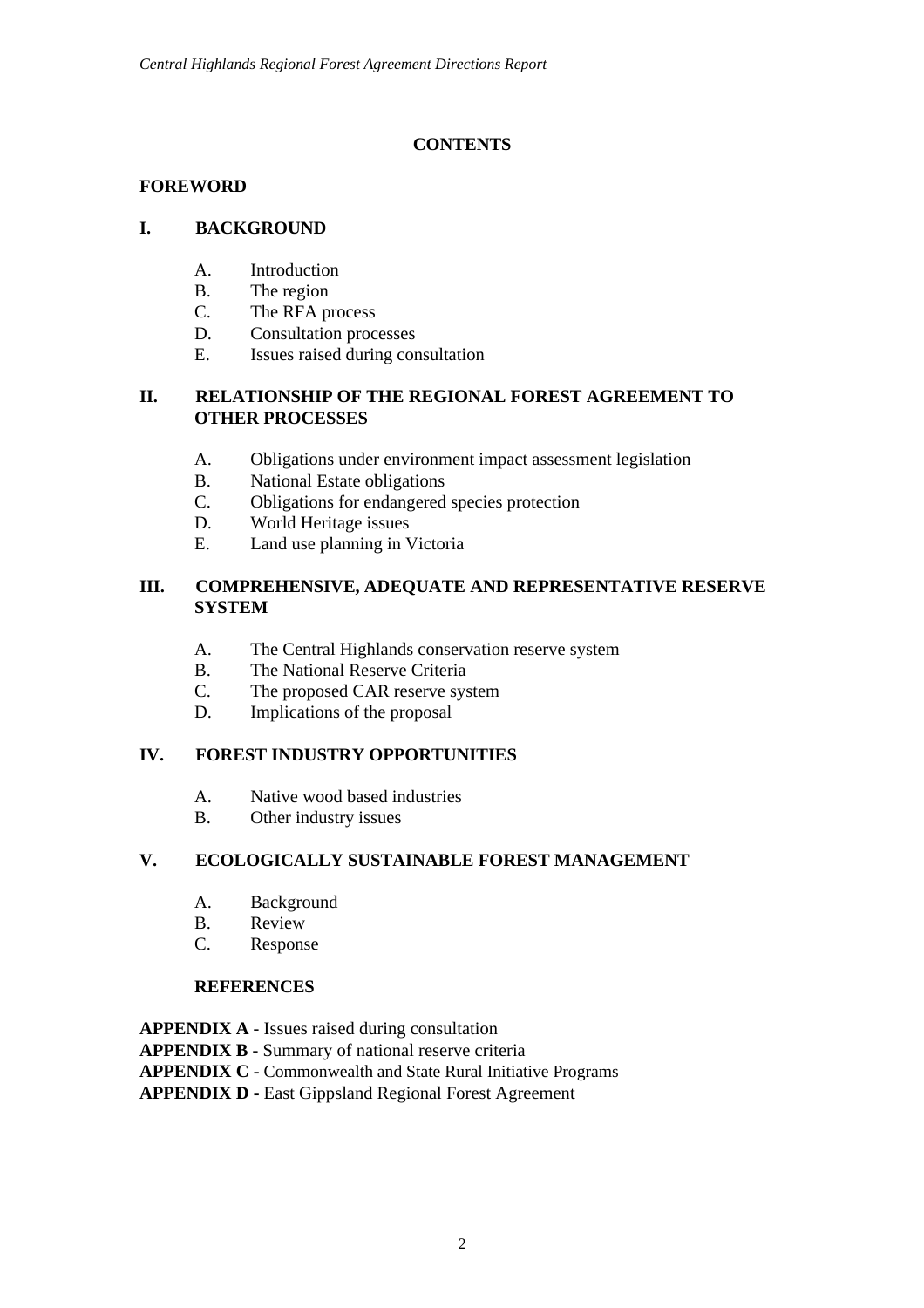# **FOREWORD**

This report has been prepared by the RFA Steering Committee to assist stakeholders and the broader community to have input to the development of a Regional Forest Agreement (RFA) for the Central Highlands. The role of the Steering Committee is to manage the development and finalisation of the RFAs in Victoria and to ensure that the processes associated with the development of RFAs are consistent with the Scoping Agreement signed in 1996.

This report builds upon information contained in the Comprehensive Regional Assessment (CRA) report released in July 1997, and the results of community consultation following the release of the CRA report.

It addresses:

- how the proposed Comprehensive, Adequate and Representative (CAR) Reserve System satisfies the national forest reserve criteria (JANIS 1997);
- the elements of ecologically sustainable forest management (ESFM) which are integral to the development of a RFA;
- industry opportunities the implications associated with these opportunities: and
- the links between the RFA process and other statutory processes, particularly those related to environmental impact legislation, World Heritage, National Estate, endangered species protection and Native Title issues.

The RFA will operate for a period of twenty years, and will be signed by the Prime Minister of Australia and the Premier of Victoria. It will define the commitments made by both governments to forest conservation, forest use and development, and the development of those industries based on the resources of the region's forests. The RFA will be subject to review every five years to evaluate the performance of the agreement against the identified commitments.

Release of this report marks the beginning of an eight week period of public consultation leading up to the completion of the RFA. To assist with this consultation, a series of public meetings involving the community and stakeholders will be held in the Central Highlands and Melbourne to discuss this report and any issues which need to be considered in finalising the RFA.

Written submissions are invited and they may include:

- views on the approach which should be adopted within the RFA and any implications of that approach;
- any issues of substance that have not been considered; and
- other issues associated with the information presented.

Submissions will be taken into account in preparing the RFA and they should be addressed to:

Commonwealth and Victorian RFA Steering Committee c/o Commonwealth Forests Taskforce Department of Prime Minister and Cabinet 3-5 National Circuit, Barton, ACT, 2600.

Closing date for submissions will be Friday 21 November 1997.

Tom Aldred (Commonwealth Project Manager - 06 271 5082) and Ian Miles (Victorian Project Manager - 03 9637 8405) are available to discuss any issue relating to this report or the RFA process in general.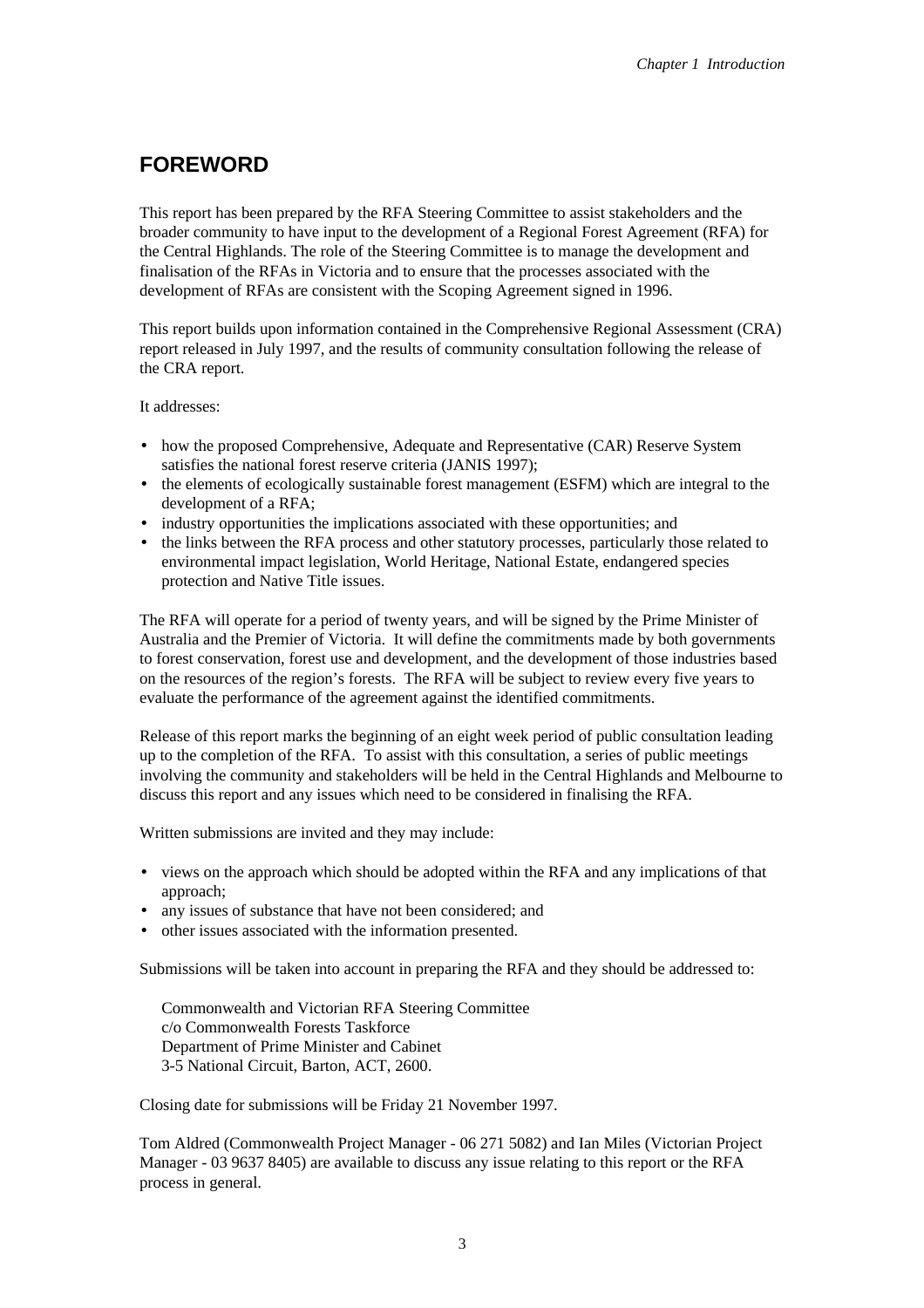# **1. BACKGROUND**

# **1.1 INTRODUCTION**

This report outlines the Victorian RFA Steering Committee's preferred position with respect to the Regional Forest Agreement for the Central Highlands. It has been prepared on the basis of the Comprehensive Regional Assessment (CRA) report for the region and following consideration of issues raised by stakeholders in public meetings, individual and group briefings and in written comment.

The preferred position has been developed to address the three objectives of the RFA as follows:

- the development of a Comprehensive, Adequate and Representative (CAR) reserve system;
- ecologically sustainable forest management (ESFM) across the whole of the forest estate; and
- development of an efficient, internationally competitive timber industry and certainty for communities.

The Steering Committee believes that the proposals outlined in this report provide outcomes that, together, meet all of these objectives. The social and economic needs of communities have been addressed in the development of the proposals. The proposed CAR Reserve System, ESFM and industry development proposals combine to form the Steering Committee's preferred position.

Chapter 1 of this report provides a background to the RFA process, while Chapter 2 provides the relationship of the RFA to other key processes at the national and State levels. Chapter 3 outlines the elements of the proposed CAR Reserve System based on nationally agreed criteria. Chapter 4 examines opportunities for industry development in the region. Chapter 5 addresses the results of the statewide assessment of ESFM.

The Steering Committee invites public comment on the preferred position.

# **1.2 THE REGION**

The Central Highlands Regional Forest Agreement (RFA) Region lies immediately to the north and east of the Melbourne metropolitan area and extends to Seymour and Lake Eildon in the north, the Hume Freeway in the west and Baw Baw National Park and Moe in the east. Townships within the region include: Lilydale, Toolangi, Healesville, Marysville, Alexandra, Eildon, Kinglake, Whittlesea, Woods Point, Warburton, Powelltown, Noojee, Erica/Rawson, Neerim South and Warragul.

The Central Highlands RFA Region covers approximately 1.1 million ha. Private land comprises some 502 800 ha, or 44 per cent of the region, and is mostly cleared and used for a range of agricultural pursuits.

Public land comprises about 600 000 ha, or 56 per cent of the area. The public land is covered mostly by native forest. The region is renowned for its scenery, diverse range of flora and fauna, timber resources, recreational opportunities and the high quality of water in its rivers and streams.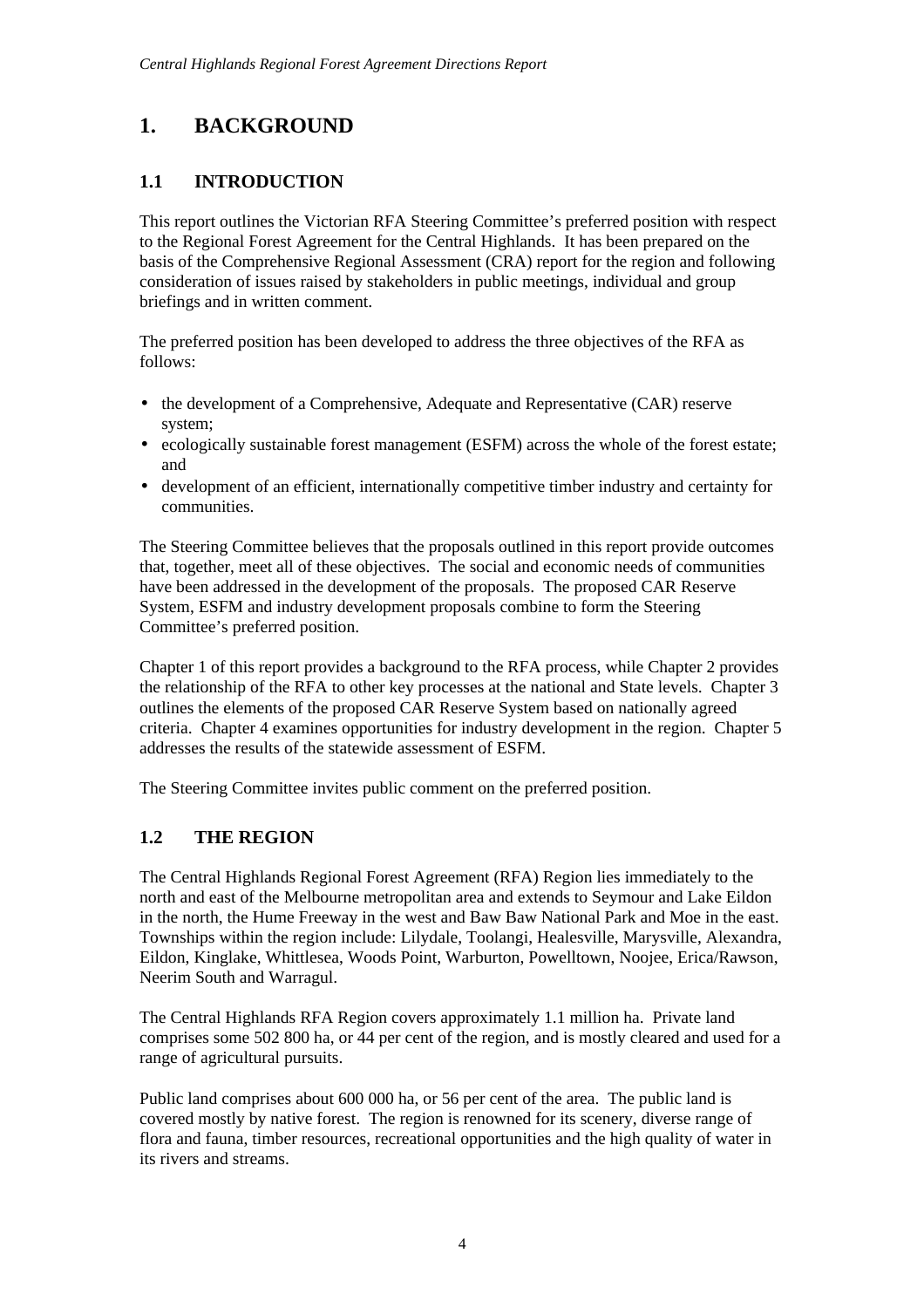State forest occupies about 389 800 ha or 62 per cent of the public land, and conservation reserves (including National Parks and Flora and Fauna Reserves) occupy 29 per cent of the public land, or about 179 700 ha. The remaining public land in the Central Highlands includes other reserves, other public land and water bodies. A significant proportion of this other public land is managed by the Melbourne Water Corporation.

# **1.3 THE RFA PROCESS**

## **Background**

The National Forest Policy Statement (Commonwealth of Australia 1992) identified a single Comprehensive Regional Assessment (CRA) process whereby the States can invite the Commonwealth to participate in undertaking all assessments necessary to meet Commonwealth and State obligations for forested areas of a region. These assessments will provide the basis for enabling the Commonwealth and the States to reach a single Agreement relating to their obligations for forests in a region.

During 1995, the Commonwealth and the States of Victoria, Tasmania, New South Wales and Western Australia undertook a process of identifying Interim (or Deferred) Forest Areas in order to provide interim protection for forests that may be required for a CAR Reserve System while RFAs are being completed.

An Interim Forest Agreement (IFA) between the Commonwealth and Victoria was signed in January 1996. At the same time, the Prime Minister and Premier also signed a Scoping Agreement setting out administrative and operational arrangements for undertaking CRAs and developing RFAs, as well as committing Governments to establishing processes and timetables for the completion of the RFA process.

#### **Victorian RFA Regions**

Victoria has a land area of 22.7 million ha, of which some 40 per cent is publicly owned. Of the public land, 42 per cent (3.8 million ha) is reserved for conservation purposes, including 2.5 million ha of forests. A further 3.5 million ha of public land is also forested, of which about 1.2 million ha is available for timber harvesting.

Victoria has five RFA regions:

- East Gippsland,
- Central Highlands,
- Gippsland,
- North East, and
- West.

The RFA for the East Gippsland region was signed by the Prime Minister and the Premier of Victoria on 3 February 1997. The Central Highlands is the second region in Victoria for which an RFA is to be completed.

#### **Stages in the RFA process**

The major stages in the RFA process are outlined below.

#### *Comprehensive Regional Assessment (CRA)*

The National Forest Policy Statement establishes the CRAs as part of the process leading to the development of a Regional Forest Agreement. The CRA provides a synthesis of the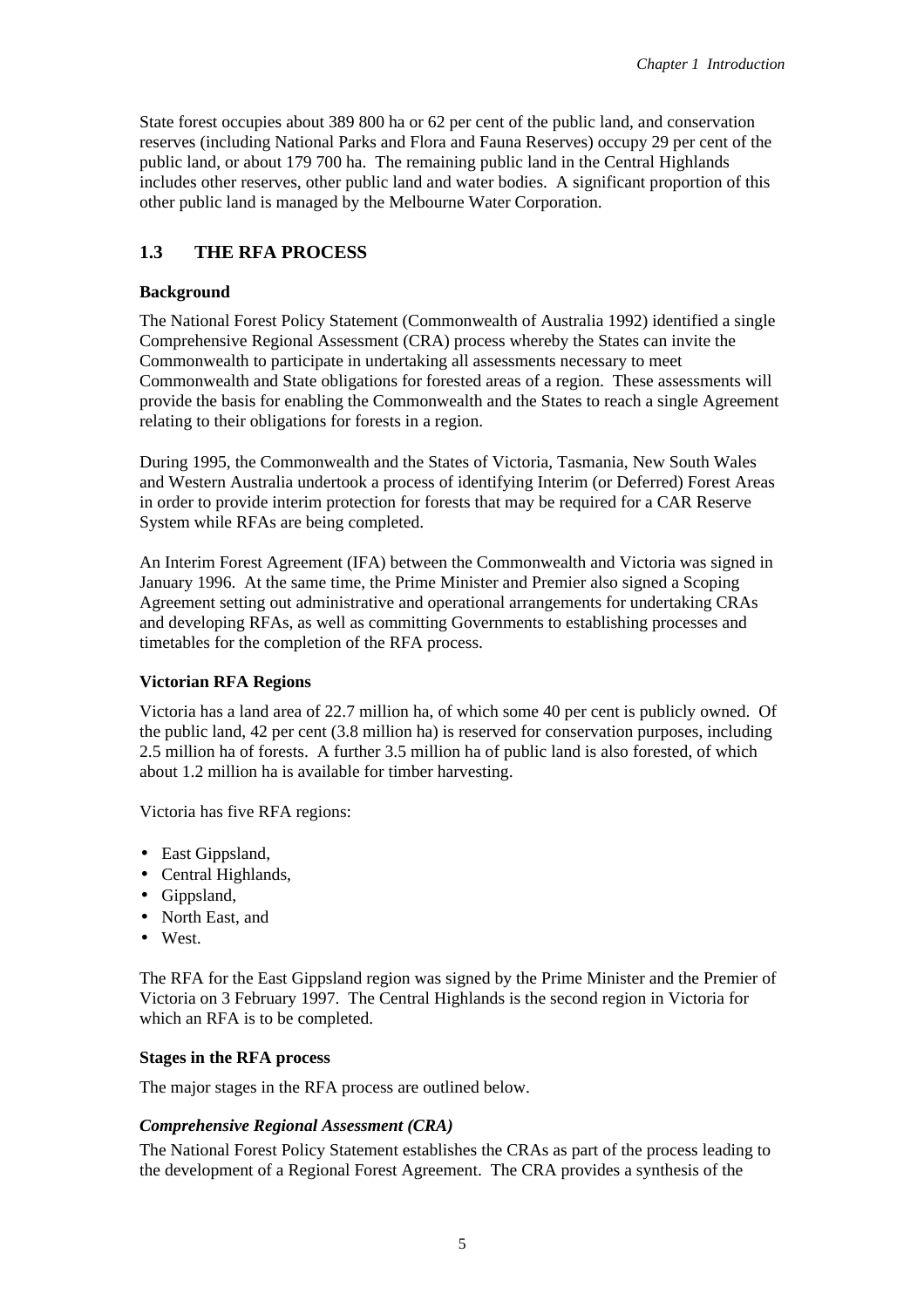information on which the RFA can be developed and agreed between the Victorian and Commonwealth Governments. It does not make judgements or interpretations of information where that might pre-empt the development of the RFA.

The Central Highlands Comprehensive Regional Assessment report (VicRFASC 1997a) was published in July 1997. The CRA report brings together a wide range of studies conducted in recent years. This report is supported by a number of technical reports which provide further detailed information.

The technical reports are:

- Comprehensive Regional Assessment: Victorian Statewide Assessment of Ecologically Sustainable Forest Management (VicRFASC 1997b)
- Compendium of Victorian Forest Research, Research in Progress, Published and Unpublished Works with Particular Reference to the Central Highlands Regional Forest Agreement Region (VicRFASC 1997c)
- Central Highlands Comprehensive Regional Assessment: Mineral Assessment (VicRFASC 1997d)
- Central Highlands Comprehensive Regional Assessment: Social Assessment (VicRFASC 1997e)
- Central Highlands Comprehensive Regional Assessment: Biodiversity Assessment (VicRFASC 1997f)
- Comprehensive Regional Assessment: Wilderness Assessment of the Eastern Victorian forests (VicRFASC 1996b)
- National Estate Values in the Central Highlands of Victoria (AHC and CNR 1994)

The CRA report provides extensive information on the Central Highlands region and background information forming the basis of the reserve, industry and ESFM approaches described in this report. Copies of the CRA report are available at the Alexandra, Benalla, Woori Yallock, Traralgon and Melbourne offices of the Victorian Department of Natural Resources and Environment. The CRA report and technical reports may be ordered by calling 03 9637 8080.

## *RFA directions paper*

The CRA assessment report provides the base information to be used in the integration phase of the RFA process. Information from the assessments and public consultation was used to identify and analyse issues which will be addressed in the RFA. This analysis included consideration of ecological, economic and social issues. A description of these issues and the results of the analysis is provided in this report. This Directions Report is released for an eight week public comment period. This phase is an important component of the consultation process in developing an RFA for the Central Highlands. This Report is designed to provide a basis for detailed discussion with stakeholders.

Further opportunities for consultation with the community and stakeholder groups will be provided through this period of public comment (see below).

## *RFA Finalisation*

Following the eight week public comment period on this report, the Commonwealth and State Governments will consider the comments made in submissions and other discussions with stakeholders and then negotiate the Regional Forest Agreement. The RFA is scheduled for completion in late 1997. The Forest Management Plan will be finalised after the RFA.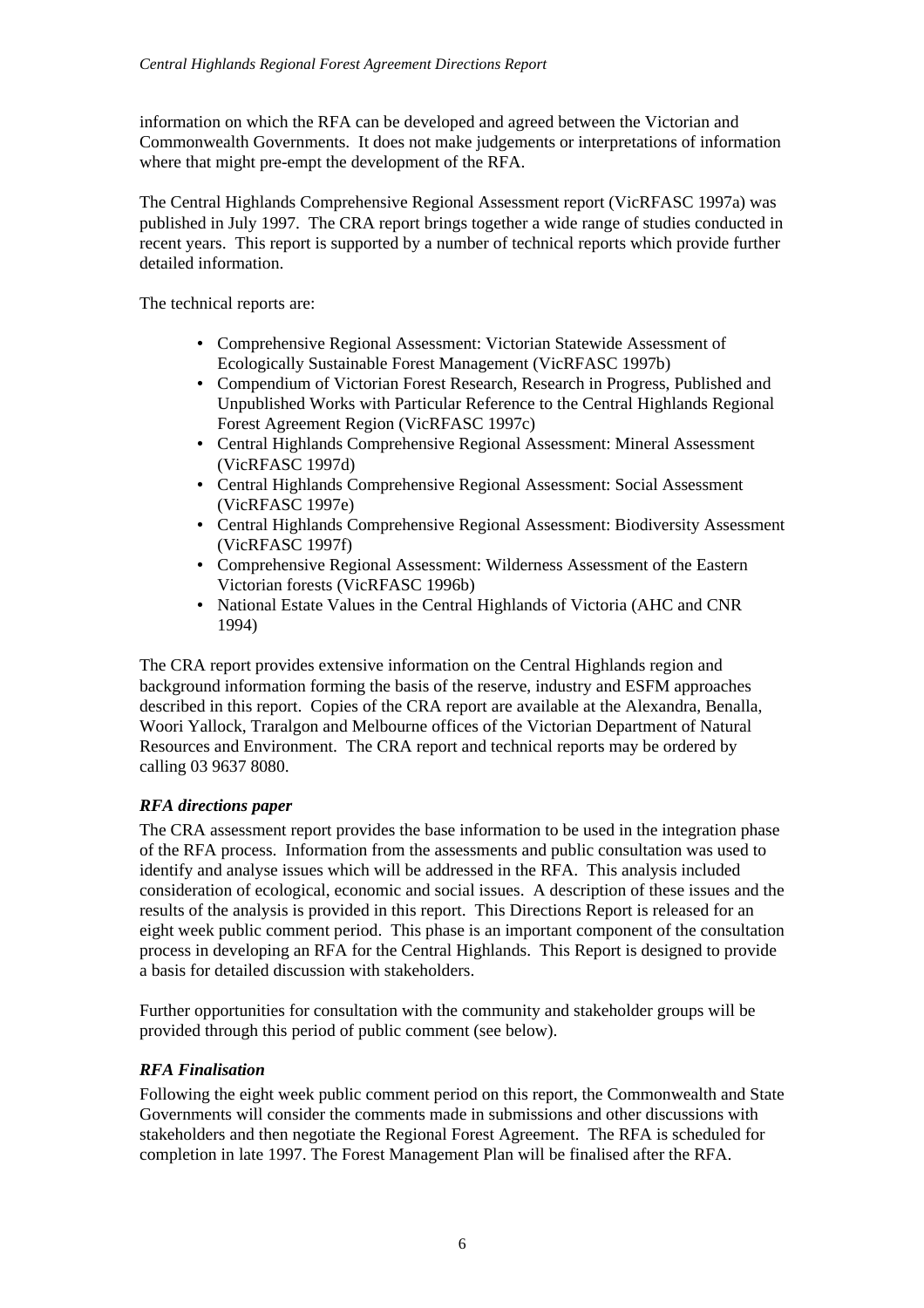# **1.4 CONSULTATION PROCESSES**

Previous Victorian land use planning processes in the Central Highlands have provided extensive opportunities for community involvement in forest issues over the last twenty years (notably Land Conservation Council studies and forest management planning). The RFA process has built on this involvement through a wide range of consultation activities with the local community and other interest groups in the last few months.

Public meetings were held in Healesville, Alexandra and Warragul in October 1996 to explain the RFA process and discuss with stakeholders the ways in which they could be involved in the process. Subsequently a background paper outlining the process and the involvement of stakeholders was published and sent to all stakeholder groups.

Development of the Social Assessment Report provided further opportunities for involving the community, particularly through workshops in Alexandra, Kinglake, Marysville, Healesville, Erica/Rawson and Noojee and adjoining districts. In addition, other opportunities for community input included an extensive telephone survey of the region, survey questionaries, focus groups, interviews with key stakeholders at a State, regional and local level and through direct contact with the Victorian Forest Community Coordinator in Victoria.

Following release of the CRA reports, public meetings with stakeholders and community representatives were held in three locations in Central Highlands (Healesville, Alexandra and Warragul) and several meetings were also held with groups in Melbourne. These meetings provided an update of the RFA process, an overview of the CRA reports and sought to identify community views on the issues that should be addressed in the development of the RFA. A second series of meetings in the same locations was conducted prior to the development of this report.

Further consultation will occur over the next eight weeks prior to finalisation of the RFA. A series of public meetings will be held in the region and will be advertised in the regional media. Mr Tom Aldred (02 6271 5082) and Mr Ian Miles (03 9637 8405) may be contacted for further information on the Central Highlands RFA process.

# **1.5 ISSUES RAISED DURING CONSULTATION**

Social issues raised during the CRA development were presented in the Social Assessment Report. A supplementary social assessment report is currently in preparation and will provide additional information obtained in subsequent surveys conducted in the region since the CRA report was published.

Issues raised in the meetings held prior to release of this report are summarised in Appendix A. A number of specific proposals raised by stakeholders have been addressed in the relevant chapters of this report. These issues can be broadly classified into those related to the comprehensive, adequate and representative reserve system, ecologically sustainable forest management, certainty and development for forest industries, and other issues.

Many of the issues identified are related to the development of the RFA as they have a strong relationship to the employment base of local and regional communities. However, a number of the issues raised are not directly related to the RFA process although they are important in a broader regional context. While these issues are not part of the RFA, a list of relevant Commonwealth and Victorian government programs is provided in Appendix C.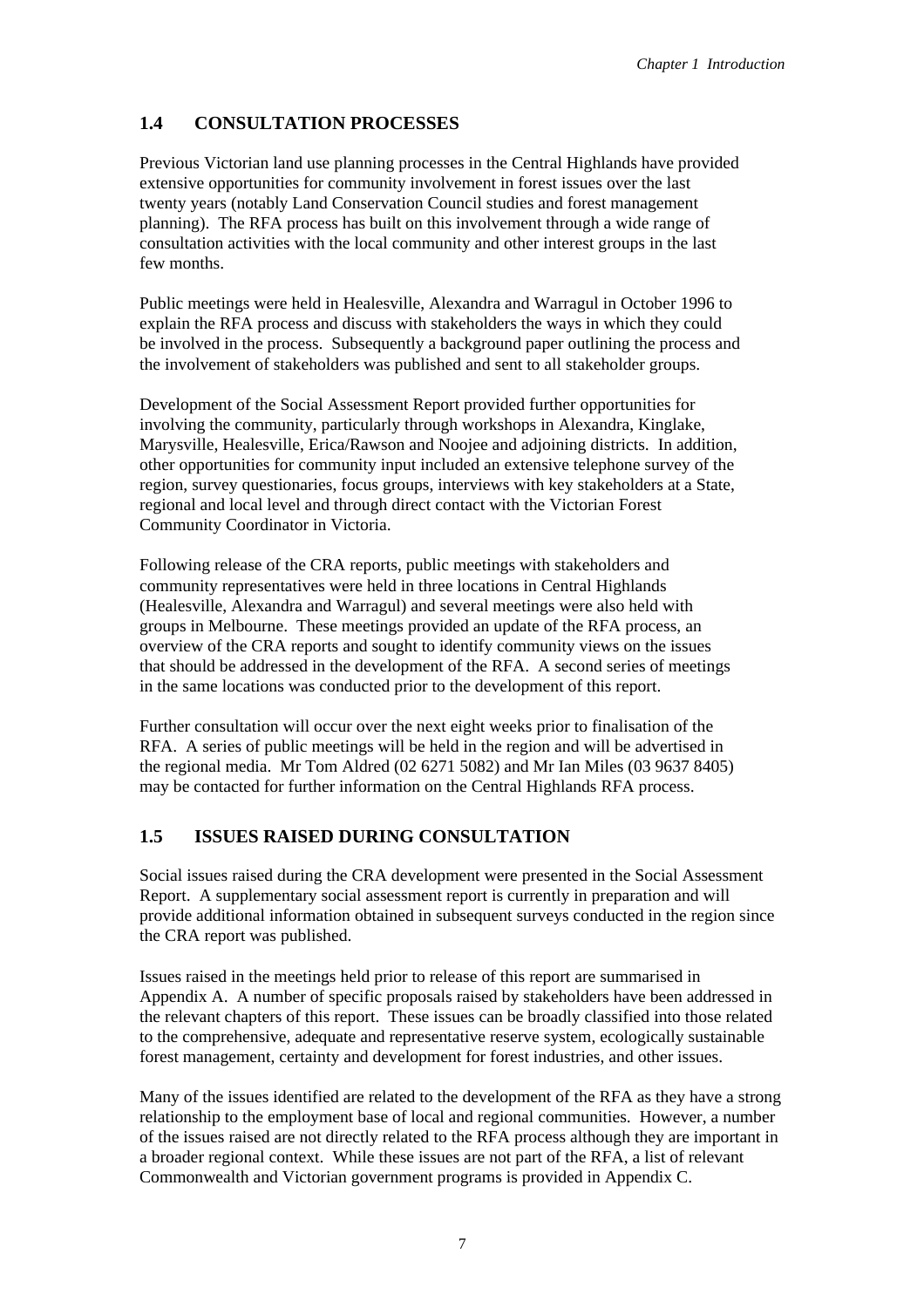*Central Highlands Regional Forest Agreement Directions Report*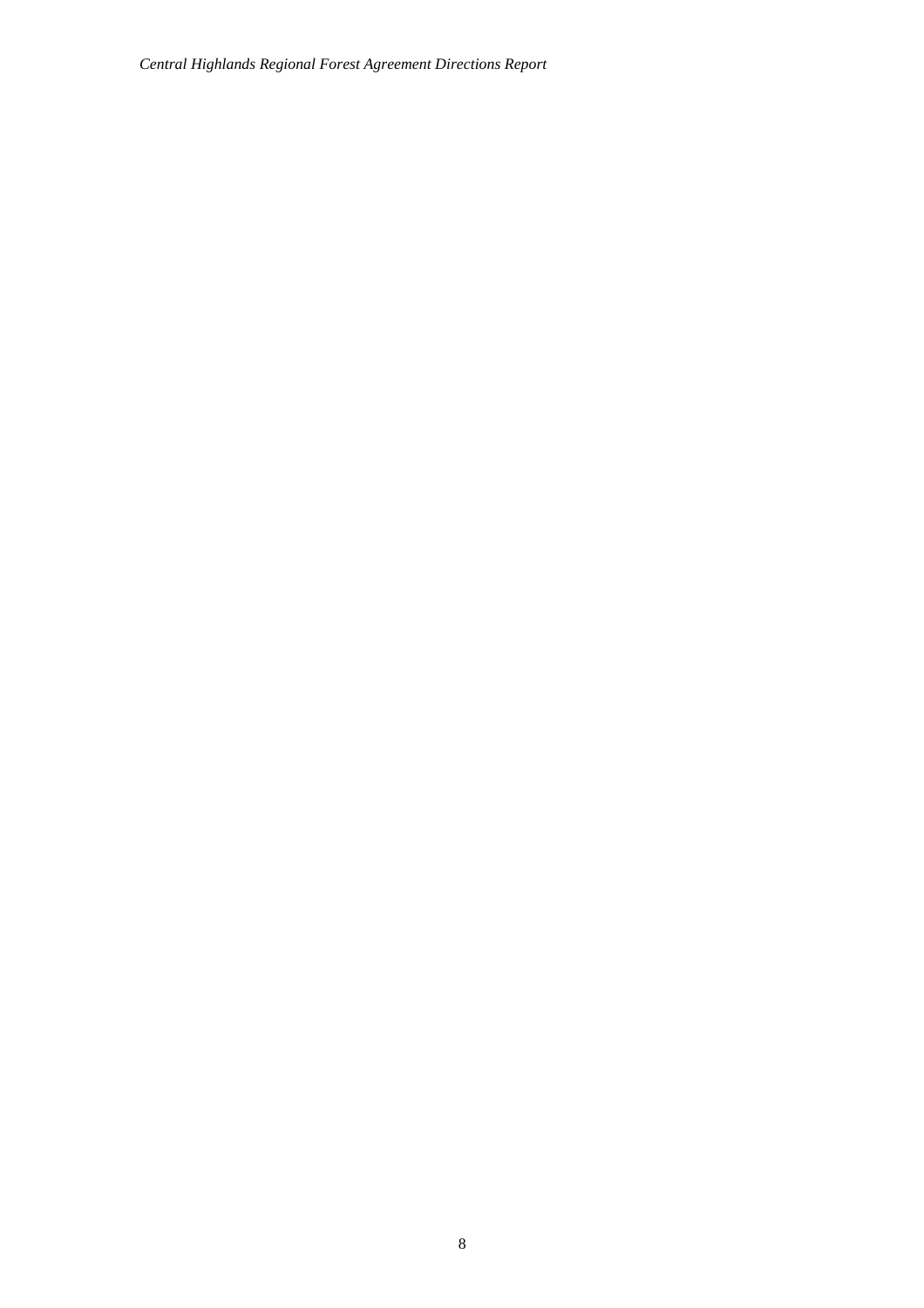# **2. RELATIONSHIP OF THE REGIONAL FOREST AGREEMENT TO OTHER PROCESSES**

One of the objectives of the RFA process is to meet statutory and policy requirements through the development of a Regional Forest Agreement. The satisfactory completion of these requirements should provide for greater certainty of government decision-making in relation to forests during the period the RFA is in place.

Commonwealth statutory requirements exist in relation to the general protection of the environment against impacts, the protection of world heritage and national estate values and the protection of endangered species. The relevant Commonwealth Acts of Parliament are the:

- *Environment Protection (Impact of Proposals) Act 1974*
- *Australian Heritage Commission Act 1975*
- *Endangered Species Protection Act 1992*
- *World Heritage Properties Conservation Act 1983*

The RFA process is designed to satisfy the requirements of these Acts. Obligations under the *Environment Protection (Impact of Proposals) Act 1974* and the *Australian Heritage Commission Act 1975* require discrete assessment processes against defined criteria. These assessment processes are being conducted in parallel with the RFA process and will be based on the contents of this report and the previously published assessment reports.

The Commonwealth also has obligations under the *Native Title Act 1993* relating to the protection of native title rights and interests. The RFA is not intended to influence in any way native title claims that may arise. Where any government action to implement an RFA could affect native title, the action will be taken in accordance with the *Native Title Act 1993*.

Victorian statutory requirements have been satisfied by a number of Victorian legislative and administrative processes, including the proposed Central Highlands Forest Management Plan, and the application of various Codes of Practice and the *Land Conservation Act 1970*, the *Forests Act 1958* and the *Flora and Fauna Guarantee Act 1988*.

# **2.1 OBLIGATIONS UNDER ENVIRONMENT IMPACT ASSESSMENT LEGISLATION**

The objective of the *Environment Protection (Impact of Proposals) Act 1974* is to ensure, to the greatest extent that is practicable, that matters affecting the environment to a significant extent are fully examined and taken into account in arriving at Commonwealth Government decisions.

The Commonwealth Government's proposal to enter into a Central Highlands Regional Forest Agreement with Victoria was referred to the Commonwealth Minister for the Environment, in accordance with the administrative procedures of the *Environment Protection (Impact of Proposals) Act 1974*. These procedures require the Minister to determine whether preparation and public review of an environmental impact statement or a public environment report are required to satisfy the object of the Act. The Minister is required to provide this advice before the Central Highlands Regional Forest Agreement is finalised. The public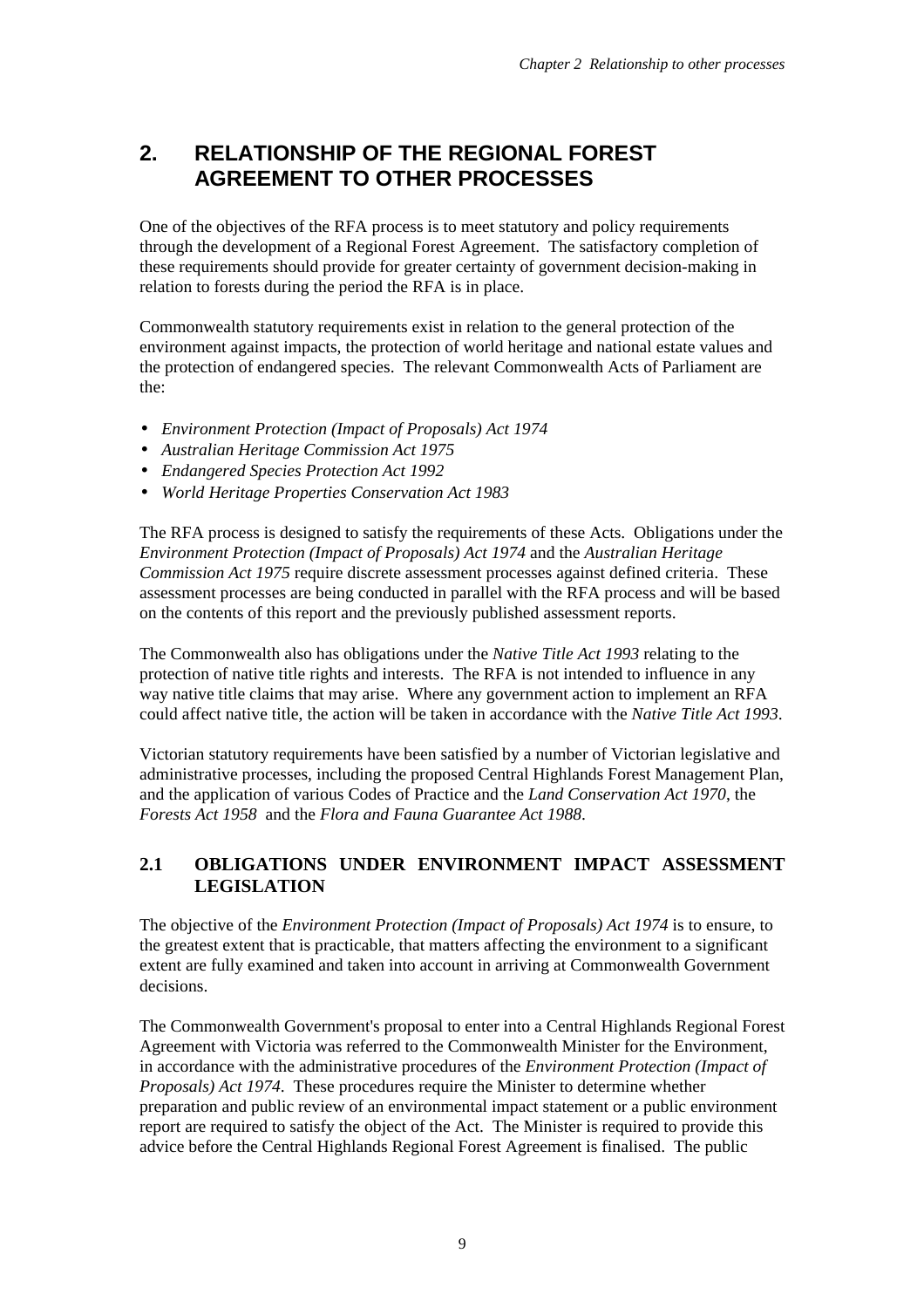consultation process for the Central Highlands Regional Forest Agreement has been designed to be consistent with the requirements of the Act.

# **2.2 NATIONAL ESTATE OBLIGATIONS**

The Australian Heritage Commission's (AHC) responsibilities, as defined by the *Australian Heritage Commission Act 1975*, include:

- the identification of places with national estate values and the compilation of an inventory of these places (the Register of the National Estate);
- the promotion of the conservation of these values and places; and
- the provision of advice to Commonwealth Ministers on the effect on the National Estate of proposed actions.

The identification of national estate places in Central Highlands is described in the National Estate report (AHC  $&$  CNR 1994). Interim and final listing will take place in accordance with commitments in the RFA, once completed.

The conservation of national estate values in Central Highlands will be achieved through both the representation of national estate places within the comprehensive, adequate and representative reserve system and the incorporation in the RFA of protection principles for national estate values in other forest areas.

Prior to the signature of the RFA, the AHC will provide advice to the Commonwealth Government on the extent to which the RFA may have an effect on the National Estate. This advice will be provided in a regional context having regard to the levels of protection afforded to national estate values through a range of mechanisms.

# **2.3 OBLIGATIONS FOR ENDANGERED SPECIES PROTECTION**

The *Endangered Species Protection Act 1992* (ESP Act) provides the basis for Commonwealth responsibilities for the conservation of endangered and vulnerable species and endangered ecological communities, and for the amelioration of the processes that threaten them. The ESP Act requires that any effect on scheduled species and communities is taken into account in Commonwealth decisions, such as a decision to enter into a Regional Forest Agreement. Forest species listed in the Act have been a high priority for assessment in the CRA.

Obligations under the legislation include:

- the identification of the occurrence of endangered and vulnerable species and communities and the assessment of their conservation status under present tenures and management practices;
- the preparation of recovery plans and threat abatement plans for identified endangered forest species and threatening processes;
- the development of appropriate prescriptions and other planning mechanisms;
- the identification and assessment of impacts of present and proposed resource uses; and
- the identification and assessment of impacts of key threatening processes with respect to present and proposed resource use.

Identification and assessment activities undertaken to fulfil these obligations are described in the Biodiversity assessment report (VicRFASC 1997f).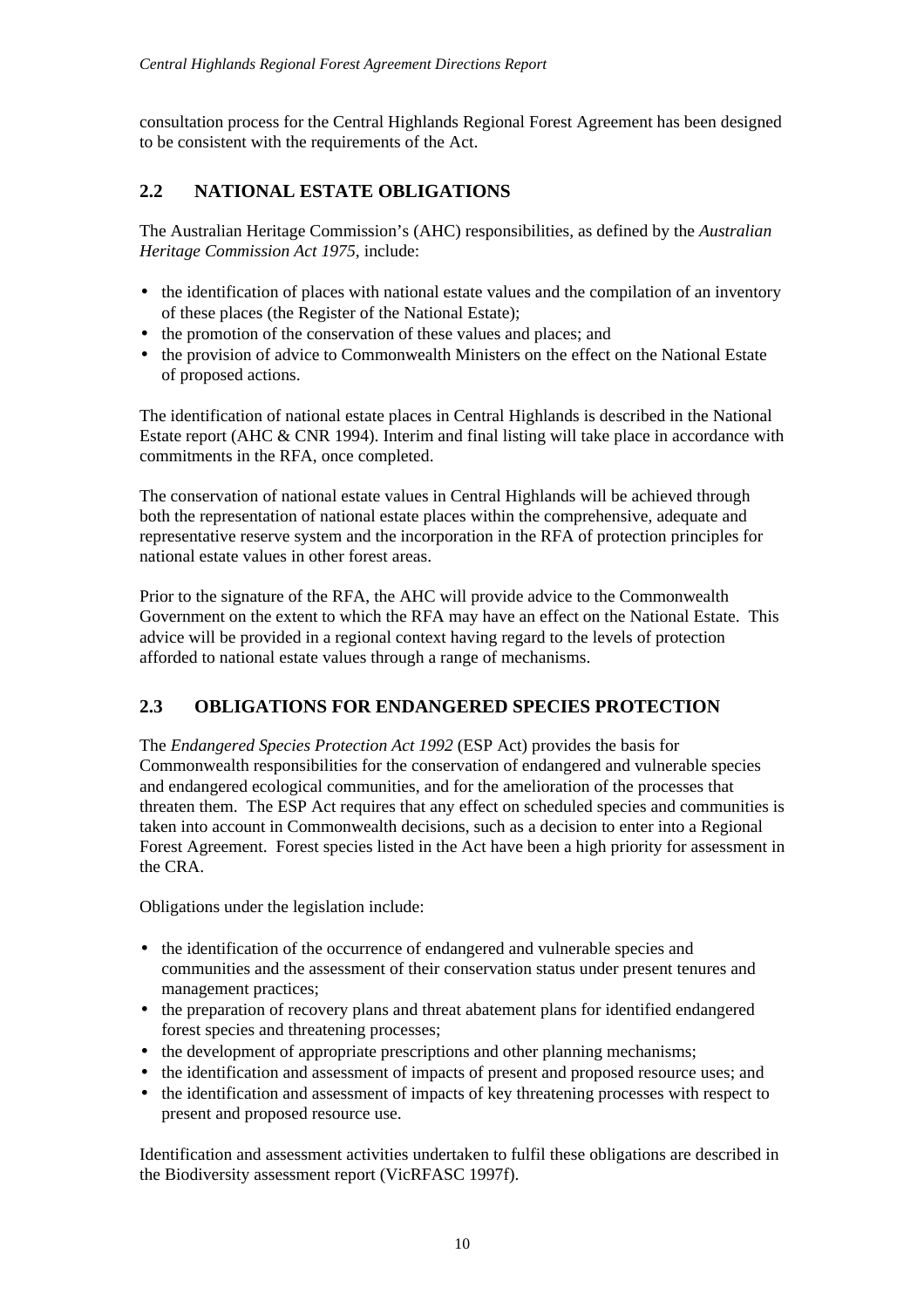Priorities for the preparation of recovery plans and action statements for endangered flora and fauna species will be included in the RFA.

## **2.4 WORLD HERITAGE ISSUES**

As a State Party to the World Heritage Convention the Commonwealth Government has a responsibility for the identification, protection, conservation, presentation and transmission to future generations of the cultural and natural World Heritage situated on its territory.

As part of the development of the East Gippsland RFA, an independent panel of experts undertook a systematic assessment of themes of outstanding universal value that were relevant to Australia and then, of those, which might be best represented in Victoria. Two of the themes of outstanding universal value identified by the Panel are potentially relevant to the Central Highlands, namely:

- 'Origin and development of biota and landforms as a result of Gondwana plate tectonics and more recent stability and long term isolation (sub-theme passive continental margins)'; and
- 'Evolution of landforms, species and ecosystems under conditions of stress (sub-theme *Eucalyptus*-dominated vegetation)'.

The panel identified several sub-themes of outstanding universal value related to these themes: the sub-theme 'parts of the Australian marginal swells associated with the Eastern Highlands' and the sub-theme of '*Eucalyptus-*dominated vegetation'. This sub-theme was specifically identified as directly relevant to the eastern forest areas of Victoria, which include East Gippsland and the Central Highlands, as well as other parts of Australia. The panel considered that places representing this theme would include a wide variety of *Eucalyptus* types from a variety of environments and that an excellent representative sample of these can be found in south-eastern Australia. The panel also stated that in the case of south-eastern Australia, any sample focussed on *Eucalyptus* is most likely to represent an outstanding example of the long-term processes of landform evolution associated with passive continental margins.

The panel also concluded that any such potential World Heritage nomination representing the sub-theme of *Eucalyptus*-dominated vegetation would comprise several large areas, most of which could be expected to already have protected area status.

Because the Central Highlands region may contribute to a potential World Heritage nomination based on the Australia-wide Eucalypt theme, it is envisaged that clauses similar to those in the East Gippsland RFA will be included in the Central Highlands RFA.

The East Gippsland RFA committed the two governments to actively investigate, and participate in, a World Heritage assessment of the Australia-wide Eucalypt theme, including any potential contribution from East Gippsland. The Agreement also noted that in order to progress work towards an Australia-wide Eucalypt nomination the agreement of all relevant governments would be required.

## **2.5 LAND USE PLANNING IN VICTORIA**

The use of publicly owned land in Victoria has been determined by the Government on the basis of recommendations from the Land Conservation Council (LCC). The LCC was an independent statutory body which was established in 1971 under the *Land Conservation Act*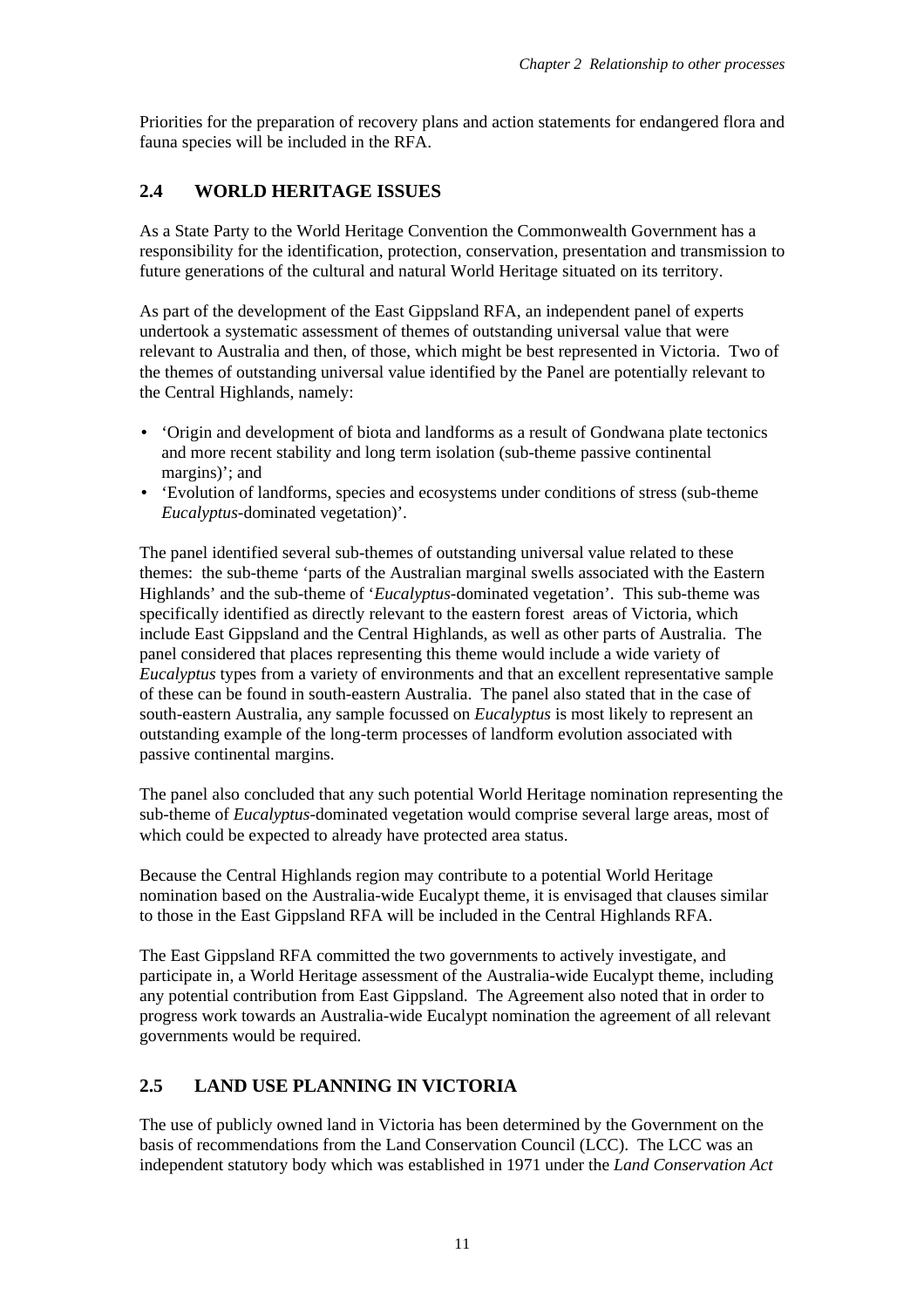*1970*. In July 1997, after 27 years of operation, it was replaced by the Environment Conservation Council (ECC).

The Land Conservation Act established a comprehensive and systematic public land use planning process that operated successfully and provided valuable advice to the Victorian Government.

Since 1971 the LCC conducted more than 30 major land use studies covering the whole State, with most of Victoria having been investigated a number of times. Each study takes about 3 years to complete.

The LCC and its processes were based on three key principles: independence (from government and interest groups); expertise; and public consultation. The Council members all had technical expertise and brought to discussions the range of skills and experience necessary to provide recommendations on the use of public land in the context of balanced land use in Victoria.

In making its recommendations on public land the LCC considered all uses of land and the range of views expressed. It also had regard to the social and economic implications of any recommendations it made. The LCC completed a comprehensive review of public land use in the Central Highlands in mid-1994.

Public consultation during the LCC review process was a legislative requirement and was crucial to successful land use planning outcomes. This has been a key factor in the vast majority of LCC recommendations being accepted by successive governments, and general bipartisan support in the Parliament for legislation creating new national and other parks.

Based on advice from the LCC, the basis of forest management planning in Victorian is a determination by the government of those areas to be included in the conservation reserve system and those areas to be State forest. The Department of Natural Resources and Environment then prepares Forest Management Plans for State forest which take into account management for conservation, timber and other uses of natural resources such as recreation and water supply.

Forest management planning in Victoria is based on 15 Forest Management Areas (FMAs). Forest Management Plans address the full range of forest values and apply for ten years but may be reviewed when required, such as in the event of a major fire. They aim to ensure the complementary management of State forest and the conservation reserve system. The key aim of forest management is to ensure that State forest is used in an environmentally sensitive, sustainable and economically viable manner. Forest management planning is a continuing process and designed to be responsive to changing community expectations and expanding knowledge of the forest ecosystem.

Features of Victoria's forest planning are:

- public involvement and consultation in plan development and approval;
- the application of comprehensive data sets and information technology to assess planning options;
- a focus on integrating information from a range of scientific disciplines; and
- the adaptive nature of the resultant plans so that new information, and circumstances, can be accommodated without the plans losing their integrity or authority.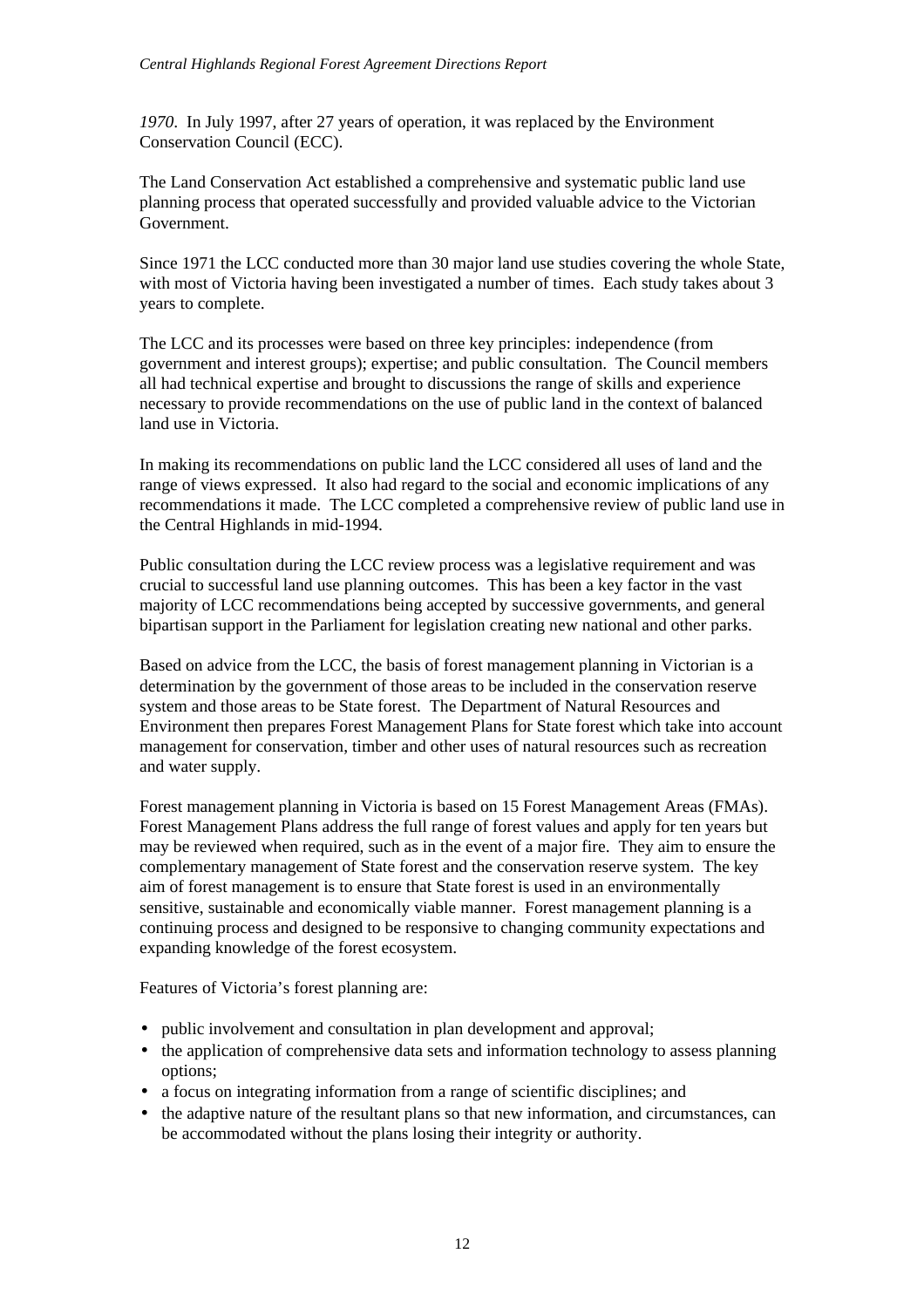The planning process requires preparation of a draft plan for a two month period of public consultation prior to finalisation. An advisory committee representing the range of community interests in the forests of each FMA are closely involved throughout the planning process.

The proposed Central Highlands Forest Management Plan was released for public comment in January 1997. As well as meeting the objectives of the Victorian forest planning processes, the proposed Forest Management Plan was also developed in the context of meeting the draft national reserve criteria, with similar targets for protection of EVCs and old growth. As such, the proposed Plan provided a substantial basis for undertaking analyses against the National Reserve Criteria. The final plan will be published after the Central Highlands Regional Forest Agreement is finalised, in order to be able to reflect the outcomes of the RFA.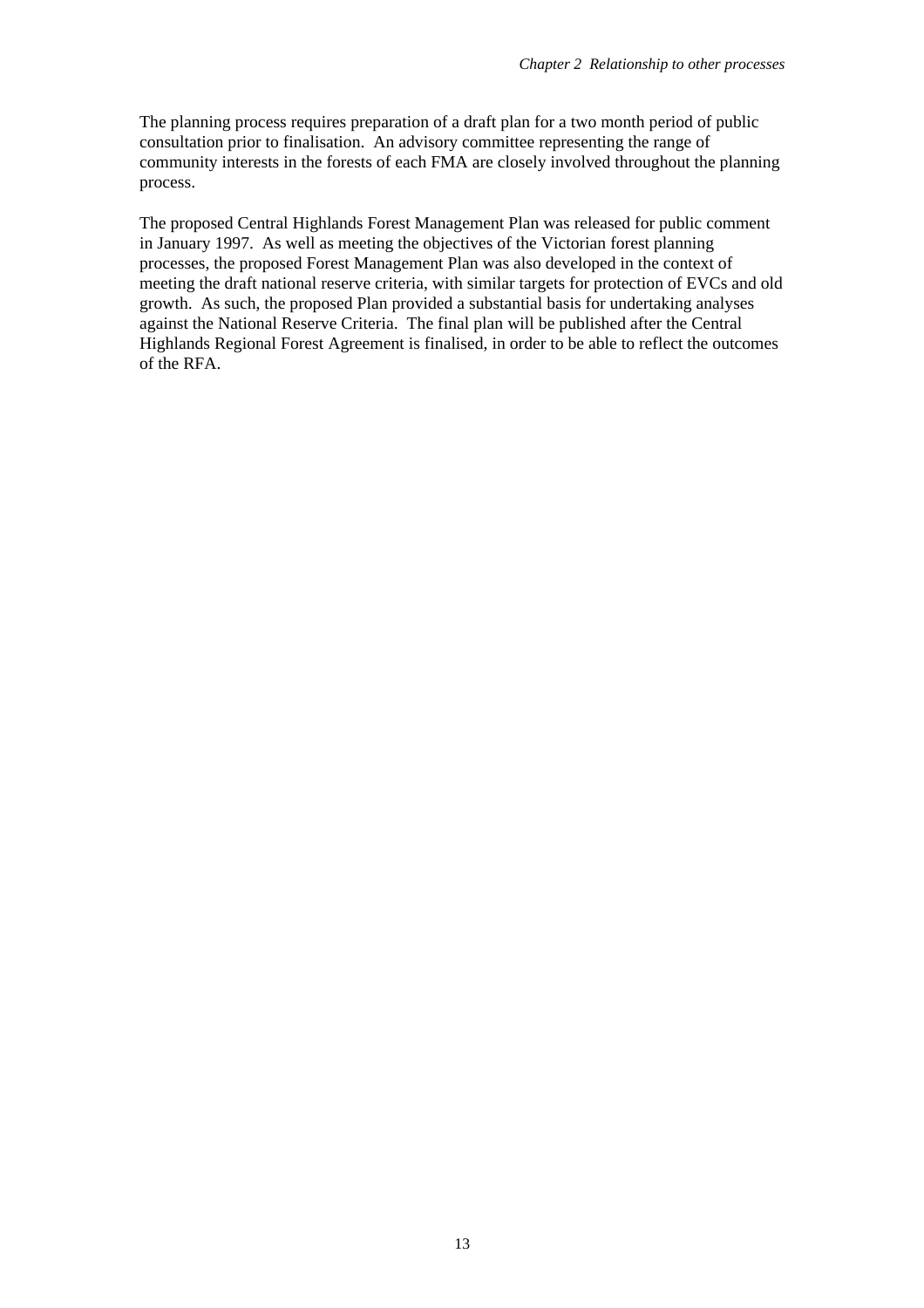# **3. COMPREHENSIVE, ADEQUATE AND REPRESENTATIVE RESERVE SYSTEM**

## **3.1 THE CENTRAL HIGHLANDS CONSERVATION RESERVE SYSTEM**

In 1970, the conservation reserve system in the Central Highlands region consisted of several small national parks, including Ferntree Gully, Fraser and Kinglake National Parks and a number of smaller reserves such as the Yellingbo State Nature Reserve which was established to protect the endangered Helmeted Honeyeater.

Following the establishment of the Victorian Land Conservation Council (LCC) in 1970, major land use reviews were undertaken in the Central Highlands in the mid-1970's and the early 1990's. As a result of these reviews which extended over several years and included extensive opportunities for public comment, major additions were made to the conservation reserve system. Between 1970 and 1995, the conservation reserve system in the Central Highlands has been expanded significantly and now comprises more than 180,000 ha or 30 per cent of all public land in the region. The most significant national and State parks are Yarra Ranges, Baw Baw, Lake Eildon, Dandenong Ranges, Kinglake, Bunyip, Moondarra and Cathedral Range. These parks are complemented by numerous flora and fauna reserves distributed across the region which provide protection for a variety of significant biodiversity values. A network of Reference Areas has also been established containing representative examples of the major land types occurring in the region. In making its recommendations, the LCC deferred resolution of some issues, such as the protection of Leadbeater's Possum in State Forest, to the Forest Management Planning process.

During 1995 the Commonwealth and Victorian governments undertook a process of identifying Interim (or Deferred) Forest Areas in order to provide interim protection for forests that may be required for a CAR Reserve System while RFAs are being completed. The Interim Forest Agreement (IFA) between the Commonwealth and Victoria was signed in January 1996.

Following the 1994 LCC review and the development of the IFA in 1995, the Department of Natural Resources and Environment has undertaken a comprehensive planning process for the State forest areas in the Central Highlands. In addition to the 180,000 ha of the Central Highlands included in the dedicated reserve system, the Forest Management Plan proposes to set aside substantial areas of forest in the Special Protection Zone (SPZ) to protect significant biodiversity values in the region. The Plan contains a range of strategies to conserve endangered flora and fauna, including Leadbeater's Possum, large forest owls, Tiger Quoll and Spotted Tree Frog, Tall Astelia and other rare plants. The Plan also includes specific guidelines for the protection of all vegetation types (Ecological Vegetation Classes or EVCs) and old growth in the region, depending on their rarity. The proposed Plan has been developed taking into account the nationally agreed forest conservation reserve criteria.

Given this background, and the process adopted to develop the proposed Forest Management Plan, the RFA Steering Committee used the proposed Forest Management Plan as the basis for conducting analyses against the Reserve Criteria when developing the Comprehensive Regional Assessment (CRA).

The CRA report for the Central Highlands area identified the extent to which the reserve system (comprising both the dedicated reserves and the forest included in the Special Protection Zone) meets the National Reserve Criteria.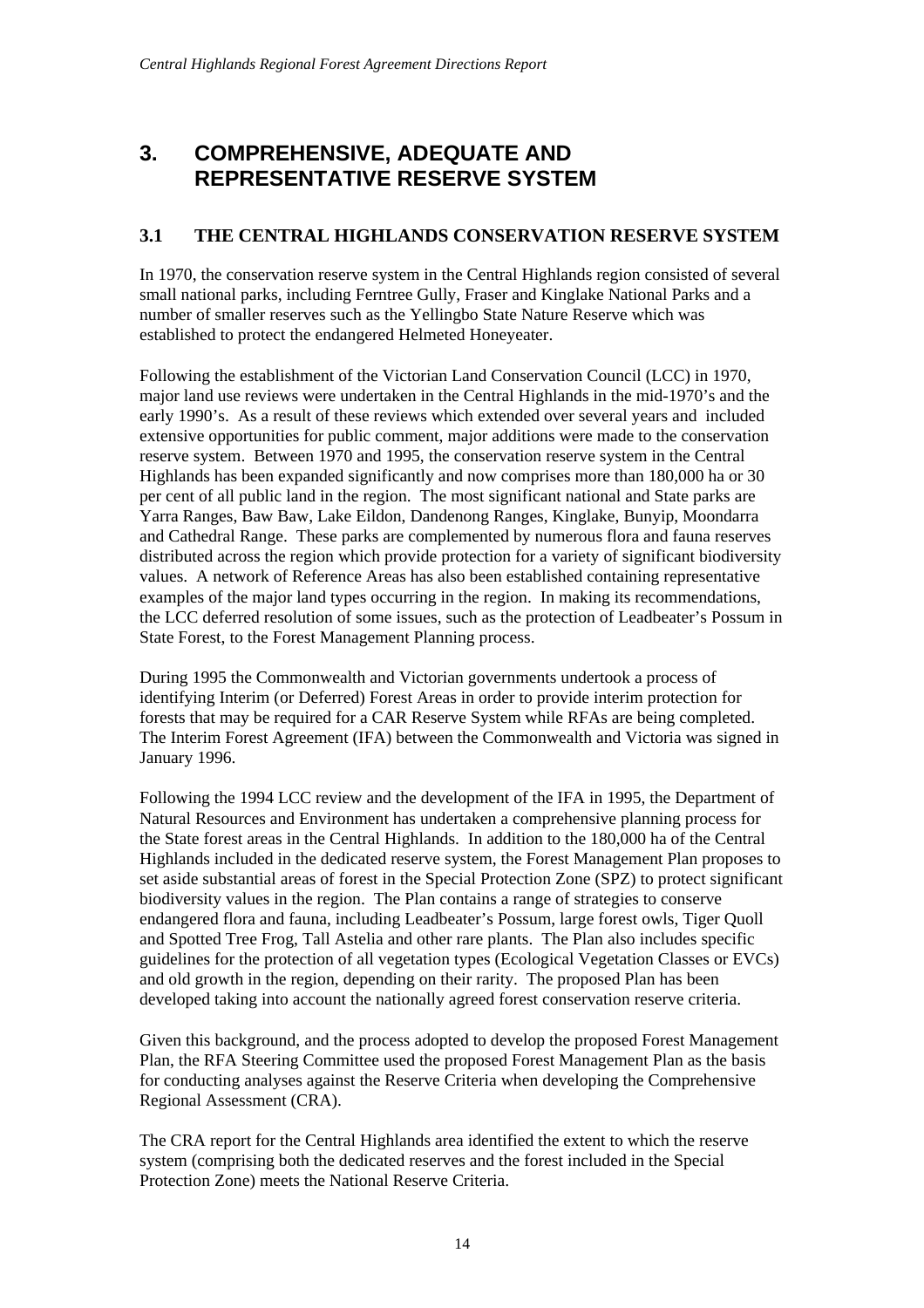# **3.2 THE NATIONAL RESERVE CRITERIA**

A comprehensive, adequate and representative (CAR) reserve system based on the nationally agreed reserve criteria (JANIS 1997) will form a central feature of the Regional Forest Agreement. The nationally agreed criteria cover biodiversity, old growth and wilderness as well as discussion on reserve design and application of the criteria. These criteria are outlined in the relevant sections below, and further information on the criteria is in Appendix B.

Central to the national reserve criteria is consideration of the conservation status of reserve or management tenures. The national reserve criteria refer to:

- Dedicated reserves security of tenure such that a parliamentary decision is required to revoke the current status is the primary consideration of this category. In the Central Highlands context these equate with National Parks, State Parks and Flora and Fauna Reserves for example.
- Informal Reserves areas reserved under other secure tenure or management arrangements. In the Central Highlands context these equate to the larger areas of State forest Special Protection Zones (SPZ) where areas have been set aside for specific and identified conservation purposes.
- Protection through prescription for situations where protection of the conservation value within reserves is impracticable as a result of the nature of the value. In the Central Highlands situation this relates to protection afforded by the Code of Forest Practices for Timber Production.

Provision is also made in the criteria for inclusion of private land in the CAR Reserve System, with the agreement of landholders, where the criteria cannot be met from public land.

## **3.3 THE PROPOSED CAR RESERVE SYSTEM**

Based on the results of the CRA report, community input through three rounds of public meetings and written comments from stakeholders, the Steering Committee developed a proposed CAR Reserve System as part of the preferred position for the Central Highlands RFA. The proposed CAR Reserve System is shown on Map 1.

Adoption of the preferred position would add approximately 115,000 ha to the existing reserve system of 180,000 ha evaluated as part of the Deferred (Interim) Forest Assessment and bring the total area of the proposed CAR Reserve System in the region to approximately 295,000 hectares (about half of the public land in the region or 27 per cent of the entire region). The final tenure of these additional areas has not yet been determined. However, for the purposes of the analyses undertaken for this report, the additions have been considered as part of the Special Protection Zone in State forest. A consideration in determining the final tenure of reserve additions will be the representation in dedicated reserves of particular EVCs and old growth types. Decisions on tenure will be made during final negotiations on the RFA, following community input.

Areas of public land, principally managed by Melbourne Water Corporation, which are not currently included in the proposed CAR Reserve System, also have the potential to contribute significantly to the protection of particular EVCs, provided that suitable management arrangements can be established.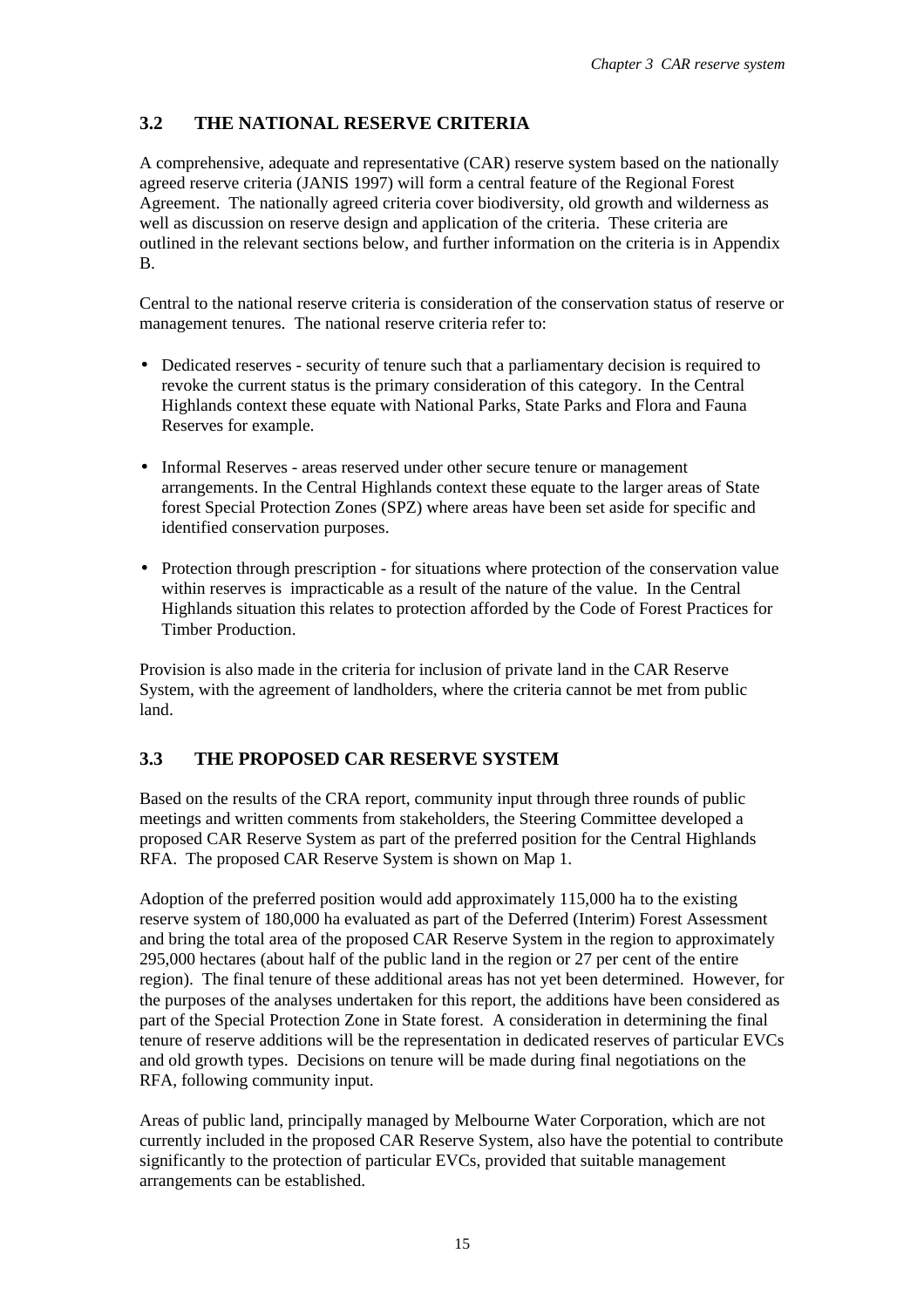The proposed CAR Reserve System has been analysed against the reserve criteria and the results are discussed in detail below. The results show that the proposed CAR Reserve System derived from public land contains most of the conservation values and features required in a CAR Reserve System, and the protection level established by the system is significantly greater than the minimum required for many values. A number of EVCs do not exist on public land at levels that meet the reserve criteria and, in many cases, considerably less than 15 per cent of the pre-1750 distribution remains, largely because these EVCs occurred on what is now cleared private land. As a result, the EVCs are classified as endangered, vulnerable or rare and are addressed separately in the discussion that follows.

Based on the CRA assessments and subsequent analysis, the Steering Committee considers that the proposed CAR Reserve System and the range of mechanisms in place to protect threatened species and communities, satisfies the national reserve criteria with respect to the Central Highlands region.

The following sections provide a description of the key issues considered in developing the proposed CAR Reserve System and a detailed analysis against the national reserve criteria.

### **Criteria for Biodiversity**

The national reserve criteria for biodiversity are being addressed through consideration of the protection afforded to individual EVCs as well as individual species of flora and fauna. Particular attention is given to endangered, vulnerable or rare species or EVCs.

### **Representative Conservation of Ecological Vegetation Classes**

The national reserve criteria for biodiversity specify that as a general criterion, 15 per cent of the pre-1750 distribution of each forest ecosystem should be protected in the CAR Reserve System with flexibility considerations applied according to regional circumstances, and recognising that as far as possible and practicable, the proportion of dedicated reserves should be maximised. Where forest ecosystems are endangered, vulnerable or rare the criteria require increased levels of protection, as discussed in further detail in the following section.

For the purposes of this assessment, Ecological Vegetation Classes (EVCs) are regarded as forest ecosystems. There are 40 EVCs identified in the Central Highlands, of which 21 are considered endangered, vulnerable or rare.

For the 19 EVCs not considered endangered, vulnerable or rare, Table 3.1 shows that all but one have the majority of the remaining occurrence on public lands. For these 18, their representation in the proposed CAR Reserve System (made up of conservation reserves and SPZ in State forest) exceeds the criterion of 15 per cent of their pre-1750 distribution, with most having more than 15% in the dedicated reserve system. Herb Rich Foothill Forest, Montane Damp Forest and Montane Dry Woodland have less than 15 per cent of their pre-1750 extent in the dedicated reserve system, although additional areas are protected in the proposed State forest SPZ so that total reservation of each of these EVCs is in excess of 15 per cent in the proposed CAR Reserve System.

For one of these nineteen EVCs, Box Ironbark Forest, the majority of its current distribution occurs on private land while 1.5 per cent is within conservation reserves. A further 10 per cent of the pre-1750 extent is located on land managed by Parks Victoria in the Plenty Gorge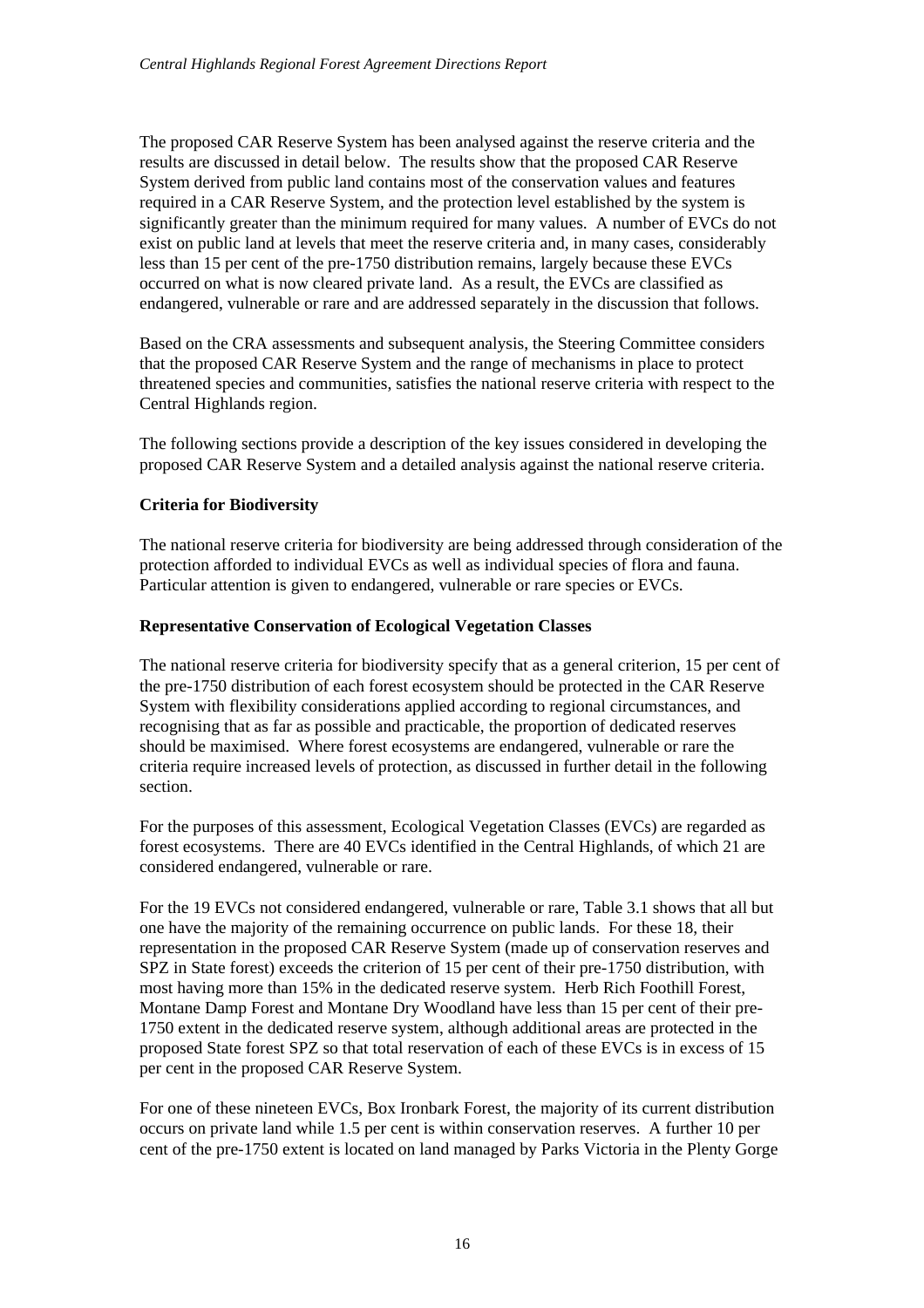and on land surrounding Sugarloaf Reservoir, managed by Melbourne Water Corporation. The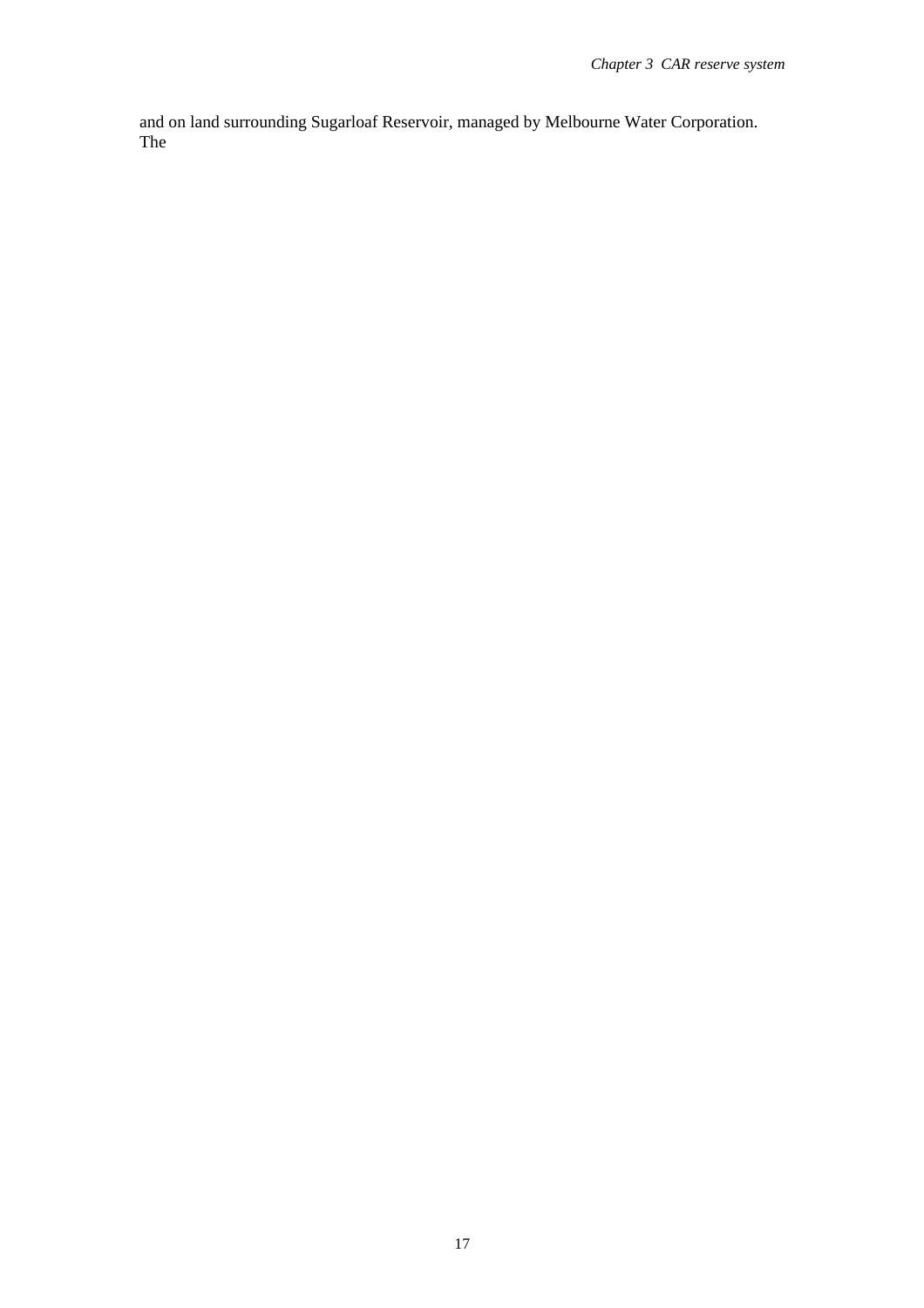*Central Highlands Regional Forest Agreement Directions Report*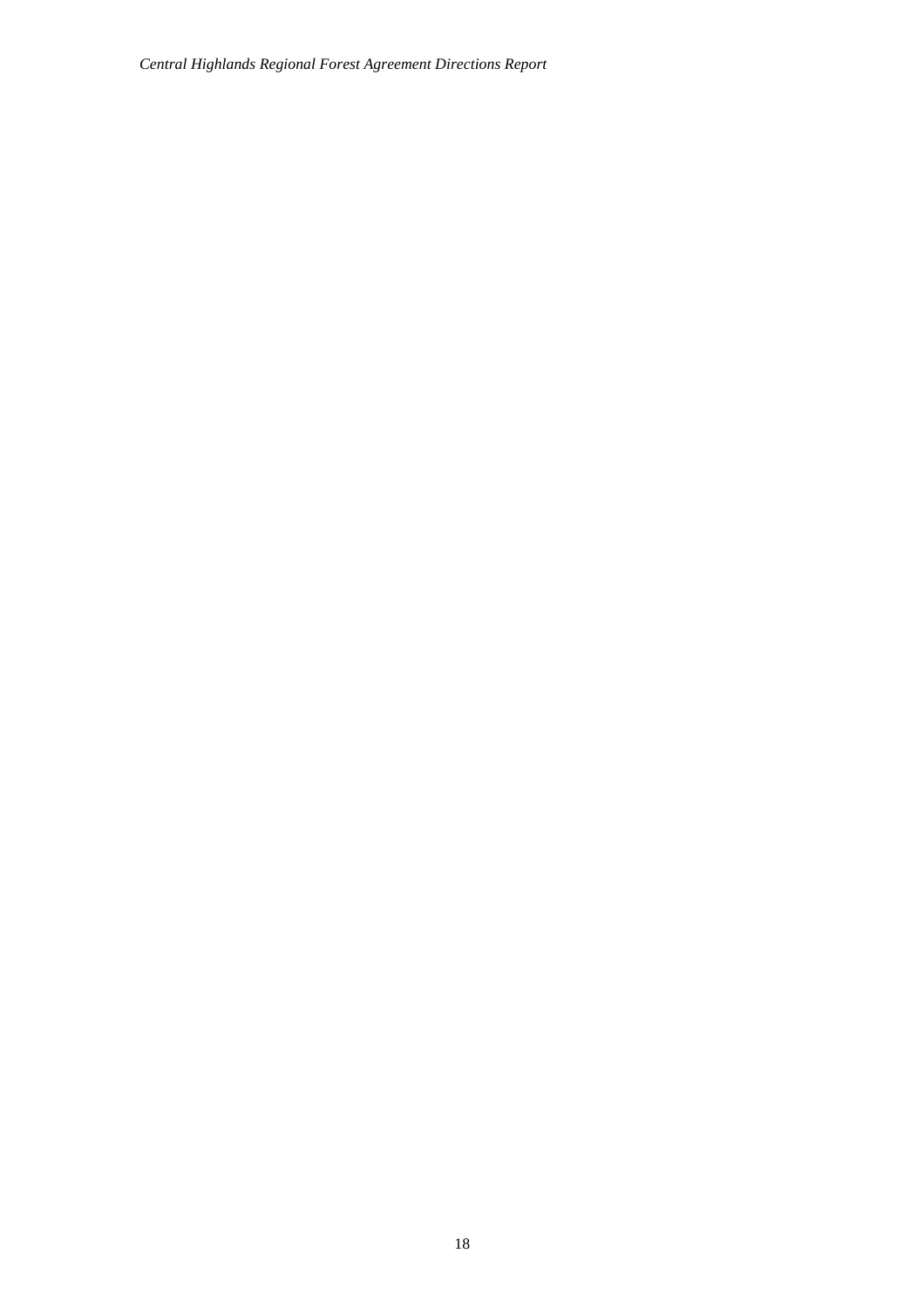# **Table 3.1: Representative conservation (percentage reservation status) of EVCs** i

 $\overline{\mathsf{Ve}}$ 

|                                    |                 |                         |                                        |            | Percent of E           |      |                 |     |  |
|------------------------------------|-----------------|-------------------------|----------------------------------------|------------|------------------------|------|-----------------|-----|--|
| <b>Ecological Vegetation Class</b> | Area (ha)       |                         | <b>Percent</b><br>remainin Status<br>g |            | Cons<br><b>Reserve</b> |      | <b>State Fo</b> |     |  |
|                                    | <b>Pre 1750</b> | <b>Current</b>          |                                        |            |                        | a    | SPZ (iv)<br>b   | C   |  |
| <b>Clay Heathland</b>              | 27              | 27                      | $99.2$ <sub>R</sub>                    |            |                        | 19.8 |                 |     |  |
| <b>Lowland Forest</b>              | 78,992          | 42,805                  | 54.2                                   |            | 13.7                   | 1.6  | 0.6             |     |  |
| <b>Riparian Scrub Complex</b>      | 9,992           | 2,695                   | $27.0$ V                               |            | 1.1                    |      |                 |     |  |
| <b>Riparian Forest</b>             | 43,059          | 31,801                  | 73.9                                   |            | 15.6                   | 7.6  | 11.7            | 0.3 |  |
| <b>Heathy Dry Forest</b>           | 15,025          | 14,435                  | 96.1                                   |            | 26.6                   | 35.7 | 1.2             | 0.2 |  |
| <b>Grassy Dry Forest</b>           | 73,892          | 41,579                  | 56.3                                   |            | 18.7                   | 4.0  | 0.3             | 0.1 |  |
| <b>Herb-rich Foothill Forest</b>   | 168,346         | 123,049                 | 73.1                                   |            | 11.4                   | 9.5  | 0.9             | 0.2 |  |
| <b>Rocky Outcrop Scrub</b>         | 311             | 227                     | 73.1 R                                 |            | 62.9                   |      |                 |     |  |
| <b>Rocky Outcrop Shrubland</b>     | 19              | 5 <sub>l</sub>          | $28.0$ VR                              |            | 0.2                    |      |                 |     |  |
| Damp Forest                        | 198,726         | 162,307                 | 81.7                                   |            | 16.7                   | 7.0  | 1.3             | 0.2 |  |
| <b>Wet Forest</b>                  | 123,752         | 120,068                 | 97.0                                   |            | 29.0                   | 8.3  | 2.4             | 0.2 |  |
| Cool Temperate Rainforest (ii)     | 12,984          | 12,970                  | $99.9$ <sub>R</sub>                    |            | 44.0                   | 27.4 | 3.2             | 0.9 |  |
| Montane Dry Woodland               | 7,087           | 7,050                   | 99.5                                   |            | 3.2                    | 46.3 | 0.9             | 0.5 |  |
| <b>Montane Damp Forest</b>         | 20,506          | 20,150                  | 98.3                                   |            | 7.7                    | 14.5 | 0.5             | 0.5 |  |
| <b>Montane Wet Forest</b>          | 50,319          | 49,678                  | 98.7                                   |            | 33.6                   | 8.0  | 0.9             | 0.2 |  |
| <b>Montane Riparian Thicket</b>    | 3,056           | 3,056                   | 100.0                                  |            | 33.3                   | 8.4  | 7.7             | 1.6 |  |
| <b>Sub Alpine Woodland</b>         | 7,262           | 7,259                   | 100.0                                  |            | 78.9                   | 4.9  | 0.3             | 0.2 |  |
| <b>Treeless Sub Alpine Complex</b> | 1,855           | 1,825                   | 98.4                                   |            | 84.9                   | 5.9  | 1.1             | 0.1 |  |
| <b>Shrubby Foothill Forest</b>     | 50,296          | 35,482                  | 70.5                                   |            | 22.4                   | 2.5  | 0.5             | 0.1 |  |
| <b>Valley Grassy Forest</b>        | 64,452          | 7,201                   | 11.2 $E$ V                             |            | 1.4                    |      |                 |     |  |
| <b>Heathy Woodland</b>             | 17,876          | 6,684                   | 37.4                                   |            | 21.4                   | 1.6  |                 |     |  |
| Wet/Swamp Heathland                | 6,250           | 3,779                   | 60.5                                   |            | 47.1                   |      |                 |     |  |
| <b>Swamp Scrub</b>                 | 5,655           | 429                     | $7.6$ E                                |            |                        |      |                 |     |  |
| <b>Box Woodland</b>                | 25,339          | 328                     | $1.3$ E                                |            | 0.2                    |      |                 |     |  |
| <b>Plains Grassy Woodland</b>      | 44,721          | 1,475                   | $3.3$ E                                |            | 0.2                    |      |                 |     |  |
| Floodplain Riparian Woodland       | 18,016          | 2,431                   |                                        | $13.5$ EVR | 6.2                    |      |                 |     |  |
| <b>Riparian Thicket</b>            | 1,726           | 1,006                   | 58.3                                   |            | 4.1                    | 28.9 |                 |     |  |
| <b>Box Ironbark Forest</b>         | 1,449           | 711                     | 49.1                                   |            | 1.5                    |      |                 |     |  |
| <b>Granitic Hills Woodland</b>     | 1,258           | 215                     | $17.1$ EV                              |            |                        |      |                 |     |  |
| <b>Riverine Escarpment Scrub</b>   | 765             | 241                     | $31.5$ VR                              |            |                        |      |                 |     |  |
| <b>Swampy Riparian Woodland</b>    | 2,530           | 964                     | 38.1                                   |            | 16.4                   |      |                 |     |  |
| Grassland                          | 7,982           | 15                      | $0.2$ E                                |            |                        |      |                 |     |  |
| <b>Gray Clay Drainage Line</b>     | 560             | $\overline{0}$          | $0.0$ $E$                              |            |                        |      |                 |     |  |
| Complex (iii)                      |                 |                         |                                        |            |                        |      |                 |     |  |
| <b>Plains Grassy Wetland</b>       | 354             |                         |                                        | $1.2$ ER   |                        |      |                 |     |  |
| <b>Swampy Riparian Complex</b>     | 50,889          | 5,945                   | 11.7 $E$ V                             |            | 0.6                    |      |                 |     |  |
| <b>Valley Heathy Forest</b>        | 4,155           | 347                     | $8.4 \text{E}$                         |            |                        |      |                 |     |  |
| <b>Grassy Forest</b>               | 10,059          | 2,682                   | $26.7$ EV                              |            | 1.5                    |      |                 |     |  |
| <b>Swamp Formation</b>             | 12              |                         | $10.7$ V                               |            |                        |      |                 |     |  |
| Damp Sands Herb-rich Woodlan       | 162             | 46                      | $28.4$ EV                              |            |                        |      |                 |     |  |
| <b>Riverine Forest</b>             | 210             | $\overline{\mathbf{4}}$ | $1.9$ E                                |            |                        |      |                 |     |  |
| Rock                               |                 | 23                      |                                        |            |                        |      |                 |     |  |
| <b>Cleared Land</b>                | 23              | 405, 145                | 98.4                                   |            | 37.2                   |      |                 |     |  |
| <b>Water Bodies</b>                | $\overline{4}$  | 13,808                  |                                        |            |                        |      |                 |     |  |
| Total                              |                 | 1,129,953 1,129,953     |                                        |            |                        |      |                 |     |  |

by each EVC is included in the category "Cleared Land" under "Current Extent". i) The percentages of each EVC shown in the various land tenures comprise proportions of their pre-1750 exte

ii) All Cool Temperate Rainforest and an adjoining buffer of non-rainforest vegetation is protected in the Specia iii) The remaining occurrence of this EVC is too small to map and is not reflected in this table, remnants are kn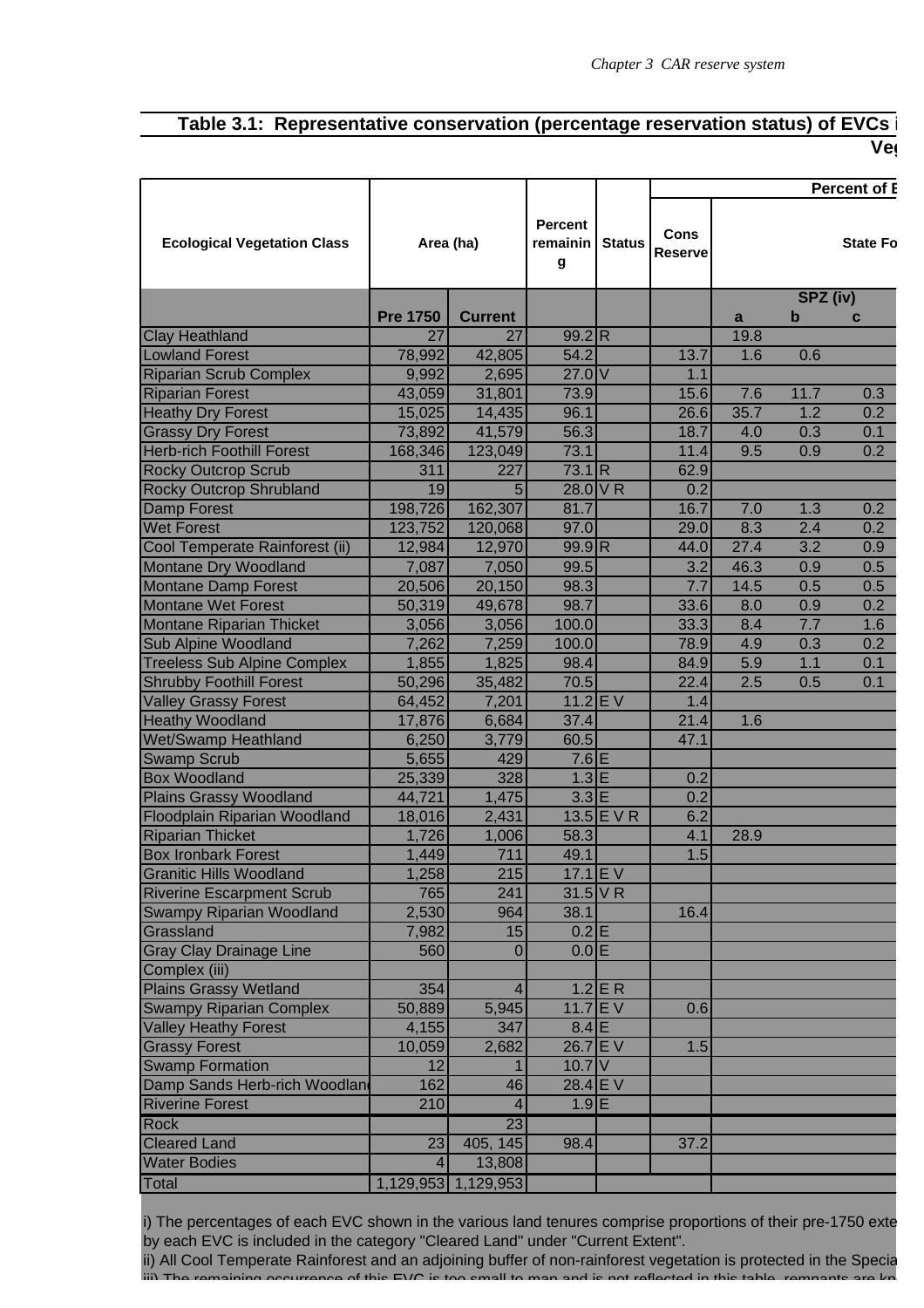*Central Highlands Regional Forest Agreement Directions Report*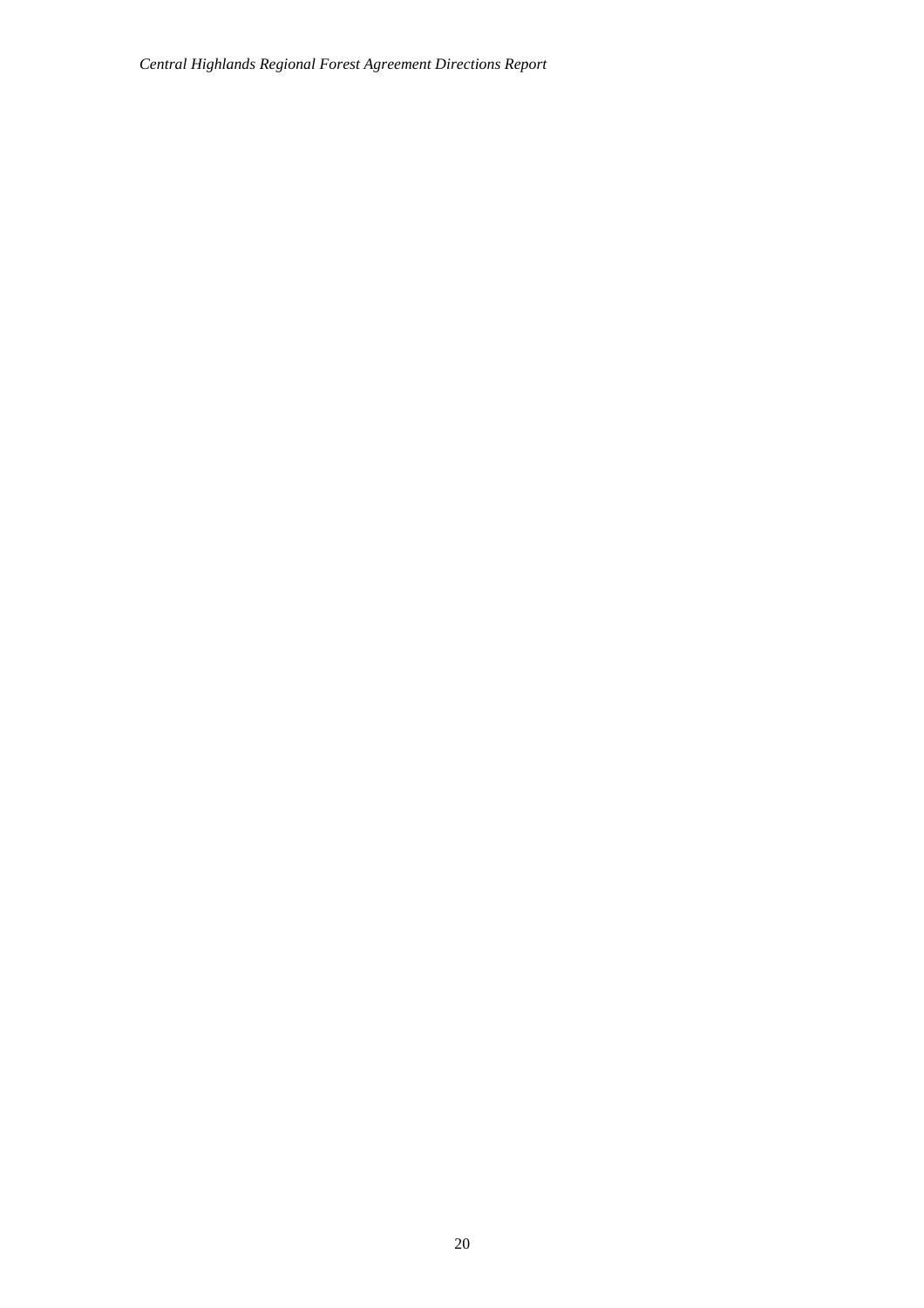management objectives for this land are consistent with the protection of the EVCs and as such, could make a significant contribution to the proposed CAR Reserve System.

#### **Representative Conservation of Endangered, Vulnerable and Rare Ecological Vegetation Classes**

The national reserve criteria require that all remaining occurrences of rare and endangered forest ecosystems should be reserved or protected by other means as far as is practicable, and that at least 60 per cent of their remaining extent of vulnerable forest ecosystems should be reserved or protected.

Twenty one EVCs in the Central Highlands region have been identified as endangered, vulnerable or rare. As shown in Table 3.1, for each of these EVCs (excluding Cool Temperate Rainforest and Rocky Outcrop Scrub) the majority of their occurrence is on Other Public Land or private land. Consequently their representation in the proposed CAR Reserve System on public land is limited. The entire occurrence of Clay Heathland, Rocky Outcrop Scrub and Rocky Outcrop Shrubland on public land is protected in the proposed CAR Reserve System.

All rainforest, and an associated non-rainforest buffer is excluded from timber harvesting in the Central Highlands. A substantial area of Cool Temperate Rainforest in the Central Highlands is in the dedicated reserve system (44 per cent) and the larger components of the SPZ (30.6 per cent SPZ(a&b). The remaining stands are protected by the narrower components of the SPZ, including buffer zone mechanisms. The Code of Forest Practices for Timber Production specifies that for stands containing nationally significant rainforest, the highest degree of protection, generally sub-catchment level is appropriate, except where full protection can be provided by other measures which are outlined in approved plans. Consistent with the Code of Practices for Timber Production the rainforest protection strategy outlined in the Proposed Central Highlands Forest Management Plan (NRE 1996) is based on the application of buffers and/or subcatchment protection. The proposed CAR Reserve System provides high levels of protection for the key values associated with rainforest sites of national significance (including those in the headwaters of the Acheron River and in the Bunyip River) and state significance, as well as some of the regional significance. The Bunyip River site also provides sub-catchment protection for the occurrences of Tall Astelia associated with the rainforest stands in this locality.

Some concerns have been raised about the adequacy of 40 m buffers in protecting rainforest stands. In the Central Highlands, buffering arrangements are currently considered to provide adequate protection against physical disturbance from forest operations, which is a particularly important factor in minimising the spread of Myrtle Wilt. Annual audits of the implementation of the Code and related prescriptions on State forest indicate that the disturbance to buffers surrounding rainforest from forest operations is very low. Wider buffers are provided where higher priority rainforest stands are not already protected in the dedicated reserves or the larger components of the SPZ. Depending on the priority of the particular area within national or state sites of significance, 60 m or 100 m buffers are applied.

These endangered, vulnerable or rare EVCs on public land are predominantly within conservation reserves and/or areas managed by Melbourne Water Corporation, Plenty Gorge (managed by Parks Victoria) and water frontages and recreation areas managed by the Department of Natural Resources and Environment. The proportion of these EVCs in specific components of the Other Public Land category is shown in Table 3.2.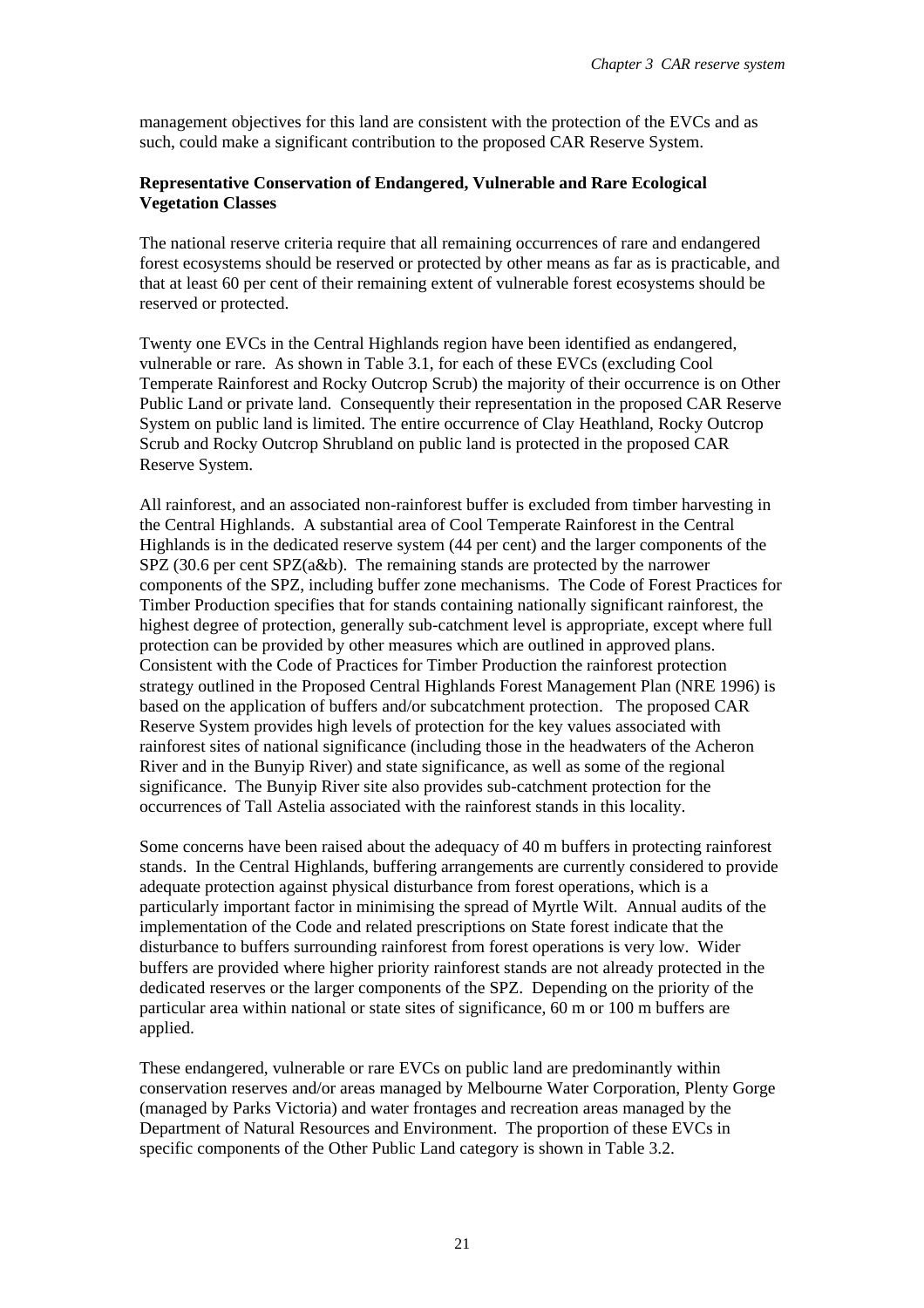|                                                                                            |                 | Percent of EVC (pre-1750 extent) in Other Public Land<br>area <sup>2</sup><br><b>Total</b> |                           |                                                        |     |      |                                |                        |                   |             |                        |
|--------------------------------------------------------------------------------------------|-----------------|--------------------------------------------------------------------------------------------|---------------------------|--------------------------------------------------------|-----|------|--------------------------------|------------------------|-------------------|-------------|------------------------|
| Endangered,<br><b>Vulnerable and Rare</b><br><b>Ecological Vegetation</b><br>Classes (EVC) | Area (ha)       |                                                                                            | Percent<br>remain-<br>ing | percent<br>remain-<br>ing on<br>Other<br><b>Public</b> | -ia | loaf | Cardin Sugar-Beacons-<br>field | Toorour-O'Shann<br>ong | -assy<br>aqueduct | Yan<br>Yean | <b>Plenty</b><br>Gorge |
|                                                                                            | <b>Pre 1750</b> | <b>Current</b>                                                                             |                           | Land                                                   |     |      |                                |                        |                   |             |                        |
| Clay Heathland                                                                             | 27              | 27                                                                                         | 99.2                      |                                                        |     |      |                                |                        |                   |             |                        |
| Riparian Scrub                                                                             | 9,992           | 2,695                                                                                      | 27.0                      | 1.8                                                    | 0.5 |      | 0.1                            |                        |                   |             | 0.01                   |
| Complex                                                                                    |                 |                                                                                            |                           |                                                        |     |      |                                |                        |                   |             |                        |
| Rocky Outcrop Scrub                                                                        | 311             | 227                                                                                        | 73.1                      |                                                        |     |      |                                |                        |                   |             |                        |
| Rocky Outcrop                                                                              | 19              | 5                                                                                          | 28.0                      |                                                        |     |      |                                |                        |                   |             |                        |
| Scrubland                                                                                  |                 |                                                                                            |                           |                                                        |     |      |                                |                        |                   |             |                        |
| Cool Temperate<br>Rainforest                                                               | 12,984          | 12,970                                                                                     | 99.9                      | 0.2                                                    |     |      |                                |                        | 0.1               |             |                        |
| <b>Valley Grassy Forest</b>                                                                | 64,452          | 7,201                                                                                      | 11.2                      | 1.0                                                    |     | 0.05 |                                | 0.02                   |                   | 0.3         | 0.07                   |
| Swamp Scrub                                                                                | 5,655           | 429                                                                                        | 7.6                       | 6.2                                                    |     |      |                                |                        |                   | 0.1         |                        |
| <b>Box Woodland</b>                                                                        | 25,339          | 328                                                                                        | 1.3                       | 0.1                                                    |     |      |                                |                        |                   |             |                        |
|                                                                                            |                 |                                                                                            |                           |                                                        |     |      |                                |                        |                   |             | 0.6                    |
| Plains Grassy<br>Woodland                                                                  | 44,721          | 1,475                                                                                      | 3.3                       | 1.8                                                    |     |      |                                |                        |                   | 0.3         |                        |
| Floodplain Riparian<br>Woodland                                                            | 18,016          | 2,431                                                                                      | 13.5                      | 6.1                                                    |     |      |                                |                        |                   |             |                        |
| <b>Granitic Hills</b>                                                                      | 1,258           | 215                                                                                        | 17.1                      | 0.8                                                    |     |      |                                |                        |                   |             |                        |
| Woodland                                                                                   |                 |                                                                                            |                           |                                                        |     |      |                                |                        |                   |             |                        |
| <b>Riverine Escarpment</b><br>Scrub                                                        | 765             | 241                                                                                        | 31.5                      | 24.9                                                   |     |      |                                |                        |                   |             | 21.2                   |
| Grassland                                                                                  | 7,982           | 15                                                                                         | 0.2                       |                                                        |     |      |                                |                        |                   |             |                        |
| Gray Clay Drainage<br>Line Complex $1$                                                     | 560             | $\theta$                                                                                   | 0.0                       |                                                        |     |      |                                |                        |                   |             |                        |
| Plains Grassy Wetland                                                                      | 354             | 4                                                                                          | 1.2                       | 1.2                                                    |     |      |                                |                        |                   |             | 1.2                    |
| Swampy Riparian                                                                            | 50,889          | 5,945                                                                                      | 11.7                      | 1.7                                                    |     | 0.02 |                                |                        |                   |             | 0.1                    |
| Complex                                                                                    |                 |                                                                                            |                           |                                                        |     |      |                                |                        |                   |             |                        |
| Valley Heathy Forest                                                                       | 4,155           | 347                                                                                        | 8.4                       | 0.6                                                    |     |      |                                |                        |                   |             |                        |
| <b>Grassy Forest</b>                                                                       | 10.059          | 2,682                                                                                      | 26.7                      | 0.5                                                    |     |      | 0.06                           |                        |                   |             |                        |
| <b>Swamp Formation</b>                                                                     | 12              | 1                                                                                          | 10.7                      |                                                        |     |      |                                |                        |                   |             |                        |
| Damp Sands Herb-rich<br>Woodland                                                           | 162             | 46                                                                                         | 28.4                      | 19.7                                                   |     |      |                                |                        |                   |             | 19.5                   |
| <b>Riverine Forest</b>                                                                     | 210             | $\overline{4}$                                                                             | 1.9                       | 0.6                                                    |     |      |                                |                        |                   |             |                        |

# **Table 3.2 Representative conservation of Endangered, Vulnerable and Rare Ecological Vegetation Classes**

<sup>1</sup> The remaining occurrence of this EVC is too small to map and is not reflected in this table, remnants are known from private

land.<br><sup>2</sup> The These seven land areas include only those managed by Melbourne Water Corporation or Parks Victoria with rare, endangered or vulnerable EVCs.

Melbourne Water Corporation is committed to maintaining biodiversity values within areas such as Yan Yean catchment and the buffers associated with the Thomson Reservoir, subject to management requirements to protect and maintain water supply assets. Melbourne Water Corporation is being consulted regarding conservation of endangered, vulnerable or rare EVCs for other areas that it manages. Areas maintained for biodiversity by the Corporation could contribute significantly to the proposed CAR Reserve System, especially in relation to representation of endangered EVCs such as Valley Grassy Forest.

A review of all endangered, vulnerable or rare EVCs to establish priorities for protection of the EVCs is being undertaken. The review is considering the status and distribution of the EVCs in a regional and State context. It is intended that the prioritisation will be completed and incorporated in the RFA.

The national forest policy statement and national reserve criteria specify that the representative areas for the CAR Reserve System should be first established from public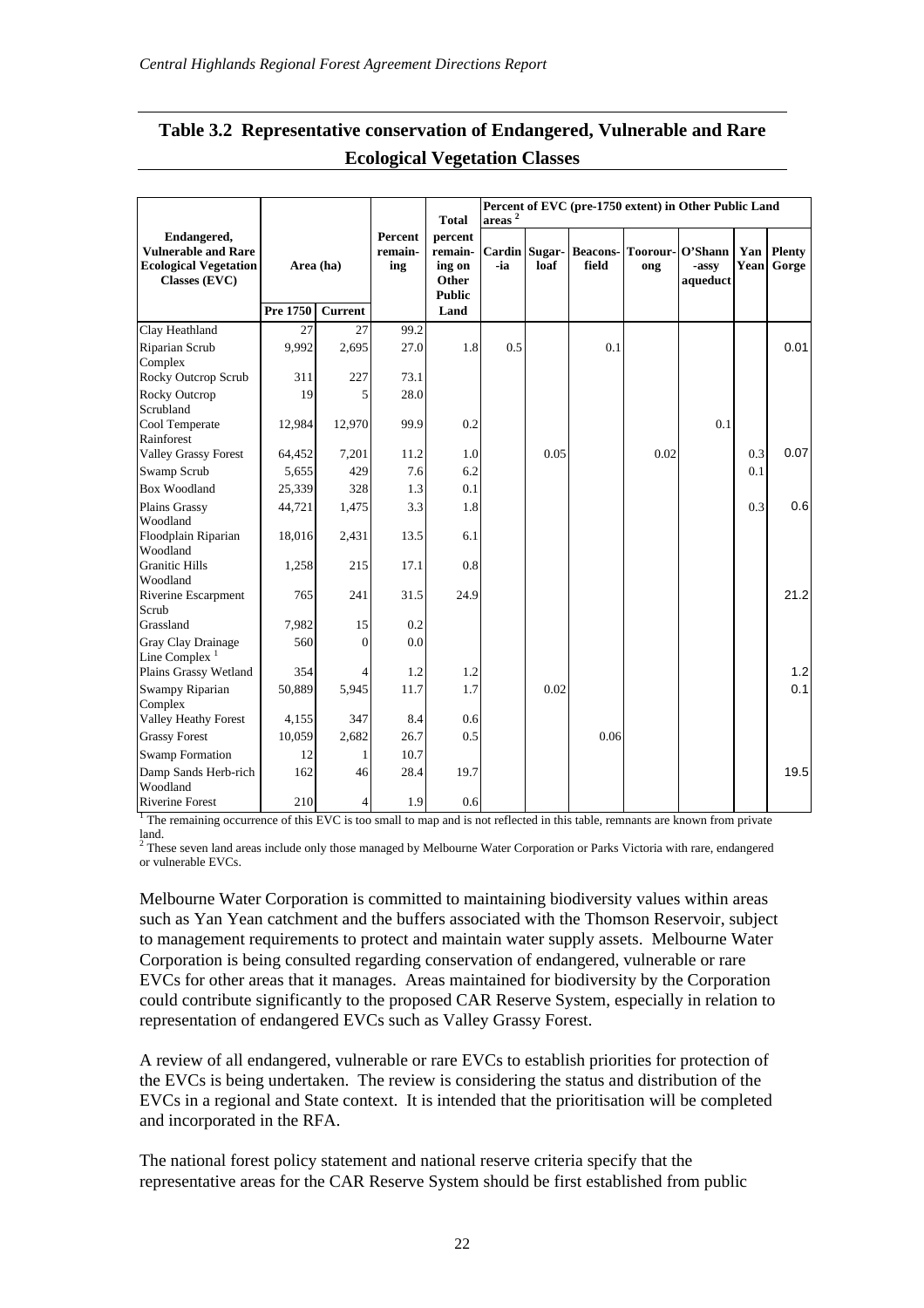land. Conservation of EVCs on private land can be encouraged through extension and support to landholders and through voluntary conservation covenants or agreements with landholders, as discussed in a later section.

#### **Other Biodiversity Criteria**

The National reserve criteria also require consideration of reserve design, geographic representation, and protection of high quality habitat for all known elements of biodiversity (including threatened species). These have been addressed in part through the LCC review and the development of the proposed Central Highlands Forest Management Plan. The Biodiversity and the National Estate Assessment Reports discuss these criteria in greater detail and they have been taken into account in developing the proposed CAR Reserve System described in this Section.

Representation of EVCs across the eleven Geographic Representation Units (GRUs) within the Central Highlands has been addressed in the development of the proposed CAR Reserve System. The reserve criteria also recognise that the viability of the reserve system is linked to ecologically sustainable forest management outside reserves and reserve design should take this into account. The proposed CAR Reserve System has been developed within this context.

Achieving adequate levels of reservation for EVCs, represented across the full geographic range of their natural occurrence in the region, is the primary mechanism for maintaining high quality habitat for the full suite of species and current levels of genetic diversity. Additional mechanisms are also applied to protect species, through specific strategies and prescriptions which may include the identification of quality habitat. (such as Leadbeater's 1B habitat and owl protection strategies).

Recovery Plans and/or Action Statements are examples of these additional mechanisms. They exist for a number of species and have formed the basis for most of the explicit species management guidelines in the proposed Forest Management Plan and Park Management Plans. The Code of Forest Practices for Timber Production, including riparian and rainforest prescriptions also provide additional protection for species occurring in these habitats. Guidelines and prescriptions from these documents will be implemented within the framework of the RFA and management plans. Priorities for preparation of Recovery Plans and Action Statements will be considered in finalising the RFA.

Following the flora and fauna assessments in the CRA report, a quantitative species reservation analysis was undertaken to examine the spatial distribution of species records against the proposed CAR Reserve System. This analysis used the priority species identified in the CRA report and built upon the information on the distribution, biological and life history characteristics of species, known threats and current managements actions provided in that report. Valid analysis was only possible where there is a sufficiently high number of records for the relevant species. The analysis essentially confirmed the results of the assessments within the CRA report.

The distribution of species records indicates that significant areas of high quality habitat for the fauna species are likely to occur in the proposed CAR Reserve System and for flora species, most were reasonably well reserved with significant. numbers of known populations of priority plant species occurring within the proposed CAR Reserve System. Fauna species which are not well represented by known sites in the reserve system have been recorded largely on private land and there are nine rare or threatened flora species in the Central Highlands region that occur only on private land, primarily within grasslands. Mechanisms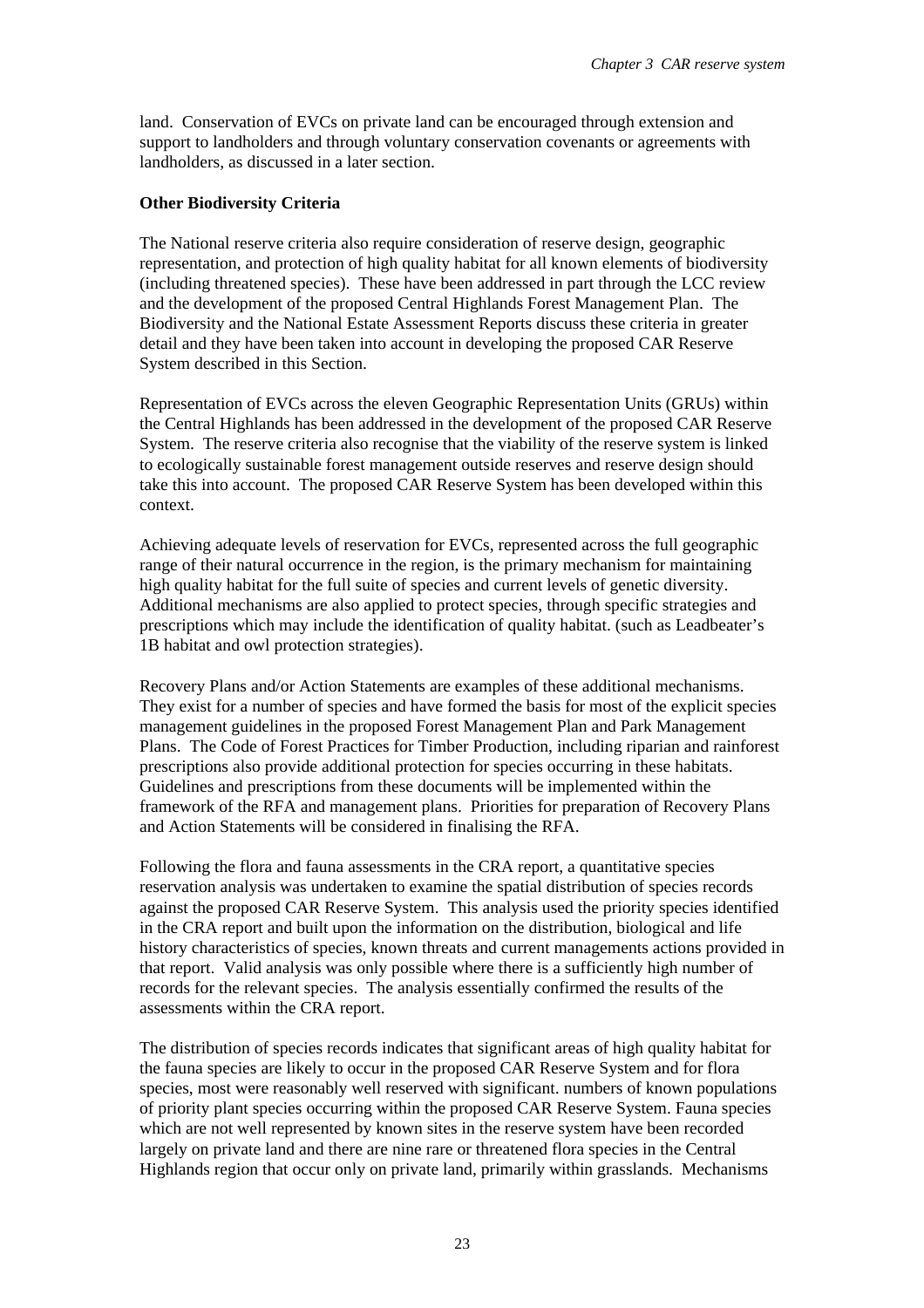for the protection of significant conservation values on private land are discussed later in this report.

The flora assessment indicates that the highest priority should be given to species whose populations are small or declining further, with receding or degrading habitat and with little evidence of recruitment. Included in this category are *Caladenia rosella*, *Carex tasmanica*, *Amphibromus pithogastris*, *Cullen tenax*, *Cyathea cunninghamii*, *Lepidium hyssopifolium* and *Senecio macrocarpus.*

*Caladenia rosella, Carex tasmanica, Cullen tenax* and *Amphibromus pithogastris* are recorded on private land, whereas *Cyathea cunninghamii* and *Senecio macrocarpus* are within areas managed by Melbourne Water Corporation. Action Statements or Recovery Plans have been prepared, or in preparation, for these species excluding an Action Statement for *Cullen tenax,* and a Recovery Plan for *Lepidium hyssopifolium* and *Senecio macrocarpus*. Other Flora and Fauna Guarantee Act listed species for which Action Statements have not been completed are *Caladenia concolor* and *Thismia rodwayi*. Recovery Plans have not been completed for *Eucalyptus crenulata* and *Senecio laticostatus* listed under the Endangered Species Protection Act*.*

Of the 32 priority fauna species in the Central Highlands listed under the Flora and Fauna Guarantee Act or Endangered Species Protection Act, the required Action Statements or Recovery Plans have been commenced or completed for all except eight species. These are Eastern Horseshoe-bat, Painted Honeyeater, Dwarf Galaxias, Macquarie Perch, Australian Grayling and three arthropods *Archeophylax canarus* (Caddisfly), *Riekoperla darlingtoni* (Mt Donna Buang Wingless Stonefly) and *Austrogammarus haasei* (Amphipod). A further 28 species on the Threatened Fauna of Victoria list were considered in the fauna assessment. Of these, only two (the Alpine Box Skink and Barking Owl), have been recommended for listing under the Flora and Fauna Guarantee Act.

Two species confined to the Central Highlands region, Leadbeater's Possum and Baw Baw Frog, are discussed further below.

Other values identified in the national reserve criteria such as centres of endemism, areas of species richness and refugia, have been identified through the National Estate assessment. Development of the proposed CAR Reserve System has also taken these values into account and maximised their representation wherever possible.

#### *Leadbeater's Possum*

Leadbeater's Possum is a small possum found only in the Central Highlands of Victoria. Previously thought to be extinct, it was rediscovered in 1961 and is considered nationally endangered. It is currently found mainly in mountain forests dominated by Mountain Ash, Alpine Ash and Shining Gum and has recently been recorded in Snow Gum woodland at Lake Mountain. A small population also exists in Yellingbo State Nature Reserve, in lowland swamp forest.

Wildfires in 1939 burnt approximately 84 per cent of the Central Highlands ash-eucalypt forests. A wattle understorey provides important feeding habit for Leadbeater's Possum and the fire-killed remnants of mature forest and resultant regrowth from the 1939 fires has provided abundant feeding and nesting habitat for the species during the past 30 years. However, as the fire-killed nest trees decay and fall, the extent of this type of habitat is diminishing.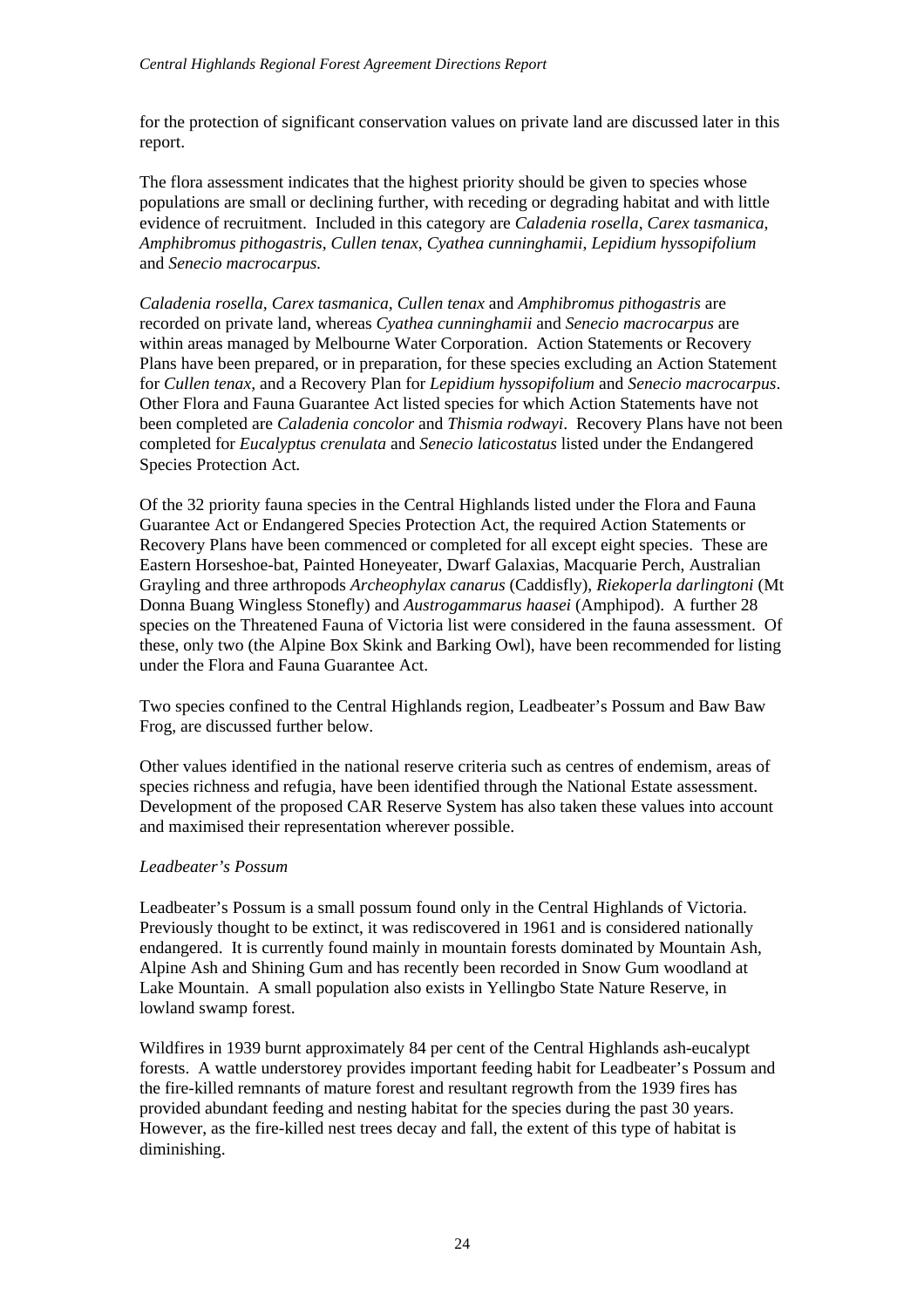Even if timber harvesting were excluded from the regrowth ash forests, they will not be capable of providing suitable nest sites for a further 150 years - assuming that Ash trees must be about 200 years old before they can provide suitable nest sites. It therefore follows that the existing older-aged forest must continue to provide habitat for at least another 150 years.

As discussed in the Central Highlands CRA report, a comprehensive strategy for the conservation of this species is provided through an approved Action Statement and a Recovery Plan which is almost complete. The objective of management as reflected in these documents, is to conserve the species over its known range.

Areas of critical habitat (Zone 1A), including virtually all of the older-aged forest in the Central Highlands, are protected in the proposed CAR Reserve System in either the Yarra Ranges National Park or in the Special Protection Zone in State forest. Timber harvesting is excluded by prescription from Zone 1B habitat (the presence of dead, mature or senescing trees, or wattle understorey) in State forest, largely comprising 1939 regrowth areas, until it no longer provides suitable Leadbeater's Possum habitat.

#### *Baw Baw Frog*

Recent survey has recorded Baw Baw Frog in Subalpine Woodland and Montane Wet Forest EVCs on the south-west face of the Baw Baw plateau in the Baw Baw National Park and Alpine Resort. Further survey in 1996 located the frog in Montane Wet Forest and Subalpine Wet Heathland in State forest on the south-west face of the Baw Baw escarpment, generally above the 1100 m contour. Areas which have not been surveyed but which contain potential habitat are located on the northern escarpment of the Baw Baw plateau. The new information on the distribution of the species will necessitate a revision of the existing Flora and Fauna Guarantee (FFG) Action Statement and will be considered in the development of a Recovery Plan.

Baw Baw Frog breeding habitat is found mainly along drainage lines. Following the breeding season, frogs may move away from the drainage lines, but how far is presently unknown. To ensure that viable populations of the Baw Baw Frog persist in the long term, a sufficient area of its habitat must be protected. Areas of habitat on State forest will be protected once the frogs use of breeding habitat is better understood. To achieve this, the following research and survey will be undertaken:

- identification of breeding and non-breeding habitat;
- survey for the presence of the frog on the northern face of the Baw Baw plateau;
- further survey and monitoring of populations on the southern face of the Baw Baw plateau State forest and reserved areas;
- the seasonal use of breeding and non-breeding habitat; and
- response to disturbance in the Montane Wet Forest.

Until the research and survey results are available, so as not to foreclose any long-term protection strategies, NRE will adopt a precautionary approach above the 1000 m contour surrounding the Baw Baw plateau (see Map 1) by:

- scheduling new coupes only in areas determined not to contain Baw Baw Frog habitat; and
- minimising fragmentation of Baw Baw Frog habitat by utilising existing roads wherever possible.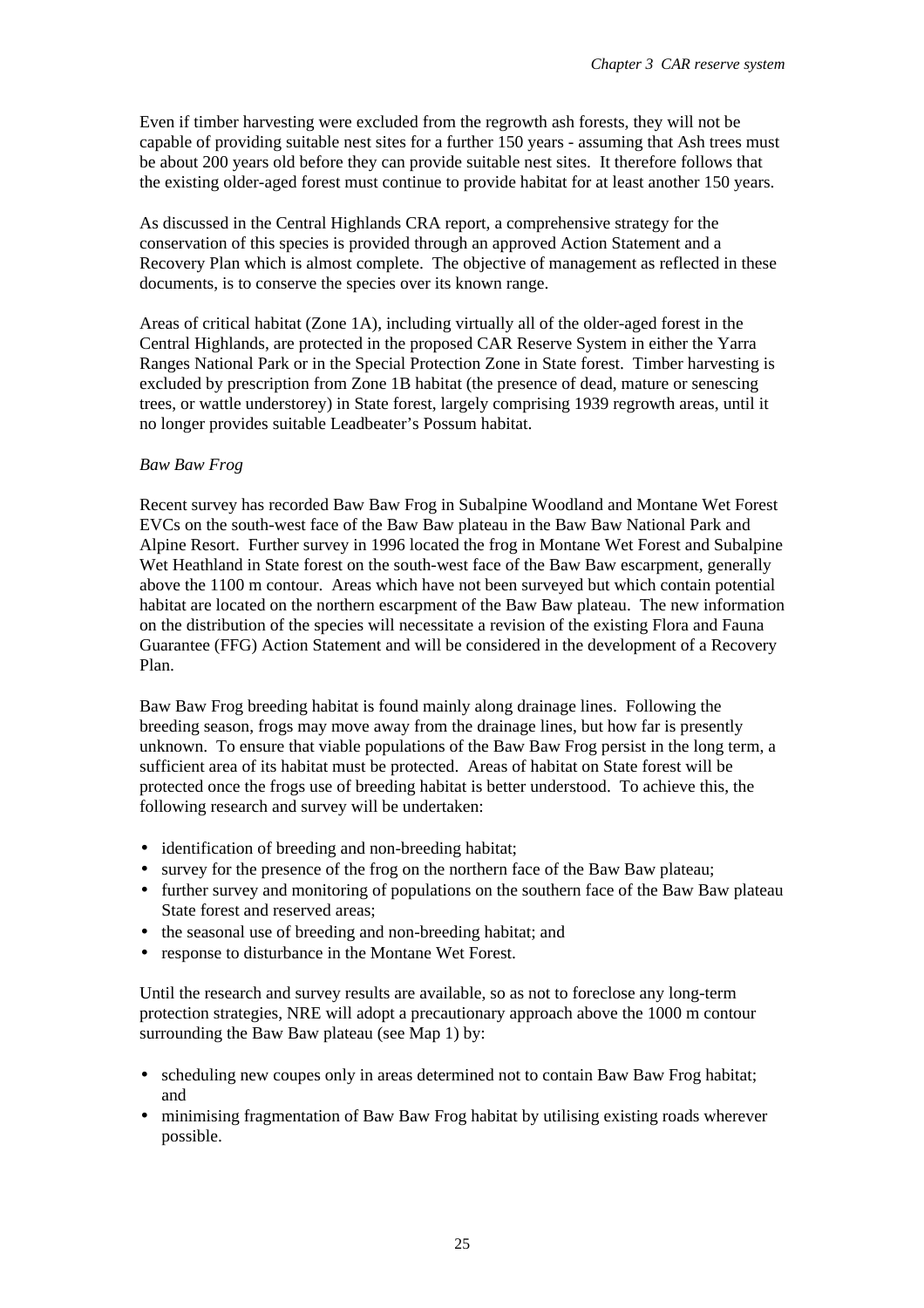Where timber harvesting above the 1000 m level on the Baw Baw plateau is proposed prior to the results of the survey and research, the interim strategy provides for:

- training of field staff in the identification of potential breeding habitat;
- field survey, prior to harvesting, to confirm presence/absence of the species;
- protection of identified breeding habitat and associated interim protection zone of up to 200 m; and
- access for timber harvesting under standard prescriptions only in areas not containing potential habitat.

Long term protection measures for the Baw Baw Frog will be guided by the results of the survey and research obtained during the next three to five years. This strategy is designed to ensure that viable populations of the Baw Baw Frog persist in the long term.

## **Criteria for Old-growth Forest**

Old growth is relatively scarce in the Central Highlands, largely as a result of past agricultural selection and the effects of wildfire. On public land a total area of old growth of some 25 993 ha has been identified, distributed across 16 vegetation classes. Old growth represents approximately 4.4 per cent of all extant vegetation in the region.

The national reserve criteria require that:

- where old-growth forest is rare or depleted (generally less than 10 per cent of the extant distribution) within a forest ecosystem, all viable examples should be protected, wherever possible. In practice, this would mean that most of the rare or depleted old-growth forest would be protected. Protection should be afforded through the range of mechanisms described in the national reserve criteria; and
- for other forest ecosystems, 60 per cent of the old-growth forest identified at the time of assessment would be protected.

As shown in Table 3.3, of the 16 EVCs in which old-growth forest has been identified, 11 EVCs have less than 10 percent of their current extent present as old-growth forest. For most of these EVCs the national reserve criterion of protecting all viable examples has been achieved in the proposed CAR Reserve System.

Small areas (totalling 30 ha) of Herb Rich Foothill Forest, Damp Forest and Wet Forest oldgrowth occurs on land managed by Melbourne Water Corporation. The areas of Damp Forest and Wet Forest old growth are located in the Thomson Reservoir buffer, and Herb Rich Foothill Forest occurs around Beaconsfield Reservoir.

For the remaining 5 EVCs (Heathy Dry Forest, Cool Temperate Rainforest, Montane Dry Woodland, Heathy Woodland and Valley Grassy Forest), the national reserve criteria for protection of 60 per cent of the old-growth forest identified at the time of assessment has been achieved in the proposed CAR Reserve System, ie. in dedicated reserves and the Special Protection Zone (SPZ) in State forest. Additional protection of Valley Grassy Forest old growth would also be provided if the Yan Yean catchment was incorporated into the proposed CAR Reserve System as discussed in the earlier section of this report describing the conservation of endangered, vulnerable or rare EVCs. If this was to occur, the level of old growth protection for Valley Grassy Forest would increase by 195 ha, from 71 per cent to almost 100 per cent of its occurrence.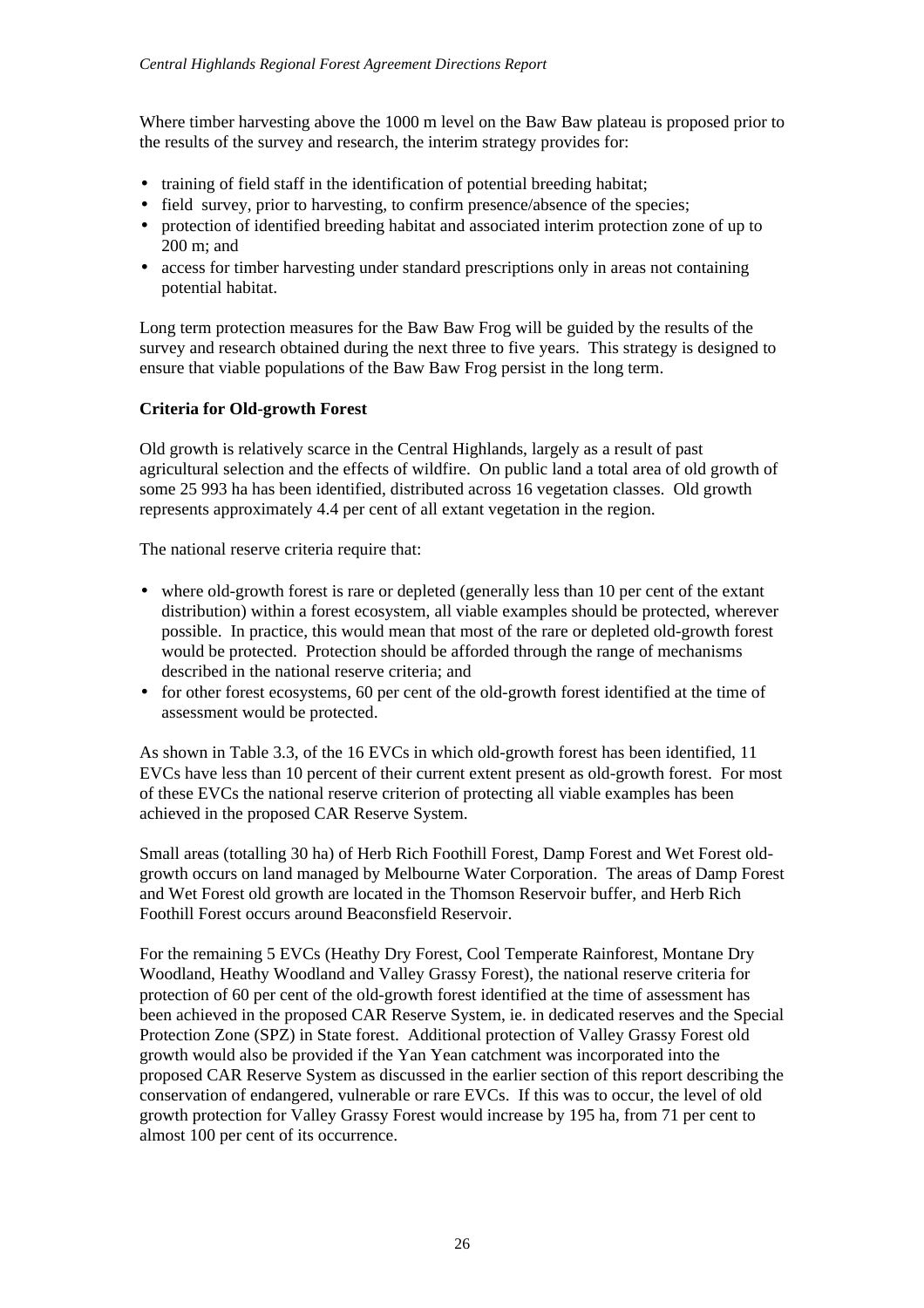|                                      |                  | Percent of     |                    | <b>Percent of Old G</b>                |                                |     |              |  |  |
|--------------------------------------|------------------|----------------|--------------------|----------------------------------------|--------------------------------|-----|--------------|--|--|
| <b>Ecological Vegetation Classes</b> | Area EVC<br>(ha) | EVC as         | Area Old<br>Growth | <b>Conservation</b><br><b>Reserves</b> | <b>Forest Ma</b><br><b>SPZ</b> |     |              |  |  |
|                                      |                  | Old            |                    |                                        |                                |     |              |  |  |
|                                      |                  | Growth         | (ha)               |                                        | a                              | b   | $\mathbf{c}$ |  |  |
| Lowland Heathy Foothill Forest       | 42,805           | $<$ 1          | 22                 | 61.5                                   | 38.5                           | 0.0 | 0.0          |  |  |
| <b>Riparian Forest</b>               | 31,801           | $<$ 1          | 130                | 17.7                                   | 81.0                           | 1.3 | 0.0          |  |  |
| Heathy Dry Forest                    | 14,436           | 64             | 9,214              | 32.7                                   | 46.0                           | 1.2 | 0.2          |  |  |
| <b>Grassy Dry Forest</b>             | 41,579           | $\leq$ 1       |                    | 0.0                                    | 99.9                           | 0.0 | 0.0          |  |  |
| Herb-rich Foothill Forest            | 123,049          | $\leq$ 1       | 77                 | 1.0                                    | 83.8                           | 0.0 | 0.0          |  |  |
| Damp Forest                          | 162,307          | $\leq$ 1       | 547                | 47.0                                   | 51.9                           | 0.0 | 0.0          |  |  |
| <b>Wet Forest</b>                    | 120,068          | 4              | 5,048              | 95.7                                   | 4.0                            | 0.0 | 0.0          |  |  |
| Cool Temperate Rainforest            | 12,970           | 13             | 1,690              | 96.8                                   | 3.2                            | 0.0 | 0.0          |  |  |
| Montane Dry Woodland                 | 7,050            | 57             | 4,040              | 1.7                                    | 57.8                           | 1.0 | 0.4          |  |  |
| <b>Montane Damp Forest</b>           | 20,150           | $<$ 1          | 75                 | 40.5                                   | 59.5                           | 0.0 | 0.0          |  |  |
| <b>Montane Wet Forest</b>            | 49,678           | $\mathfrak{D}$ | 940                | 96.4                                   | 3.6                            | 0.0 | 0.0          |  |  |
| Montane Riparian Thicket             | 3,056            | $\leq$ 1       | 10                 | 82.3                                   | 11.9                           | 0.0 | 0.0          |  |  |
| Sub-alpine Woodland                  | 7,259            | $\leq$ 1       | 3                  | 100.0                                  | 0.0                            | 0.0 | 0.0          |  |  |
| Shrubby Foothill Forest              | 35,482           | $\leq$ 1       | 32                 | 89.6                                   | 10.4                           | 0.0 | 0.0          |  |  |
| <b>Valley Grassy Forest</b>          | 7,201            | 10             | 696                | 70.8                                   | 0.0                            | 0.0 | 0.0          |  |  |
| <b>Heathy Woodland</b>               | 6,684            | 51             | 3,427              | 80.5                                   | 5.9                            | 0.0 | 0.0          |  |  |

# **Table 3.3: Representative Conservation of Old Growth**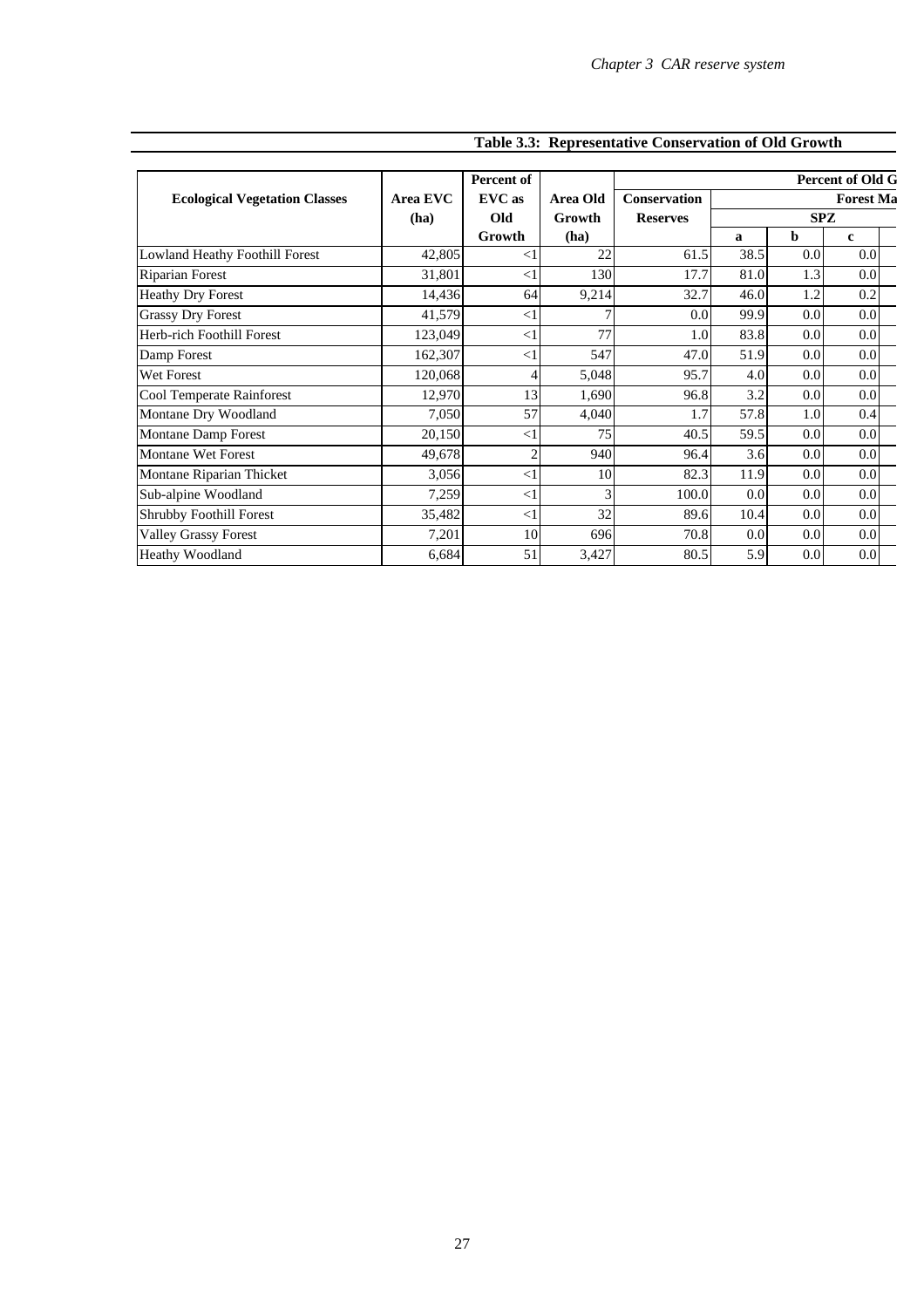As noted earlier, the national reserve criteria require that all reasonable effect should be made to provide for old-growth forest conservation in dedicated reserves on public land and this will be considered when finalising the tenure of the CAR Reserve System.

## **Criteria for Wilderness**

The national reserve criteria require that ninety percent, or more if practicable, of the area of high quality wilderness that meets minimum area requirements should be protected in reserves.

The assessment of wilderness in the Central Highlands has been undertaken in the wider regional context of the forests of Eastern Victoria, given their broad similarity. The assessment of Eastern Victorian forests (VicRFASC 1996b) identified 18 areas of high wilderness quality. None of these areas are within the Central Highlands region. Ninety five percent of the total area delineated in the assessment of Eastern Victorian forests as significant for high wilderness quality is protected in the existing reserve system, thereby satisfying the national reserve criteria.

The national estate assessment in the Central Highlands identified the Upper Yarra catchment within the Yarra Ranges National Park as the most remote and natural area in the region.

## **Other CAR issues considered, including those raised during consultation**

An extensive program of public consultation has been undertaken as part of various Victorian land use planning process in the Central Highlands. In addition consultation associated with the RFA process has included three rounds of public meetings, distribution of reports and information kits, individual meetings with stakeholders, involvement of stakeholders in assessment workshops (such as National Estate and Social assessments) and receipt of written comment.

A considerable range of views, at times in sharp contrast, has been expressed through each of these mechanisms and the Steering Committee has considered these in developing the preferred position for the proposed CAR Reserve System described in this report. In line with the objectives of the RFA, inputs have been considered in the context of the development of a comprehensive RFA package incorporating a proposed CAR Reserve System, ESFM across the forest estate and industry and community development.

This section provides a discussion of other major issues examined as part of the development of the proposed CAR Reserve System and raised through the consultation process. A range of other issues were also raised that pertain to industry and other forest uses and forest management have been discussed in Chapter 4.

Some stakeholders suggested that the area of forest harvested using alternative harvesting methods to clearfelling should be expanded. Research into alternative harvesting methods has been undertaken and there is a commitment to operational trials of systems such as Retained Overwood Retention in appropriate areas of the Central Highlands where protection of wildlife habitat is a priority.

Protection of threatened species in the Central Highlands has been given considerable attention and a range of detailed strategies based on the best available scientific information have been developed. Leadbeater's Possum has an approved Action Statement and a Recovery Plan is nearing completion. All of the measures to protect the species in these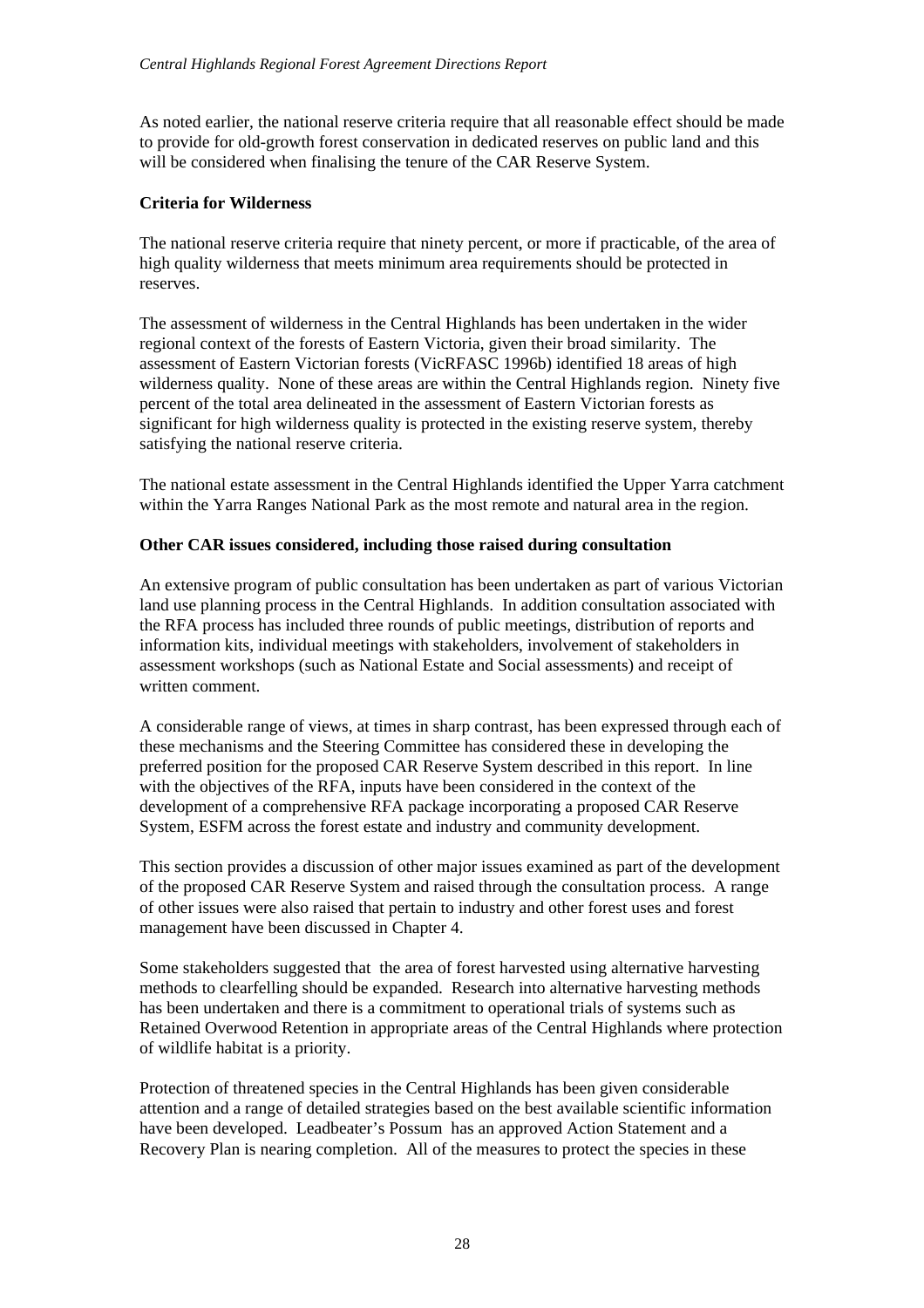documents have been developed with the assistance of relevant experts and have been incorporated into the management strategies for the Central Highlands forests.

Detailed strategies have also been prepared for Powerful, Sooty and Masked Owls and the Spot-tailed Quoll and require the protection of significant areas of suitable habitat (eg Masked Owl 500 ha), replicated across the region. Details are contained in the proposed Central Highlands Forest Management Plan (NRE 1996).Specific protection is also afforded to other sites, for example den and latrine sites for Spot-tailed Quoll. These strategies are also based on the best available scientific information.

Inclusion in the proposed CAR Reserve System of large undisturbed areas of forest across the Central Highlands and the protection of old growth forest also provides important habitat for a range of hollow-dependent species such as the Yellow-bellied Glider.

Proposals have been put forward regarding the inclusion of particular areas in the CAR Reserve System. Some of the proposed additions relate to increasing the width of links between components of the Yarra Ranges National Park and the creation or expansion of links between existing reserves. These issues have been considered in the development of the proposed CAR Reserve System and some adjustments have been made where they also contribute to the increased protection of values consistent with the National Reserve Criteria. As discussed earlier, additional areas in the headwaters of the Acheron River have been included in the proposed CAR Reserve System and provides for the creation of a wider link between the Maroondah and O'Shannassy catchments which are both included in the Yarra Ranges National Park and enhanced reserve design.

Other proposals suggested were intended to provide added protection for a range of values, including Leadbeater's Possum, rainforest, old growth and habitat for other species of fauna, by consolidating and linking areas that already form part of the proposed CAR Reserve System. These issues have been considered and some adjustments made, but it is also necessary to provide access to high quality timber resources across the region. It has therefore not been possible to adopt some of these proposals. Rationalisation of reserve boundaries so that they conform to topographic features such as ridges and streams has occurred, particularly in the north-eastern part of the region. However, this approach is not appropriate in relation to values protected solely by prescriptive means, such as rainforest and Leadbeater's Possum habitat. It must also be recognised that the links between existing reserves are usually more than 200 metres wide and are surrounded by native forest, parts of which may be harvested over the period of a rotation. However, for much of that time, these areas make an important contribution to the protection and maintenance of biodiversity values.

In the course of discussions associated with the Central Highlands Forest Management Plan and the RFA, several groups and individuals have also highlighted the need to maintain the range of environmental and economic values that occur on the southern montane slopes of the Baw Baw Plateau.

The area contains a variety of significant conservation values that have been subject to minimal disturbance. These include Leadbeater's Possum and other arboreal mammal habitat, rainforest, threatened flora and fauna such as the Baw Baw Frog, Sooty Owl and Baw Baw Berry, and sites identified as biological refuges. A number of these values identified through the National Estate studies or flora and fauna surveys are represented within the adjacent Baw Baw National Park. The proposed CAR Reserve System provides for the protection of rainforest, including Rainforest Sites of Significance, Leadbeater's Possum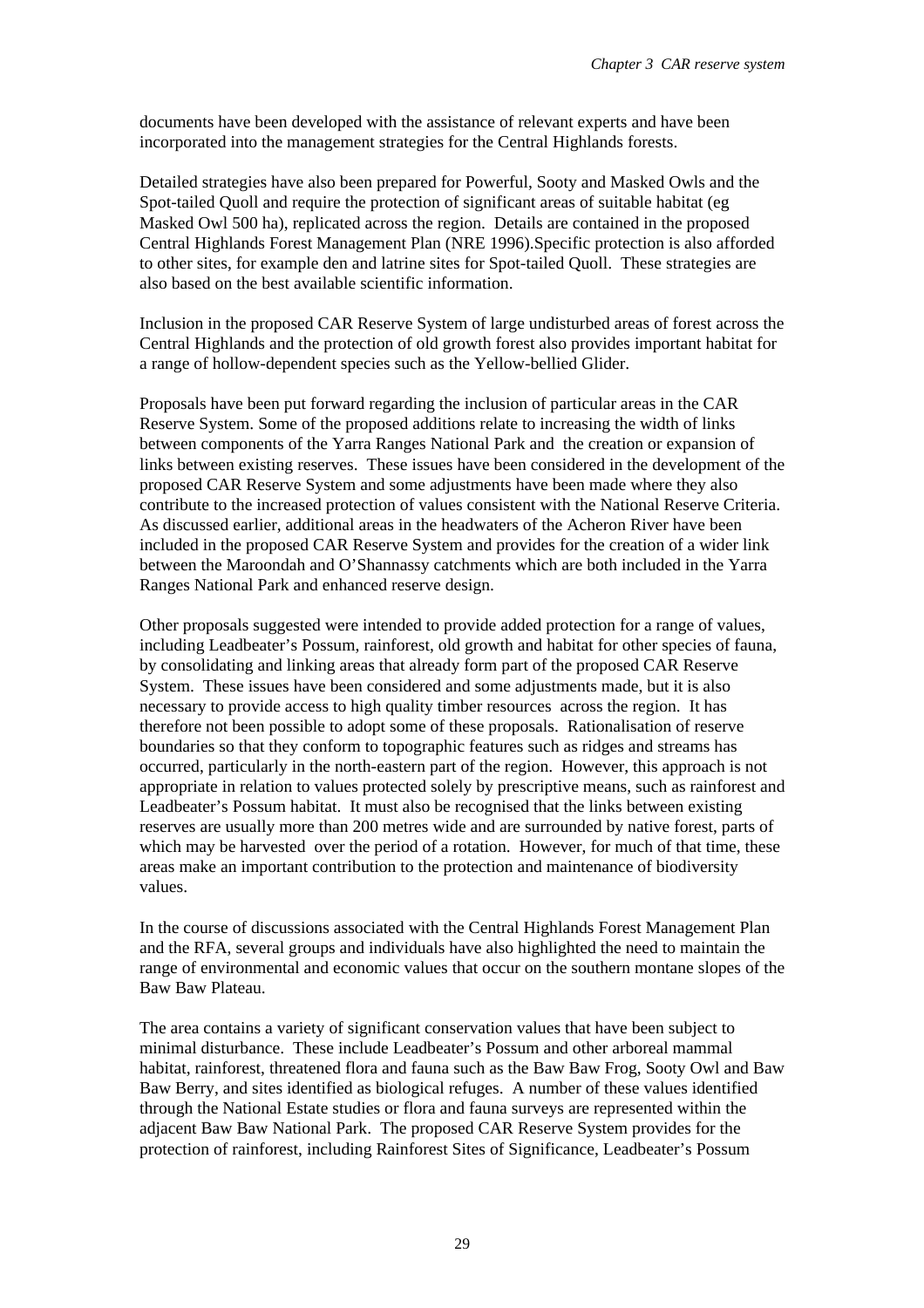habitat and Sooty Owl habitat within the SPZ. The SPZ also provides protection for other significant flora and fauna.

It is acknowledged that the overall ecological integrity of the area in particular the continuum of values in conjunction with the higher altitude portion of the adjacent National Park, is an important value that needs to be considered. However, the area also contains significant timber resource values, in particular, high quality ash stands that could provide considerable resources to the high value-adding wood products industry which has established a strong export market for finished products. Additional constraints on timber harvesting in the Thomson catchment, especially for ash, and the proposed conservation measures elsewhere in the region, limit the availability of alternative areas for harvesting to maintain supply at existing levels and the needs of established value-adding based export markets.

As discussed in the previous biodiversity reserve criteria section, Baw Baw Frog has been identified in State forest on the south-west face of the Baw Baw escarpment, generally above the 1000 m contour, with ongoing research and survey actions proposed to guide future forest management and during the development of the Recovery Plan for the species. Protection of an area containing the highest concentration of environmental values on the south face of the Baw Baw plateau will be considered in conjunction with developing the long term protection strategy for the Baw Baw Frog.

Some stakeholders have raised concerns that the reserve system is already too large and provides more than the necessary levels of protection specified in the national reserve criteria. It has therefore been proposed that areas of the reserve system that are not required to meet the national reserve criteria be excised. While at first glance the criteria appear to have been exceeded, the need to protect other values such as endangered species may necessitate additional areas of forest over and above the numerical targets established in the national criteria. Endangered species protection is an equally important element of the national criteria.

Further, it has been proposed that in the event that a wildfire destroys part of the reserve system, for example, a considerable area of the Yarra Ranges National Park, salvage logging of the burnt area should be permitted. Salvage logging in existing national parks is not permitted, given that, while a fire event may result in disturbance to some values, others would still persist and could be impacted by salvage logging activities. An example would be where the fire burns into Leadbeater's Possum habitat. Salvage logging in such an area would remove the dead trees which, if left on the site would provide nesting hollows for the Possum in much the same way as did the 1939 fires.

Many of these issues have also been considered in the review of land use in the region by the Land Conservation Council which was completed in 1994. The Council received many submissions discussing many of the issues raised above and most recommendations have subsequently been adopted by the Victorian Government.

#### **Private land**

The National Forest Policy Statement (NFPS) established that the CAR Reserve System will in the first instance be selected from public land. The national reserve criteria (JANIS 1997) indicated that two key priorities for biodiversity protection in private native forests are to ensure comprehensiveness so that replicated samples of all forest ecosystems are included in viable reserves across their geographic range and to meet the special needs for endangered, vulnerable or rare species or ecosystems on private land.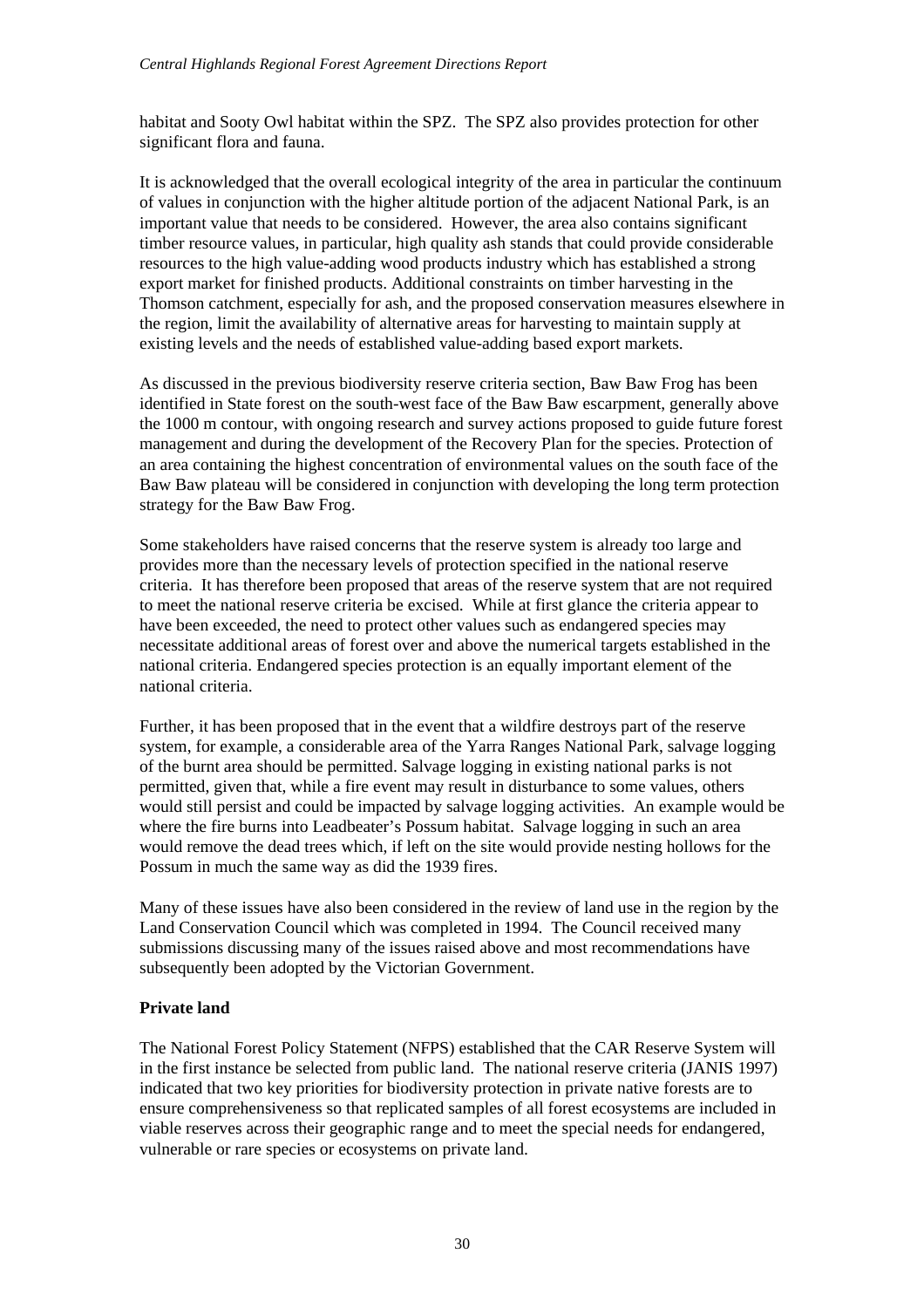Within the Central Highlands, 21 rare or endangered EVCs contain a portion of the EVC on private land, and approximately half of these are non-forest EVCs. The national reserve criteria require that remaining occurrences of endangered and rare EVCs across all lands should be protected as far as is practical, and that conservation effort should be highly focused on the priority forest species and ecosystems. A review of these EVCs in a State and regional context has identified several EVC as being of high conservation priority in the Central Highlands. A range of mechanisms for the protection of significant areas in private land and other public land should be given consideration.

The NFPS and the national reserve criteria recognise that a number of strategies are appropriate for protecting biodiversity on private land, ranging from purchase of priority areas to the development of incentives for the establishment of mechanisms to ensure protection, such as covenants on freehold land. Any mechanisms used to provide a contribution to the CAR Reserve System from private lands will be voluntary.

Initiatives in Victoria reflect a recognition that protecting biodiversity involves all tenures. Governments are working cooperatively with land holders for the conservation of habitats on private land. The range of programs in place in Victoria include statutory protection, binding agreements (such as covenants) and non-binding agreements. Statutory protection and binding agreements are appropriate mechanisms through which private land can contribute to the CAR Reserve System.

Provisions of the *Flora and Fauna Guarantee Act 1988* and voluntary conservation covenants under the *Victorian Conservation Act 1972* are two of the main mechanisms. Native Vegetation Controls under the *Planning and Environment Act 1988* also provide for the protection of native vegetation. Land Management Cooperative Agreements under the *Conservation Forests and Lands Act 1987* and Wildlife Management Cooperative Areas under the *Wildlife Act 1975,* which can also be binding on landholders, are less common.

The *Flora and Fauna Guarantee Act 1988* includes provisions for the protection of habitat that has been identified as being critical to the survival of any species. Other key features of the Act for biodiversity conservation include the listing of threatened species, communities and threatened processes, preparation and implementation of Action Statements which outline management programs for listed species, and establishing protected flora controls which are aimed at preventing threats on private land and critical habitats. The Act also provides for Interim Protection Orders for the protection of critical habitat.

Voluntary conservation covenants under the *Victorian Conservation Act 1972* are negotiated by the Trust for Nature (Victoria). Covenants are used to conserve areas of ecological significance as well as areas with cultural, historical, landscape or recreational values. The covenants are placed on the land title and are binding on all future owners. Donations are requested from landowners seeking covenants to assist in the costs of the covenants. The Trust regularly monitors properties to ensure the covenant conditions are being observed.

The Trust also purchases properties which are either managed by the Trust for conservation purposes, resold with a conservation covenant or transferred to the Crown. In the latter case, the Trust can specify how the land is to be managed. The Trust also acts as a broker to purchase conservation land on behalf of the State Government.

Conservation covenants in the Central Highlands region cover over 500 ha and provide for the protection of additional areas of native vegetation on private land. These covenants may include endangered, vulnerable or rare EVCs, however the exact area is yet to be determined.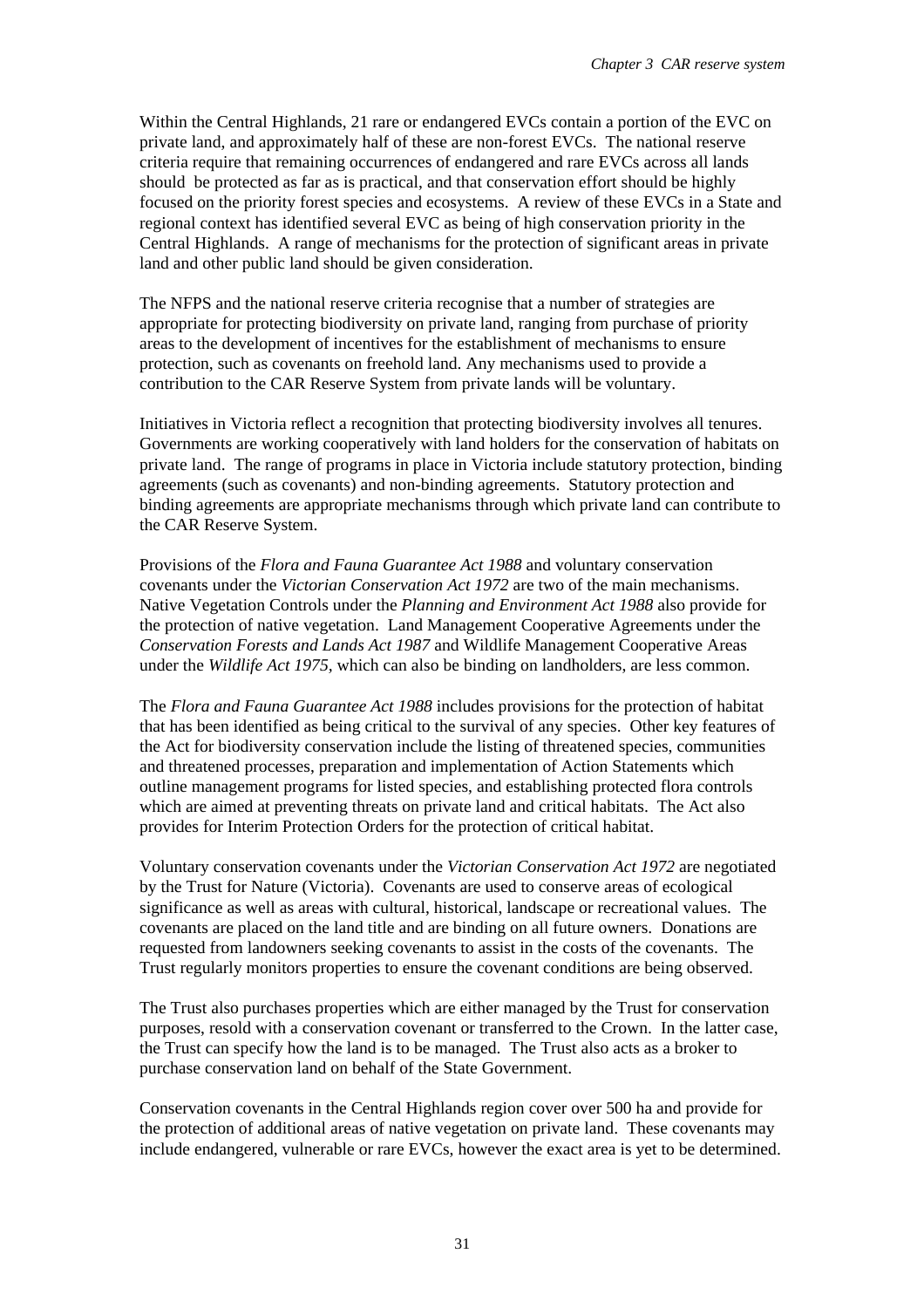Opportunities for establishing a process to link the conservation of priority EVC in the Central Highlands with initiatives such as the Commonwealth Natural Heritage Trust and National Vegetation Inventory will be considered.

# **3.4 IMPLICATIONS OF THE PROPOSAL**

Completion of the RFA, incorporating a CAR forest reserve system and the ecologically sustainable forest management of forests both on and off-reserve will provide the basis for the long-term conservation of Central Highlands forests.

Adoption of the proposed CAR Reserve System would add approximately 115 000 hectares to the reserve system evaluated as part of the Deferred (Interim) Forest Assessment. The final tenure of these areas has not yet been determined. A consideration in determining the final tenure of the reserve additions will be the representation in dedicated reserves of particular EVCs, the boundaries of each area in relation to existing reserves, and the range of uses considered appropriate in each area. The Steering Committee will consider comments on any implications related to tenure in developing the RFA. In general:

- timber harvesting would be precluded from any areas added to the CAR Reserve System
- access for mineral exploration, mining and extractives would be precluded from any areas added to the National and State Park system, consistent with provisions of the *Mineral Resources Development Act 1990* and *Extractive Industries Development Act 1996*; and
- the CAR Reserve System may have some implications for the availability of forest areas currently used for firewood collection and other wood products, extractives (rock and gravel), apiculture and some recreational access.

Consistent with the national forest policy and national reserve criteria, economic and social factors have been considered in designing the proposed CAR Reserve System. Establishment of the proposed CAR Reserve System will provide a world class reserve system, continue to provide for a range of uses in the forests of the Central Highlands and enable current licence commitments to the timber industry to be met.

Consistent with the *Mineral Resources Development Act 1990*, new exploration licences and subsequent mining are not permitted in National Parks, Wilderness Parks, State parks and Reference Areas. Exploration and mining may be permitted in other parts of the CAR Reserve System where the identified conservation values are not incompatible with exploration and mining. Mine sites will be rehabilitated to standards based on world best practice. The approval of the Minister for Conservation and Land Management is required before exploration or mining can be carried out on restricted Crown land. On unrestricted Crown Land the Minister for Conservation and Land Management's consent is not required; however the Minister must be consulted.

Given that current sawlog licence and pulpwood commitments can continue to be met from the region there are unlikely to be any adverse social implications arising from the establishment of the proposed CAR Reserve System. However, as mentioned previously, there may be some implications for certain activities in specific areas depending on the tenure of particular components of the CAR Reserve System in the RFA..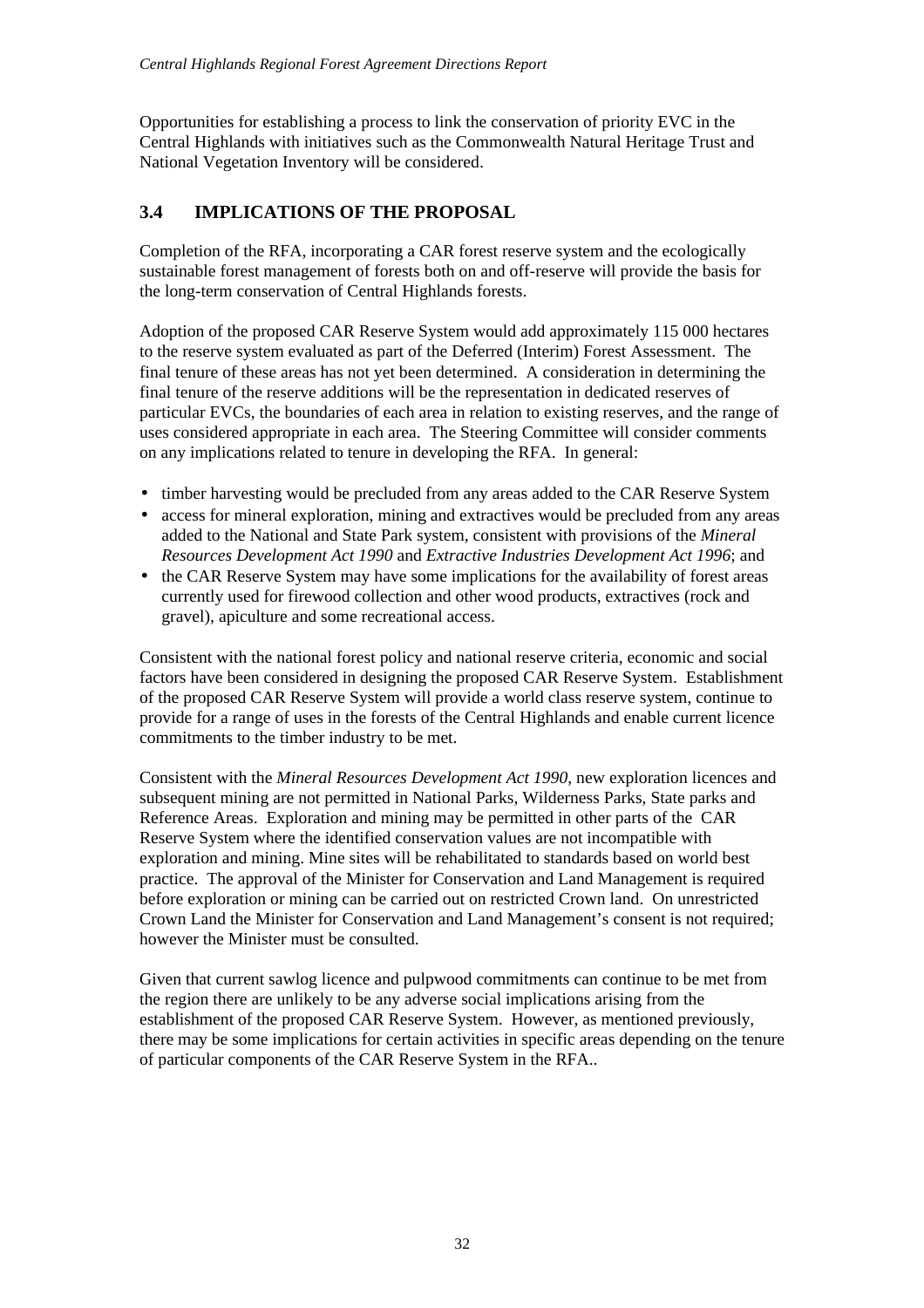# **4. FOREST INDUSTRY OPPORTUNITIES**

# **4.1 NATIVE WOOD BASED INDUSTRIES**

In 1994-95, Australia had a \$2 billion per year trade deficit in wood and paper products (ABARE 1996). Projections of global wood supply and demand over the next 20 years indicate significant changes in market conditions as availability of wood from traditional areas of supply decreases and demand increases with economic development, particularly in Asia. These two factors provide substantial investment opportunities for Australia's forest industries over the next three decades.

Through the consultative mechanisms provided by the RFA process, including the social assessment process, local communities and stakeholders identified issues which need to be addressed to promote the timber industry and regional development. Through a range of mechanisms including the RFA, the Commonwealth and Victorian governments are addressing key issues raised by stakeholders, including:

- resource certainty:
- product development and potential marketing opportunities; and
- public log pricing and allocation policies.

In light of the long term nature and capital intensity of most forestry investments, increased certainty of resource availability is necessary to promote a more efficient and internationally competitive forest based industry. In this respect, the Central Highlands RFA will be part of the framework that permits the forest industries to be internationally competitive and delivers desired environmental outcomes. This framework and its potential benefits are discussed below.

The Commonwealth and Victorian governments have also introduced initiatives addressing the issues of product and market development and pricing and allocation policies. While these initiatives are not directly related to the RFA, they are described below to provide the context of forest industry policy.

#### **Resource Certainty**

One of the objectives of Regional Forest Agreements is to provide greater certainty for forest based industries, including access to timber resources. Resource availability in the region has been influenced by Victorian government land use planning decisions, including those based on the recommendations of the Land Conservation Council.

Government acceptance of the 1994 LCC recommendations for additions to National parks in the Central Highlands led to a reduction of 3400 ha of net productive area, as well as a prohibition of logging in all stands of pre 1900 Ash forest. The total effect is an estimated reduction of about 5100 $m<sup>3</sup>$  of C<sup>+</sup> sawlogs per annum or a reduction of 2.6 per cent, 12.5 per cent and one per cent in the Central, Dandenong and Central Gippsland FMAs respectively. The Council recommended that any change to sustainable yield rates should not be made until after 2001, at which time the estimated reduction could be offset by predicted increases associated with the maturing ash resource, thereby ameliorating adverse economic and social impacts that may have arisen if the changes had been implemented immediately.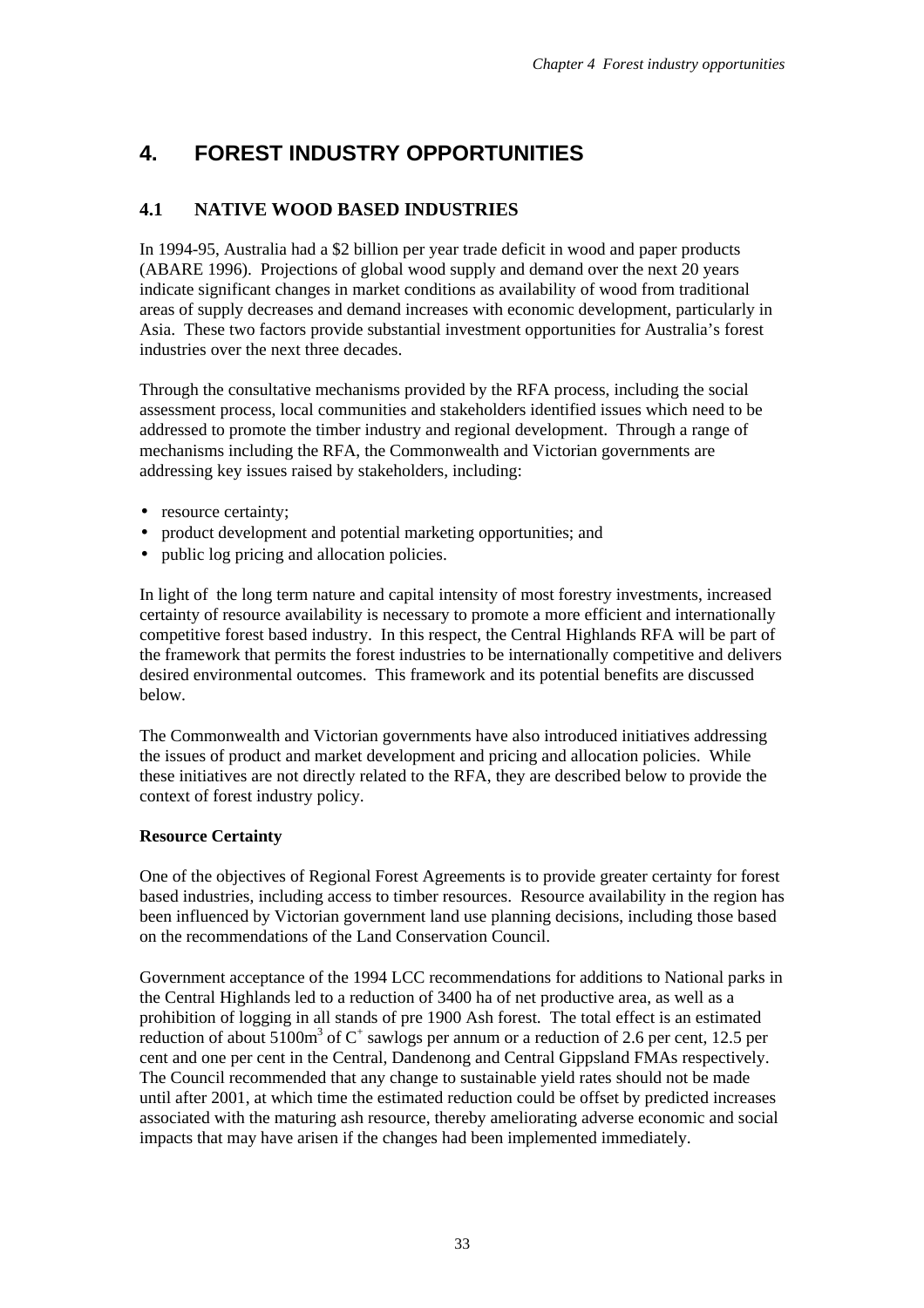Acceptance in the RFA of the State forest zoning developed through the Forest Management Planning process would also change potential timber resource availability. The proposed Plan zoning includes areas in the Special Protection Zone (SPZ) in State forest for the protection of a range of values. Timber harvesting is not permitted in the SPZ. The zoning is designed to maintain species and genetic diversity through the protection of a proportion of all EVCs across all public land tenures, and specific conservation measures for known rare or threatened species, such as Leadbeater's Possum and large forest owls.

Establishment of the proposed CAR Reserve System incorporating these changes will provide a world class reserve system and still enable current licence commitments to industry to be met. New timber resource information will become available from mid-1998 from the Statewide Forest Resources Inventory Program (SFRI). This will be used in conjunction with other information about resource availability in the next review of sustainable yield in 2001.

Certainty about resource availability is a major issue for the timber industry to enable investment decisions to be made with confidence. A statewide sawlog licensing system based on 15 year licences was introduced in 1987. The licences were introduced to guarantee long-term access to sawlog resources, promote investment and facilitate the transition to sustainable supply levels. A direct benefit of such a system has been the increased level of confidence within the Victorian sawmilling industry, which has seen a significant increase in the level of investment in value-adding operations, particularly in the Central Highlands region.

On completion of a Central Highlands RFA it is intended that the Commonwealth will remove export controls on native hardwood sourced from the Central Highlands region. The lifting of these export controls, together with the maintenance of the existing Victorian sawlog licensing system, will increase certainty of access to hardwood resources and promote an investment climate which is conducive to the development of internationally competitive forest based industries. The present flexibility with respect to the trading of sawlog volumes between licensees also allows processors to respond to market conditions and maximise opportunities.

The issue of certainty of access to public hardwood resources is equally applicable to pulpwood (or residual log) processors. As outlined in the Central Highlands Comprehensive Regional Assessment Report (VicRFASC 1997a), Australian Paper has a legislated supply of residual logs from State forests until 2029-30. Much of this fibre will be sourced from the Central Highlands region, to be domestically processed at the integrated pulp and paper making activities at Maryvale, in the Latrobe Valley. Other companies also process pulpwood in Australia which is derived from the Central Highlands. Currently about 17 per cent of total pulplog and sawmill residues produced in the region are exported. Of this only about nine per cent of pulplogs produced in the region are exported (VicRFASC 1997a).

#### **Investment in the Timber Industry**

Over the past decade, the Central Highlands hardwood sawmilling industry has undertaken a significant level of investment and mill upgrading so as to reposition an increasing proportion of its production into markets for higher value products. Value adding initiatives facilitated by the long term licences have increased the production of kiln dried timber and the recovery of sawn timber from lower grade logs. Investment in kiln drying by enterprises in the Central Highlands accounts for about 70 per cent of Victoria's kiln drying capacity (Gooding 1997). The industry has developed techniques to saw and kiln dry regrowth ash and is increasing the production of value added products for domestic and export markets. These changes have required: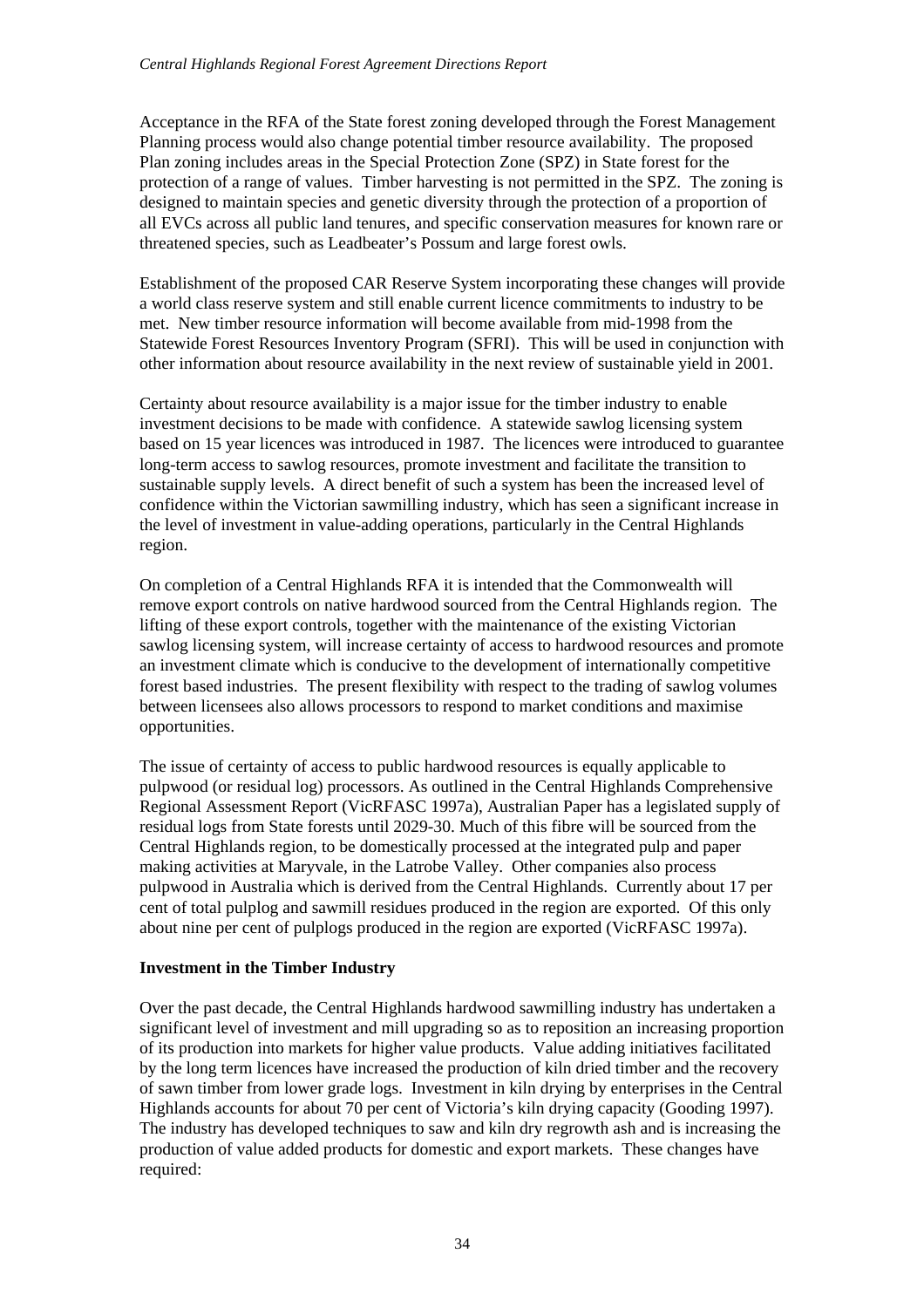- substantial capital investment in value adding facilities;
- development of a larger and more skilled workforce;
- development of new markets in Victoria, interstate and overseas; and
- development of new products.

A recent study commissioned by the industry (Wareing 1997) illustrates the type and magnitude of new and proposed investments that have been taking place in the hardwood sawmilling sector. The study surveyed eight, small to medium sized companies, each with at least 25 years in the Central Highlands sawmilling industry.

The survey showed the eight companies invested over \$60 million in value added processing over the past decade, including:

- new kilns and other processing facilities (\$34.3 million);
- increased seasoning stock (\$17.6 million); and
- acquisition of additional sawlog resources (\$8.2 million).

About two-thirds of the investment in new processing facilities has occurred in the last three years. Investment in value added processing has resulted in the companies moving away from mainly being producers of green structural timber towards being producers of seasoned and, increasingly, appearance grade timber. In 1987-88 kiln-drying accounted for less than 25 per cent of production volume for the eight companies, in 1995-96 this figure increased to almost 70 per cent (Wareing 1997), a level which meets the nominal industry target set by the Timber Promotion Council. In Victoria as a whole, the amount of hardwood timber being kiln dried has grown from about 10 per cent to 40 per cent of production over this period (Gooding 1997). Investment by the eight companies in value added processing has also contributed towards:

- revenue from sales rising from \$22.4 million in 1987-88 to \$45 million in 1995-96; and
- employment growing from 235 to 394 persons over the last ten years.

While the industry has re-structured, only 15 per cent of investment in the past decade has been targeted at additional sawlog resources to increase log throughput and achieve economies of scale. Over the past ten years production of sawn timber from the eight companies has increased from 55 920 m<sup>3</sup> to 85 490 m<sup>3</sup> (Wareing 1997). This lift in production is mostly due to additional resources, but also results from factors such as growth of markets for short length and small dimension material.

Corresponding with changes in production have been changes in marketing arrangements, in particular the penetration of markets outside Victoria. In 1987-88 only one company sold more than 10 per cent of its production outside Victoria, now four companies sell greater than 30 per cent of their production outside Victoria (Wareing 1997). Significant markets for Victorian timber now exist in New South Wales, Queensland and Japan. It is estimated that as much as 50 per cent of Victorian hardwood production will, ultimately, be exported (Gooding 1997). Other trends have been to reduce direct sales to builders and increase direct sales to manufacturers.

#### **Further development in value adding, marketing and product development**

While the RFA can address a number of issues associated with the investment environment in which forest based industries operate, it will not be prescriptive about the nature of industry expansion and investment. These decisions will be made by private investors and companies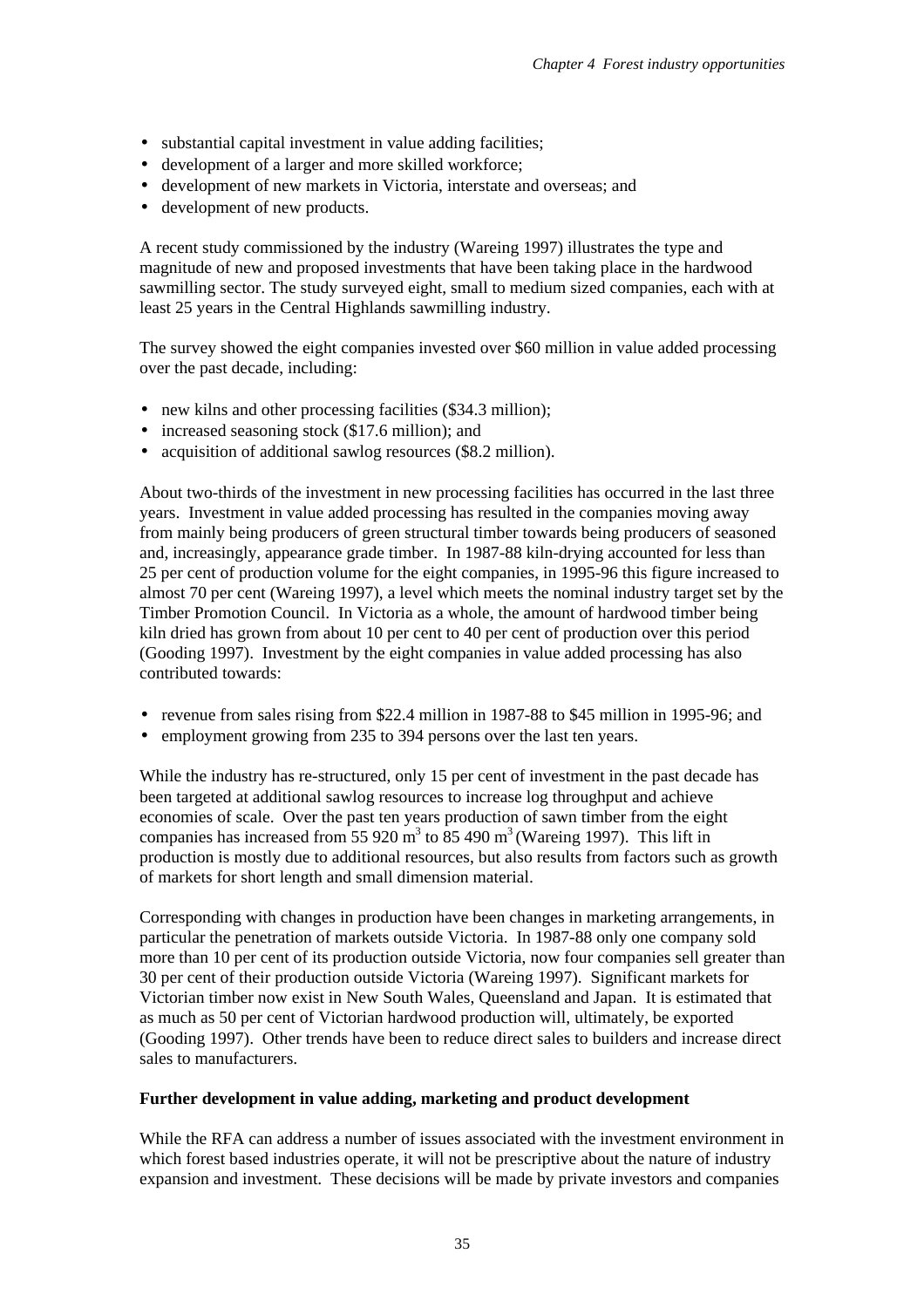in light of normal commercial considerations. However an assessment of the further growth potential of the forest industries drawing hardwood resources from the Central Highlands identified a number of potential investment and employment opportunities. These include: further increases in the level of value-adding in the sawmilling sector; the expansion of existing pulp and paper processing facilities; and investment in the wood based panels sector.

Similarly, the longer term industry vision for the Central Highlands hardwood timber sector is the development of full vertical integration, enabling it to locally process the full range of wood products from high value sawn timber through to utilisation of residues to produce wood panel products. An important component of such a vision is certainty about future availability of resources and markets.

The eight sawmilling companies included in the industry survey plan to invest a further \$25.1 million over the next three years, involving \$14.2 million in new processing facilities, \$8.7 million in increased seasoning stocks and \$2.2 million in acquiring additional sawlog resources. Further investment will allow the companies to increase (to about 85 per cent) the proportion of sawn timber that is processed into kiln-dried and value added products and the proportion of appearance grade products produced from kiln-dried timber. Investment is expected to result in employment growing to 484 persons and sale revenue increasing to \$82 million by 2005-06.

In March 1996, Australian Paper announced the expansion of its fine paper business through investment of \$330 million in a new fine paper machine at the Maryvale mill. The new paper machine will have a capacity of 160,000 tonnes per annum, with a planned start-up date in September 1998. The expansion at Maryvale will be within the site's existing Environment Protection Authority licences for water discharge, and is likely to generate significant economic and employment benefits for both the La Trobe Valley and Victorian economies. Assuming an average price of \$1500 per tonne of high quality writing paper, the new investment at Maryvale may generate an additional \$240 million in annual product sales. The mill expansion at Maryvale is estimated to generate employment for up to 250 people, with another 250 people directly employed during the construction period.

As well as major capital investment in operations, industry is also establishing more effective marketing networks and opportunities for product development. In particular, many companies operating in the industry have been developing co-operative networks to target major national and export markets such as Japan and there are significant opportunities in these areas.

One such initiative is the Australwood Export Network, which allows participating companies to trade individually, but also as a collective force. The network offers combined research, promotion, quality assurance and marketing activities. A major focus of the Australwood Export Network is the Japanese market, following an initial study jointly funded by industry and the Commonwealth AusIndustry Program. The Commonwealth assisted the industry in establishing the Network, and provided initial support for technology transfer in kiln drying hardwood sawmilling.

The work of the timber industry in developing new markets for value added products complements the Victorian Timber Promotion Council's development of a detailed quality assurance program for hardwood sawntimber to ensure consistency in supply of products targeted to customer requirements (DPIE Agribusiness Programs Annual Report 1993-94, 1994-95).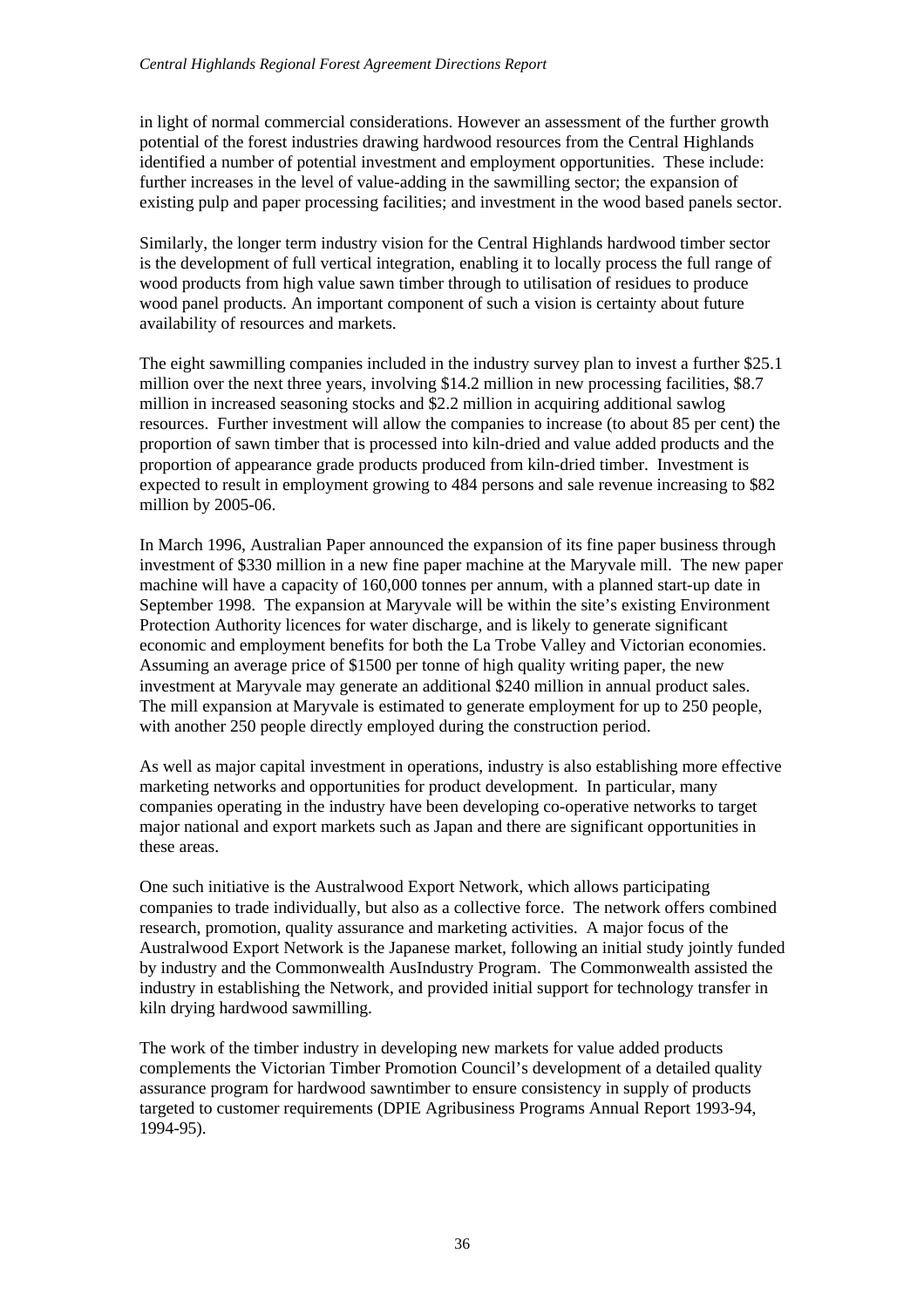In order to promote further manufacturing opportunities, the Furniture Industry Association of Australia is developing a national export program and strategy for timber and furniture producers and exporters to promote Australian furnishings to the Japanese market. These timber promotion and quality assurance programs are funded by industry with Commonwealth assistance (DPIE Agribusiness Programs Annual Report 1995-96). In 1994 less than 5 per cent of Australian furniture was exported. This has increased by 10 per cent in the last two years, with Victorian manufacturers contributing significantly to this outcome (Cock 1997).

The Victorian and Commonwealth governments are jointly committed to ensuring that hardwood resources sourced from the Central Highlands region are utilised to their maximum potential, recognising the economic and social benefits flowing from competitive value-added based industries.

#### **Pricing and allocation policies**

Through the pricing and allocation of the logs it supplies, the Department of Natural Resources and Environment (DNRE) has a major influence on the efficiency and competitiveness of downstream processing industries and private growers. In recent years, DNRE has responded to changing community expectations and policies towards the management of commercial aspects of public forests and have adopted more market oriented pricing methods. This includes greater flexibility in the sale of short term parcels of timber, and ongoing review of log royalties in light of market conditions. As noted in the Statewide ESFM report (VicRFASC 1997b), the ongoing reform of DNRE accounting systems to promote greater transparency between commercial and non-commercial forest production activities is acknowledged as a positive step towards increasing the efficiency of public wood supply activities.

A key feature of the existing log allocation is the classification of logs into four sawlog grades or as residual logs, according to their sawlog quality. Residual logs are largely used as fibre input for the production of pulp and paper products. The log grading system is designed to encourage value adding and to maximise the economic and social benefits from the utilisation of the timber resource. For example, a proportion of better quality logs below D grade sawlog from the Central Highlands region are also converted into sawntimber products such as pallets and fencing material. Further improvements in the grading of logs below D grade sawlog may facilitate additional value adding activities, such as composite products made from small dimension timbers.

As part of the Competition Principles Agreement, Victoria will review legislation and policies relevant to the allocation and pricing of hardwood logs from State forest before the end of 1999. Competitive neutrality principles will be taken into account in any changes following the review.

#### *Potential Forest Industry Opportunities*

#### *Sawmilling*

As discussed in the Central Highlands CRA report, sawmillers drawing hardwood resources from the region are intending to further increase the degree of value adding within the industry over the next few years. In particular, sawmillers intend to increase the production of higher value products such as dried and appearance grade products (VicRFASC 1997a).

In order to assess the potential benefits flowing from increased value adding in the sawntimber industry, a regional linear programming model of production forestry known as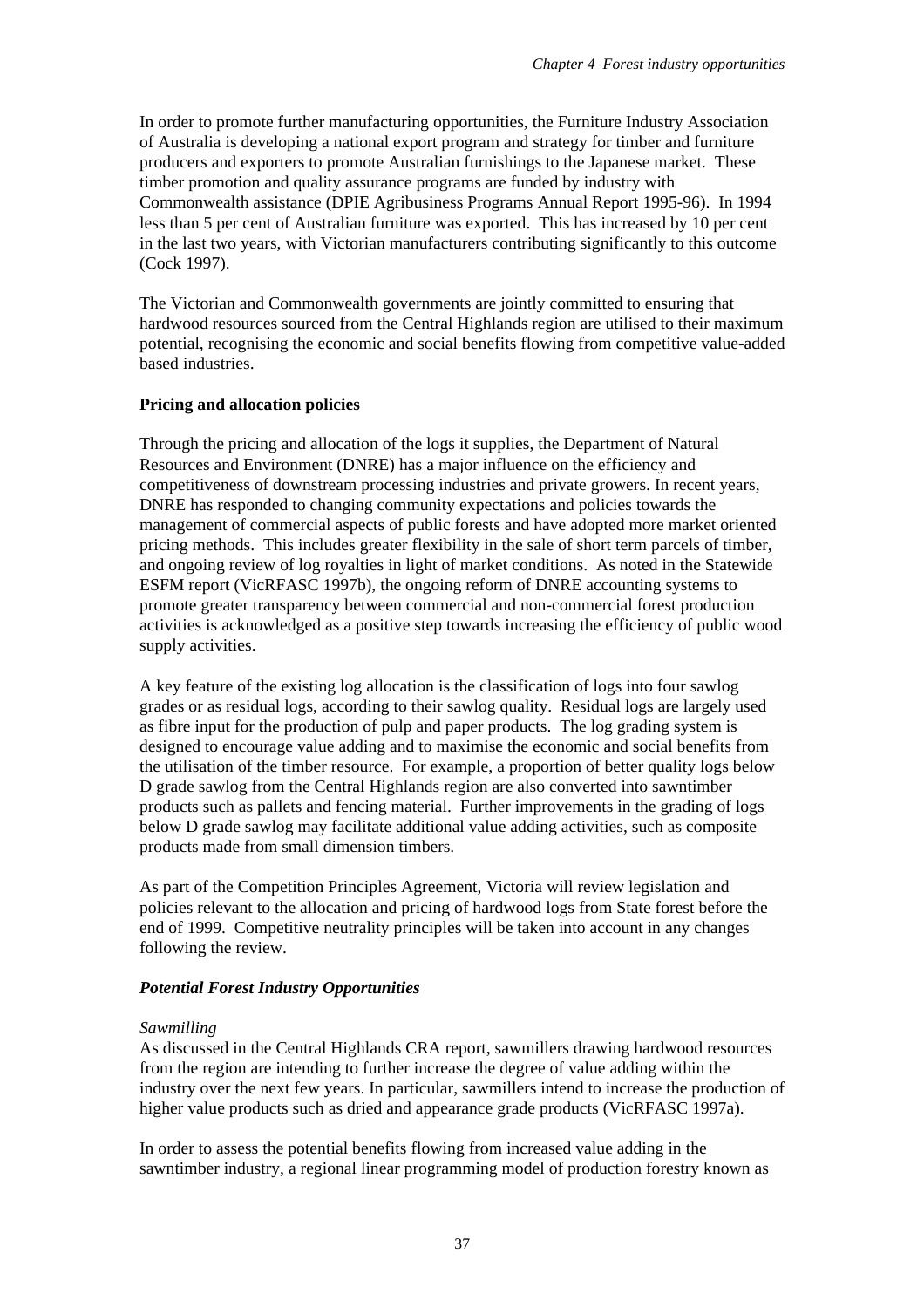FORUM (as described in Hansard *et al* 1996) has been used to assess the impact of these proposed changes to product output on the overall level of industry employment and value of production to 2005-06. In constructing this scenario it has been assumed that sawlog and pulplog availability remains at current levels.

In order to assess the impact of an increased level of value adding undertaken by the Central Highlands sawntimber industry, a scenario based on the results from a recent sawmill survey conducted by ABARE was examined. Under this scenario (Scenario A), responses from the sawmill survey regarding anticipated production shares and mill capacities in 2005-06 were used. These are summarised in Table 4.1 which shows the proportion of sawntimber products sold by sawmills drawing hardwood resources from the Central Highlands in 1995- 96 and also the sawmills' anticipated production split in 2005-06 (these figures differ from preliminary estimates presented in the Central Highlands CRA report due to revised survey estimates).

|                             |  |  |  | Table 4.1: Current and anticipated Central Highlands sawntimber production and |  |
|-----------------------------|--|--|--|--------------------------------------------------------------------------------|--|
| major markets <sup>a)</sup> |  |  |  |                                                                                |  |

| <b>Product</b>                  | <b>Production share</b> |                         | Major market in 1995-96                              |
|---------------------------------|-------------------------|-------------------------|------------------------------------------------------|
|                                 | 1995-96<br>$\%$         | $2005 - 06^{b}$<br>$\%$ |                                                      |
| Unseasoned sawntimber           | 35.0                    | 17.9                    | Melbourne and other Victoria                         |
| Palings and pallets             | 13.5                    | 6.8                     | Melbourne and other Victoria                         |
| Dried structural grade          | 27.3                    | 45.3                    | Melbourne, Brisbane and other<br>Victoria            |
| grade<br>Appearance<br>standard | 6.3                     | 8.2                     | Melbourne, Brisbane, Sydney<br>and Japan             |
| Appearance grade – select       | 8.2                     | 11.3                    | Melbourne, Brisbane, Sydney<br>and Japan             |
| Other seasoned                  | 9.7                     | 10.5                    | Melbourne, Japan,<br><b>Brisbane</b><br>and Adelaide |
| <b>Total</b>                    | 100.00                  | 100.00                  |                                                      |

**a)** Estimates for industry based on sawmill survey. These estimates exclude specialist recovery mills. **b)** Anticipated production share.

It should be noted that the production shares reported in Table 4.1 refer to the industry as a whole, and many individual sawmillers process a higher proportion of dried and appearance grade product than the industry average. For example, in a recent study commissioned by the industry it was found that the eight mills surveyed intended to produce 85 per cent of total production as dried and appearance grade product (Wareing 1997). The variation in intended future production across sawmills was recorded in the recent survey of sawmills conducted as part of the Central Highlands CRA, which included those mills intending to produce a high proportion of dried and appearance grade product over the next few years, as well as a number of mills producing a combination of dried and unseasoned sawntimber products.

The CRA survey data was also used to adjust operating costs, mill capacity and factor in employment levels for those mills. An important characteristic of the production of kiln dried sawntimber is that generally it is more labour intensive compared to the production of commodity grade products such as unseasoned sawntimber. It has been estimated, for example, that up to 1.5 times more labour is required in the production of kiln dried timber compared to the production of unseasoned timber (Network for Excellence in the Hardwood Timber Industry 1996).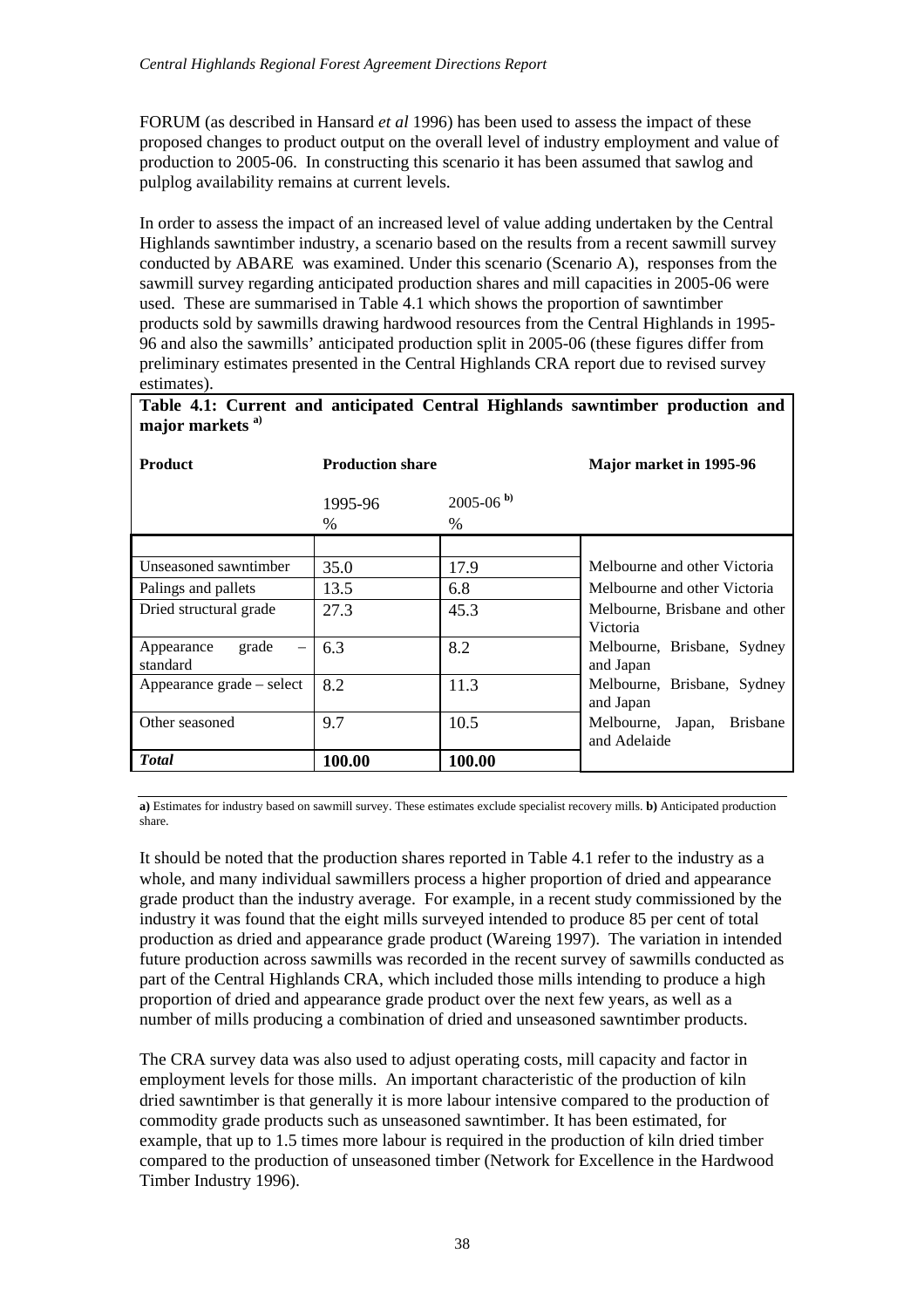In Table 4.2, the current output and employment of the Central Highlands sawmill industry is compared to estimated output and employment under the further processing scenario. It can be seen that under the further processing scenario the gross value of output and level of employment increases significantly from current levels. Under the further processing scenario there is an additional 140 direct sawmilling jobs in 2005-06 compared to 1995-96, together with an overall increase in the gross value of production of \$52 million over the same period.

|                                |                        | Table 4.2: Sawntimber further processing scenario economic effects |                  |
|--------------------------------|------------------------|--------------------------------------------------------------------|------------------|
|                                |                        |                                                                    |                  |
|                                |                        |                                                                    |                  |
|                                | Unit                   | $1995-96^{a}$                                                      | Scenario $A^{c}$ |
|                                |                        |                                                                    |                  |
| Mill production                | $^{\circ}000m^3$       | 166                                                                | 246              |
|                                |                        |                                                                    |                  |
| seasoned timber                | $^{\circ}000m^3$       | 71                                                                 | 182              |
| greensawn timber               | $^{\circ}000m^3$       | 95                                                                 | 64               |
|                                |                        |                                                                    |                  |
| Gross Value of                 | $\mathop{\mathrm{Sm}}$ | 81                                                                 | 133              |
| Production <sup>b)</sup>       |                        |                                                                    |                  |
| seasoned timber <sup>b)</sup>  | $\mathop{\mathrm{Sm}}$ | 53                                                                 | 110              |
| greensawn timber <sup>b)</sup> | $\mathop{\mathrm{Sm}}$ | 28                                                                 | 23               |
|                                |                        |                                                                    |                  |
| Employment                     | no.                    | 680                                                                | 820              |

**a)** Estimates based on sawmill survey. **b)** In 1995-96 dollars. **c)** Results reported for 2005-06.

While the total level of employment increases under the further processing scenario it must be noted that in order to achieve the estimated levels of employment and gross value of output a degree of structural adjustment within the Central Highlands sawn timber industry would be required.

Under an increased value adding scenario, industry may respond to changes in a number of ways, from altered supply arrangements (for example existing mills supply green material to a central processing plant) to rationalisation of mills to a smaller number of processors with higher inputs. The actual changes will be determined on the individual decisions and other economic factors affecting individual mills over time. The degree to which structural adjustment occurs will affect the capacity of the industry to achieve the potential economic gains described in Scenario A.

In addition to the direct employment and value of production benefits from increased value adding in the sawntimber industry, there are likely to be further economic and social benefits arising from proposed industry changes. The flow-on effects to the state economy from increased value-adding in the sawntimber industry may be broadly estimated using appropriate input-output and employment multipliers. Drawing on available multipliers for the sawmilling industry in the Victorian economy, it is estimated that the total value of turnover generated from sawmill activities under Scenario A may contribute \$248 million to State output. This estimate is based on a state output multiplier of 1.87 for the sawmilling sector. Similarly, the employment generated from sawmill activities under Scenario A may contribute 1886 jobs to the Victorian economy, based on a State employment multiplier of 2.3 for the sawmilling sector.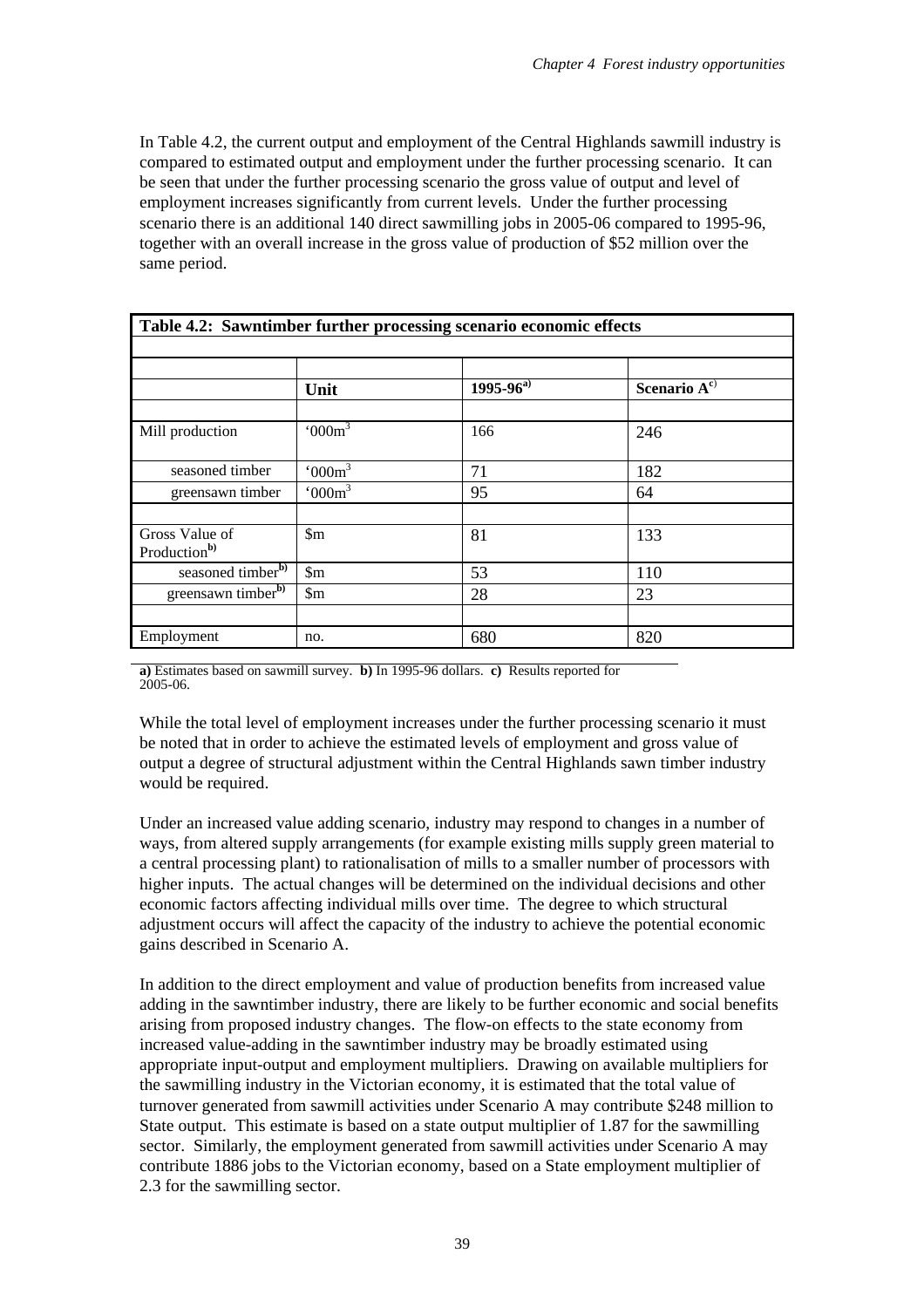These industry development opportunities may bring significant benefits to communities within the region. As outlined above, there is potential for increased value-adding by hardwood mills located within the region including those at Alexandra, Drouin West, Noojee, Powelltown, Rokeby, Seymour, Toolangi, Warburton, Whittlesea and Yarra Junction, as well as for a number of mills located outside of the region. These mills currently access resource from within the Central Highlands.

It is suggested that value-adding initiatives within these particular townships would greatly benefit the local communities, but would also have significant benefit to other communities in which employees from these mills access goods and services. For example, based on information collected as part of the RFA process which outlines expenditure patterns by the timber industry and its employees, value adding opportunities in Alexandra would have considerable benefit to Alexandra itself as well as Melbourne and Healesville. Further development of value adding at the mill in Toolangi would also indirectly benefit the townships of Healesville and Lilydale. Other townships which may be positively affected by such changes include Warragul, Drouin, Yea, Heyfield, Sale, Yarra Junction and Warburton. Other smaller townships within the region may also experience some benefit. Many of the communities identified above have a relatively high economic and cultural dependence upon forest-related industries and as a result such opportunities would significantly benefit these small rural communities.

### *Pulpwood processing*

Given the large current and planned level of capital investment at the existing Maryvale mill, it is likely that the main developments in the region's pulp and paper industry to the year 2010 are likely to centre around expansion of the existing facilities (as discussed previously). However, it is likely that some pulpwood processors will be decreasing the volume of logs sourced logs from the Central Highlands RFA region during the period of the RFA which may make a number of other industry development opportunities possible. As existing users decrease their demand for Central Highlands' pulpwood, a number of industry development opportunities are possible. These include the construction of another recovery mill to further process pulplogs, the construction of a wood based panel plant or further increases in the export of pulpwood. It must be noted that while these potential developments are possible, it is unlikely that more than one large new development can proceed, given the expected future availability of pulpwood.

As outlined by Wareing (1997) there is currently a recovery sawmill sourcing over 90 per cent of its log intake from the Central Highlands RFA region. This mill processes around 82 000 tonnes of pulpwood per year, employs around 40 people and has a gross value of production of around \$7 million per year.

It is also possible that beyond the year 2010, a wood based panel plant (such as a medium density fibreboard plant) could utilise pulpwood from the Central Highlands. However, due to the large scale of these plants it is likely that significant pulpwood supplies would be required for such a development to be viable, which may be sourced from both within and outside the Central Highlands region. For example, a medium density fibreboard plant would require at least 250 000 tonnes a year of pulpwood. Such a plant could be expected to employ around 110 people when operating at full capacity (VicRFASC 1996c).

Warragul, as a major centre in the Central Highlands may also benefit from the opportunities arising out of the current expansion of the Maryville pulp and paper mill. However the most significant effects for communities will be experienced in La Trobe Valley which is within the Gippsland RFA region.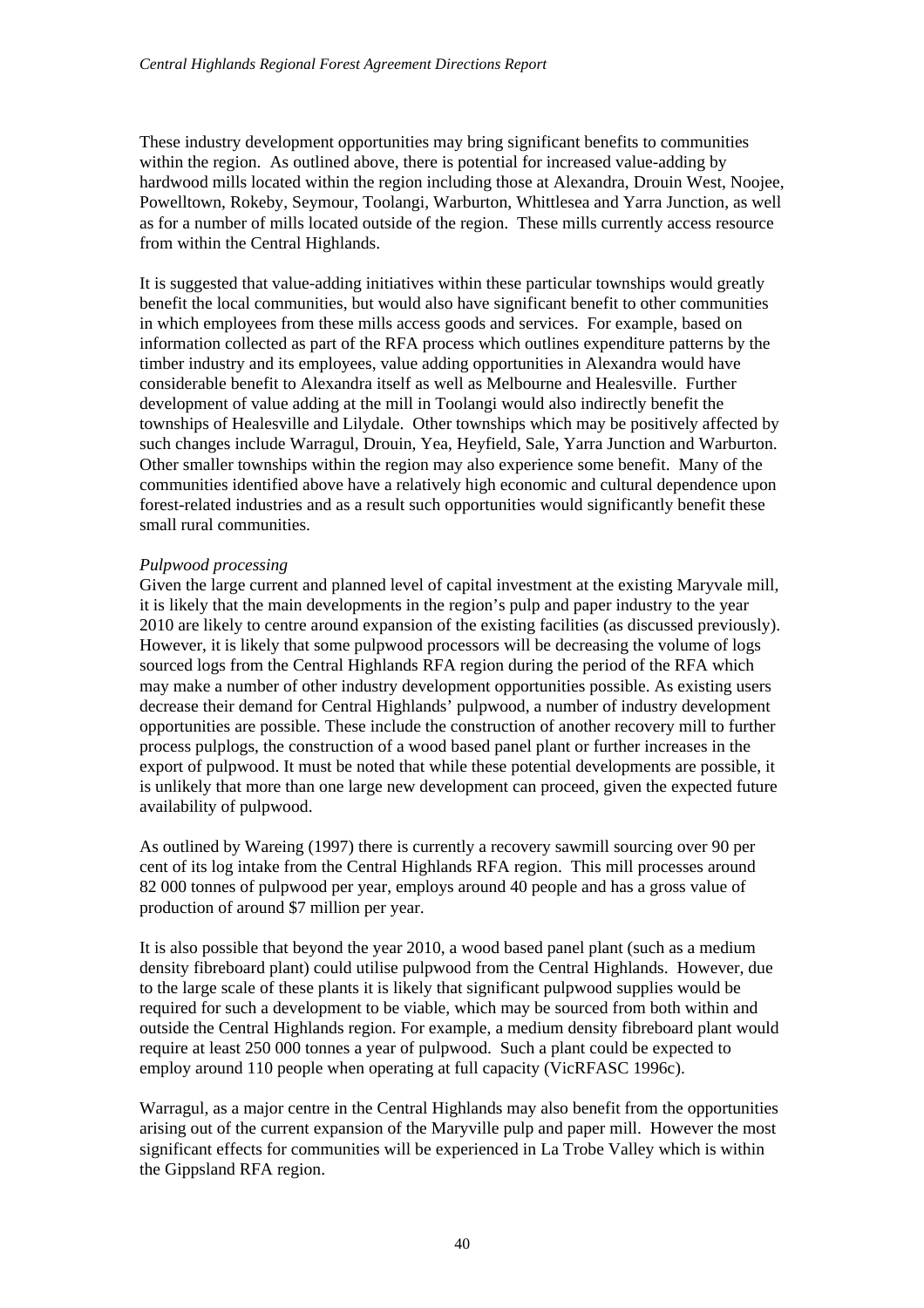#### **Facilitating investment and best-use of timber resources**

As well as increasing investment certainty, governments are also committed to facilitating the best-use of timber resources and to ameliorating any negative economic and social impacts of land-use proposals. The requirements to achieve these objectives will vary from region to region, depending on the level of opportunities or impacts.

The Forest Industry Structural Adjustment Package (FISAP) was developed during the negotiation of Deferred (or Interim) Forest Agreements which provided interim protection for areas which may be needed to form a CAR Reserve System within a region. As such, it was initially designed to assist workers and businesses in the native forest industry which are directly affected by the outcomes of the Interim Forest Agreements (IFAs) and/or Regional Forest Agreements (RFAs). While much of the program is designed to ameliorate any immediate adjustment impacts on workers and business in the native forest industry the FISAP can also facilitate investment in the production of value added wood products through restructuring assistance. Major restructuring of the Victorian timber industry has already taken place and this will be considered when the Commonwealth and Victoria establish a joint FISAP package.

In addition to the Restructuring Assistance element of the FISAP the three other elements are Forest Industry Labour Adjustment Package, and Business Exit Assistance. Availability of the FISAP in Victoria will be determined in a Memorandum of Understanding (MOU) establishing a joint Commonwealth-State Program. The MOU will establish the respective roles and responsibilities of the two governments in funding and administering the FISAP.

#### **Other industry issues considered, including those raised during consultation**

Concerns have been raised about rotation lengths in the Central Highlands resulting in the harvesting of forests at very young ages. While it is true that some forests originating from the 1939 fires have been harvested prior to the nominal 80 year rotation age, most of the forests will be 80 years or more when harvesting occurs in the present rotation. Current forest management is designed so that harvesting of the 1939 regrowth ash forests earlier and then later than 80 years will have the effect of creating a more balanced age distribution in these forests.

Concerns have been raised about increases in thinning operations and the use of fertilisers which are activities more generally associated with plantations rather than native forests. There is no intention to introduce broadscale thinning operations and the use of fertilisers in the Central Highlands given the outcomes of research on alternative silvicultural systems (VicRFASC 1997c).

There has been considerable discussion regarding the sustainable yield levels in the Central Highlands and concerns about their accuracy. The information currently available indicates that legislated sustainable yield levels can be met in each FMA within the Central Highlands, taking into account the proposed CAR Reserve System and other factors. New information on timber resources will be available from the SFRI program prior to the next sustainable yield review due in 2001, at which time any necessary adjustments can be made.

Concerns have been raised about timber harvesting in the Thomson catchment and several other water supply catchments in the region. The Code of Forest Practices for Timber Production and Special Area Plans requires that specific measures be implemented in water supply catchments and this is the case in the Central Highlands. In the Thomson catchment,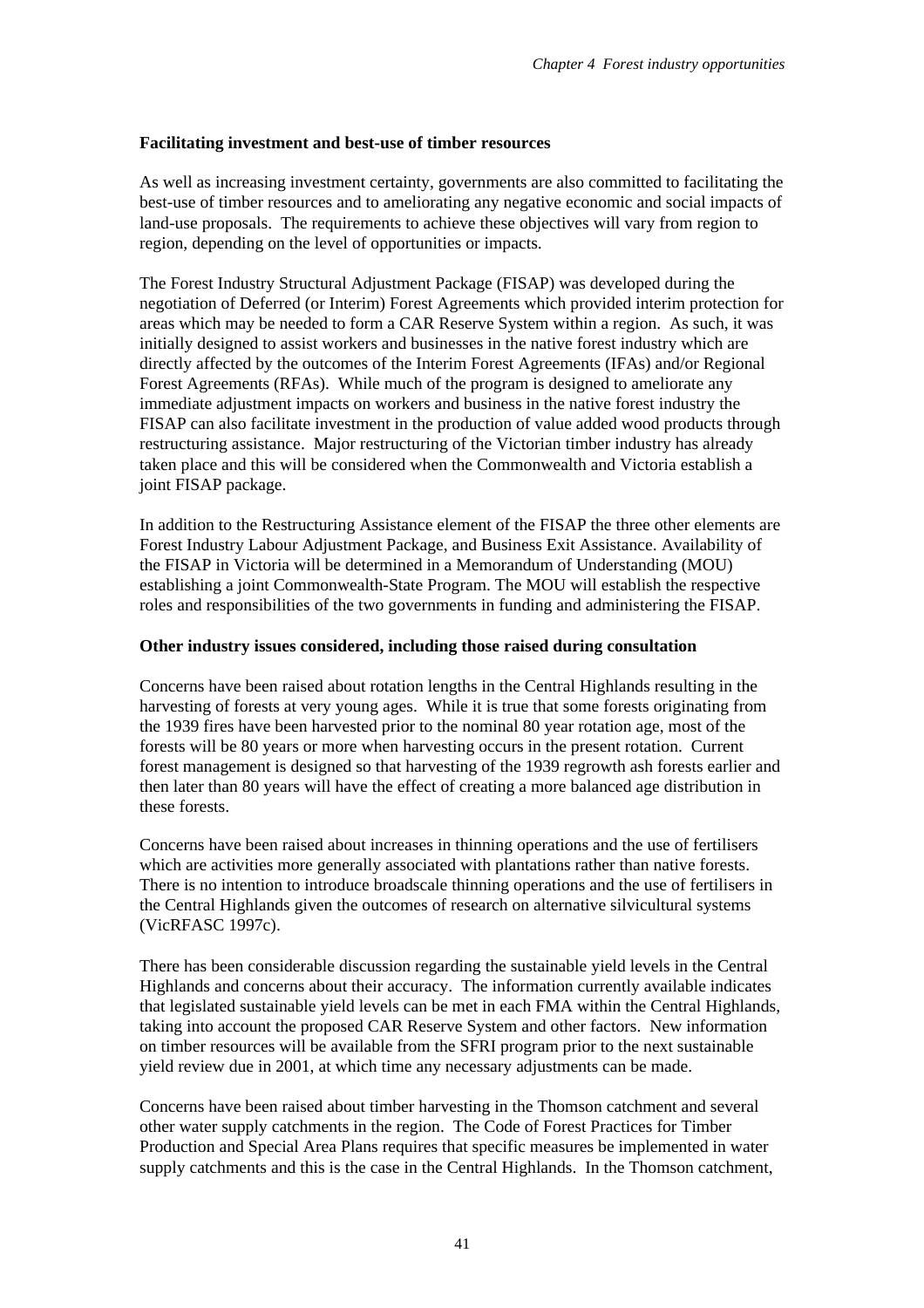timber harvesting is currently restricted to minimise the impact on long term water yields and to meet current sawlog licence commitments. A long term timber and water harvesting strategy for the Thomson catchment to be developed will provide Melbourne Water Corporation with an expected water yield increase from the catchment and NRE with an expected timber yield from the catchment. The next augmentation of Melbourne's water supply is not due until well beyond 2020. Given the reduction in water demand over the last few years and the limitations on timber harvesting in the catchment, it is likely that the next augmentation will be delayed by several years. On this basis the benefits of harvesting both water and timber from this catchment can be achieved. Protection of the range of environmental values occurring in the catchment, such as old growth, a variety of EVCs and threatened flora and fauna, are well catered for in the proposed CAR Reserve System which includes the Baw Baw National Park and an extensive network of reserves in State Forest connected by linear corridors.

### **4.2 OTHER INDUSTRY ISSUES**

### **Tourism and recreation**

The Central Highlands forests contribute significantly to the region's attractiveness as a tourism and recreation destination, providing a wide range of opportunities while conserving the natural environment. The natural attractions and the range of activities available in the region are a major tourism and recreation asset and provide one of the identified strengths with respect to future tourism development potential. The Central Highlands is one of Victoria's most renowned day visitor destinations and boasts a range of opportunities, including:

- some of Australia's most beautiful public gardens;
- unique national parks and forests providing a wide range of tourism and recreation opportunities;
- renowned wineries and award winning winery restaurants;
- the attractions of Healesville Sanctuary and Puffing Billy; and
- the snowfields of Mt Baw Baw, the Baw Baw plateau, Lake Mountain and Mount Donna Buang.

The social assessment process and other information provided by stakeholders identified a range of community and stakeholder issues related to development opportunities for tourism in the region including:

- further tourism development focussing on the key features of the area;
- maintenance of environmental aesthetic values; and
- compatible development of the tourism and timber industries.

The RFA is intended to provide certainty about the future use of forests in the region for the next twenty years and will provide the context in which future planning for tourism and recreation activities can be developed.

Tourism Victoria has recently published the Yarra Valley, Dandenongs and The Ranges Regional Tourism Development Plan (KPMG Management Consulting Pty Ltd 1997). The vision outlined in the Plan is as follows:

*By 2001, the Yarra Valley, Dandenongs and The Ranges will be recognised as Melbourne's favourite retreat. The region will consolidate its position as Victoria's premier day trip destination, showcasing Australia's most majestic and internationally acclaimed National*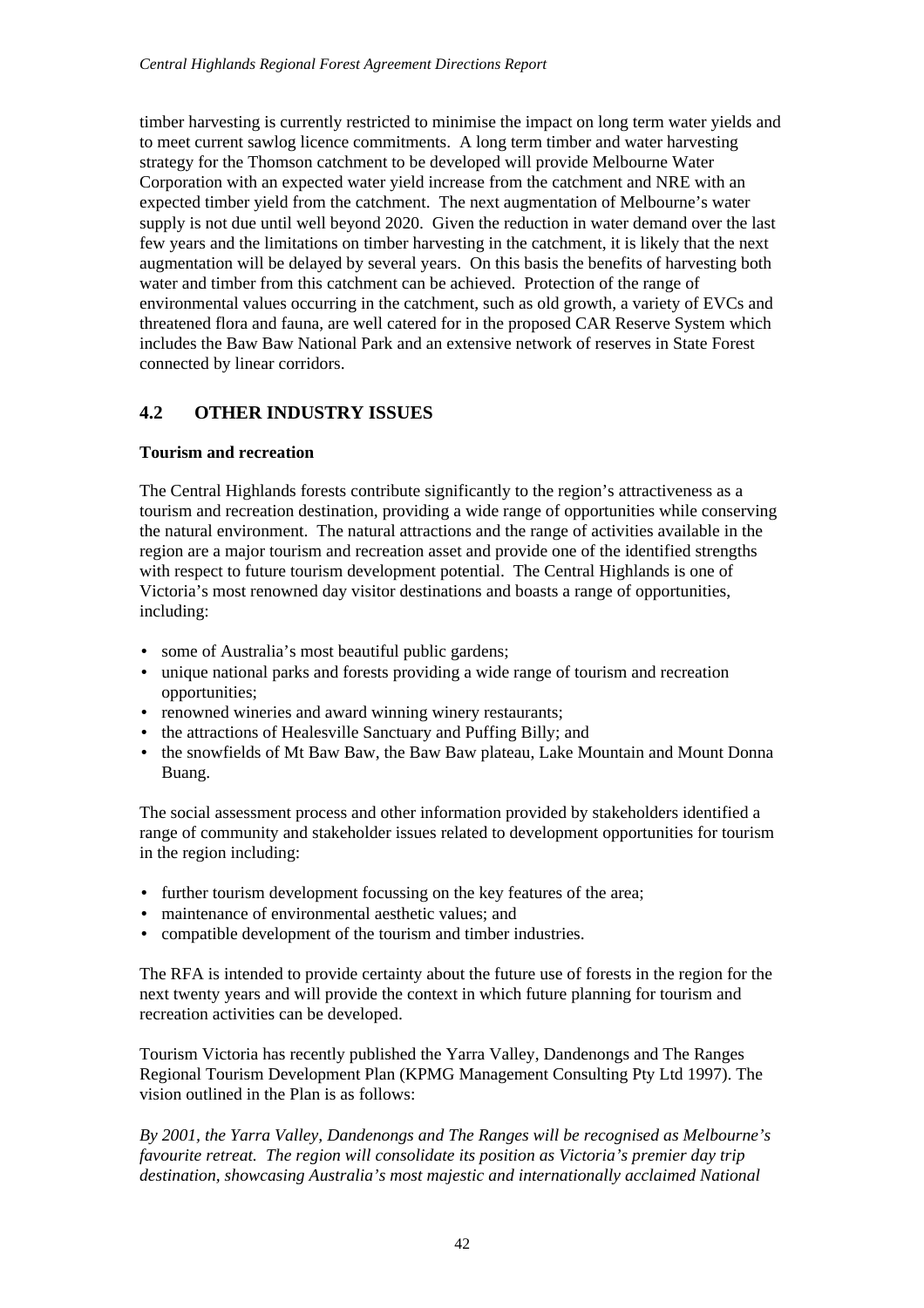*Parks, Mountain Ash forests and hilltop gardens, combined with Victoria's most visited wineries. Higher yield will be generated by increasing overnight getaway experiences and repeat visitation.*

*The continued professional development and support of tourism as a seven-day a week operation, combined with a diverse range of tourism product, will provide the visitor with an incentive to stay longer and pre-plan visits in order to enjoy the natural features and boutique-style accommodation of the region.*

*By promoting packaged product and touring routes, the region will reap the benefit of attracting larger group and family bookings and special-interest groups, including greater expenditure and yield.*

*The cooperation, education and commitment of the region's key tourism stakeholders - local government, local community, tourism operators and general business - will be the driving force towards attaining this vision.*

In 1995, the region attracted over 1.5 million daytrips and over 2.2 million visitor nights, resulting in direct expenditure of more than \$96 million in the region. It is projected that by the year 2000/2001, these visitor nights will have increased to over 2.7 million, representing \$112 million in direct expenditure and providing direct employment for more than 960 people in the tourism industry (KPMG Management Consulting Pty Ltd 1997). The Central Highlands CRA report indicates that recreation based activities in the forests of the region contributed at least approximately \$75 million in expenditure and flow-on activity to the regional economy in 1995-96, and around 260 jobs in the region during the same year.

Projected increases in tourism and recreation over the next few years is likely to result in further economic and community benefits across the Central Highlands. In the Central Highlands CRA report, it was noted that growth in visitor numbers to National Parks in the region could be expected to remain at recent rates of around 3.4 per cent per annum, while growth in visitors to State forests could similarly be expected to occur at between 3 per cent to 5 per cent per annum to the end of the decade. Applying these growth rates to the number of visit days in 1995 to National Parks (at 2.9 million) and State forests (at 850,000), the projected number of visit days to forests in the region may be as high as 4.42 million by 2000. A 'visit-day' is defined as a person staying in an area for a day or part day, where each overnight stay counts as an additional visit day.

Based on the projected increase in visit days to both National Parks and State forests in the region, it is estimated that forest recreation may generate \$125 million in direct local expenditure by 2000, based on an average regional expenditure of \$28 per day trip (Tourism Victoria 1996). It has also been suggested that \$50 per visitor day be used as a guide to calculate the stimulus of tourism and recreation on the regional economy through flow on effects (Read, Sturgess and Associates 1995). Based on this figure, it is estimated that recreation in the forests of the region may contribute \$221 million to the regional economy by 2000, where flow on effects from direct recreation expenditure are taken into account.

As highlighted in the vision statement, the Tourism Plan seeks to build on the strengths of the region and sets the framework in which the region can increase the awareness and marketability as 'Melbourne's favourite retreat'. The Central Highlands has a unique advantage in a tourism sense, in that it enjoys a depth and quality of features, attractions and activities across a number of key sectors, all closely aligned with the strategic product strengths in the region. One of these is the natural attractions and the tall wet forests.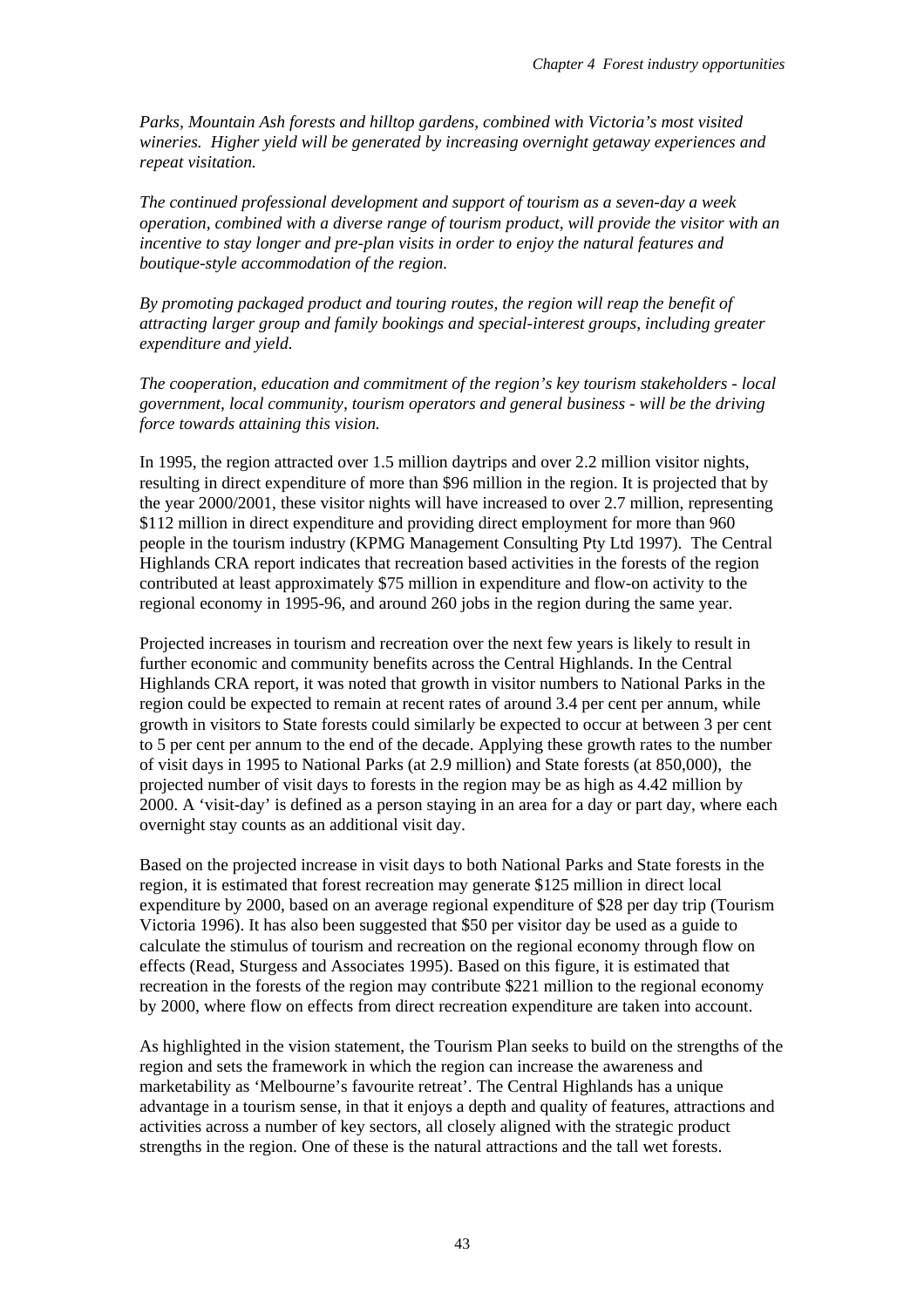As part of a survey conducted for the CRA, fifty-four percent of tourism businesses within the Central Highlands indicated that over 80 per cent of their income is dependent upon visitors to the area, with an estimated 36 per cent of visitors coming to the Central Highlands to specifically visit areas of native forest. This is a conservative estimate, with many visitors to the Central Highlands also visiting native forests to participate in other associated sport and recreation activities occurring within areas of native forest.

Tourism operators indicate that the towns of Healesville, Marysville, Lilydale, Eildon, Yea, Kinglake, Alexandra and Warburton are most likely to attract visitors to the Central Highlands. With the exception of some business expenditure to Melbourne and outer Melbourne, tourism businesses based within these towns have a high probability of sourcing their expenditure from within the town in which they are based, so providing considerable economic benefit to the local economy.

In addition, employees of tourism businesses are likely to live in the same town in which the business is based or towns within the immediate area, with employee expenditure also occurring primarily within the town in which they live or towns within the immediate area.

As tourism businesses are primarily concerned with the presentation of the area to visitors, one of the core issues among tourism and related businesses within the region was the need to provide an interpretive framework about forest industry activities to tourists and visitors to the area. Tourism operators have indicated the need to provide further information on the renewable resource of the Victorian hardwood forests, value adding activities of the timber industry and the tourist attractions the forests offer.

### **Outdoor Education**

In addition to tourism and recreation activities, outdoor education is also an important and established forest based industry in the Central Highlands. Outdoor education activities include bush walking, rafting, rock climbing, horse riding, abseiling, mountain bike riding, skiing, wildlife observation, historic site interpretation and camping. At least eight outdoor education organisations and eight schools have outdoor facilities located in the Central Highlands, with the Alexandra/Eildon area being an important focal point.

The local industry estimates that these organisations together employ approximately 200 people (full time equivalents) and provide opportunities for more than 10 000 people each year to participate in outdoor education activities based on forests in the region. Accordingly, this sector contributes significantly to the local economy. The local industry estimates that the outdoor education industry in the region is currently growing at some 15 to 20 per cent per annum.

The Outdoor Education industry depends upon continued access to conveniently located forests which offer a range of recreational and educational opportunities listed above. In the Central Highlands region the Rubicon Historic Area and its immediate environs is one such location. This Area is used by a number of outdoor education operators located in the Alexandra/Eildon district and provides a combination of close proximity, resources and values which are highly suitable for outdoor education use. Although timber harvesting is permitted in the historic area, it is proposed that timber harvesting be excluded from a portion of the area to ensure protection of significant cultural values, provide opportunities for recreation and tourism and to protect landscape values. The RFA will provide certainty about the protection of and access to forested areas. This will assist the continued growth and development of outdoor education in the region.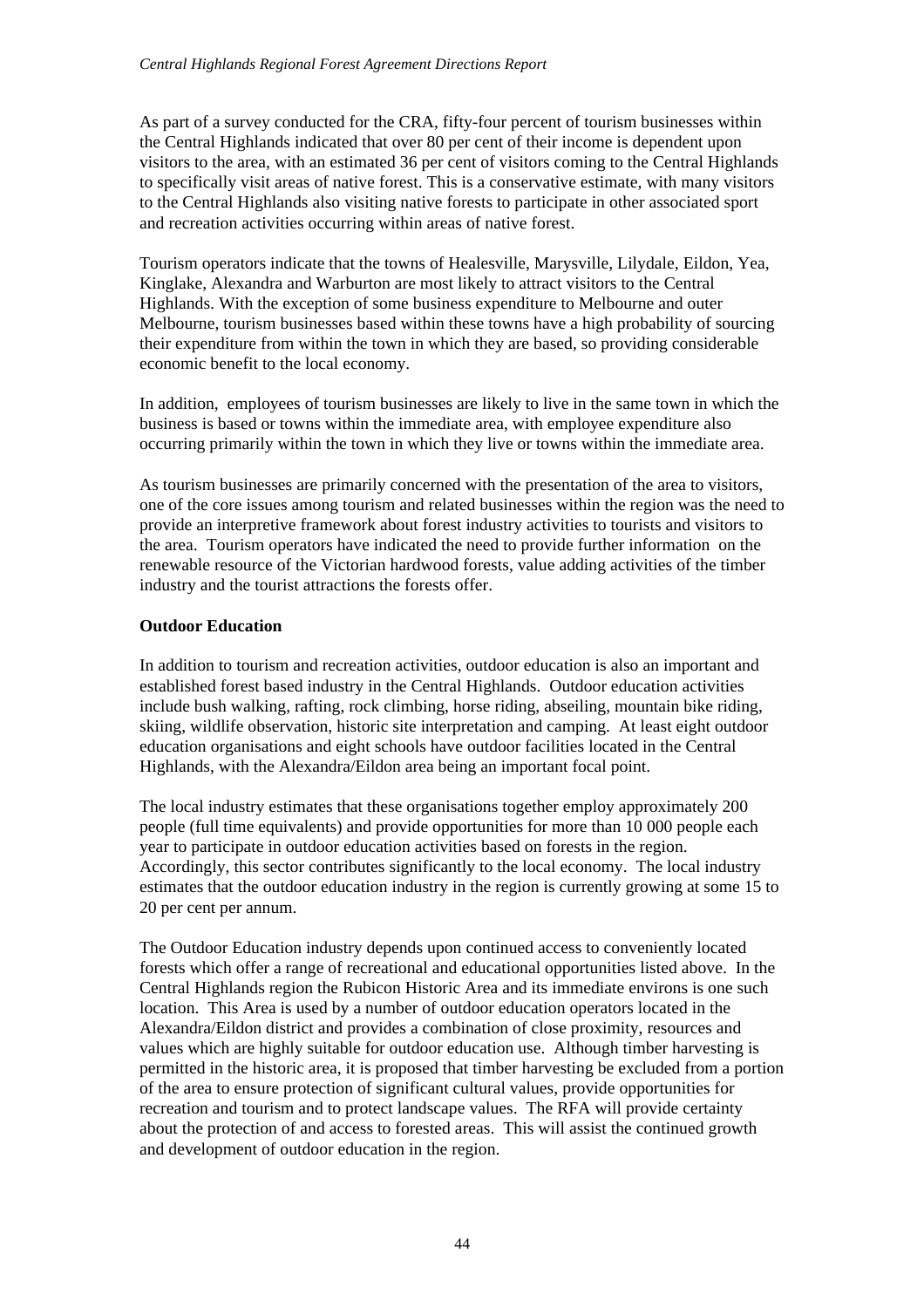### **Plantations**

Plantations can contribute significantly to overall wood supply, particularly as an additional source of pulpwood and small diameter sawlogs for industry. They can also contribute to regional economic development and provide substantial environmental and agricultural productivity benefits to landholders and the broader community if established on cleared land.

Through the social assessment process, stakeholders, interest groups and local communities have identified commercial farm forestry and plantation development as an important issue.. The current plantation estate in the Central Highlands, the potential for its expansion and the policies, programs and initiatives to encourage its expansion are described in the Central Highlands CRA report (VicRFASC 1997a).

The RFA cannot be prescriptive about private plantation development and investment. Actual investment in plantation establishment and development is a commercial decision for companies and individuals that requires more detailed resource and economic assessment.

However, both Governments have developed a range of policies and programs to encourage and facilitate plantation development on cleared land. In total, at least \$10 million of Commonwealth and State funding will be used to support extension, demonstration, education, planning and coordination and practical research and development activities aimed at enhancing the uptake of private forestry in Victoria.

In addition, Commonwealth and Victorian legislation pertaining to plantation development has been reviewed. Victorian forestry rights now provide for agreements between landowners and tree growers that give legal title for trees separate from the land and forestry plantations can be established in some areas without requiring a planning permit. Export controls have been removed from timber sourced from Victorian plantations, and an export licence is no longer required for such material.

### **Mining**

While there is no major mining activity in the region, it is an important source of construction materials and other industrial mineral commodities. There are 41 operating quarries in the region supplying a wide range of industrial, construction and agricultural uses. The Central Highlands is part of a major gold province, and is prospective for a number of deposit types including:

- high potential for slate-belt gold and some construction materials over most of the Central Highlands, with small tracts of high potential for brown coal in the south-east of the region; and
- moderate to high potential for disseminated gold, epithermal gold, nickel-copper, secondary deposits of kaolin, and higher value construction materials.

The geological complexity and diversity of host rocks and structures for potential mineral resources and improving technology make the Central Highlands a potential candidate for future mineral discoveries.

The principal issue in relation to mineral exploration and mining is long-term access to land because of the long-term continual nature of exploration activities. This occurs because of the development of new exploration techniques and changes to the economic viability of exploration and development of particular minerals.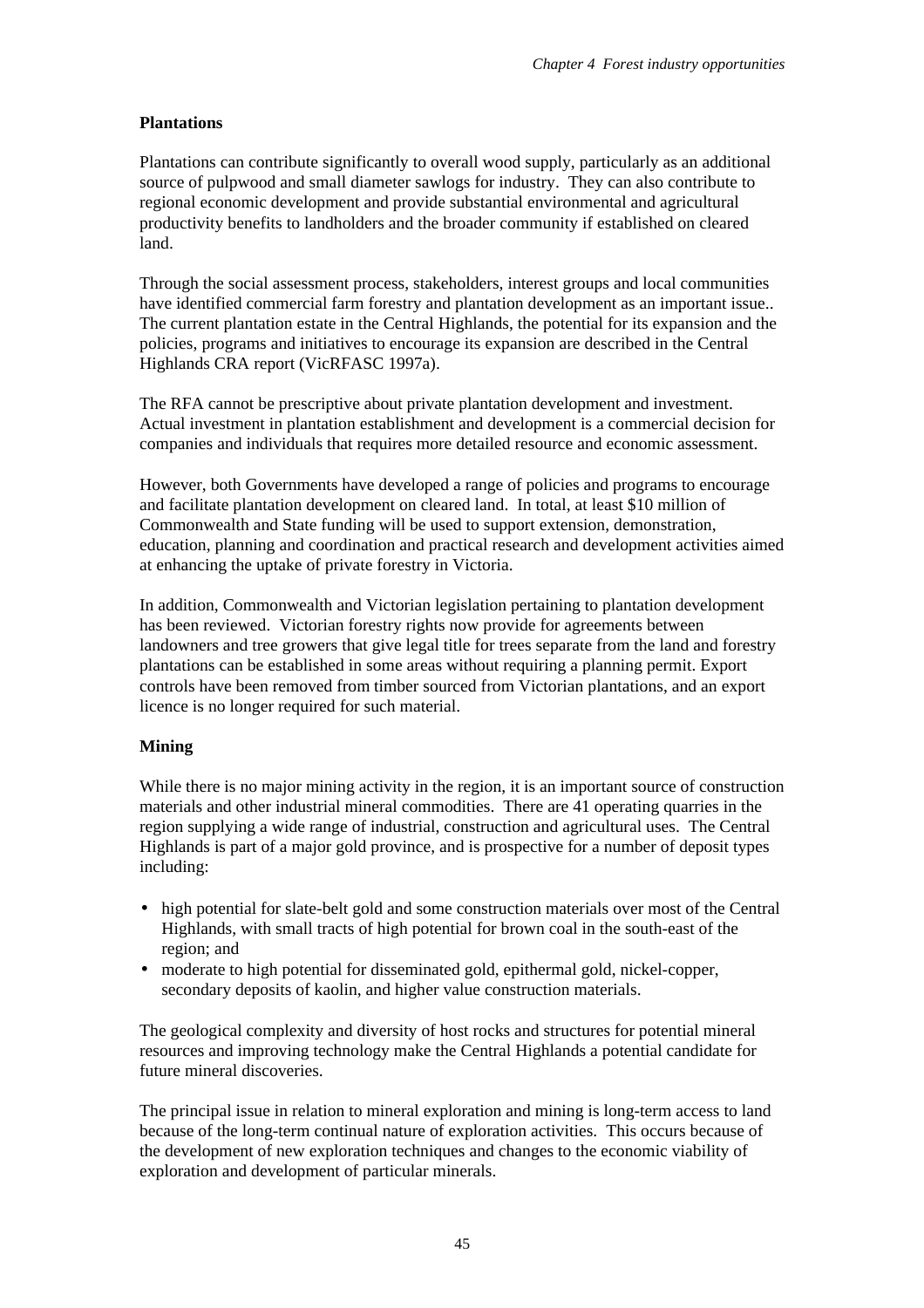In making decisions on the tenure of the CAR Reserve System, consideration will be given to the impact on land access for exploration and mining activities. The East Gippsland RFA set out the principles for exploration and mining in the reserve system. Such activities will be permitted in certain parts of the reserve system, and only where the identified conservation values are not incompatible with exploration and mining.

Another important issue is the need for management and environmental impact assessment regimes that allow mineral exploration and mining industries to remain internationally competitive while at the same time delivering desired environmental outcomes. The State government requirements for taking this into account are outlined in chapter 10 of the Central Highlands CRA (1997).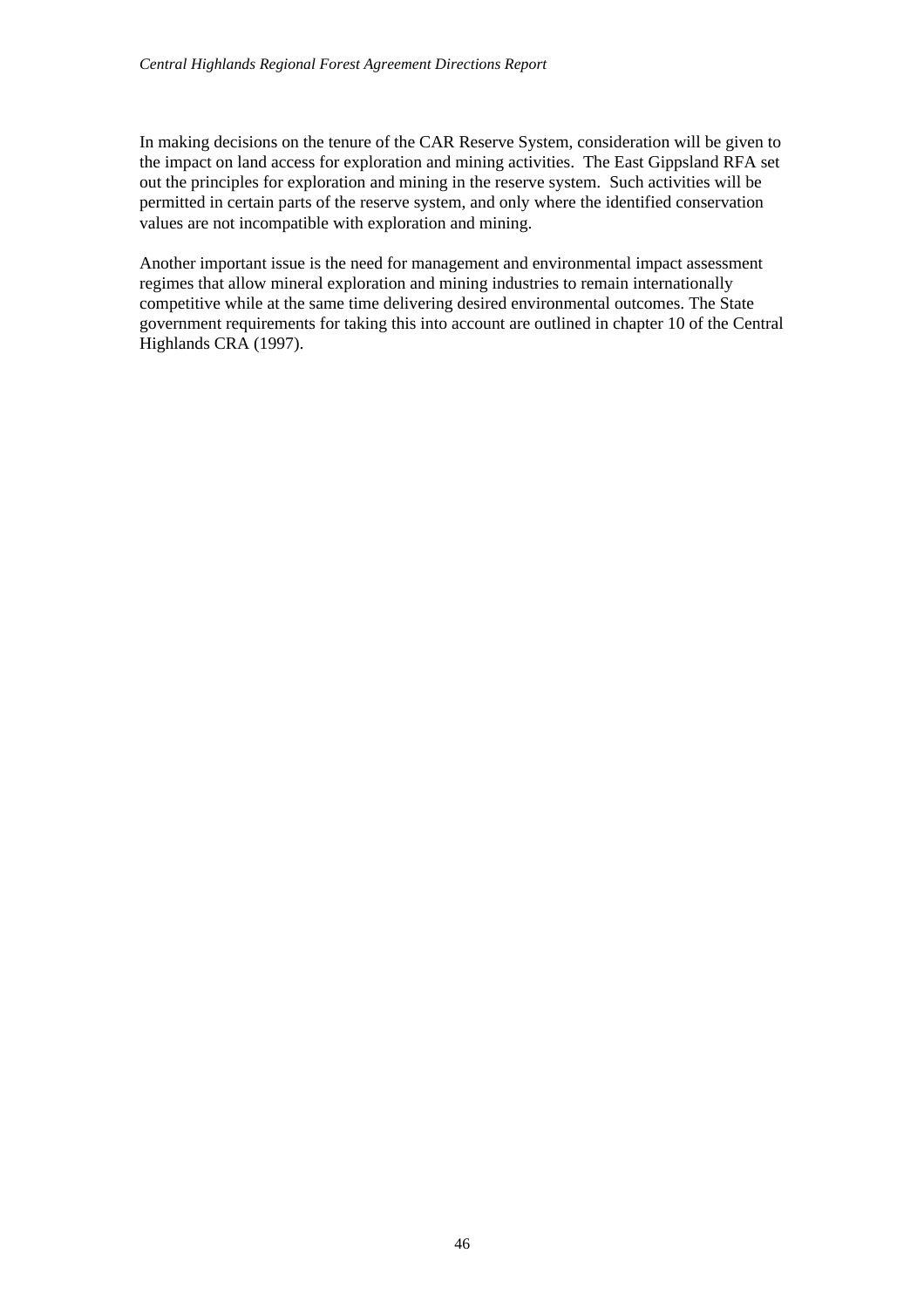# **5. ECOLOGICALLY SUSTAINABLE FOREST MANAGEMENT**

### **5.1 BACKGROUND**

Ecologically Sustainable Forest Management (ESFM) is a key principle of current forest policy and underpins the objectives articulated in the National Forest Policy Statement. ESFM can be defined operationally as the management of forest on all land tenures to maintain the overall capacity of forests to provide goods, protect biodiversity, and protect the full suite of forest values at the regional level.

As part of the Central Highlands Comprehensive Regional Assessment , the Commonwealth and Victoria agreed to undertake an assessment of ESFM in the region. However, following the completion of the Independent Advisory Group's work on ESFM for East Gippsland (VicRFASC 1996a), it was recognised that the information and assessments arising from that work related largely to management systems and processes that are relevant in a Statewide context, not just to East Gippsland. Consequently, the Commonwealth and Victoria agreed to the development of a report of a Statewide assessment of ESFM (VicRFASC 1997b), using as much information as possible from the East Gippsland work as a basis for the Statewide report, and to fill any gaps as required.

### **5.2 REVIEW**

The report was prepared by Commonwealth and Victorian officials using the East Gippsland report wherever possible. The report was then independently reviewed by Professor Ian Ferguson, the Chair of the East Gippsland ESFM Expert Advisory Group in accordance with the following Terms of Reference:

*The consultant is required to review and report on a description and assessment of ESFM systems and processes in Victoria in relation to ESFM principles and environmental management criteria with particular attention to:*

- *1. new descriptions and assessments of Statewide management systems and processes not covered in the East Gippsland report;*
- *2. whether the assessments of Statewide management systems and processes properly reflect the East Gippsland report; and*
- *3. an overall appraisal of the Statewide report and identification of the Strengths and weaknesses of Victoria's forest management systems and processes.*

References to the Expert Group in this document means the Expert Advisory Panel that prepared the East Gippsland assessment report.

The Statewide ESFM report (VicRFASC 1997b) prepared as part of the Central Highlands CRA documentation contains an overall appraisal by Professor Ferguson. That appraisal concluded that: 'Victoria has all of the major elements in place for appropriate systems and processes for ecologically sustainable forest management. Having said that, however, there is still considerable scope for further improvement…These are not major or exceptional requirements: they are the measures required for continuing improvement in management systems.' Professor Ferguson also pointed out that progress on the implementation of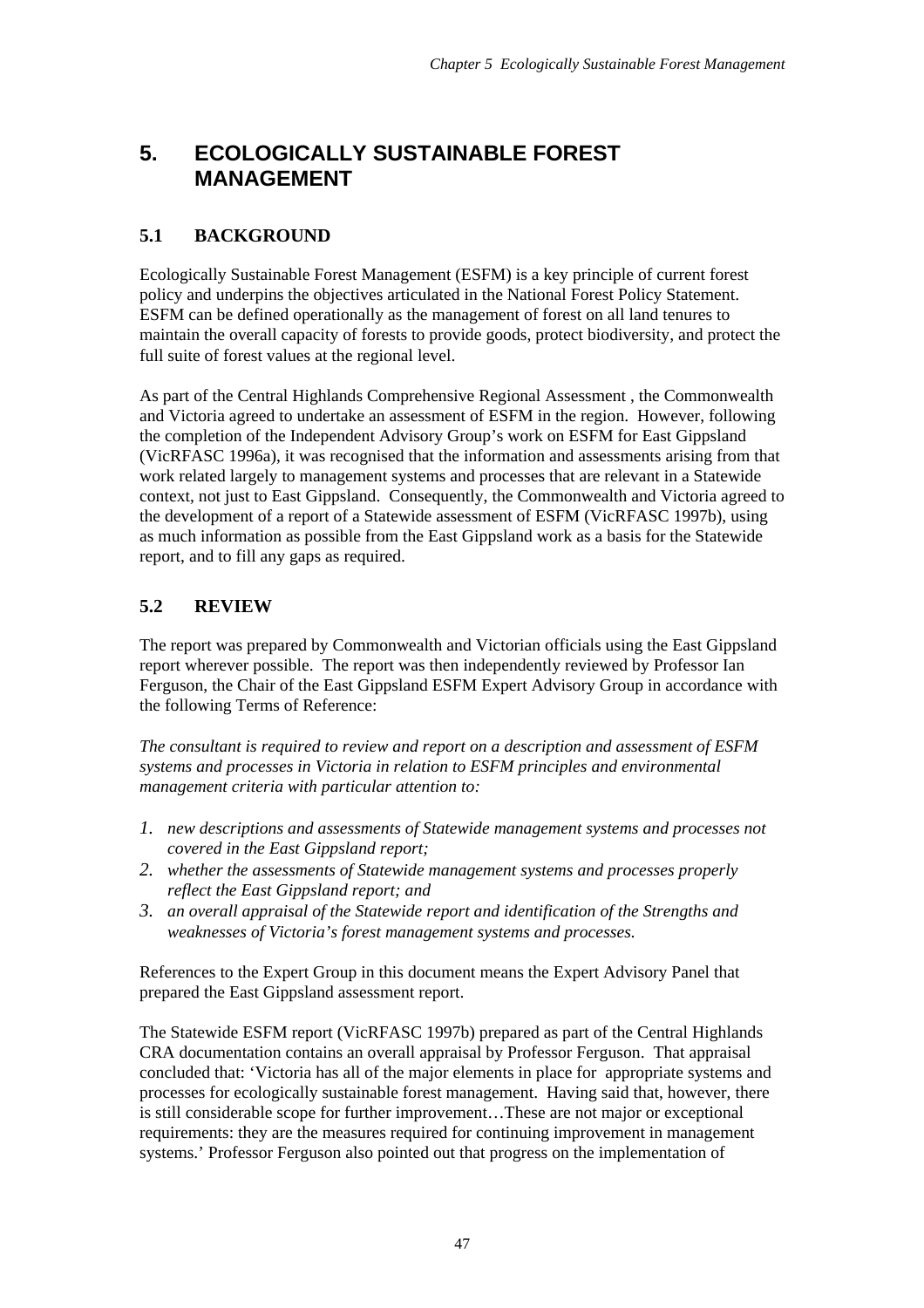improvements to the environmental management system will depend on several factors, not the least of which is the resources available for the task.

# **5.3 RESPONSE**

The Commonwealth and Victoria have considered the ESFM assessment and the comments made by the Expert Advisory Group and Professor Ferguson. The discussion below outlines the response of the Commonwealth and Victoria to the ESFM assessment. It is important to note when reading this response that some of the improvements suggested by the Expert Group have already been addressed through commitments made in the East Gippsland RFA, while others are not considered sufficiently significant to justify an adjustment to the systems and processes already in place. Each of the issues (or suggested improvements) in the Statewide ESFM report are briefly described below with a page reference, together with a response from the Commonwealth and Victoria. The issues are grouped according to the five environmental management system components described in the Statewide ESFM report.

### **Commitment and Policy Framework**

*Issue:* Review of the Victorian Forests Act. (p40) *Response:* As a result of commitments given in the National Competition Policy Agreement and through the Victorian Legislative Review Committee, a review of the *Forests Act 1958* is scheduled to be completed by 1999.

*Issue:* Review of Commonwealth Acts dealing with the environment. (p40) *Response:* The Commonwealth will formally initiate a review of Commonwealth environmental law by publishing a discussion paper canvassing possible reforms by the end of 1997.

*Issue:* The need to address the duplication of processes associated with the Commonwealth Endangered Species Protection Act and the Victorian Flora and Fauna Guarantee Act. (p40) *Response:* This issue has been addressed through commitments agreed in the East Gippsland RFA.

*Issue:* The need to address the duplication in application of Commonwealth and State heritage legislation. (p40)

*Response:* Avoidance of duplication is being addressed through State-Commonwealth initiatives to standardise criteria and assessment processes. The review of Commonwealth environmental legislation may also address this issue in part.

# **Planning**

*Issue:* Flexibility with respect to the boundaries of the CAR Reserve System is necessary to accommodate long-term changes. (p42)

*Response:* This issue is addressed in commitments made in the East Gippsland RFA and will be implemented according to the guidelines in the amendment to the East Gippsland Forest Management Plan. It is envisaged that similar provisions will also apply in future RFAs.

*Issue:* The need for more thorough treatment of socio-economic factors in forest management plans. (p47)

*Response:* This requirement would only be considered in the event that significant social and economic implications are likely to arise from a forest management plan. However, this is unlikely given the current RFA processes. Major changes to land use and consequently, potentially significant socio-economic implications have usually been addressed in Land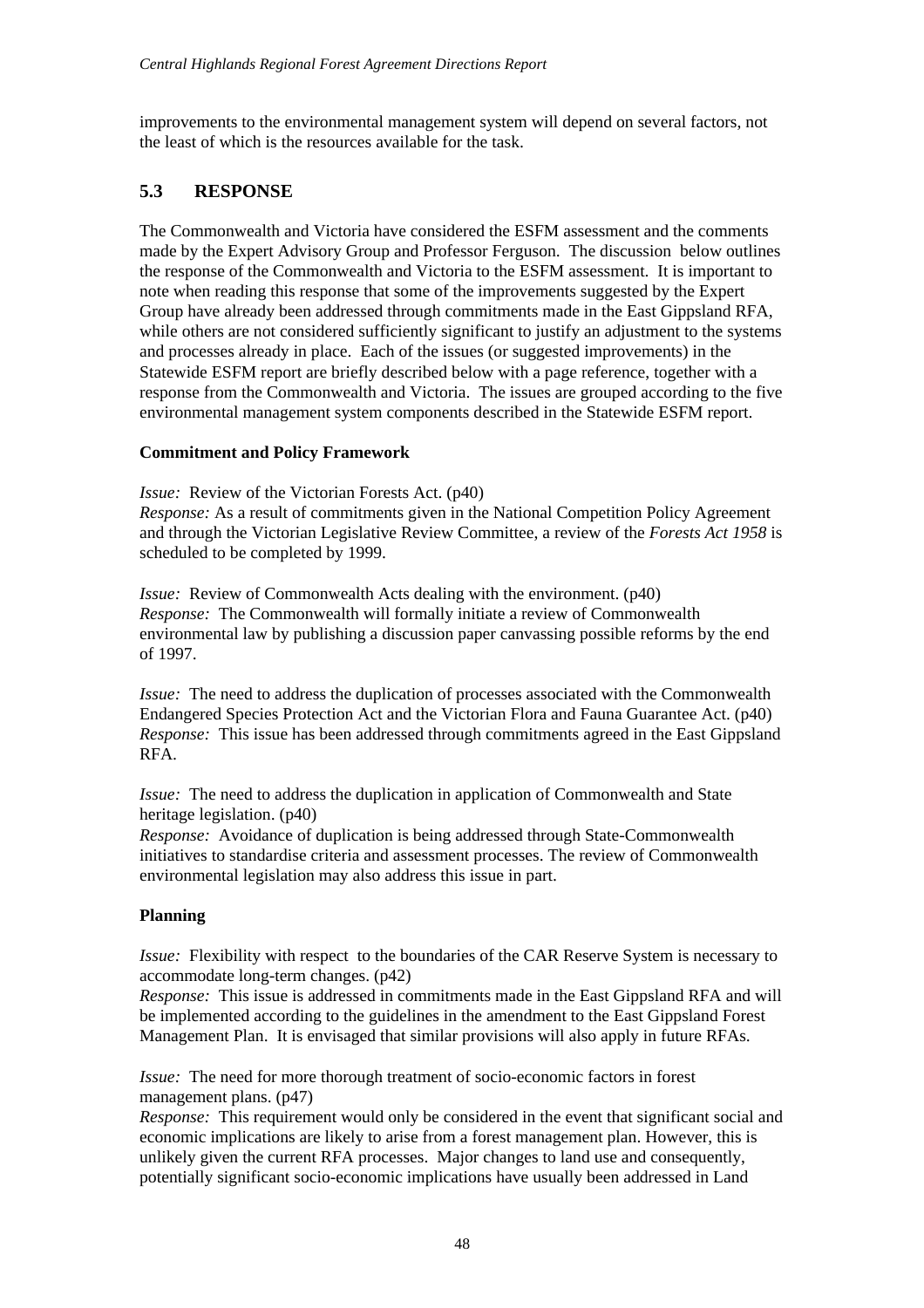Conservation Council investigations and these have been accompanied by detailed socioeconomic studies.

*Issue:* The need for formal risk assessment at the commencement of planning processes and at periodic reviews to guide new research. (p47)

*Response:* A systematic identification and assessment of risk and threatening processes is already undertaken at the commencement of forest planning processes. Those risks that are of particular significance are given greatest attention. For example, the potential risk to a range of forest-dependent species such as large forest owls and the Long-footed Potoroo in East Gippsland was identified early in the planning process and resulted in the development of detailed strategies to ameliorate the potential risk. The process of risk assessment will be addressed at the time of reviews to identify changes in factors affecting risk management.

*Issue:* The contribution of all forest areas to regional conservation goals needs to be recognised. (p48)

*Response:* This concept is a fundamental component of the National Forest Reserve Criteria and will be taken into account in the development and design of the CAR Reserve System in each region.

*Issue:* The need for performance indicators to monitor forest management plan implementation. (p48)

*Response:* Management plans already include a set of specific actions against which implementation can be assessed. There is also a requirement for an annual report on the implementation of the plans and these will establish timelines for priority actions attached to the approved service agreement.

*Issue:* The need to include specific targets for soil and water quality in plans. (p48) *Response:* There is already a commitment in the East Gippsland RFA to develop indicators of sustainability, including appropriate protection of soil and water values that are relevant to particular regions.

*Issue:* More detailed strategies are required to identify and protect cultural heritage values. (p48)

*Response:* This issue is being addressed through the development of cultural heritage guidelines and improved arrangements in relation to consultation with Aboriginal communities. It is envisaged that guidelines and provisions similar to those prepared for the East Gippsland Region will be prepared for the remainder of the State.

*Issue:* Better links between the range of forest management planning processes within and across regional boundaries and the requirement that significant changes in forest management or condition should provide a trigger to review plans. (p48)

*Response:* There are already considerable linkages between relevant planning processes which ensure that activities operating across tenures and regions are properly coordinated and planned and the need for major improvement is not considered necessary at this time. Major changes in the planning area, such as wildfire or major changes in land use, have resulted in major reviews in the past and will continue to do so.

*Issue:* More research is required to strengthen the scientific basis of the Code of Forest Practices, especially soil protection, and monitoring to confirm the effectiveness of prescriptions as a basis for their improvement. Further work is required to develop regional prescriptions that build on the Code to take account of local factors such as soil types and climatic conditions. (p48)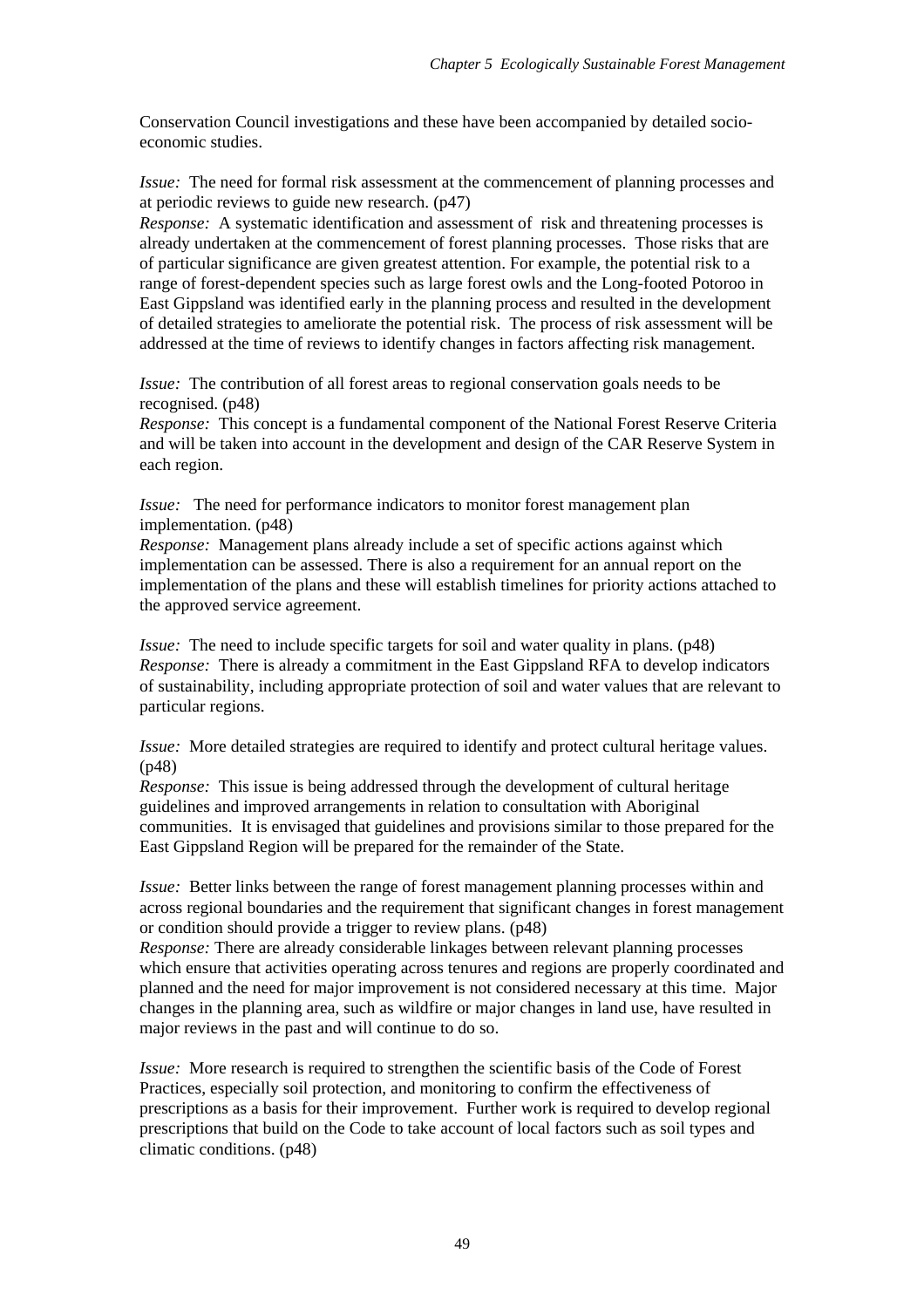*Response:* Further research to underpin the Code of Forest Practices (NRE 1996a) is underway including a program to develop ecologically sustainable development indicators for soil and develop and evaluate long term soil monitoring programs. A field guide is being developed to assist staff in dealing with soil erosion hazard and soil permeability and potential for overland flow in accordance with the Code. Further information on research is contained in the Compendium of Forest Research (VicRFASC 1997c) (see review and improvement section below). Work is also progressing such that regional prescriptions for all Forest Management Areas will be completed by the end of 1997.

*Issue:* Greater explanation of the procedure for estimating sustainable yield is required, as well as the need to make information on the methodology and data used available at an earlier stage. Sustainable yield and sawlog supply levels should be routinely reported and be publicly available. (p49)

*Response:* Victoria will continue to publish the methodology, including reviews and improvements of methods, and data sources used in estimating sustainable yield at the time of each review and to make this publicly available as soon as possible, recognising that the Minister is required to seek parliamentary approval of sustainable yield levels in each Forest Management Area following the Review. Victoria already provides public reporting of sustainable yield levels through the *Forests Act 1958* (Schedule 3), while sawlog supply levels for Victoria is provided in the Department's annual reports.

*Issue:* There is a need to set clear and strategic goals for the conservation of biodiversity (or other express purposes of reservation) in parks and reserves that are realistic in relation to available resources and against which the success of management can be judged. This would involve a procedure for monitoring implementation of plans. The contribution of parks to regional conservation should also be considered. (p50)

*Response:* Recent park plans contain specific implementation actions with respect to biodiversity conservation and other express purposes for reservation against which plan implementation can be monitored. The specified actions are prioritised and must be included in relevant service agreements which identify funding levels associated with their implementation. Each park plan is prepared with the parks regional context in mind, including its contribution to the regional conservation goals and the recreational and tourism opportunities. The Commonwealth and Victoria consider that the new plan approach meets the suggested requirements outlined in the ESFM report. There is a commitment to complete all plans across the State by the end of 1998 and this approach will be adopted in these plans. Park managers, including Parks Victoria, are developing a complementary framework for monitoring the condition of the parks and reserves estate. This framework should be achieved by 1999. The contribution of all land tenures, including parks, is considered in determining the CAR Reserve System for RFAs.

*Issue:* Wider use should be made of Reference Areas for long-term comparative studies on the impacts of human disturbance in other forested areas. (p50) *Response:* The Commonwealth and Victoria support the use of reference areas as baseline research sites as long as that use is consistent with the objectives of reference areas.

*Issue:* The implementation of processes to protect environmental values on private land require improved coordination and the expertise of local government to implement the controls and to assess values or monitor compliance needs to be improved. (p53) *Response:* Better coordination of actions on private land is a stated objective of the new Catchment Management Authorities through the implementation of strategic regional plans and the Native Vegetation Retention controls. The Commonwealth and Victoria agree that local government requires improved expertise in monitoring compliance with permit conditions and in assessing environmental values on private land. A pilot program is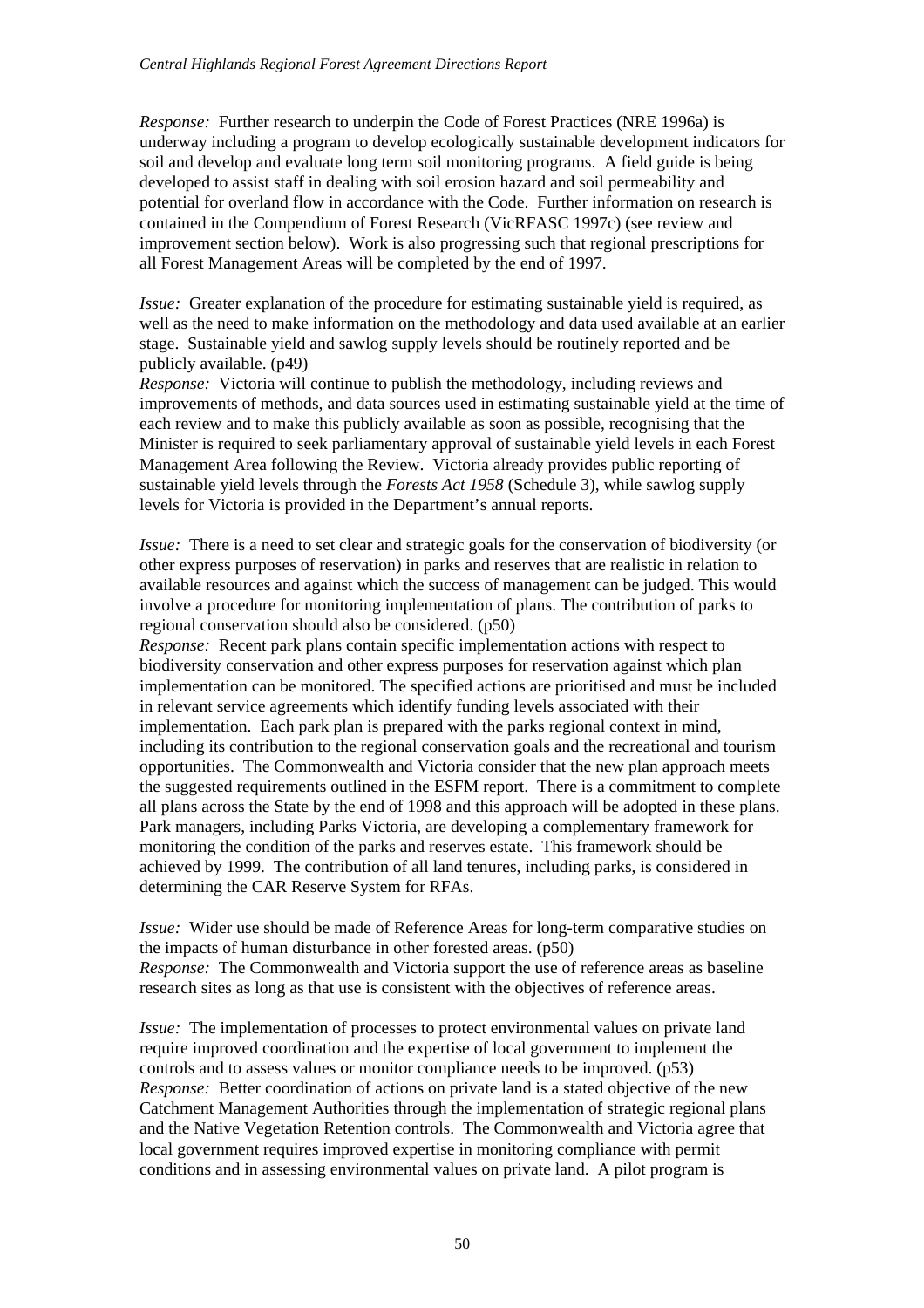underway to identify accredited experts who can be utilised by local government to address these issues.

*Issue:* The implementation of consistent approaches to auditing of compliance with the Code of Forest Practices on both public and private land is needed, as is the development of further practical guides and other material describing good forest practice, especially to assist small forest growers. Greater consistency is required in the interpretation of the Native Vegetation Retention Controls for plantation development. (p54)

*Response:* Victoria is not currently intending to require audits of compliance with the Code of Forest Practices on private land. It should be recognised that forest activity is the only private land use currently subject to a Code of Practice. Both the Commonwealth and Victoria are involved in the development of practical information and guidance relating to plantation establishment on private land. These initiatives will continue and funding arrangements are in place to promote private forest industry development over the next few years. Both the Commonwealth and Victoria consider that the issue of consistency in the interpretation of Native Vegetation Retention Controls will be facilitated by the information being collected as part of the RFA process, such as standard vegetation mapping across the State. Vegetation information should assist in identifying important vegetation types that are in particular need of protection in a regional context. Auditing of compliance with the Code of Forest Practices on public land is dealt with under 'Implementation' below.

*Issue:* There is a need to strengthen the scientific basis of fire management plans through research in order to better balance protection of life and property with conservation of biodiversity, soil and water. (p58)

*Response:* The Victorian Code of Fire Practice for Public Land requires that the Department undertake, participate in, or support research programs aimed at improving: firefighter safety; understanding of fire behaviour; prediction of threat of wildfire to life, assets and values; the effects and effectiveness of preparedness actions; and, firefighting methods, including knowledge of their impact on environmental values. The East Gippsland RFA identifies further research on fire management as a high priority and in 1997/98 Victoria will spend more than \$300,000 on fire research which is directly related to strengthening the scientific underpinning of fire management. This research will include impacts on flora, invertebrates, bats, and birds as well as investigating prescribed burning prescriptions for heathlands. This will facilitate the continued improvement of the scientific basis of fire management and protection measures.

*Issue:* While Action Statements under the Flora and Fauna Guarantee Act have been completed for numerous species, they have not been completed for communities and threatening processes. The Flora and Fauna Guarantee Strategy has yet to be completed. The effectiveness of Action Statements and Recovery Plans needs to be better assessed, based on monitoring and research. (p59)

*Response:* Victoria is committed to the completion of Action Statements for threatened communities and threatening processes, but it must be recognised that this work needs to be prioritised with other Action Statements required under the Flora and Fauna Guarantee Act. Action Statements are currently in preparation for several communities and threatening processes. Victoria is also committed to the completion of the Flora and Fauna Guarantee Strategy and this is scheduled to occur by the end of 1997. Action Statements already include provisions for monitoring and research and a standardised method of monitoring their implementation is in place. An example of the process for developing and implementing Action Statements, including provision for monitoring, is provided by past and continuing work on Leadbeater's Possum. Victoria has committed in the East Gippsland RFA to a Quality Assurance Program (QAP). This will identify feedback loops between the components of the forest management system.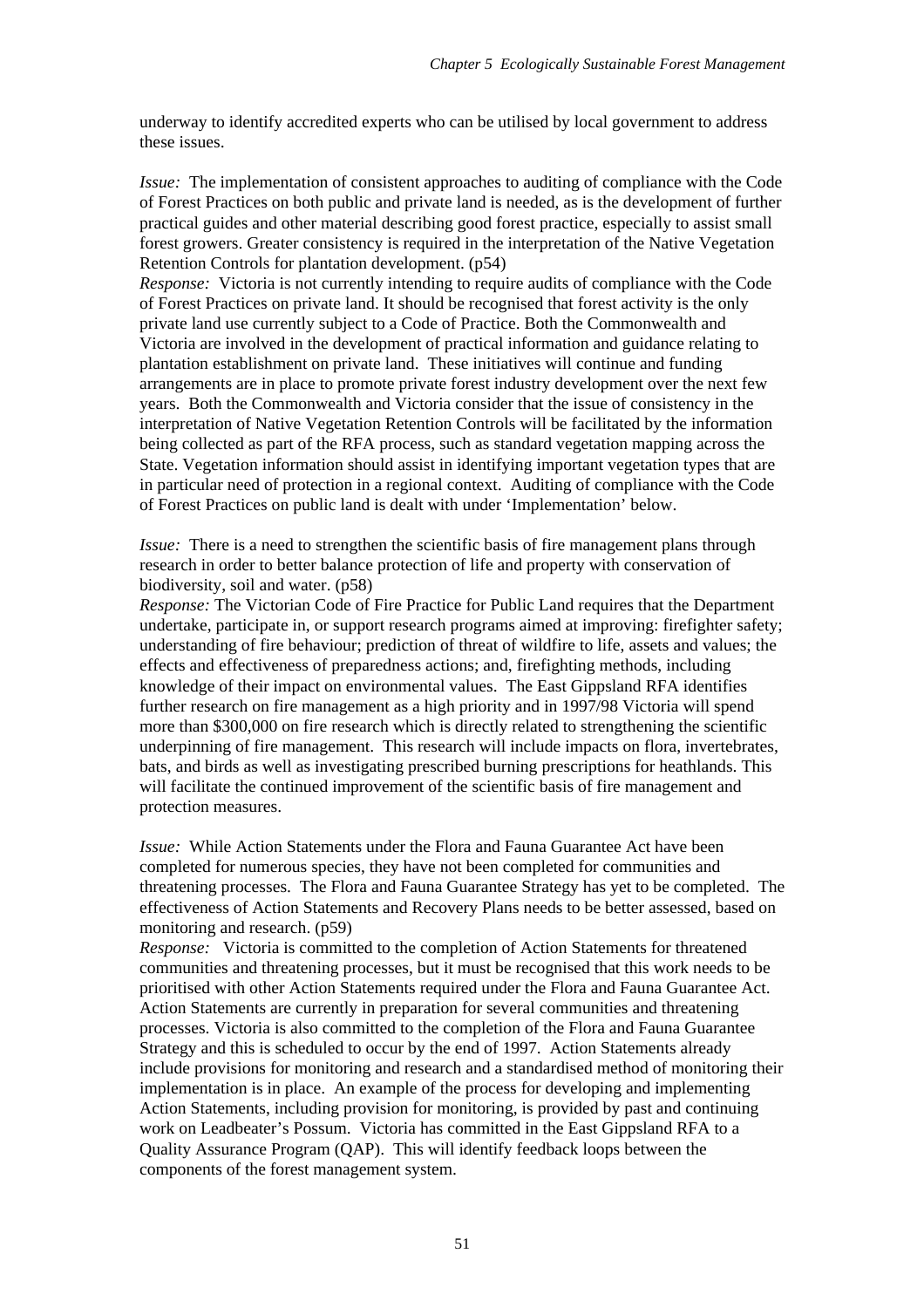*Issue:* There is a need for a systematic approach to the ongoing identification of Aboriginal cultural values, collaboration with Aboriginal communities to facilitate and increase their participation in natural resource management, improved liaison between Aboriginal Affairs Victoria (AAV) and the Department of Natural Resources and Environment in implementing the Aboriginal and Archaeological Relics Act, and improved consultation with local Aboriginal communities in the preparation of Wood Utilisation Plans (WUPs) and the proposed siting of forest operations. (p60)

*Response:* The assessment work completed as part of the RFA process has provided good information on sites of Aboriginal cultural significance and this information has been included in an existing database maintained by AAV. Victoria has committed in the East Gippsland RFA to manage Aboriginal cultural heritage in accordance with a set of guidelines agreed between the governments and the Aboriginal communities and this should facilitate better communication and participation in natural resource management. The guidelines include a strategy for targeted survey of archaeological sites and a procedure for checking existing site data bases for archaeological values as part of forest planning. Forest Management Plans and Park Management Plans also commit the Department to better communication with local Aboriginal communities and this is already occurring in East Gippsland, particularly in relation to the development of WUPs and other forest operations. Regular meetings of the local communities, Departmental staff and AAV staff have been established.

*Issue:* Local government planning processes for assessing mining applications is slow and often more adversarial than the Environmental Effects Statement (EES) process, which tends to be more objective and rigorous, providing better opportunities for consideration of scientific evidence and differing views on the relative merits of a proposal. (p63) *Response:* While the governments do not necessarily agree with this view, it is noted that major proposals in Victoria usually require an EES before they can proceed. The East Gippsland RFA also requires that an EES must be completed prior to any mining activity in the CAR Reserve System. It is envisaged that similar provisions will also apply in future RFAs.

*Issue:* The overall effectiveness of pest management is limited by the lack of strategic plans for pest plant and animal control that cover all tenures. Operational planning should provide for ongoing training and updating of field staff and access to support materials. (p64) *Response:* Strategic programs for pest plant and animal control covering all land tenures currently exist. For example, strategic rabbit control plans for the release of rabbit calici-virus (RCD) and follow-up control works using other methods; Statewide Good Neighbour Programs which coordinate pest plant and animal control on private property and adjoining public land; pest plant and animal control programs within parks are developed in a regional context and in accordance with parks procedures. In relation to staff training, the Department has a comprehensive and individually based training program for its staff, especially in key areas such as fire protection and suppression, forest and park operations pest, plants and animal control and flora and fauna management. These programs will continue.

### **Implementation**

*Issue:* The Expert Group was unclear about whether the policy and regulatory functions associated with the management of parks and reserves can be separated between the parks program in the Department and the new Parks Victoria entity. (p67) *Response:* The Victorian Government has established Parks Victoria as a service agency for the provision of park management services in Victoria. New legislation which clearly establishes the separate roles and functions of that organisation and the Department is in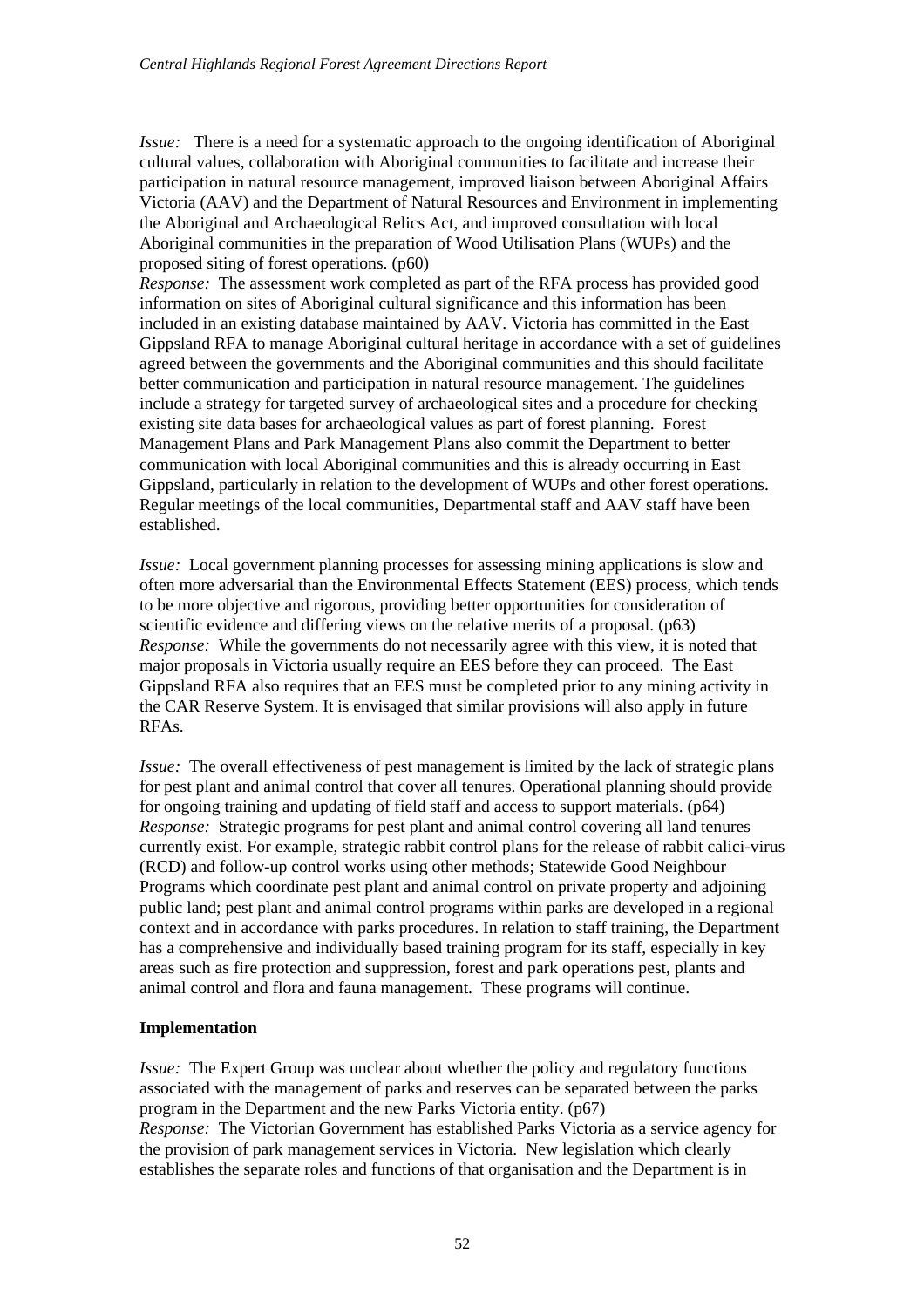preparation. Fire management responsibilities will also be clearly defined in the new legislation.

*Issue:* Particular attention is needed to identify costs on a regional basis and to separate the costs of commercial and non-commercial activities. A focus on research into ESFM requires an ongoing commitment to funding. (p68)

*Response:* Departmental budgets are already prepared on a regional basis taking into account regional priorities and needs. Further separation into commercial and non commercial activities or projects is achieved through allocation of funds to the head office business units. The Department commits significant funding to support ongoing research into land management. As part of this the Forests Service has developed a three year rolling program of research (with a budget of \$1.5 million for 1997/98) focussed on ESFM in order to provide stability for projects extending beyond one year.

*Issue:* Better supervision of forest operations where protection of archaeological or heritage values is important. (p71)

*Response:* The Commonwealth and Victoria do not consider there is sufficient evidence to warrant this conclusion. Provisions currently exist to audit compliance with the Code of Forest Practices in relation to the protection of cultural values, and audits have not shown any significant problems. Cultural heritage experts within the Department are also involved in the development of WUPs and the establishment of appropriate buffers to protect identified values. The development of Guidelines for the protection of Cultural Heritage values should also assist in overcoming communication issues associated with cultural site protection and help avoid damage to sensitive sites.

*Issue:* Improvement is needed in the forthcoming review of fire protection plans to ensure that specialist peer review is generally undertaken. (p71)

*Response:* The Code of Practice for Fire Management on Public Land specifies that when preparing each fire protection plan "the Department must involve its specialists in flora, fauna, parks, forestry, land and water protection and fire management."

*Issue:* The lack of auditing processes for other Departmental operations is a weakness which should be addressed. In particular, there is a need to audit the extent of compliance of strategic and operational plans. (p72)

*Response:* The Commonwealth and Victoria consider that the key activities on public land are already subject to audit processes. An audit of the Code of Fire Practices on Public Land (CNR 1995) is to be introduced. The implementation of strategic and operational plans such as the forest and park plans is already subject to regular review and reporting.

*Issue:* Up-to-date copies of key documents, for example, management prescriptions should be readily available to staff and other relevant parties. There is a need for a computerised database system to record forest operations in particular, to enable maintenance and updating of important datasets. (p72)

*Response:* A range of documents, including reports and management plans are readily available to staff and others on the Department's site on the internet. Additional documentation is located at offices. Much of the information collected as part of the RFA process and the Statewide Forest Resources Inventory (SFRI) is stored in GIS format and can be readily used in future planning and management. The establishment of GIS systems in regional centres which will enable forest records to be stored digitally and be spatially referenced is occurring progressively as resources and data collection permit. The RFA and Forest Management Planning processes provide significant opportunities for this program to be accelerated.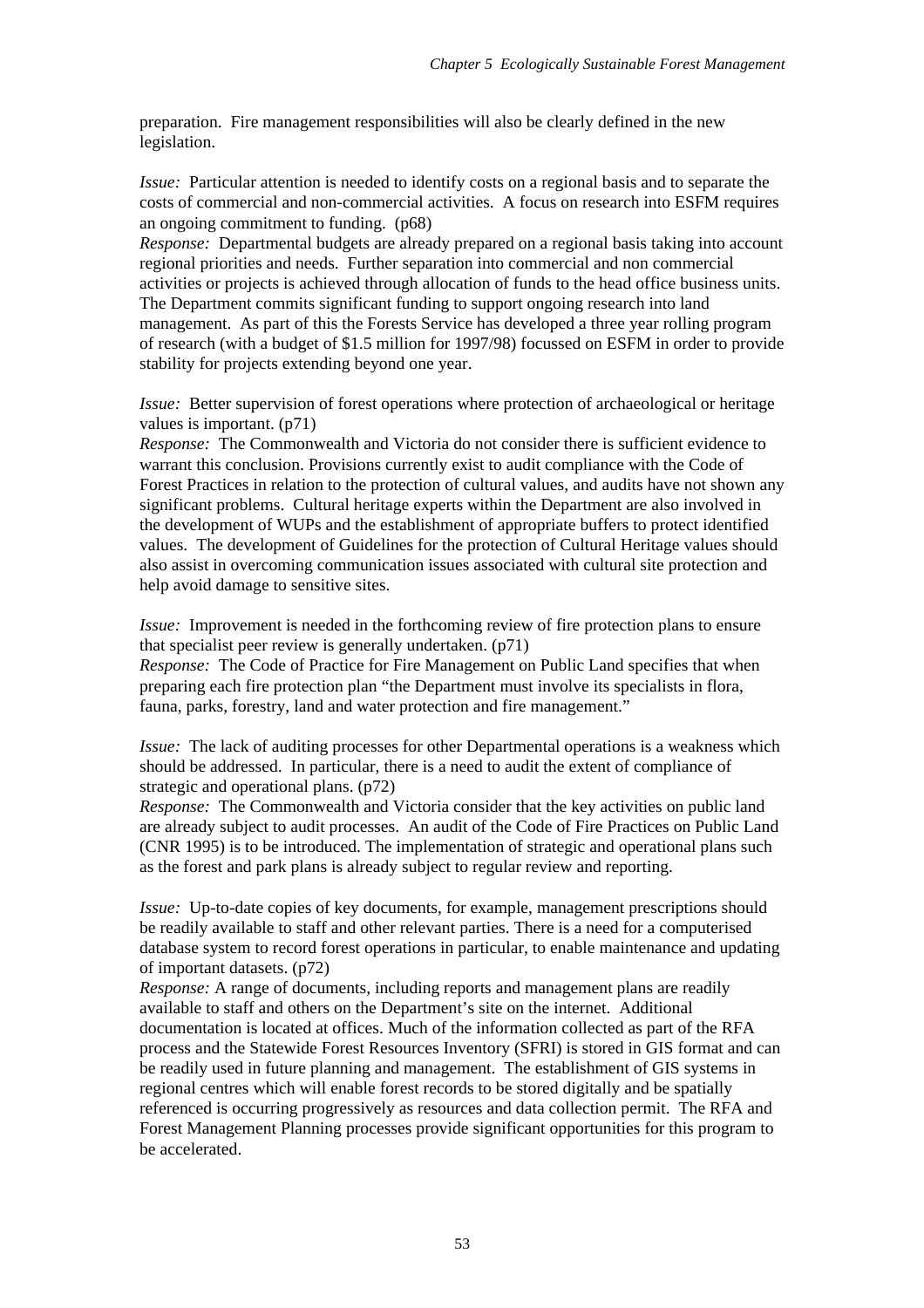*Issue:* Staff training, especially in key areas such as fire planning and suppression activities and in the area of cultural heritage protection is important. Long-term training strategies for individual staff and the retention and transmittal of corporate knowledge through ongoing documentation of procedures are very important as available resources decline. (p73) *Response:* Both the Commonwealth and Victoria agree that these are important issues and resources are being committed to them to ensure that valuable information and expertise is retained or can be purchased from the private sector. Minimum standards for staff competencies have been established in key areas such as fire management and there is a focus on the preparation of important documents containing critical procedures, such as regional prescriptions. See additional comments in the Planning section above regarding staff training.

*Issue:* There is a need to promote good forestry practice on private land. (p74) *Response:* This issue is already addressed in the Planning section above.

### **Information, Monitoring and Evaluation**

*Issue:* Data collection, storage and updating of forest information needs to be improved in specific areas. (p78)

*Response:* These issues are being addressed through the RFA and SFRI processes in particular and further information will be derived from the development and monitoring of sustainability indicators. The issue of socio-economic information has been addressed above. A database of visitor statistics is currently available for parks and priority reserves and it is intended to extend this program and its scope as time and resources permit.Systematic surveys of pest plants and animals are undertaken in priority areas across the State and these provide input to the development of regional control programs. Updating of datasets concerned with Aboriginal and National Estate values will occur as new information becomes available. The Commonwealth and Victoria are both committed to maintaining databases for which they have responsibility. The SFRI and IFPS programs are being progressively implemented across the State and are scheduled for completion by the year 2000. As indicated above, GIS capacity in regional centres is being introduced progressively as resources permit. The Governments have also agreed to the development of a Data Agreement which is intended to address storage and updating of datasets and to maintain them in the corporate NRE library.

*Issue:* Monitoring of implementation of park plans should commence as soon as possible and should be publicly available, along with actions to address any identified deficiencies. The monitoring of implementation of WUPs is hampered by the lack of an adequate coupe recording and tracking system. (p79)

*Response:* Implementation of park plans is undertaken through the development of Regional Action Plans which are prepared annually by Parks Victoria and are maintained in Regional offices. These are reviewed annually to ensure that implementation is proceeding in accordance with the specified outcomes. Coupe recording and tracking systems currently vary across the State. The Department is currently pursuing the development of a tool for delineating coupes on a GIS and ensuring consistency across the State, with the intention to introduce it progressively across Victoria from 1998.

*Issue:* There is a need to develop sustainability indicators in order to assess whether stated forest management objectives are being met. A detailed inventory of the Reference Area system is required, including an assessment of its representativeness, extent of replication, and the degree to which it provides reliable examples of forests unaffected by humans. (p80) *Response:* Both the Commonwealth and Victoria are committed to the development and implementation of sustainability indicators for the forested regions of Victoria. This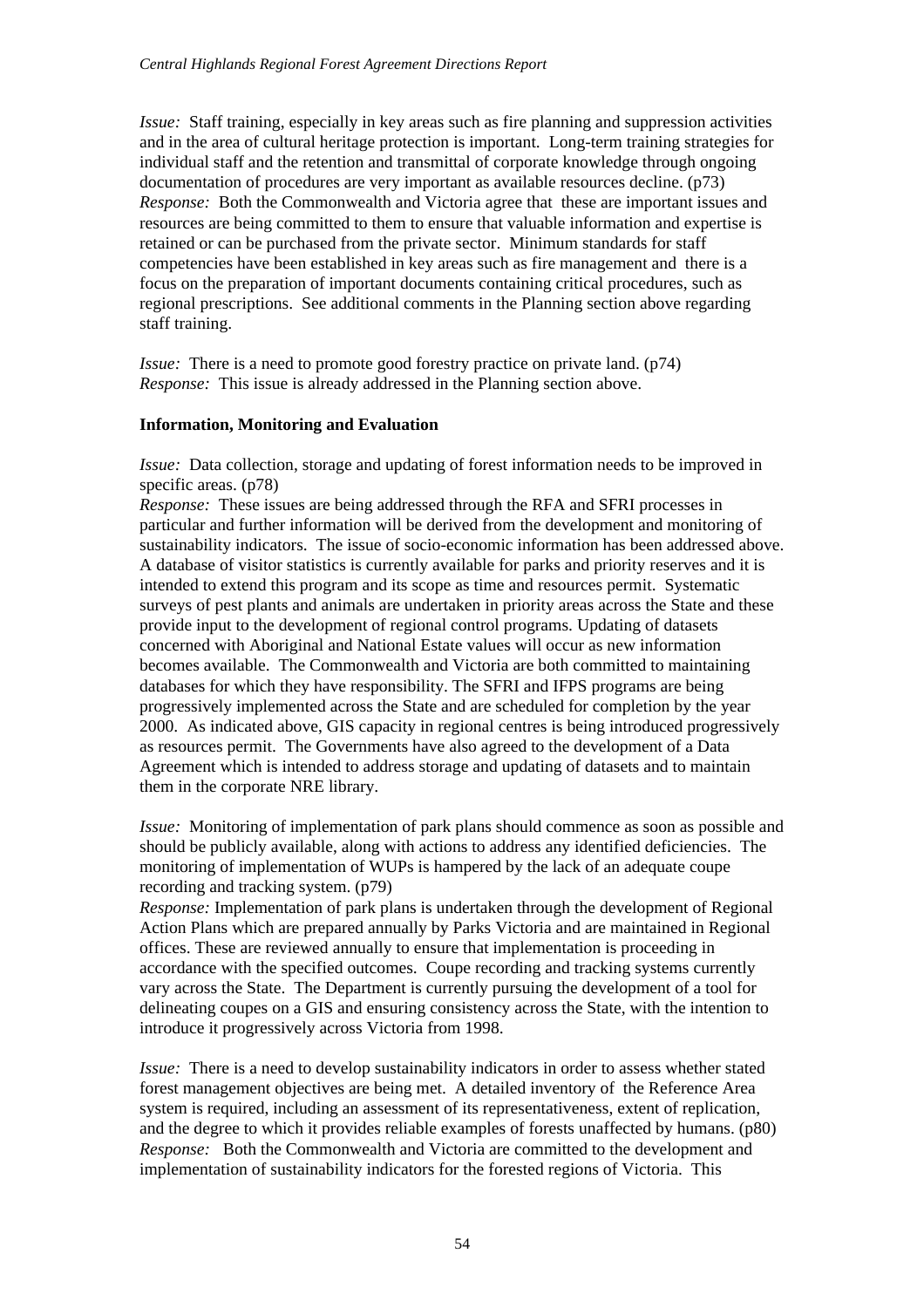commitment was made in the East Gippsland RFA. Research into key aspects of the forest management system, including the efficacy of buffers on streams is currently underway. An inventory of the Reference Area system was undertaken by the Land Conservation Council as part of its Statewide Review of Public Land Use (LCC 1988) which was completed in 1988. That report is publicly available and covers the issues raised by the Expert Group.

*Issue:* There are no formal processes for auditing of compliance with some Departmental policies and plans. Periodic audits are necessary for these. Consideration should be given to increasing the transparency of audits by making the results publicly available, along with measures to address deficiencies, and by increasing the independence of the audit teams. Log grade audits should be published and consideration should be given to independent log grading procedures. Code audits should cover both public and private land. (p82) *Response:* The issue of further audits of Departmental processes is dealt with earlier, as has the issue of Code audits on private land. Victoria has committed to publish future reports of internal audits of compliance with the Code of Forest Practices for Timber Production (NRE 1996a) as part of the East Gippsland RFA. Audit teams are drawn from people who are actively involved in the day to day implementation of the Code and are stationed outside of the Region being audited. The Department currently has in place several procedures to ensure the independence and accuracy of log grading, including spot checks of logs in the forest and at sawmills. Other mechanisms are also being considered.

### **Review and Improvement**

*Issue:* A process for reviewing the forest management components has not been formally developed. A process with appropriate reporting mechanisms, such as the "State of the Forests Report" is required to ensure continuous review and improvement of the management system. Key elements of the system should be subject to more frequent peer review. (p83) *Response:* The Commonwealth and Victoria consider that review and improvement mechanisms do exist in some areas of the management system, for example, the Code of Forest Practices for Timber Production which has just been independently reviewed and adjustments made in the light of new information. In addition, the ESFM assessment conducted in Victoria for the RFA process used an environmental management system approach against which to report. Victoria considers that this framework is a useful model for subsequent reporting when used in conjunction with sustainability indicators consistent with the Montreal criteria.

*Issue:* In relation to research, there is a need for a stronger commitment to the timely completion, appropriate peer review and publication. External peer review of research should be routinely sought and funding should be based on assessment of environmental threats. Formal processes are required to ensure that the most recent relevant research is used to assist in management decisions. A well-defined long term research program is needed. The Expert Group outlined the most critical areas for research and development. (p85) *Response:* The basis of this issue is related to comments made by some groups in the community that the Department is not publishing some of its research because it has implications for current management. In fact, most of the documents of concern to community groups have not been published because they were in draft form and had not been reviewed by appropriate experts, both within and outside the Department. External peer review of research in the Department is regularly undertaken in order to ensure that research methodology and interpretation of results is appropriate and scientifically based. It would be very difficult for the Department to ignore published research when making management decisions, especially if the Department had conducted the research. The Forests Service within the Department develops a three-year rolling plan of research matched by appropriate funding in order to provide certainty for projects beyond the current financial year. The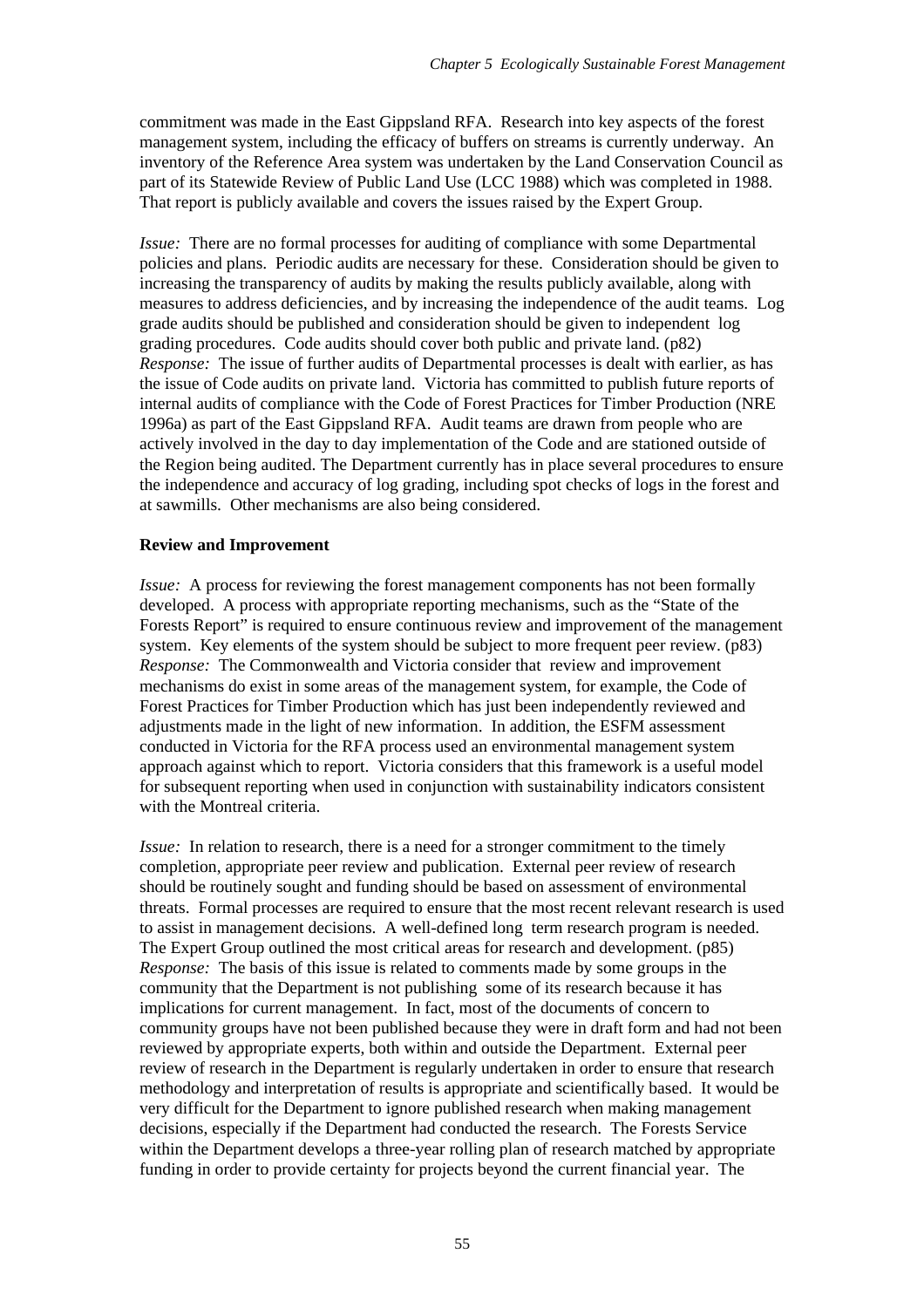research program is developed with input from a range of experts and is geared toward the improvement of forest management, consistent with ESFM goals. The Commonwealth and Victorian Governments are committed to research in key areas as part of the East Gippsland RFA and the next three-year rolling research plan will reflect those commitments. The areas of research are also consistent with those outlined by the Expert Group. The details of the research plan is publicly available and is accessible on the Department's internet site.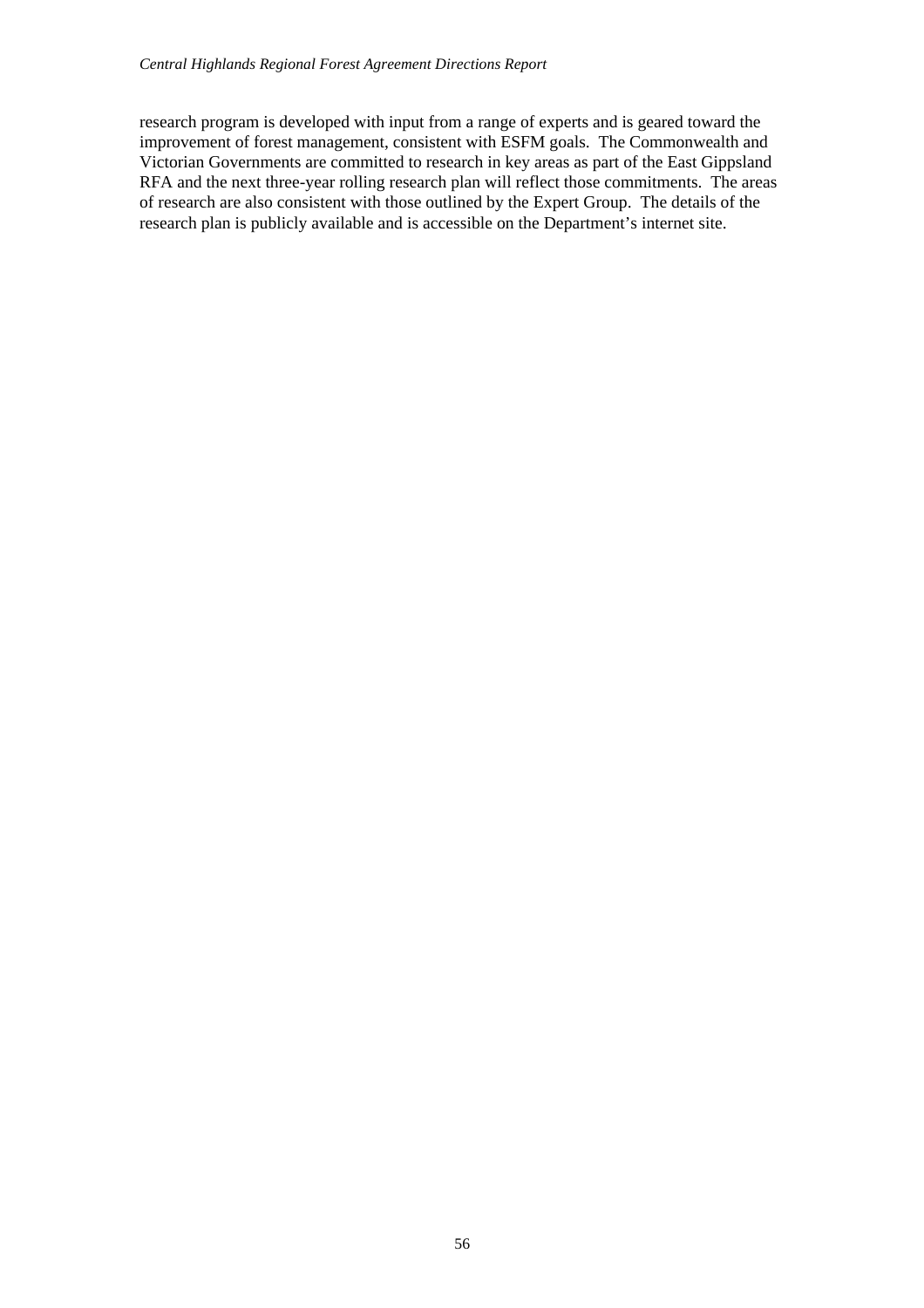# **REFERENCES**

ABARE (1996). *Australian Forestry Statistics, March Quarter 1996*, Canberra.

- AHC and CNR (1994). *National Estate Values in the Central Highlands of Victoria.* Draft Project Report*.* June 1994. Department of Conservation and Natural Resources, Victoria, East Melbourne.
- CNR (1995d). *Code of Practice for Fire Management on Public Land*. Department of Conservation and Natural Resources, Victoria.
- Cock, G.F. (1997). Opportunities in the furnishing industry. In proceedings of Gippsland Timber - 21st Century: sustaining a high value timber industry into the 21st Century. 22-23 May 1997. Gippsland Development Ltd.
- Commonwealth of Australia (1992). *National Forests Policy Statement: A New Focus for Australia's Forests*. Advance Press, Perth.
- DPIE (1996). *AusIndustry-Agribusiness Program*, *Annual Report 1995-96,* Commonwealth Department of Primary Industries and Energy Canberra, (and previous issues).
- Gooding, G. (1997). Market perspective: Outlook for hardwood products, and marketing directions for domestic processors - opportunities and challenges. in proceedings of Gippsland Timber - 21st Century: Sustaining a high value timber industry into the 21st Century. 22-23 May 1997. Gippsland Development Ltd.
- Hansard, A., Dann, T., Stephens, M. and Clark, J. (1996). An economic model for comprehensive regional forest assessments: a case study – some issues and considerations, ABARE conference paper 96.13, presented at the 40th Annual Conference of the Australian Agricultural and Resource Economics Society, Melbourne, 13–15 February.
- JANIS (1997). *Nationally Agreed Criteria for the Establishment of a Comprehensive, Adequate and Representative Reserve System for Forests in Australia.* Joint ANZECC/MCFFA National Forest Policy Statement Implementation Sub-committee, Canberra.
- KPMG Management Consulting Pty Ltd (1997). Yarra Valley, Dandenongs and the Ranges Regional Tourism Development Plan.
- LCC (1988). *Statewide assessment of public land use in Victoria, Australia*. Land Conservation Council, Victoria.
- LCC (1994). *Final Recommendations Melbourne Area, District 2 Review*. Land Conservation Council, Victoria.
- Network for Excellence in the Hardwood Timber Industry (1996). *Interim Business Plan 1996-98, East Gippsland*, January 1996.
- NRE (1996a). *Code of Forest Practices for Timber Production (Rev. No. 2).* Department of Natural Resources and Environment, Victoria.
- NRE (1996b). *Proposed Forest Management Plan for the Central Highlands*. Department of Natural Resources and Environment, Victoria.
- Read, Sturgess and Associates (1995). Recreational Use of Victoria's State forest. Unpublished report for the Department of Conservation and Natural Resources, Victoria.
- Tourism Vic (1996). *Victorian Regional Travel and Tourism Survey 1995*, Melbourne.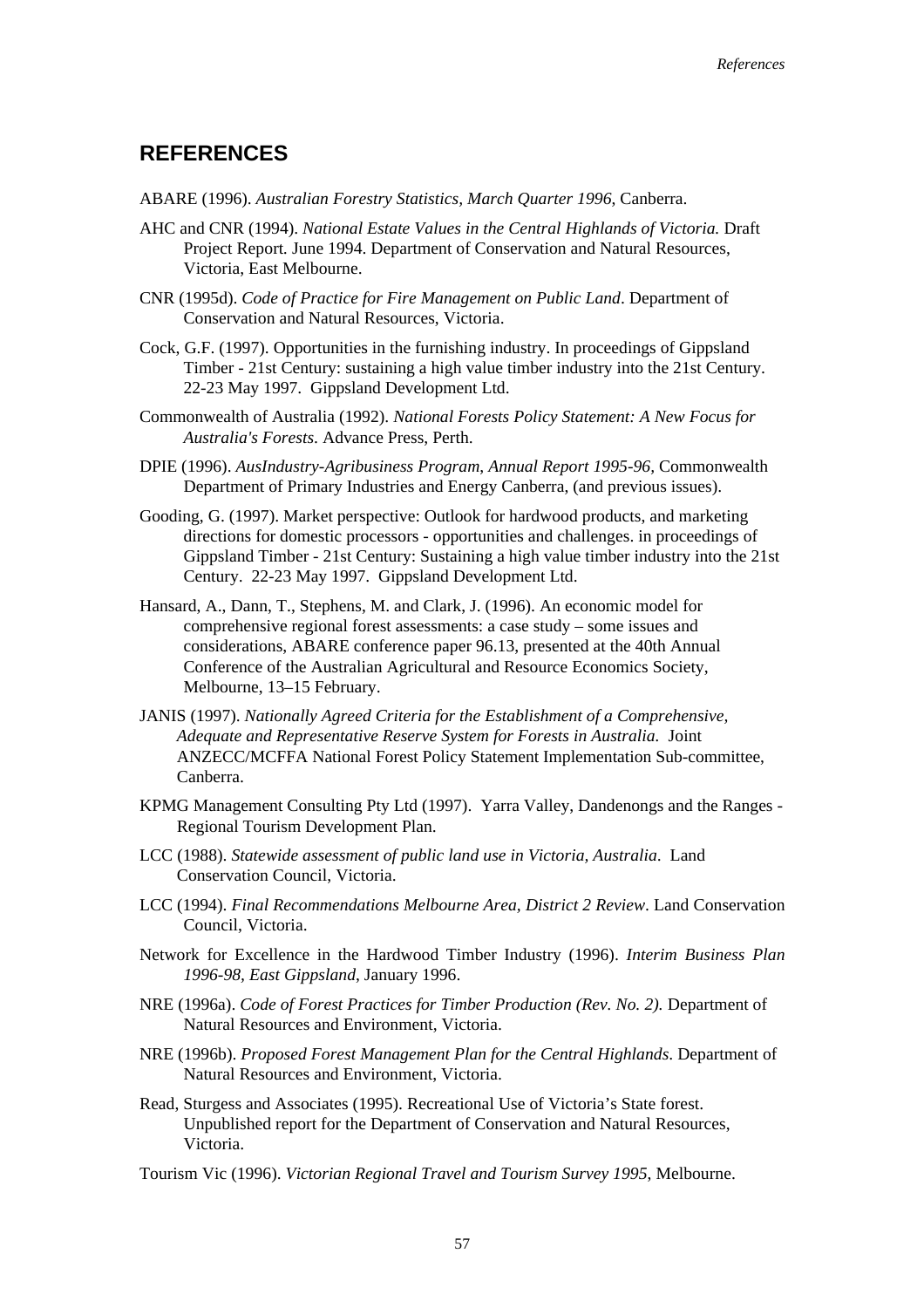- Wareing, K (1997). *Adding Value to Sawntimber from the Central Highlands: Recent Achievements and Future Opportunities*, Report prepared for the Victorian Association of Forest Industries and the National Association of Forest Industries, Melbourne.
- VicRFASC (1996a). *Comprehensive Regional Assessment East Gippsland: Independent Advisory Group Report on Ecologically Sustainable Forest Management, Systems and Processes.* Commonwealth and Victorian Regional Forest Agreement Steering Committee, Canberra.
- VicRFASC (1996b). *Comprehensive Regional Assessment: Wilderness Assessment of the Eastern Victorian Forests*. Commonwealth and Victorian Regional Forest Agreement Steering Committee, Canberra.
- VicRFASC (1996c). *Regional Forest Agreement East Gippsland: Towards the Regional Forest Agreement – A Paper to Assist Public Consultation*, Victorian Regional Forest Agreement Steering Committee, Canberra.
- VicRFASC (1997a). *Comprehensive Regional Assessment: Central Highlands Comprehensive Regional Assessment Report.* Commonwealth and Victorian Regional Forest Agreement Steering Committee.
- VicRFASC (1997b). *Comprehensive Regional Assessment: Victorian Statewide Assessment of Ecologically Sustainable Forest Management.* Commonwealth and Victorian Regional Forest Agreement Steering Committee.
- VicRFASC (1997c). *Compendium of Victorian Forest Research, Research in Progress, Published and Unpublished Works with Particular Reference to the Central Highlands Regional Forest Agreement Region.* Commonwealth and Victorian Regional Forest Agreement Steering Committee.
- VicRFASC (1997d). *Comprehensive Regional Assessment Central Highlands: Mineral Assessment.* Commonwealth and Victorian Regional Forest Agreement Steering Committee.
- VicRFASC (1997e). *Comprehensive Regional Assessment Central Highlands: Social Assessment.* Commonwealth and Victorian Regional Forest Agreement Steering Committee.
- VicRFASC (1997f). *Comprehensive Regional Assessment Central Highlands: Biodiversity Assessment.* Commonwealth and Victorian Regional Forest Agreement Steering Committee.
- Victoria Government (1986). *Victoria Timber Industry Strategy*, Government Printer Melbourne.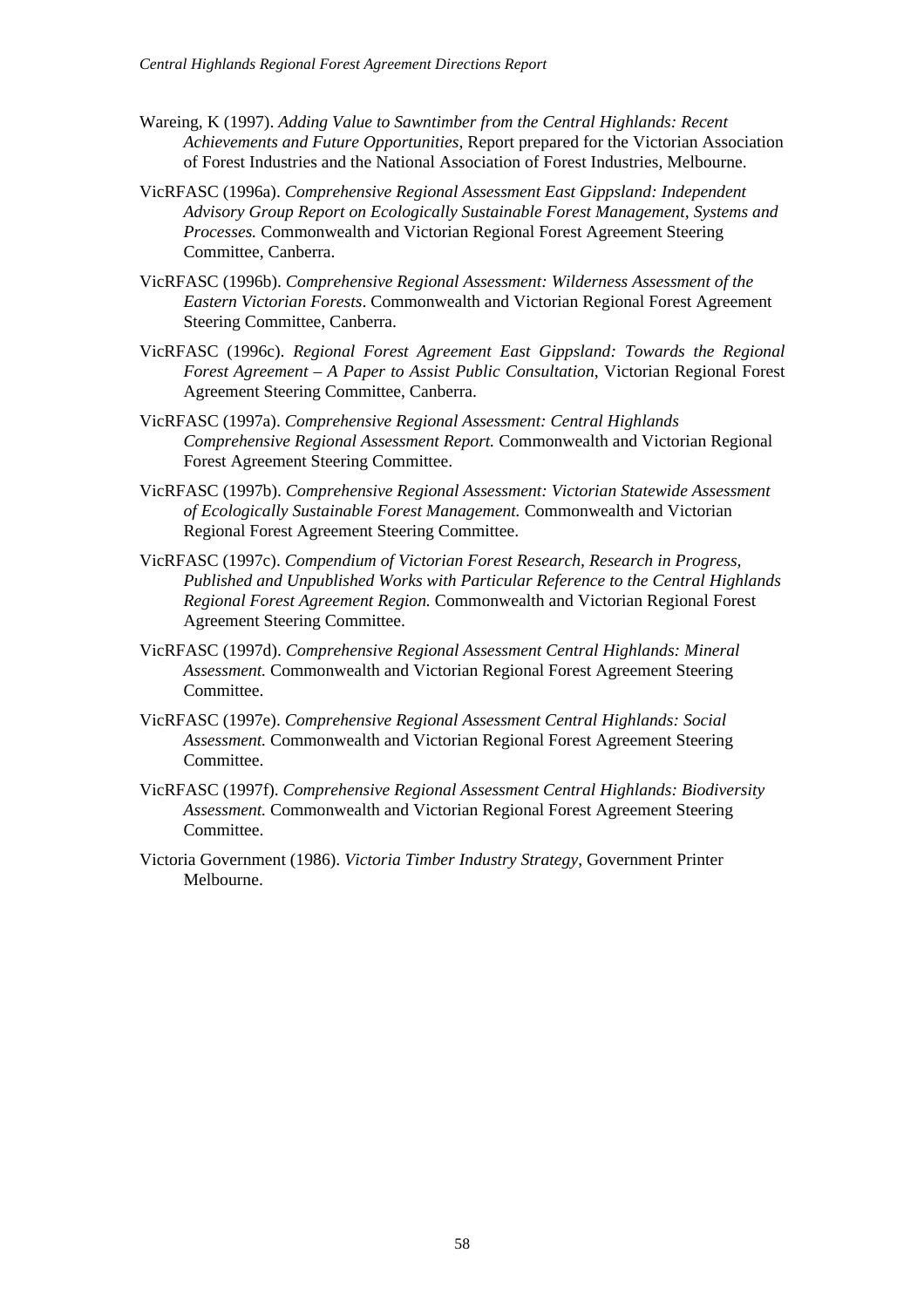# **APPENDIX A**

# **ISSUES RAISED DURING CONSULTATION**

A range of consultative opportunities has been undertaken to obtain community views and aspirations that need to be considered in developing a Regional Forest Agreement for the Central Highlands. Public meetings were held in Healesville on 29 July and 19 August, in Alexandra on 30 July and 20 August, and in Warragul on 31 July and 21 August 1997. In addition, a meeting of State stakeholder groups was held in Melbourne on 29 August 1997. Other meetings with various interest groups, both in Melbourne and the Central Highlands, have taken place. A number of people and organisations also provided written comments and information. The issues raised through these processes are outlined below and are broadly classified into those related to the RFA process, the comprehensive, adequate and representative reserve system, ecologically sustainable forest management, certainty and development for forest industries, and community issues. Some issues covered more than one category.

A number of the issues, though important in a broader regional context, are not directly related to the RFA process or outcomes. Therefore there is limited ability to address them within the RFA. However the RFA process has highlighted some of these issues and provided information that could be used to support action to address them, including potential access to programs identified in Appendix C.

Some of the issues were raised by individuals, while others were put by representatives of various groups. As such it is not possible for the information provided below to gauge the significance of each issue. The comments and issues raised are those of individuals or groups and do not necessarily reflect the views of the Commonwealth or Victorian governments. Members of the RFA team also provided detailed responses to most of the issues raised. However these have not been included in the following section.

Many of the issues were also raised during workshops, meetings and discussions conducted as part of the Social Assessment work undertaken prior to the development of the CRA report.

# **RFA PROCESS**

- *A criticism of the RFA process is that there is no opportunity to share values in a safe environment where it is possible to appreciate other people's values. Whilst polarised, people will continue to have a fight and debate. Industry and conservation should share values rather than continue polarisation. Linear forms of communication do not work. Need face to face communication and for more people in industry and conservation to get together for discussion.*
- *The process for providing comments ie. through the public meetings or through other processes.*
- *Alternative approaches are needed to enable public input into the RFA eg. officials need to visit people to discuss proposals.*
- *All interest groups have an opportunity to have a say in how forests are managed, through the Central Highlands forest management plan and RFA.*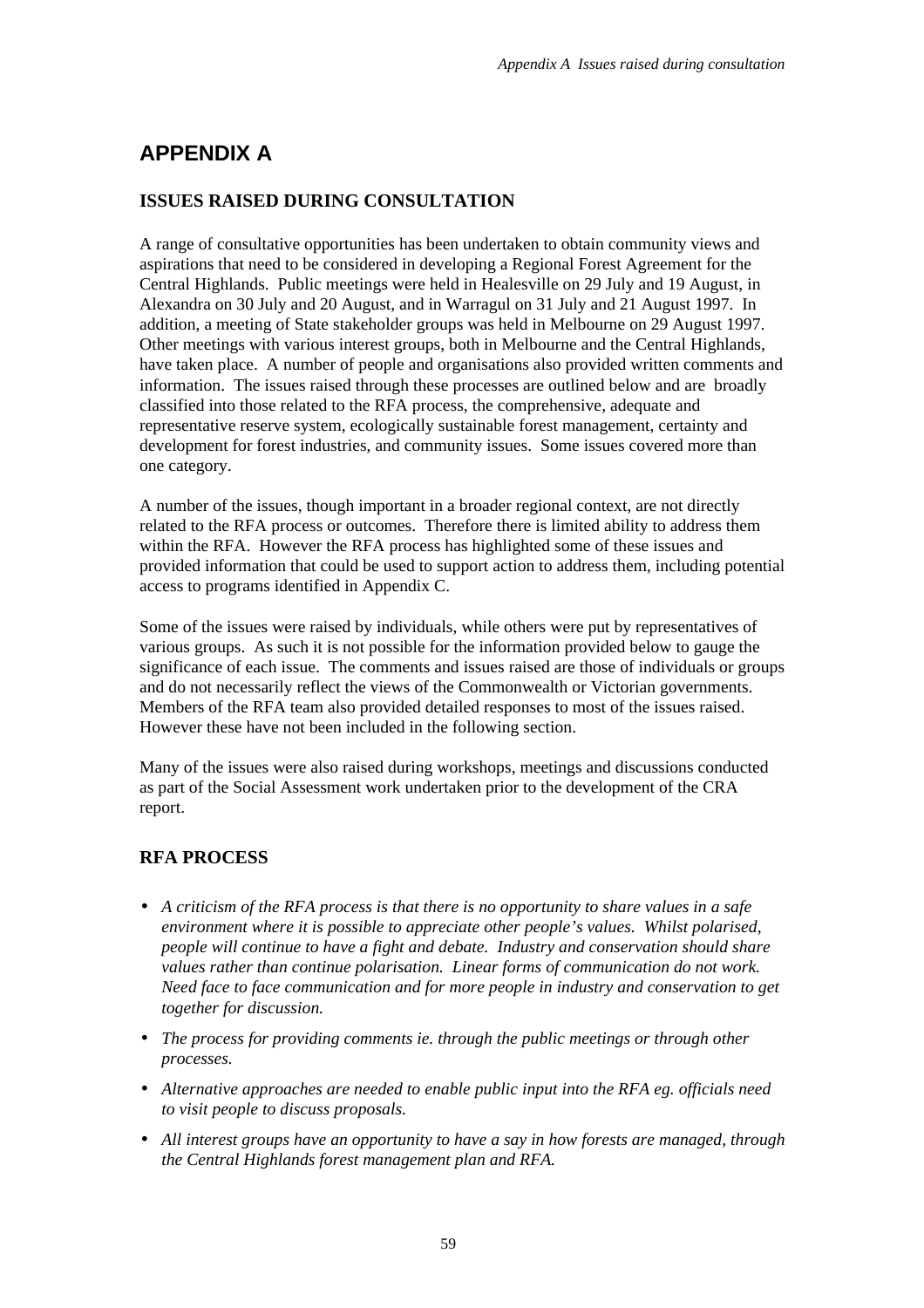- *Dissemination of information for public education about the RFA process, such as the RFA brochure and structural adjustment package, contain a negative view. The brochure should be amended for subsequent RFAs.*
- *Information was sought on opportunities for public input into the development of sustainability indicators.*
- *Projected timelines for completion of the Central Highlands RFA.*
- *Reports should also be available at the Woori Yallock office.*
- *Copies of the report are not yet available in local libraries.*
- *Government need to improve publicity about the RFA by targeting Melbourne and local governments.*
- *Availability of technical reports.*
- *An explanation was sought as to the mechanism by which amendments could be made to the RFA once it is signed.*
- *The frequency of RFA reviews.*
- *Flexibility of RFA outcomes in the event that a new threatened species is discovered.*
- *Given the RFA process relies on the Comprehensive Regional Assessment (CRA) questions were raised about the way in which the RFA will deal with uncertainty and lack of knowledge on forests. There is a need for inclusion of margins of error to provide some flexibility in the future.*
- *Clarification was sought as to when the Central Highlands Forest Management Plan will be finalised and how this timing related to the finalisation of the RFA.*
- *Communities have already been through this process. Duplication with the forest management plan processes needs to be avoided.*
- *Information was sought as to how the social assessment data will be used in developing the RFA.*
- *Mixed forest is not listed in the CRA or mapped.*
- *Opportunities to challenge data and information/assumptions in the CRA reports.*
- *Query on how private land fits into the RFA process.*
- *Questions seeking clarification of apparent inconsistencies in the CRA report were raised.*
- *Questions were raised about the role of the Australian Heritage Commission and future plans for listing areas on the register of national estate.*
- *Questions were raised as to the representativeness of data collected in the social assessment process.*
- *The definition of old growth and the methodology used to map old growth. There were differing views about what old growth is including the view that some areas should be old growth even though they are technically not old growth.*
- *The impact of the RFA on State legislation such as the Wood Pulp Agreement.*
- *The quantity of information on the timber resources compared with wilderness is unbalanced.*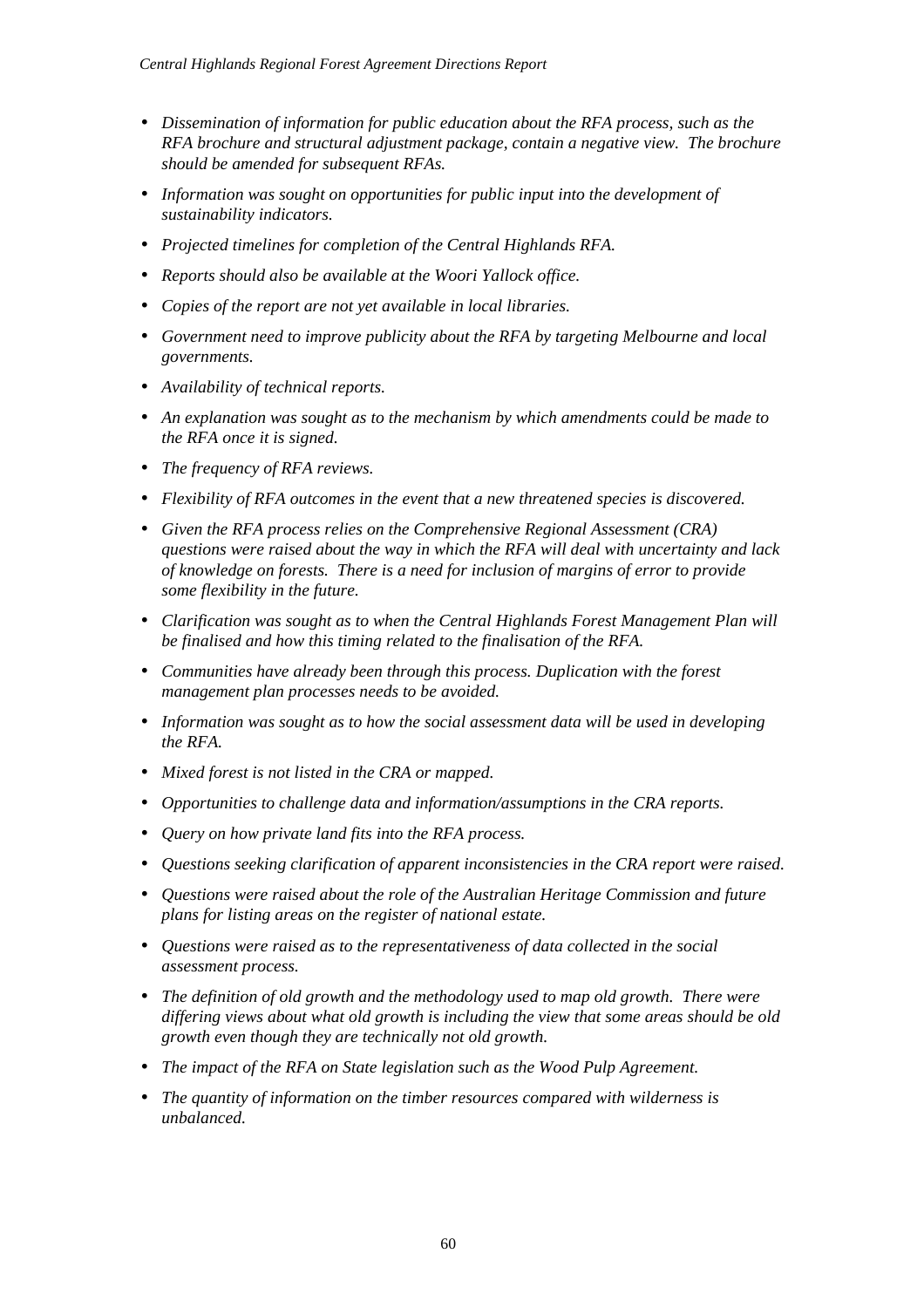- *It was noted that in regard to the random telephone survey, the overall Central Highlands sample showed 90.7 per cent of those surveyed did not have family members employed in the timber industry as distinct from the responses across the five regional sectors.*
- *There is lack of regional planning and a lack of co-ordination between governments on planning the use of forests.*
- *Victoria has had a long history of planning which other States have not. Victorians should be proud of that. Those involved in the forest management plan should feel confident to go into this RFA process. Treat the Commonwealth involvement as positive and different to those States which have not had the detailed planning undertaken in Victoria.*

# **COMPREHENSIVE, ADEQUATE AND REPRESENTATIVE RESERVE SYSTEM**

- *Development of forest use options should be the responsibility of regional NRE staff.*
- *An assessment of the existing reserve system is needed to identify what it is protecting.*
- *Clarification was sought as to how much land is already in the CAR Reserve System.*
- *Consideration of logging SPZs after fire.*
- *Establishing viable links between existing dedicated reserves.*
- *For aesthetic reasons, long distance walking tracks need to be buffered from logging operations.*
- *Identification of the mechanisms in the RFA to deal with the issue where if any forest areas are reserved for threatened species those areas are replaced. Process for exchange of areas, eg adjusting after wildfire, doesn't appear to have been written into the report.*
- *Potential loss of SPZs for Leadbeater's possums following a fire event. The need for better definition of 1A habitat so that it remains as SPZ following a fire event.*
- *Protection of Baw Baw frog habitat.*
- *Regarding the target for 15 per cent of pre-1750 vegetation types, where it exceeds 15 per cent, consideration should be given to returning areas to timber production.*
- *Suggestions to establish links between Baw Baw National Park and Yarra Ranges National Park, Cathedral Ranges National Park and Yarra Ranges National Park by upgrading SPZs to dedicated reserves.*
- *The CRA report was reviewed to find where people values were given the same level of protection as other values. The only reference was on pages 228, 224 and 227 of the report. Questions were raised about the provisions in place to make additional areas of forest available for timber production if other areas have been removed. It should be given equal consideration as with other issues.*
- *The purpose of SPZs and any restrictions on types of use is not understood.*
- *The size and shape of SPZ they should be viable and be large enough to link existing dedicated reserves.*
- *Upgrading SPZ 309/09 to a dedicated reserve.*
- *The Toorongo Plateau is important for Nothofagus.*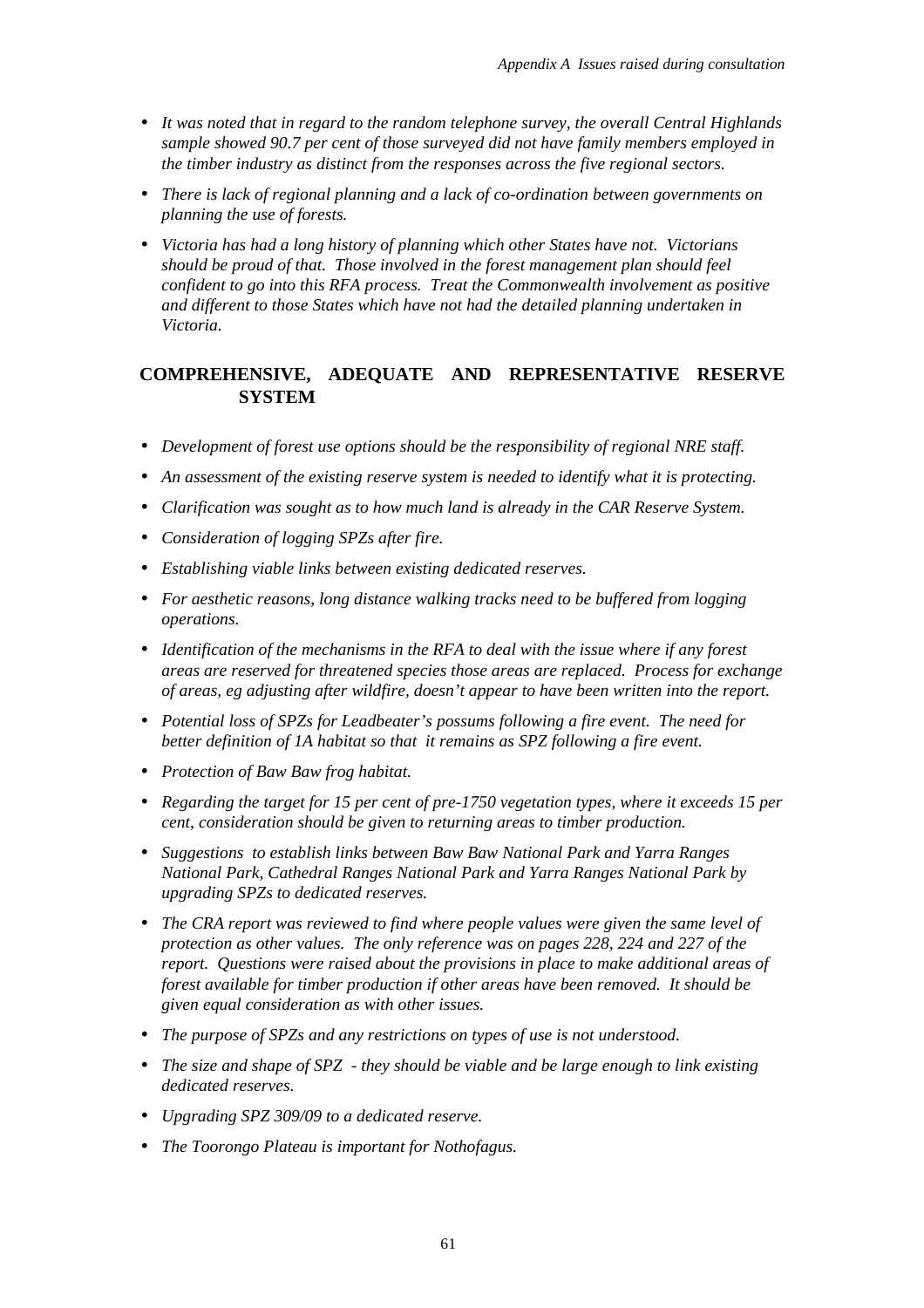# **ECOLOGICALLY SUSTAINABLE FOREST MANAGEMENT AND FOREST MANAGEMENT PLANNING**

- *Include in the CRA trend lines of employment and capital investment, and trend lines of additions to reserves.*
- *Disappointed in the language in the Proposed Central Highland Forest Management Plan recreation use chapter; simplistic, dictatorial about what would happen. No communication with trail riders. Lament the approach taken in the forest management plan.*
- *Clarification was sought on how much old growth is harvested each year. If the timber industry is sustainable, there should be no need to go into old growth forests each year.*
- *Concern about an agreement for 20 years when the Central Highlands region is one of the worst areas for wildfire. Questions were raised about the way in which major impacts on the forest, such as wildfire are dealt with in the RFA.*
- *Doubts were expressed about the accuracy of the sustainable yield calculations and that contingencies have not been built in. There is a perception about overcutting of the resource.*
- *Insufficient information on the effects of fire on resource availability especially supplementing lost resource.*
- *Need for improvements in coupe selection and design to keep logging efficient.*
- *Questions were raised about the thoroughness of the examination of catchment management issues including environmental flows in the Thomson and Latrobe systems.*
- *Talking about active management for Leadbeater's Possum out of reserves but not in reserves. Concern about spending so much on the area (one third) outside reserves where you can harvest timber and not on the two thirds of the area where you cannot.*
- *The need to improve monitoring of Leadbeater's Possum management to ensure compliance with recovery plans.*
- *There is a need for a network to be developed between resource users to disseminate information on forest use.*
- • *Management of roads, weeds and deer hunting.*
- *Exclusion of uses in some national parks.*
- *Participation in wood utilisation planning,*
- *Salvage logging following wildfire should be allowed in National parks.*

# **DEVELOPMENT FOR FOREST INDUSTRIES AND CERTAINTY**

- *Concern about the amount of forest used for woodchips and that it does not appear to be discussed in any detail in the CRA.*
- *Acknowledgment of the important interaction between logging and tourism.*
- *Additional jobs could be created through greater value adding.*
- *AMCOR invested \$330 million last year but it is not mentioned in the CRA.*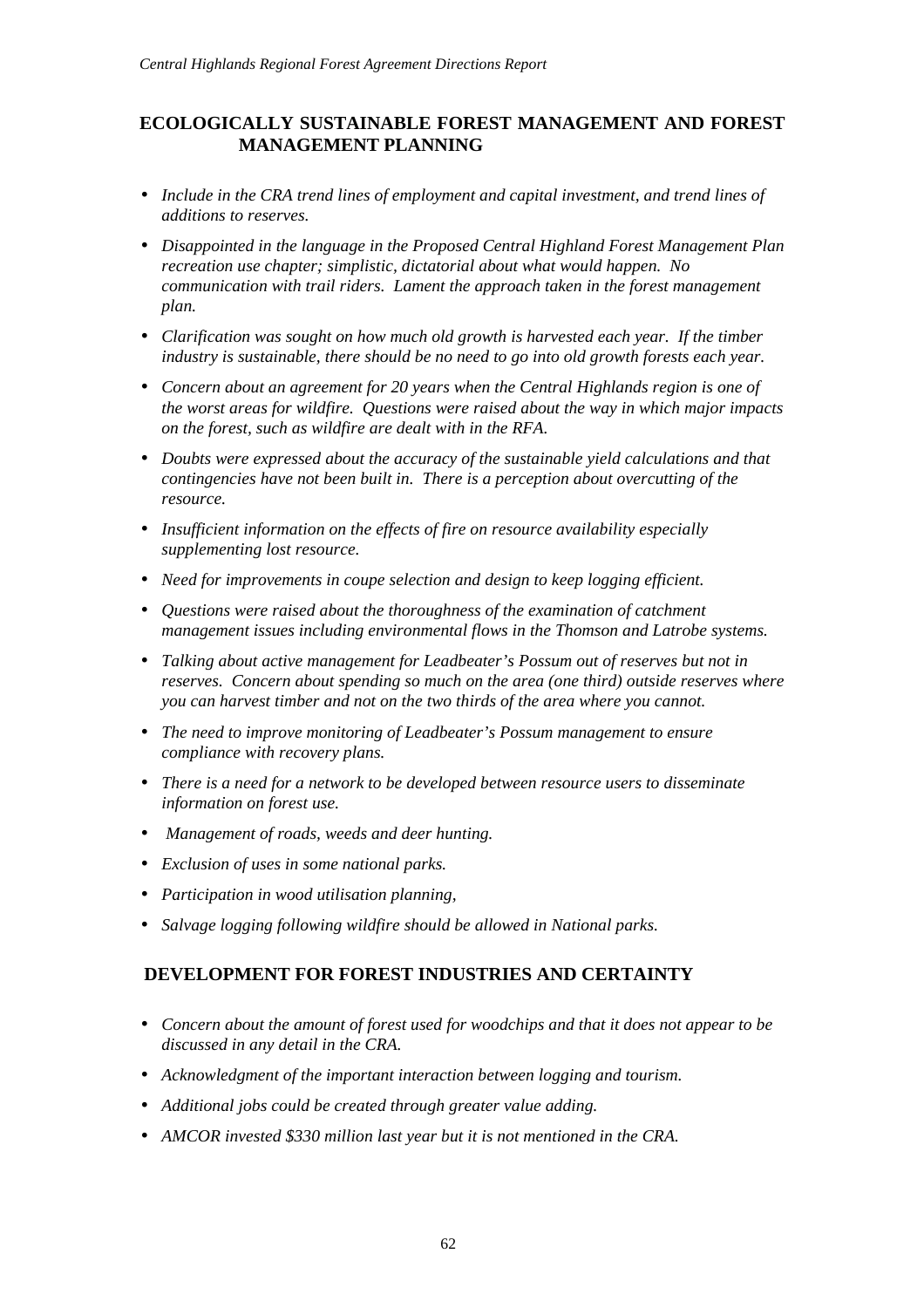- *Clarification was sought on the current situation with respect to the Wood and Paper Industry Strategy and the Wood and Paper Industry Council.*
- *Concern was raised that after allowing for the biodiversity, old growth and wilderness criteria there is nothing left for timber harvesting.*
- *Economically, the timber industry is not portrayed correctly. The CRA report under values the timber industry in terms of its overall contribution to the economy and communities and the report fails to describe the major advances that the industry has taken into value-adding over the last 10 years.*
- *Finalise processes so the timber industry can get on with business.*
- *Follow up to RFAs is required to educate the public about outcomes, rather than letters in the press. This also applies to Central Highlands. Ministers and senior officials have to sell the process and do more for marketing timber products (the contrary view that governments have no role in marketing was also put). This stems from a perception that this did not happen in East Gippsland.*
- *Interaction between logging and other use including the need for access to areas dedicated for outdoor education; one view was that some uses are complementary whereas the other view was that other uses are in conflict.*
- *Logs are being transported to value adding mills outside the region so local mills are missing out.*
- *Market timber from the area as the world's best standard for conservation as the Central Highlands forests have undergone RFA assessment and meet criteria. Lift sights higher, marketing/monitoring with international views rather than fiddling around edges for 2 per cent.*
- *Need to act on current industry development opportunities.*
- *Plantations can reduce requirement to source wood from native forests.*
- *Need to expand plantations on cleared private land.*
- *Opportunities for pre and post harvesting activities such as fern tree collection and fire wood cutting.*
- *Recreational use by people from Melbourne is important due to close proximity.*
- *Social values and opportunity costs. Industry development in the East Gippsland report had no vision. Resource security is not the only thing industry and employees are looking at. Industry need to have a vision focused on value adding.*
- *Some wood allocation decisions have resulted in a drop in quality of resource and this is detrimental to investment.*
- *Some information in tourism and recreation section of the CRA report is not correct.*
- *Support for 15 year licensing arrangements in the timber industry.*
- *The quality of the RFA and the Forest Management Plan is the basis for product certification of forest management processes.*
- *There is need for a centralised processing plant.*
- *Tourism is more important than the timber industry. Can't have both.*
- *Using the Ash resource as pulp to meet the legislative agreement with AMCOR, creates concern that Victoria may not be able to achieve forests that produce good quality sawlogs in the future.*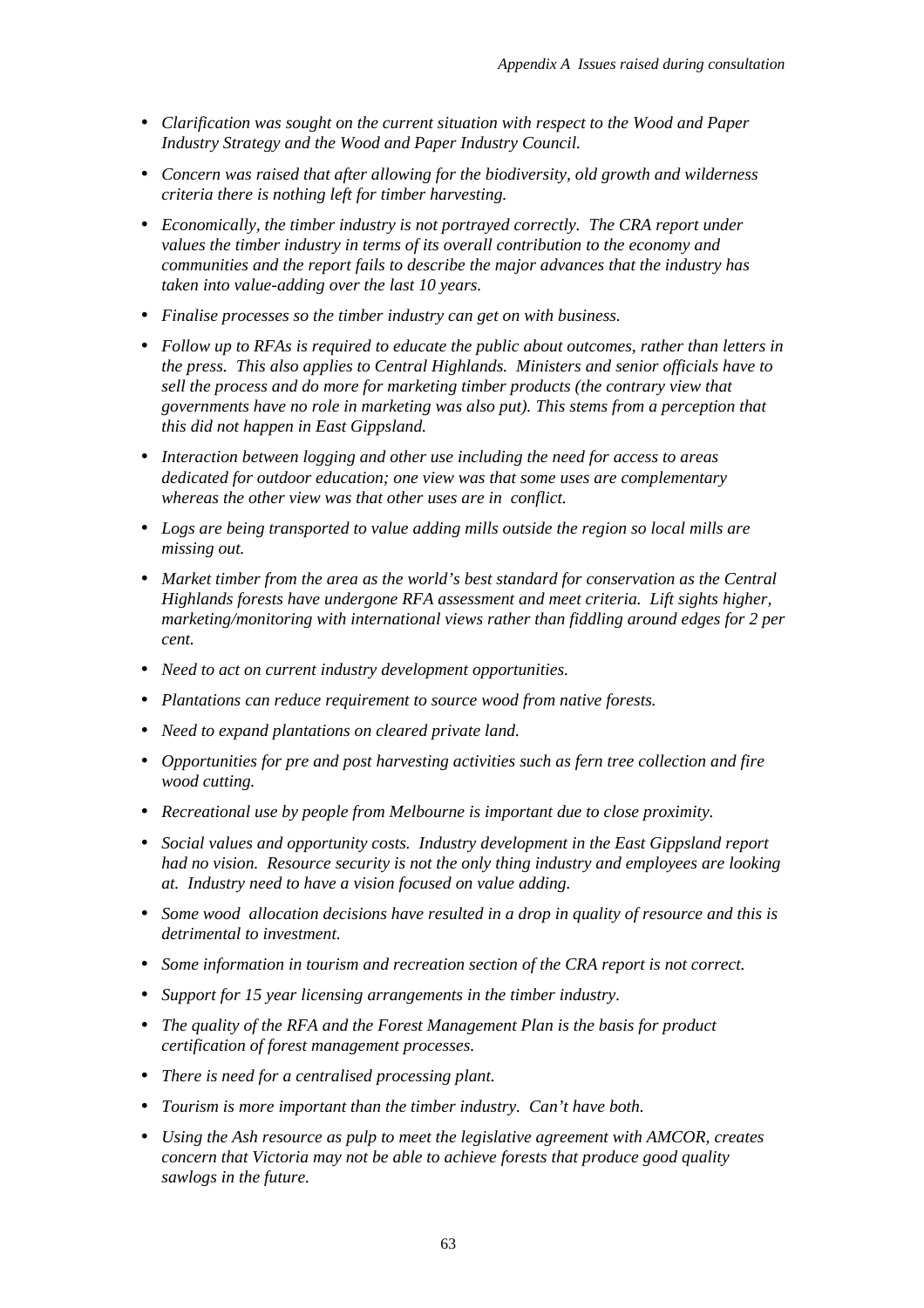- *Clarification was sought as to whether AMCOR closing a plant at Broadford would impact on the Central Highlands RFA.*
- *Need to improve access to National Parks for the tourism industry.*
- *The timber industry pays for the use of the South Face Road whereas the tourism industry does not.*
- *\$42 million go in tourism, \$230 million timber. Tourism has 20 years to catch up to timber industry. Rural communities need both.*

# **OTHER ISSUES**

- *Broader issue of overall community direction and goals.*
- *Concern that the media isn't concerned about the other side (timber industry). Everyone concentrates on the CAR Reserve System and ESFM but only the industry is concerned about the industry. An imbalance, decisions made by persons outside of the industry.*
- *In Parks the tourism industry is paying a levy but is not getting value for money as parks are closing some tracks.*
- *Lack of State funding for the management of roads and provision of information on forest management practices.*
- *Must be a way of supporting the contractors affected by the East Gippsland protests issue.*
- *RFA process acts as an impetus for other processes of the West Gippsland Catchment Management Authority. Seeking broad guidance on use and management of areas eg roadsides.*
- *The lack of a fire or timber industry roading fund means that bridges and tracks are not being maintained.*
- *Bring on the debate so that people understand the East Gippsland result.*
- *Clarification was sought as to whether conservation groups could push for Goolengook to be set-aside from logging until the 5 year review of the East Gippsland RFA.*
- *Certainty regarding RFA outcomes was raised in relation to the protest action in East Gippsland and any impact of RFA outcomes. The governments were urged to pursue RFA legislation as resource security is very important.*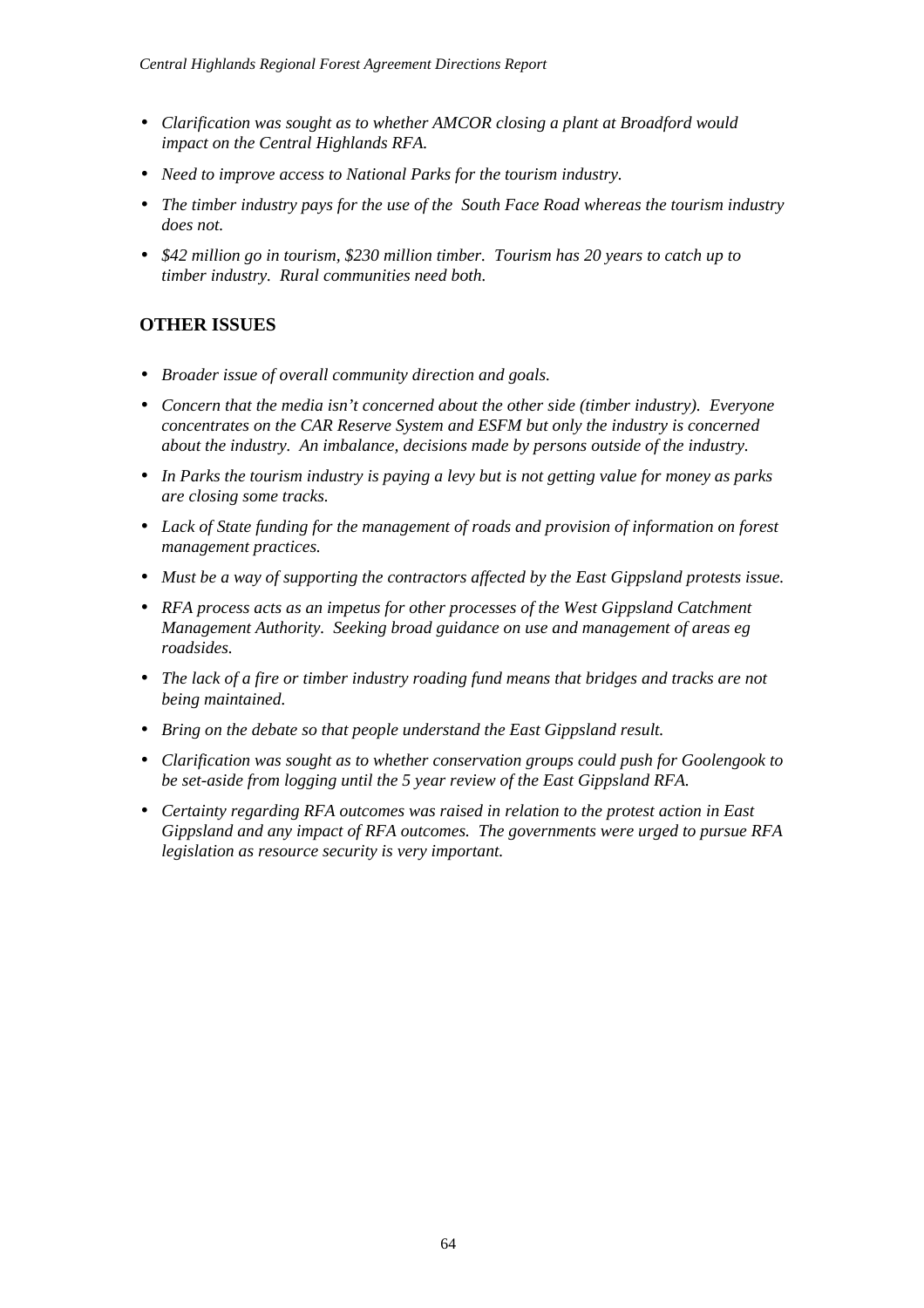# **APPENDIX B**

### **SUMMARY OF CRITERIA FOR THE COMPREHENSIVE, ADEQUATE AND REPRESENTATIVE RESERVE SYSTEM**

The following section is derived from the 'Nationally Agreed Criteria for the Establishment of a Comprehensive, Adequate and Representative Reserve System for Forests in Australia. A Report by the Joint ANZECC/MCFFA National Forest Policy Statement Implementation Sub-committee.' (JANIS 1997)

This summary is intended only as a guide to the reserve criteria. Readers are referred to the published report which provides the full context for the information outlined below. The report is available through the Environmental Resources Information Network on their World Wide Server. Contact: http://www.erin.gov.au/land/forests/rfa.html

#### **PRINCIPLES**

#### **Comprehensiveness**

Comprehensiveness - includes the full range of forest communities recognised by an agreed national scientific classification at appropriate hierarchical levels (NFPS 1992).

#### **Adequacy**

Adequacy - the maintenance of ecological viability and integrity of populations, species and communities (NFPS 1992).

#### **Representativeness**

Representativeness - those sample areas of the forest that are selected for inclusion in reserves should reasonably reflect the biotic diversity of the communities (NFPS 1992).

#### **CRITERIA FOR THE CAR RESERVE SYSTEM FOR FORESTS**

#### **Biodiversity Criteria**

- (1) As a general criterion, 15 per cent of the pre-1750 distribution of each forest ecosystem should be protected in the CAR Reserve System with flexibility considerations applied according to regional circumstances, and recognising that as far as possible and practicable, the proportion of dedicated reserves should be maximised.
- (2) Where forest ecosystems are recognised as vulnerable, then at least 60 per cent of their remaining extent should be reserved. A vulnerable ecosystem is one which is:

i) approaching a reduction in areal extent of 70 per cent within a bioregional context and which remains subject to threatening processes; or

ii) not depleted but subject to continuing and significant threatening processes which may reduce its extent.

(3) All remaining occurrences of rare and endangered forest ecosystems should be reserved or protected by other means as far as is practicable.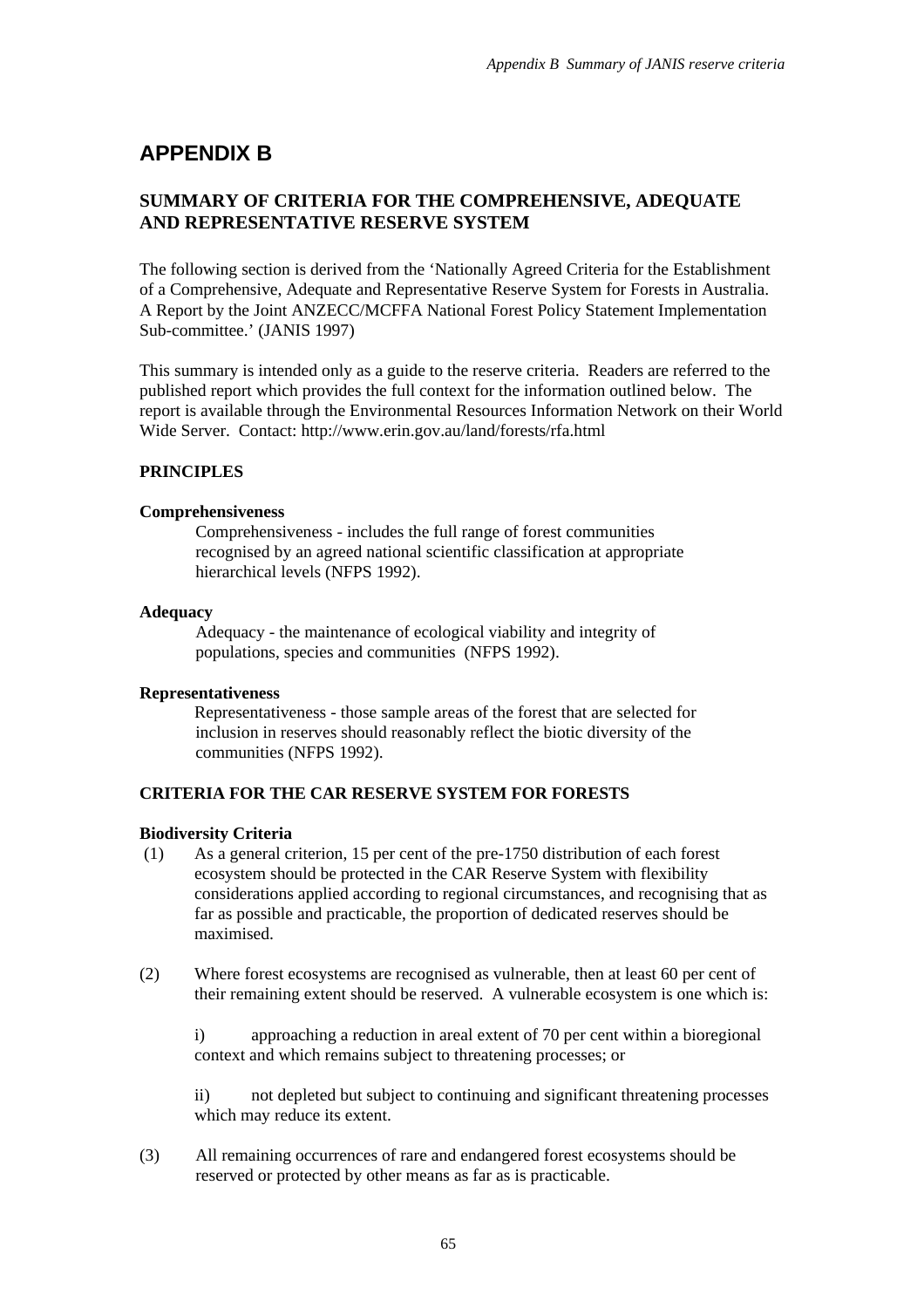- (4) Reserved areas should be replicated across the geographic range of the forest ecosystem to decrease the likelihood that chance events such as wildfire or disease will cause the forest ecosystem to decline.
- (5) The reserve system should seek to maximise the area of high quality habitat for all known elements of biodiversity wherever practicable, but with particular reference to:
	- the special needs of rare, vulnerable or endangered species;
	- special groups of organisms, for example species with complex habitat requirements, or migratory or mobile species;
	- areas of high species diversity, natural refugia for flora and fauna, and centres of endemism; and
	- those species whose distributions and habitat requirements are not well correlated with any particular forest ecosystem.

(6) Reserves should be large enough to sustain the viability, quality and integrity of populations.

(7) To ensure representativeness, the reserve system should, as far as possible, sample the full range of biological variation within each forest ecosystem, by sampling the range of environmental variation typical of its geographic range and sampling its range of successional stages.

> Forest ecosystems are often distributed across a variety of physical environments and their species composition can vary along environmental gradients between the micro-environments within the ecosystem.

This approach will maximise the likelihood that the samples included in the reserve system will protect the full range of genetic variability and successional stages associated with each species, and particularly those species with restricted or disjunct populations.

(8) In fragmented landscapes, remnants that contribute to sampling the full range of biodiversity are vital parts of a forest reserve system. The areas should be identified and protected as part of the development of integrated regional conservation strategies

#### **Old-growth Forest Criteria**

- (1) Where old-growth forest is rare or depleted (generally less than 10 per cent of the extant distribution) within a forest ecosystem, all viable examples should be protected, wherever possible. In practice, this would mean that most of the rare or depleted old-growth forest would be protected.
- (2) For other forest ecosystems, 60 per cent of the old-growth forest identified at the time of assessment would be protected, consistent with a flexible approach where appropriate, increasing to the levels of protection necessary to achieve the following objectives:
	- \_ the representation of old-growth forest across the geographic range of the forest ecosystem;
	- \_ the protection of high quality habitat for species identified under the biodiversity criterion;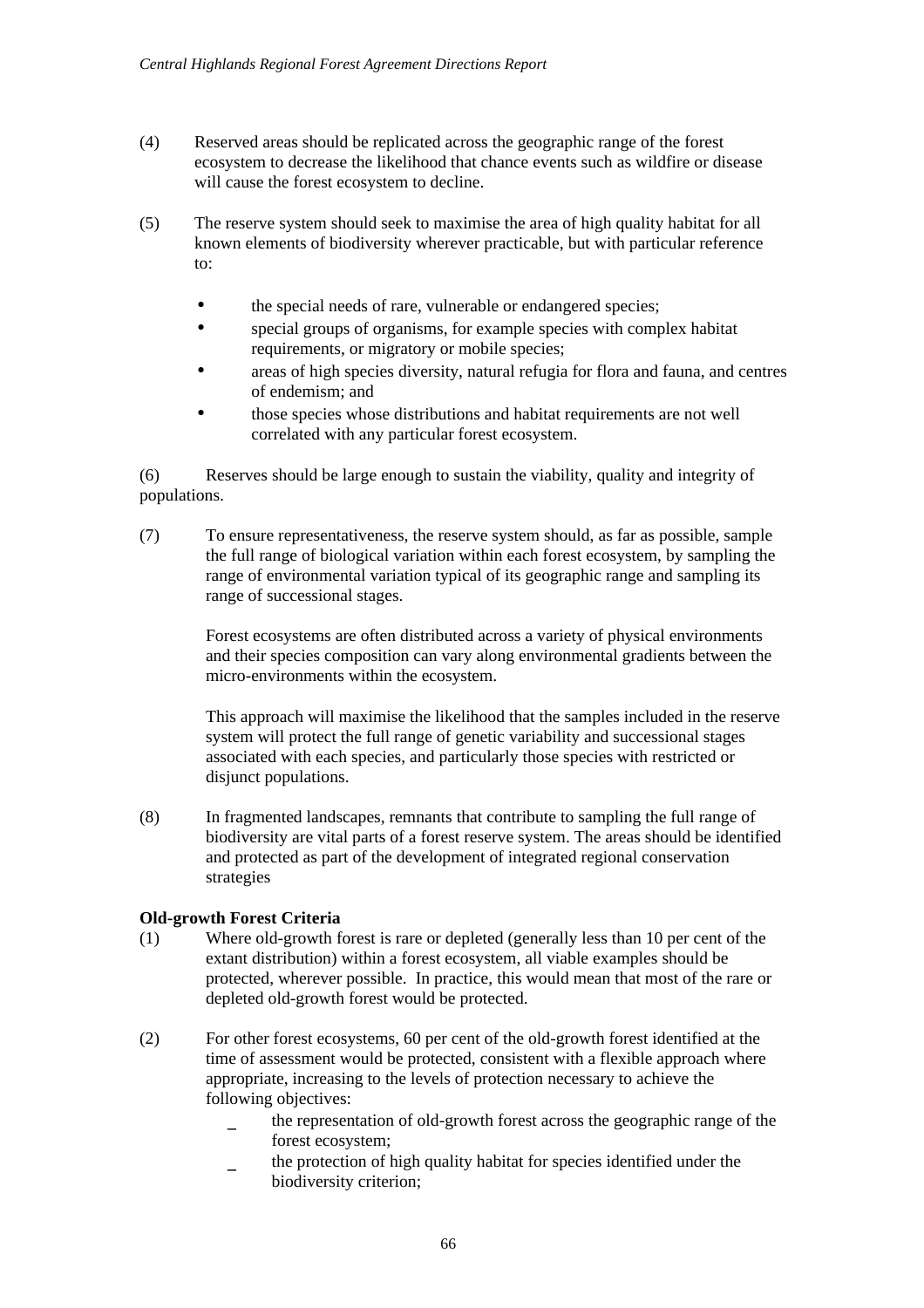- appropriate reserve design;
- protection of the largest and least fragmented areas of old-growth;
- specific community needs for recreation and tourism.

#### **Wilderness Criteria**

Ninety percent, or more if practicable, of the area of high quality wilderness that meets minimum area requirements should be protected in reserves.

### *RESERVE DESIGN AND MANAGEMENT*

The way in which a reserve is designed can influence not only the protection of conservation values, but the efficiency and effectiveness of subsequent management for conservation within the reserve. The criteria which should influence reserve design include:

- Boundaries should be set in a landscape context with strong ecological integrity, such as catchments.
- Large reserved areas are preferable to small reserved areas, though a range of reserve sizes may be appropriate to adequately sample conservation values.
- Boundary-area ratios should be minimised and linear reserves should be avoided where possible except for riverine systems and corridors identified as having significant value for nature conservation.
- Reserves should be developed across the major environmental gradients if feasible, but only if these gradients incorporate key conservation attributes which should be incorporated in the CAR system.
- Each reserve should contribute to satisfying as many reserve criteria as possible.
- Reserve design should aim to minimise the impact of threatening processes, particularly from adjoining areas.
- Reserve should be linked through a variety of mechanisms, wherever practicable, across the landscape.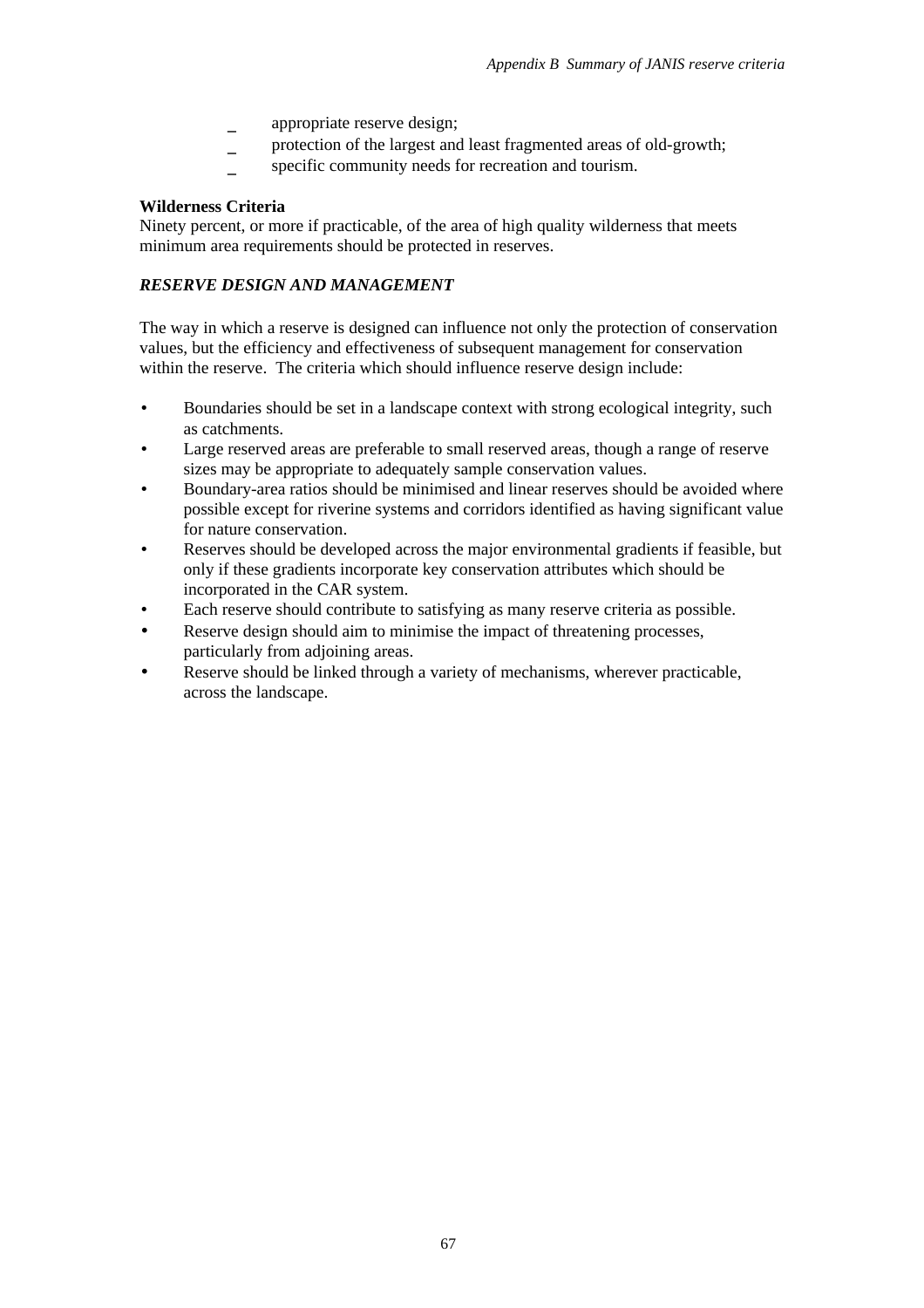# **APPENDIX C**

# **COMMONWEALTH AND STATE RURAL INITIATIVE PROGRAMS**

Details provided in this section may be subject to change following the release of *Agriculture -Advancing Australia* by the Commonwealth Government in September 1997.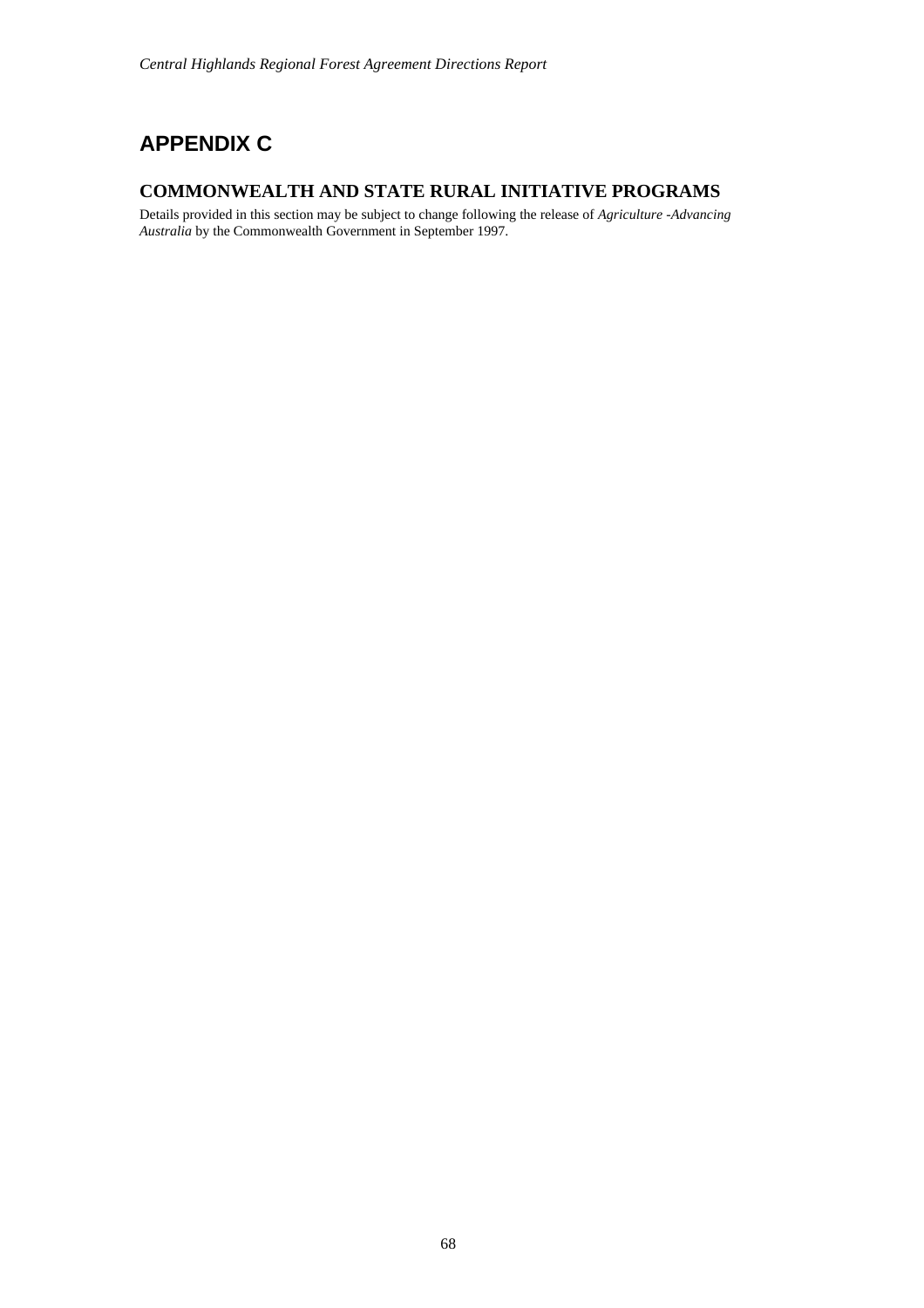| $\bullet$ Program                                    | Program Description                                                                                                                                                                                                                                                | Res                    |
|------------------------------------------------------|--------------------------------------------------------------------------------------------------------------------------------------------------------------------------------------------------------------------------------------------------------------------|------------------------|
| Health:                                              |                                                                                                                                                                                                                                                                    |                        |
| <b>Travel Assistance</b>                             | Commonwealth funding provide for allocation by the State Government to assist country<br>patients who must travel to receive medical treatment.                                                                                                                    | Stat                   |
| Multi-purpose (Health<br>$\bullet$                   | Financial assistance provided by Commonwealth Government funding for community based                                                                                                                                                                               | Dep                    |
| & Welfare) Centres                                   | organisations and local government to provide rural and remote areas with access to health and                                                                                                                                                                     | Fam                    |
| Initiative                                           | welfare services.                                                                                                                                                                                                                                                  |                        |
| <b>Education and Training:</b>                       |                                                                                                                                                                                                                                                                    |                        |
| Assistance for Isolated<br>Children Scheme           | Assistance for families whose children do not have reasonable daily access to an appropriate<br>government school in the year they are qualified to enrol in due to geographic isolation, a<br>medical condition, a disability, or special education requirements. | Con<br>Emp             |
| Apprenticeships                                      | Commonwealth government incentives are offered to encourage employers to engage new<br>apprentices and maintain them in training until formal qualifications are obtained. Jobstart wage<br>subsidies are also available.                                          | Con<br>Em <sub>l</sub> |
| Traineeships available in                            |                                                                                                                                                                                                                                                                    |                        |
| Rural Victoria:                                      | Traineeships are available as incentives to employers to take on trainees. Those specific to rural                                                                                                                                                                 |                        |
| <b>National Rural Skills</b>                         | Victoria are listed here. Jobstart wage subsidies are also available where applicable, and also<br>access to a training wage. Additional fares assistance, a living away from home allowance are                                                                   | Rur.<br>Aus            |
| Traineeship<br>National Amenity<br>$\bullet$         | available to eligible persons. Additional wage assistance is also available to employers to                                                                                                                                                                        |                        |
| Horticultural                                        | employ women in non-traditional traineeships.                                                                                                                                                                                                                      |                        |
| Traineeship                                          |                                                                                                                                                                                                                                                                    |                        |
| National Pig Industry<br>$\bullet$                   |                                                                                                                                                                                                                                                                    |                        |
| Traineeship                                          | Assistance is provided in the form of skills development, formal training and employment                                                                                                                                                                           |                        |
| Dairy AVTS - Pilot<br><b>Production Horticulture</b> | strategies, and transition assistance. Skills development provides employment based training.                                                                                                                                                                      | Dep                    |
| $\bullet$<br><b>Vegetable Growers</b>                | Formal training enables clients with the skills needed for ongoing employment or participation                                                                                                                                                                     | Emp                    |
| <b>AVTS - Pilot</b>                                  | in further training. Employment strategies provides funding to develop recruitment and career                                                                                                                                                                      | Trai                   |
| Nursery AVTS - Pilot<br>$\bullet$                    | development strategies within Commonwealth, State and local government agencies,                                                                                                                                                                                   | Con                    |
| Jobstart wage subsidies<br>$\bullet$                 | government enterprises, employers of regional significance and employer representative bodies.<br>Transition assistance is provided to overcome obstacles to participation and employment clients                                                                  | Emr                    |
| Training for<br>$\bullet$                            | face.                                                                                                                                                                                                                                                              |                        |
| Aboriginals and Torres                               | This program assists job seekers to gain employment through the provision or enhancement of                                                                                                                                                                        | Con                    |
| Strait Islanders (TAP)                               | vocational skills linked to specific employment opportunities in the labour market.                                                                                                                                                                                | Emp                    |
| Training for Employment:                             |                                                                                                                                                                                                                                                                    |                        |
| Training for mployment<br>$\bullet$                  |                                                                                                                                                                                                                                                                    |                        |
| Program                                              |                                                                                                                                                                                                                                                                    |                        |
| Advanced English for<br>$\bullet$                    |                                                                                                                                                                                                                                                                    |                        |
| <b>Migrants Program</b>                              |                                                                                                                                                                                                                                                                    |                        |
| bridging courses for the<br>overseas trained         |                                                                                                                                                                                                                                                                    |                        |
|                                                      |                                                                                                                                                                                                                                                                    |                        |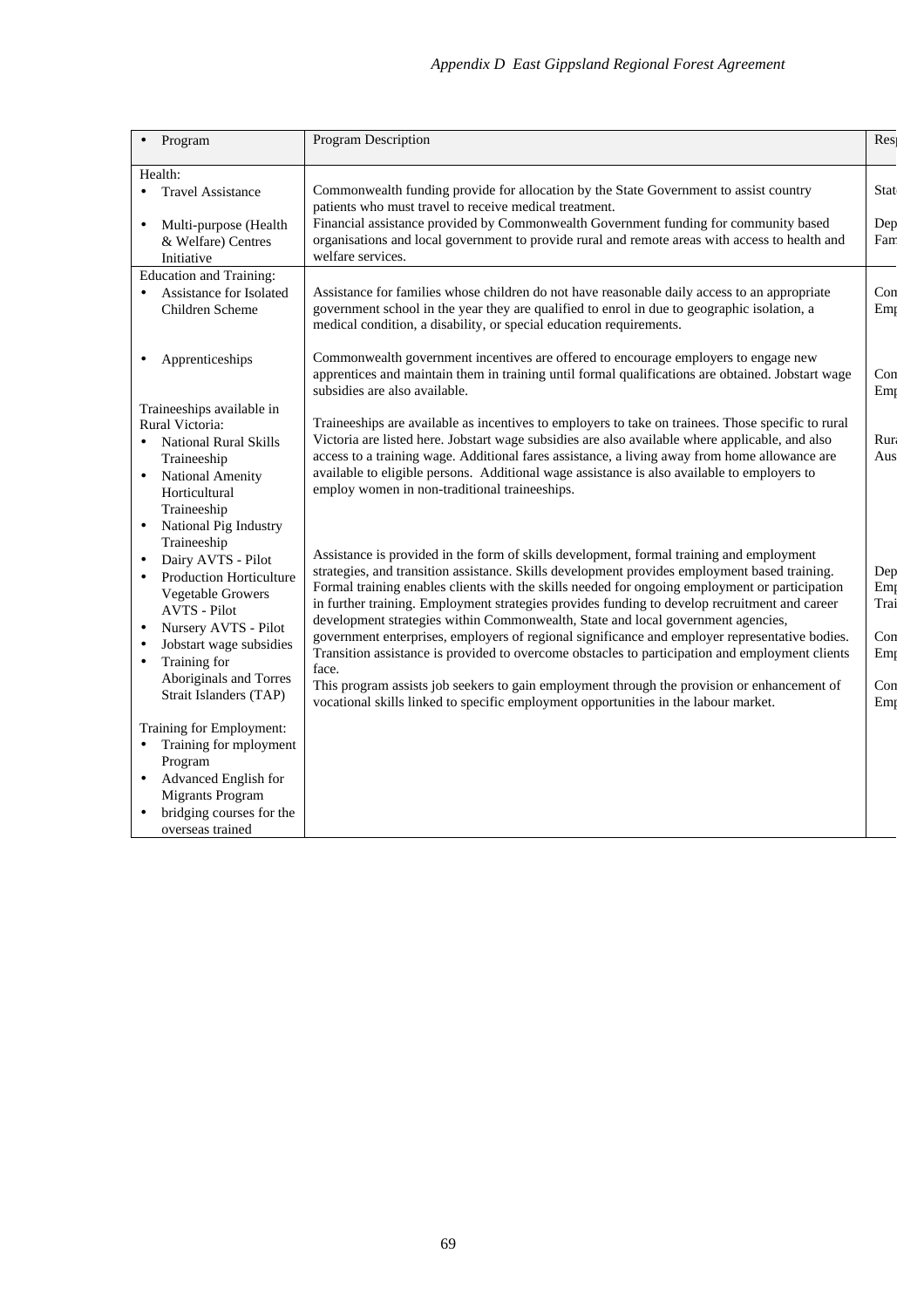|           | Program                                                                                                                                | Program Description                                                                                                                                                                                                                                                                                                                                                                                                      | Res                |
|-----------|----------------------------------------------------------------------------------------------------------------------------------------|--------------------------------------------------------------------------------------------------------------------------------------------------------------------------------------------------------------------------------------------------------------------------------------------------------------------------------------------------------------------------------------------------------------------------|--------------------|
|           | Community<br>Development/Training:<br>Aboriginal & Torres<br>Strait Islander<br>Community<br>Development<br><b>Employment Projects</b> | The Projects enable members of ATSI communities to exchange unemployment benefits for<br>opportunities to undertake work and training in activities managed by local indigenous<br>community organisations. There are projects in the rural sector, including agricultural and land<br>based activities.                                                                                                                 | Abc<br>Isla        |
|           | <b>Community Assistance:</b><br><b>Rural Communities</b><br>Program                                                                    | This Program aims to assist rural and remote communities to develop the social infrastructure in<br>their community by funding projects to increase community resources available to meet their<br>needs. Communities are encouraged to plan, organise and deliver their own projects.                                                                                                                                   | Dep<br>Indu        |
|           | Labour Market Assistance:<br><b>Forest Industry Labour</b><br><b>Adjustment Package</b>                                                | This Package provides labour market assistance to self employed workers and businesses who<br>are involved in the native forest industry, and are directly affected by the Deferred Forest Areas<br>or the Regional Forest Agreement Process. There are eligibilitycriteria. Assistance available<br>includes training, wage subsidies for new employers, and relocation costs to take up new<br>employment or training. | Con<br>Emp         |
|           | Assistance for people in<br>business:<br><b>AusIndustry Enterprise</b><br>Development programs                                         | In these programs assistance is provided to firms to improve their international competitiveness<br>in the form of information, advice, and referral.<br>This program provides short-term skills training to employed and unemployed persons with the                                                                                                                                                                    | Aus<br>Rur.        |
| $\bullet$ | <b>National Skills</b><br>Shortage Program                                                                                             | necessary qualifications in areas where there are identified shortages. Specific to rural industry, a<br>national and state Rural Industry Training Committee is involved in the training issues relevant<br>to primary production.                                                                                                                                                                                      | Aus<br>on r<br>com |
|           | Community Economic<br><b>Initiatives Scheme</b>                                                                                        | This is an ATSIC Business Development Program for the promotion of community-based<br>enterprise development. Grants are available to Aboriginal and Torres Strait Islander<br>organisations for the establishment or expansion of income-generating ventures.                                                                                                                                                           | Abc<br>Islai       |
|           | <b>Business Funding</b>                                                                                                                | This scheme provides concessional finance in the form of loans, loan guarantees and grants<br>(corporations only) to Aboriginal and Torres Strait Islander individuals and corporations to<br>acquire and/or develop commercially successful business enterprises.                                                                                                                                                       | Abc<br>Islai       |
|           | Scheme                                                                                                                                 |                                                                                                                                                                                                                                                                                                                                                                                                                          |                    |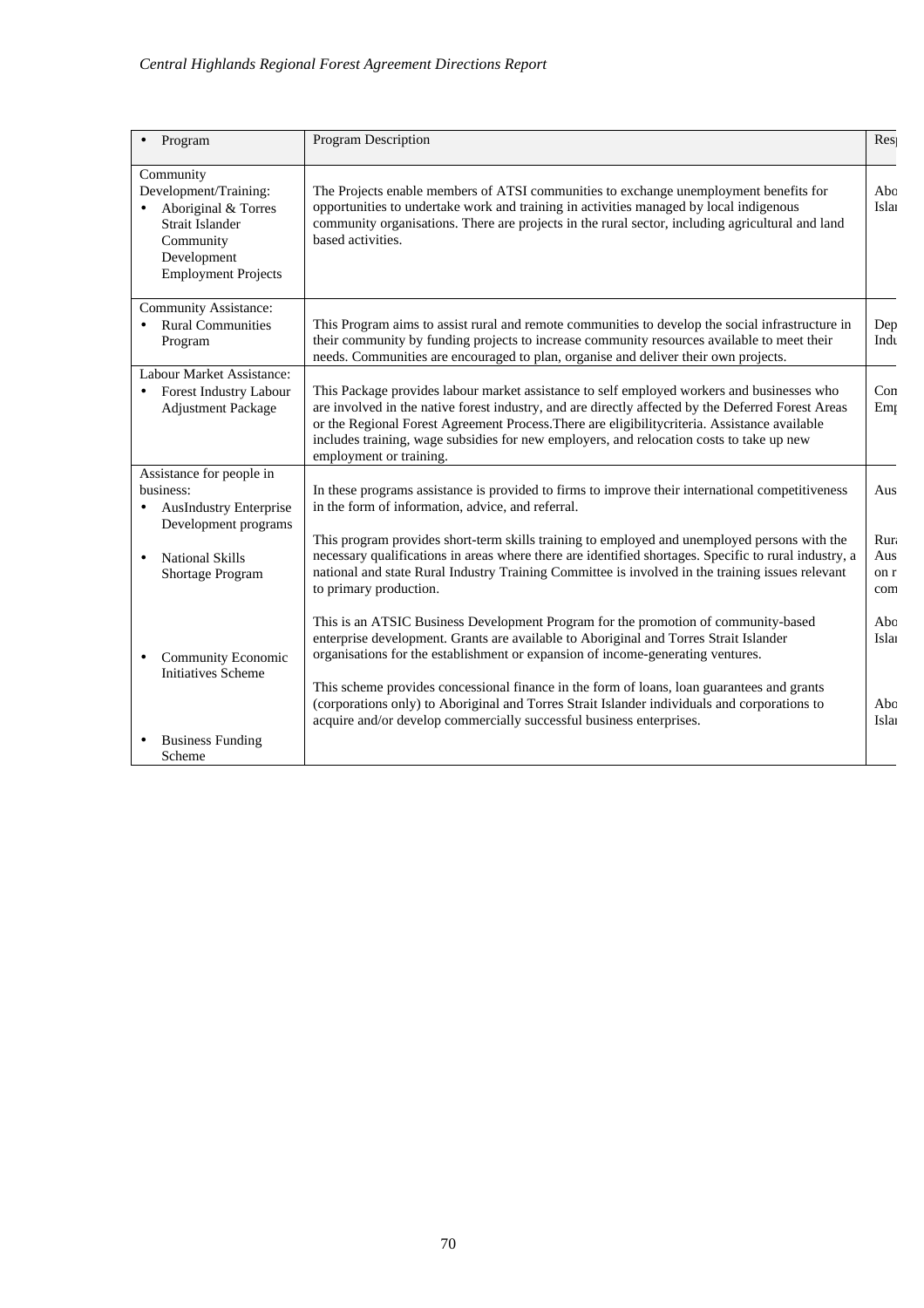| $\bullet$ Program                                                                  | Program Description                                                                                                                                                                                                                                                                                                                                                                 | Res                       |
|------------------------------------------------------------------------------------|-------------------------------------------------------------------------------------------------------------------------------------------------------------------------------------------------------------------------------------------------------------------------------------------------------------------------------------------------------------------------------------|---------------------------|
| <b>Assistance for Primary</b><br>Producers:<br><b>Rural Counselling</b><br>program | Counsellors are employed under the program to provide free and confidential financial, and<br>personal advice to farming families in a number of rural areas.                                                                                                                                                                                                                       | <b>Rur</b>                |
| Rural Adjustment<br>Scheme                                                         | In this scheme, interest subsidies on commercial finance, grants for farmer training, farm<br>planning and appraisal, re-establishment grant (up to \$45,000), and special interest subsidies are<br>available to farmers. Its aim is to assist farmers who plan productivity improvement, and have<br>long-term prospects of profitability. This scheme also has a regional focus. | Stat<br>Autl              |
|                                                                                    | Drought Relief Payments are available to farmers experiencing extreme difficulty in meeting<br>family and personal living expenses as a result of drought.                                                                                                                                                                                                                          | Dep<br>Secı               |
| Drought Relief<br>Payment                                                          | Commonwealth government and rural industries fund a number of research and development<br>corporations and councils in a range of primary industry production areas.<br>In addition, the following organisations participate in rural research and development in various<br>capacities: CSIRO, ABARE, Bureau of Resource Sciences, Australian Geological Survey                    | Rele<br>Dev               |
| Rural Research &<br>Development                                                    | Organisation, Australian Plague Locust Commission, National Registration Authority, Rural<br>Research Database.                                                                                                                                                                                                                                                                     | or C<br>Res               |
| <b>Natural Resources:</b>                                                          |                                                                                                                                                                                                                                                                                                                                                                                     |                           |
| Landcare                                                                           | This is a Commonwealth Government Program which supports community initiatives to solve<br>natural resource management and nature conservation problems. Funding is provided to local<br>government and community groups for a range of activities, including awareness and training,<br>planning, on ground actions, and monitoring.                                               | Dep<br>Indu<br><b>Res</b> |
| Tourism:                                                                           |                                                                                                                                                                                                                                                                                                                                                                                     |                           |
| Commonwealth<br><b>Tourism Programs</b>                                            | The program will fund initiatives which raise the domestic and international tourism potential<br>throughout rural and regional Australia. It is aimed at creating jobs and spreading the economic<br>benefits to these areas.                                                                                                                                                      | Dep<br>Scie               |
| Partnership for Growth:                                                            | The Victorian government has committed \$50 million to an economic development program for                                                                                                                                                                                                                                                                                          | Vict                      |
|                                                                                    | the strengthening of rural communities in Victoria, specifically to attract new industry and<br>investment, strengthen local businesses and fund development projects and infrastructure, and<br>enhance community assets. Under this program, grants, funds and assistance are available to<br>business and communities.                                                           | Stat<br>Dev               |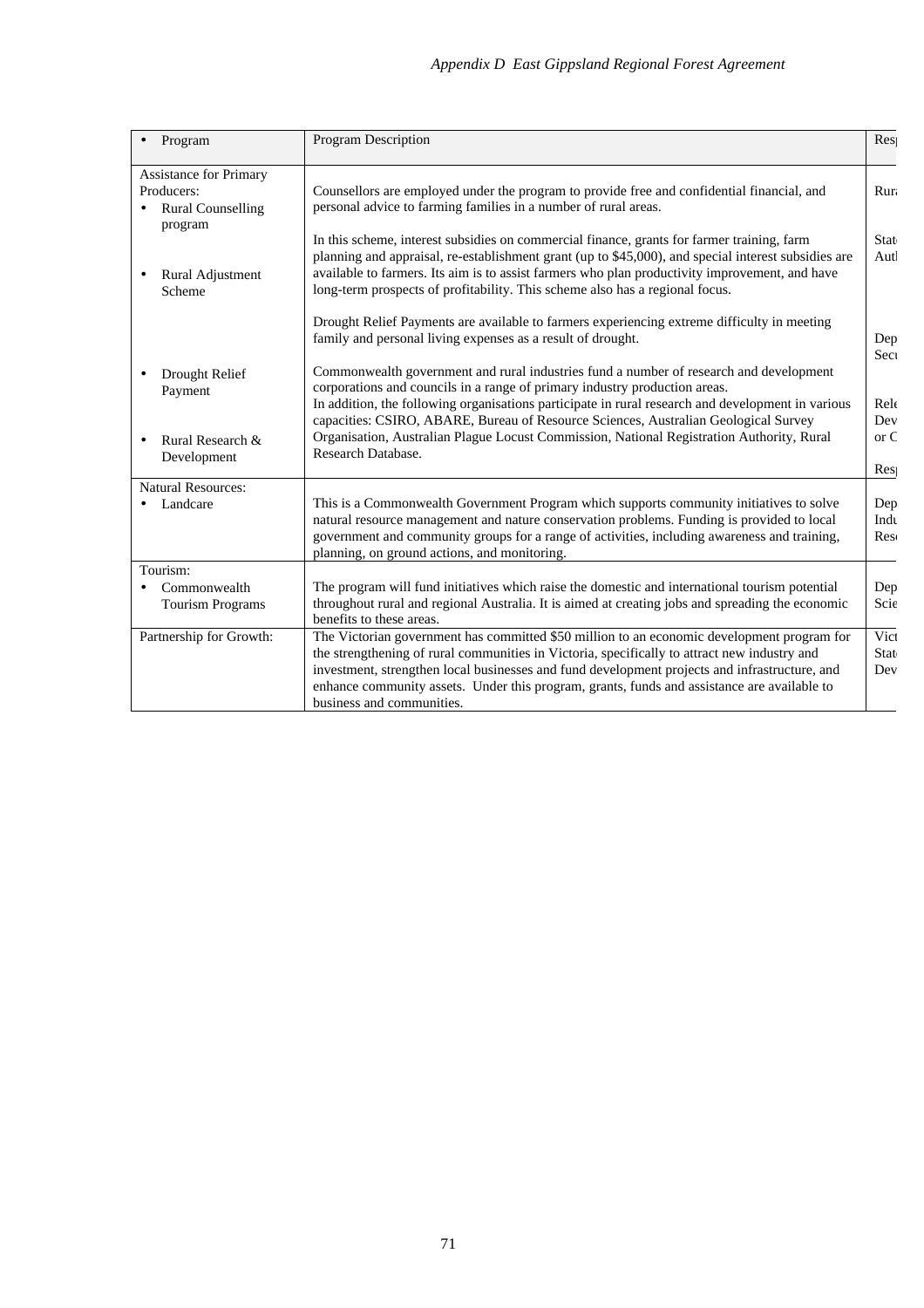*Central Highlands Regional Forest Agreement Directions Report*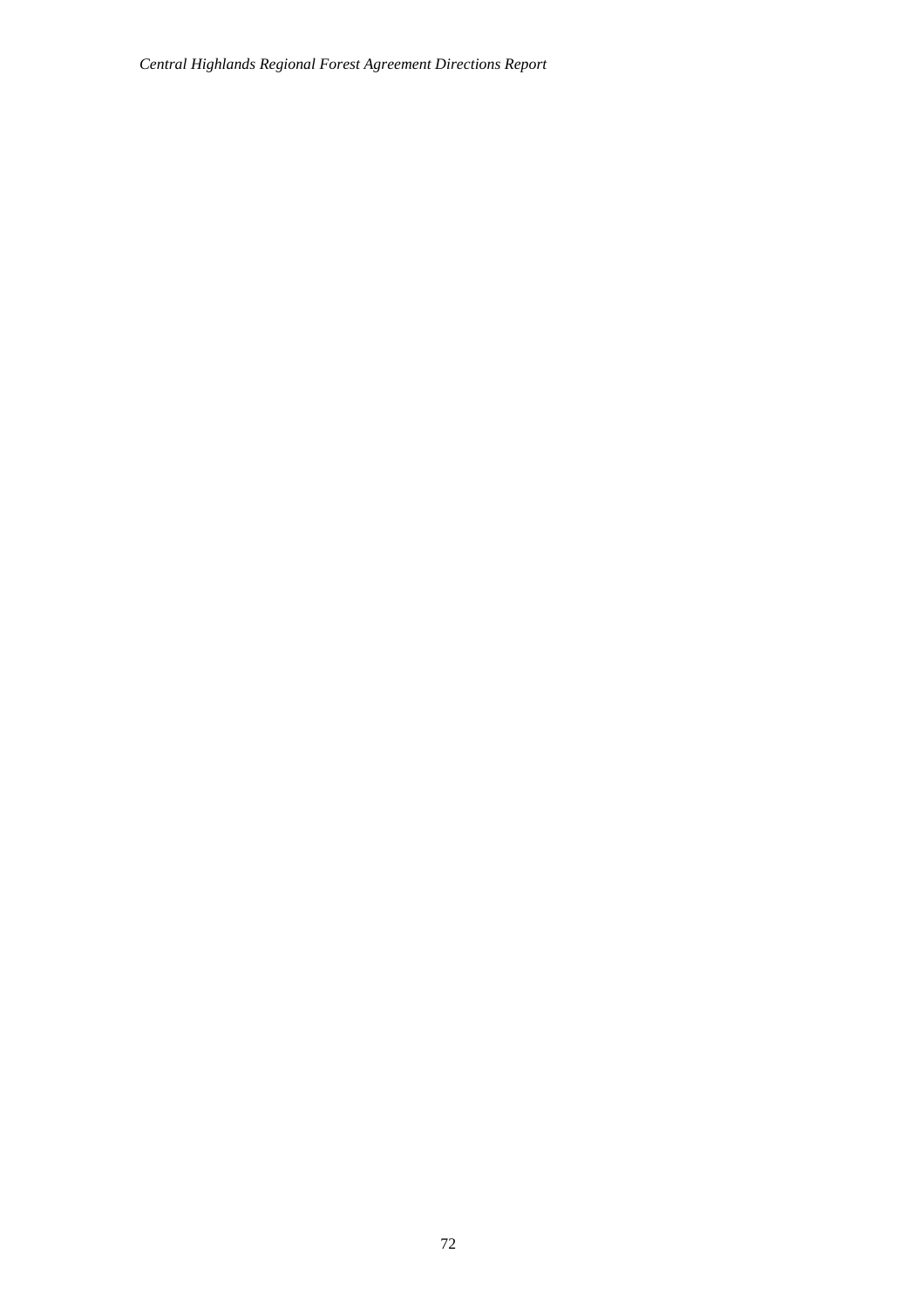# **APPENDIX D**

## **EAST GIPPSLAND REGIONAL FOREST AGREEMENT BETWEEN THE COMMONWEALTH AND VICTORIAN GOVERNMENTS**

The following section contains the East Gippsland RFA which was signed by the Prime Minister and the Premier on 3 February 1997. It has been attached to assist public comment on the development of the Central Highlands RFA. The Attachments to the East Gippsland RFA can be obtained from Tom Aldred or Ian Miles (contact details provided in the Foreword). The Central Highlands RFA will be developed following consideration of public comment on this Report and negotiations between the Victorian and Commonwealth governments.

The Central Highlands RFA will follow a similar format to the East Gippsland RFA, although it will contain detailed Attachments specific to the Central Highlands, which address the components of the RFA as discussed in Chapters 3-5 of this report.

## *INTRODUCTION*

## *Purpose of Agreement*

- 1. This Regional Forest Agreement (RFA) establishes the framework for the management of the forests of East Gippsland. Parties are committed to ensuring the Agreement is durable and that the obligations and commitments that it contains are delivered to ensure effective conservation, forest management and forest industry outcomes.
- 2. This Agreement is a Regional Forest Agreement for the purposes of the relevant regulations under the *Export Control Act 1982*.

## *Definition of Region*

3. The area covered by this Agreement is the East Gippsland Region as shown in Map 1 at Attachment 1.

#### *Duration of Agreement*

- 4. This Agreement takes effect upon signing by both parties and will remain in force for twenty years.
- 5. The process for extending the Agreement for a further period will be determined jointly by the parties as part of the third five yearly review.

#### *Basis of Agreement ¾ National Forest Policy Statement*

- 6. Parties confirm their commitment to the goals, objectives and implementation of the *National Forest Policy Statement (NFPS)* by:
	- developing and implementing Ecologically Sustainable Forest Management (ESFM);
	- establishing a Comprehensive, Adequate and Representative (CAR) reserve system; and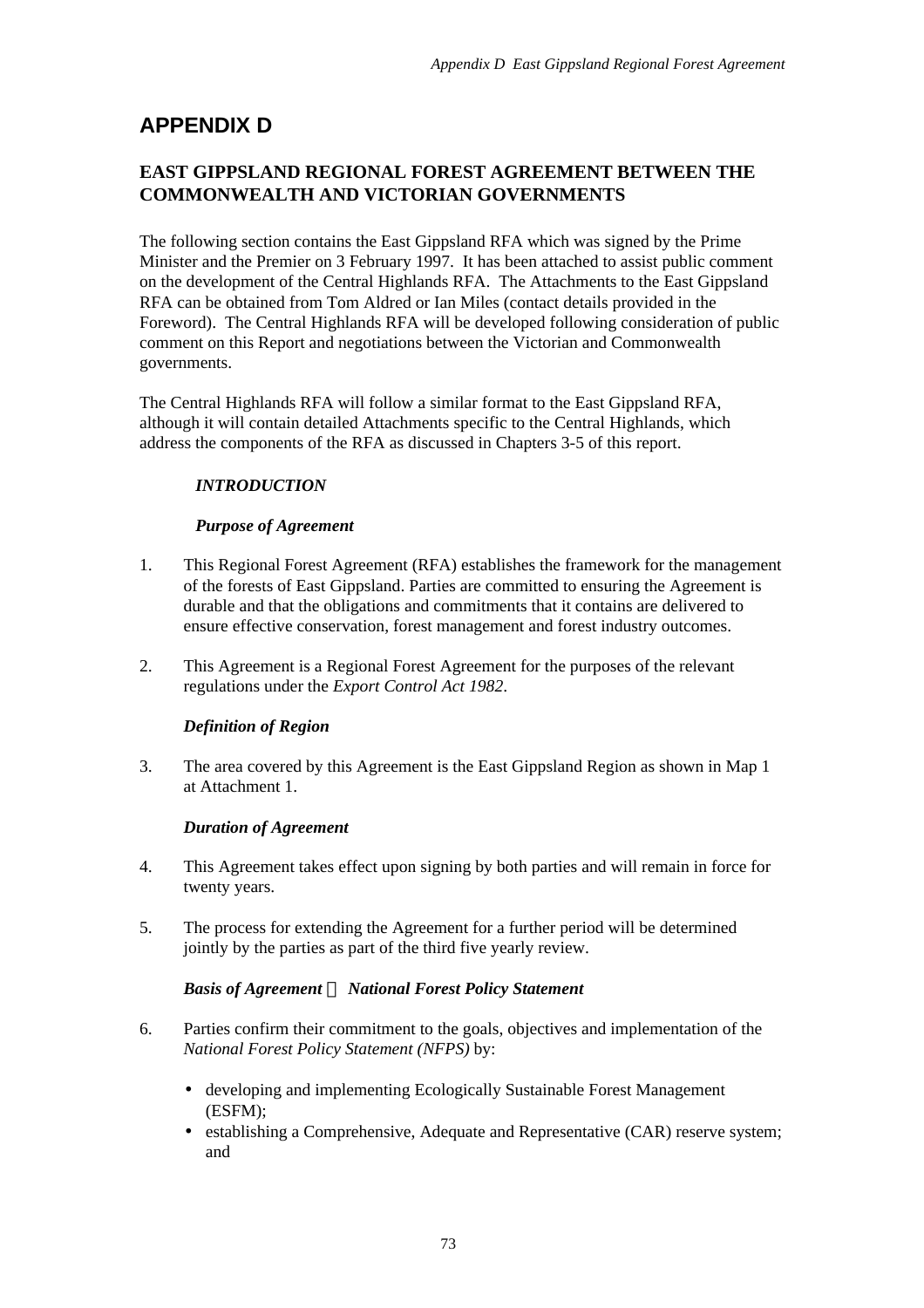• facilitating the development of an internationally competitive wood production and wood products industry.

## *FUNCTIONING OF THE AGREEMENT*

## *Relationship to the Interim Forest Agreement*

7. This Agreement replaces the Interim Forest Agreement, signed by the Commonwealth and Victorian governments on 27 January 1996, in relation to the East Gippsland Region.

## *Relationship between this Agreement and the Attachments*

8. The Attachments will be treated as part of this Agreement.

## *Relationship to Statutory Obligations*

- 9. This Agreement and its provisions are not intended to give rise to legally enforceable rights or obligations between the parties. This Agreement cannot impose on either party or a third party any obligation that is inconsistent with Australia's international obligations, or a law of the Commonwealth or of Victoria.
- 10. Neither party will seek to use existing or future legislation to undermine or impede this Agreement.
- 11. The Commonwealth, in signing the Agreement, confirms that its obligations under the *Australian Heritage Commission Act 1975* have been met.
- 12. Parties will manage the National Estate in accordance with the provisions of this Agreement as detailed in Attachment 2.
- 13. The Commonwealth, in signing the Agreement, confirms that its obligations under the *Environment Protection (Impact of Proposals) Act 1974* have been met. The Commonwealth also confirms that, under the administrative procedures of the Act, any activities covered by the Agreement, including the 5 yearly review and minor amendments to the Agreement, will not trigger further environmental impact assessment.
- 14. The Commonwealth, in signing the Agreement, confirms that its obligations under the *Endangered Species Protection Act 1992* have been met.
- 15. The Commonwealth notes that its obligations to promote endangered species protection will involve ongoing cooperative work with Victorian agencies concerning East Gippsland.
- 16. Parties agree to actively investigate, and participate in, World Heritage assessment of the Australia-wide Eucalypt theme, including any potential contribution from East Gippsland.
- 17. Parties note that in order to progress work and then proceed to World Heritage nomination, the agreement of all relevant governments will be required.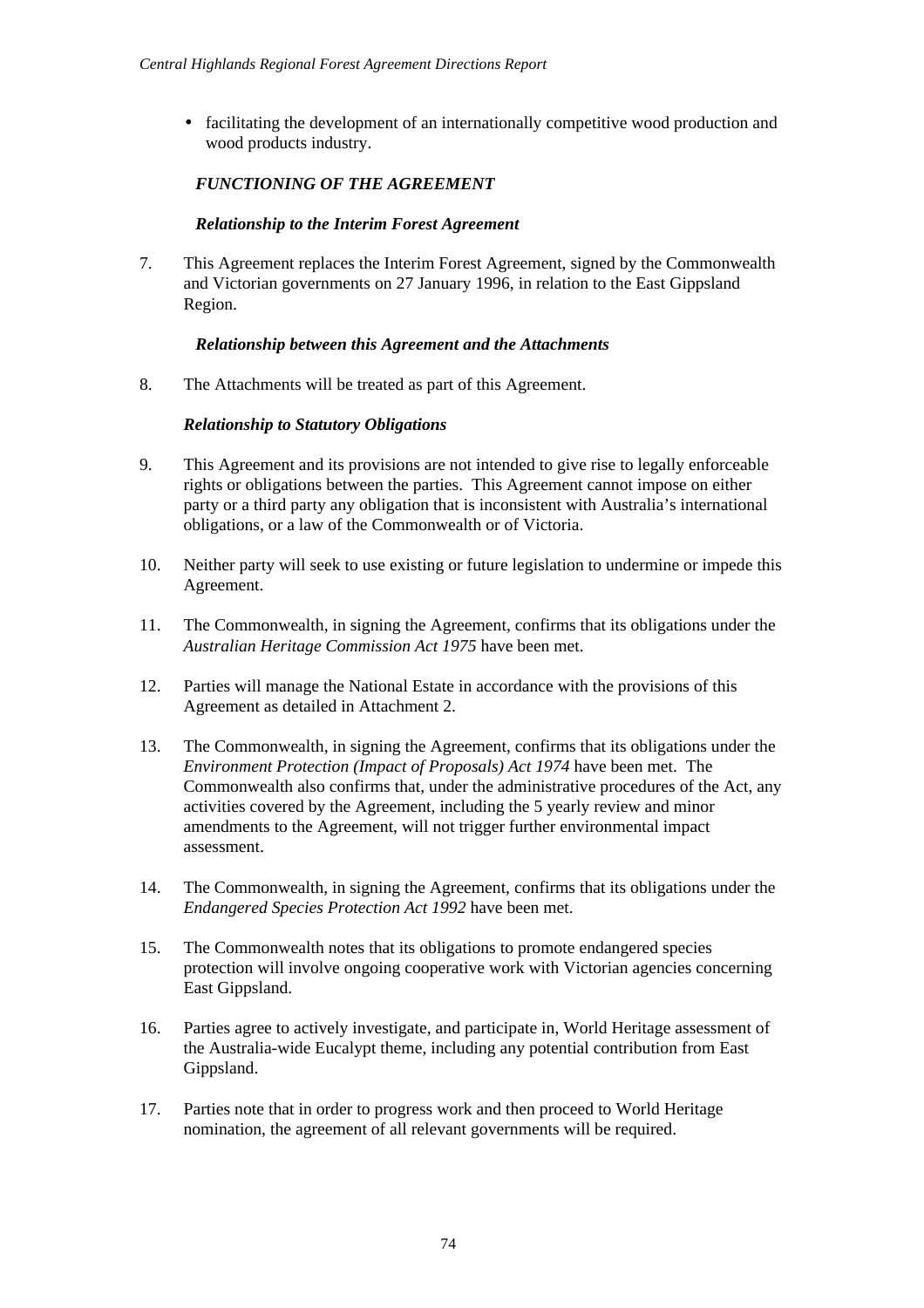- 18. Parties agree that any potential nomination for World Heritage involving areas in East Gippsland could be achieved from within the CAR Reserve System.
- 19. Parties note that current Commonwealth export licence arrangements provide that, after 31 December 1999, exports of hardwood woodchips will only be permitted from areas covered by an RFA.
- 20. The Commonwealth will, subject to the passage of amendments to the relevant regulations under the *Export Controls Act 1982*, ensure that no controls under that Act will apply to the export of hardwood woodchips or unprocessed wood sourced from the East Gippsland region while this Agreement is in place. The Commonwealth will seek passage of the relevant amendments by 30 June 1997. In the interim, licences will be issued to applicants seeking to export hardwood woodchips or unprocessed wood derived from areas within the East Gippsland region. The licences will be valid while this Agreement is in place and will not include an export volume constraint.
- 21. The Commonwealth notes Victoria's intention to separate more clearly its commercial forestry activities within native State forests from the broader policy, strategic planning and regulatory functions associated with the management of those forests. Victoria also confirms its commitment to the ongoing implementation of its plans, codes and prescriptions relevant to the achievement of ESFM.
- 22. The Commonwealth notes Victoria's intention to change the administration arrangements applying to the management of its parks, but that the primary emphasis of management will continue to be the conservation and protection of environmental and heritage values.
- 23. Victoria confirms that the sustainable yield for forests for East Gippsland will continue to be based on areas available for timber harvesting outside the CAR Reserve System.

#### *Changes to the Agreement*

24. This Agreement may only be amended with the consent, in writing, of both parties. Parties agree to work cooperatively to address any differences between them as to the interpretation or implementation of the Agreement. Such differences will be raised in writing by the concerned party. The Agreement will cease to operate only on notification in writing.

#### *Monitoring, Reporting and Consultative Mechanisms*

- 25. This Agreement establishes milestones (Attachment 3) and parties will report annually on their achievement using an appropriate public reporting mechanism.
- 26. Victoria will report on the results of monitoring of sustainability indicators.
- 27. Comprehensive Regional Assessments and the development of this Agreement have provided extensive opportunities for public participation and reporting. Parties recognise that the public reporting activities and on-going opportunities for public participation and consultation associated with existing Victorian and Commonwealth processes and instruments will continue. These processes are listed in Attachment 6.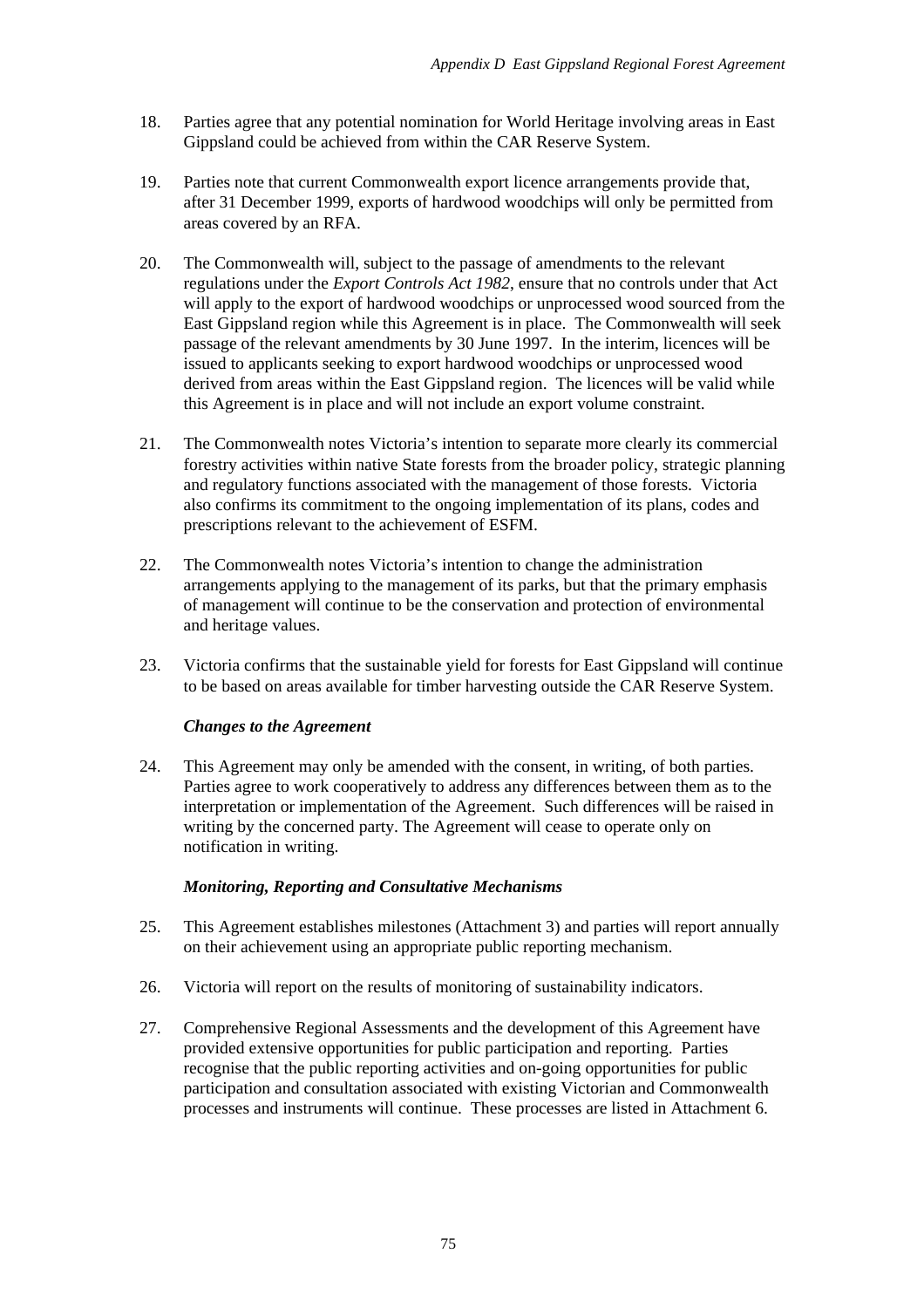- 28. In addition to these activities, Victoria agrees to publish future reports of internal audits of compliance with the Code of Forest Practices for Timber Production. Supporting documents will also be publicly available.
- 29. Victoria will further develop the transparency and accountability of its forest management processes through the implementation of an on-going quality assurance program. The program will be implemented, within three years, utilising expertise external to the forest agency in the Department of Natural Resources and Environment or its equivalent.

## *Five yearly review*

- 30. Every five years, a review of the performance of the Agreement will be undertaken. The purpose of the five yearly review is to provide an assessment of progress of the Agreement against the established milestones, and will include:
	- the extent to which milestones and obligations have been met including management of the National Estate;
	- the results of monitoring of sustainability indicators; and
	- invited public comment on the performance of the Agreement.
- 31. While the review process will not open up the Agreement to re-negotiation, both parties may agree to some minor modifications to incorporate the results of the review.
- 32. The outcomes of the review will be made public. The mechanism for the review will be determined by both parties before the end of the five year period and the review will be completed within three months.

## *ECOLOGICALLY SUSTAINABLE FOREST MANAGEMENT*

- 33. The parties agree that ESFM is an objective which requires a long term commitment to continuous improvement and that the key elements for achieving it are:
	- the establishment of a CAR Reserve System (Attachment 1);
	- the development of internationally competitive forest products industries; and
	- a fully integrated and strategic forest management system capable of responding to new information.
- 34. Victoria undertakes to:
	- complete and publish regional prescriptions for timber production by the end of 1997;
	- complete and publish management plans for all National and State Parks by the end of 1998;
	- continue to manage the other Dedicated Reserves within the CAR Reserve System in accordance with the relevant management recommendations of the Land Conservation Council as varied by this Agreement;
	- manage cultural values, both Aboriginal and non-Aboriginal, in East Gippsland, based on the *Guidelines for the Management of Cultural Heritage Values in Forests, Parks and Reserves in East Gippsland* which will be jointly agreed; and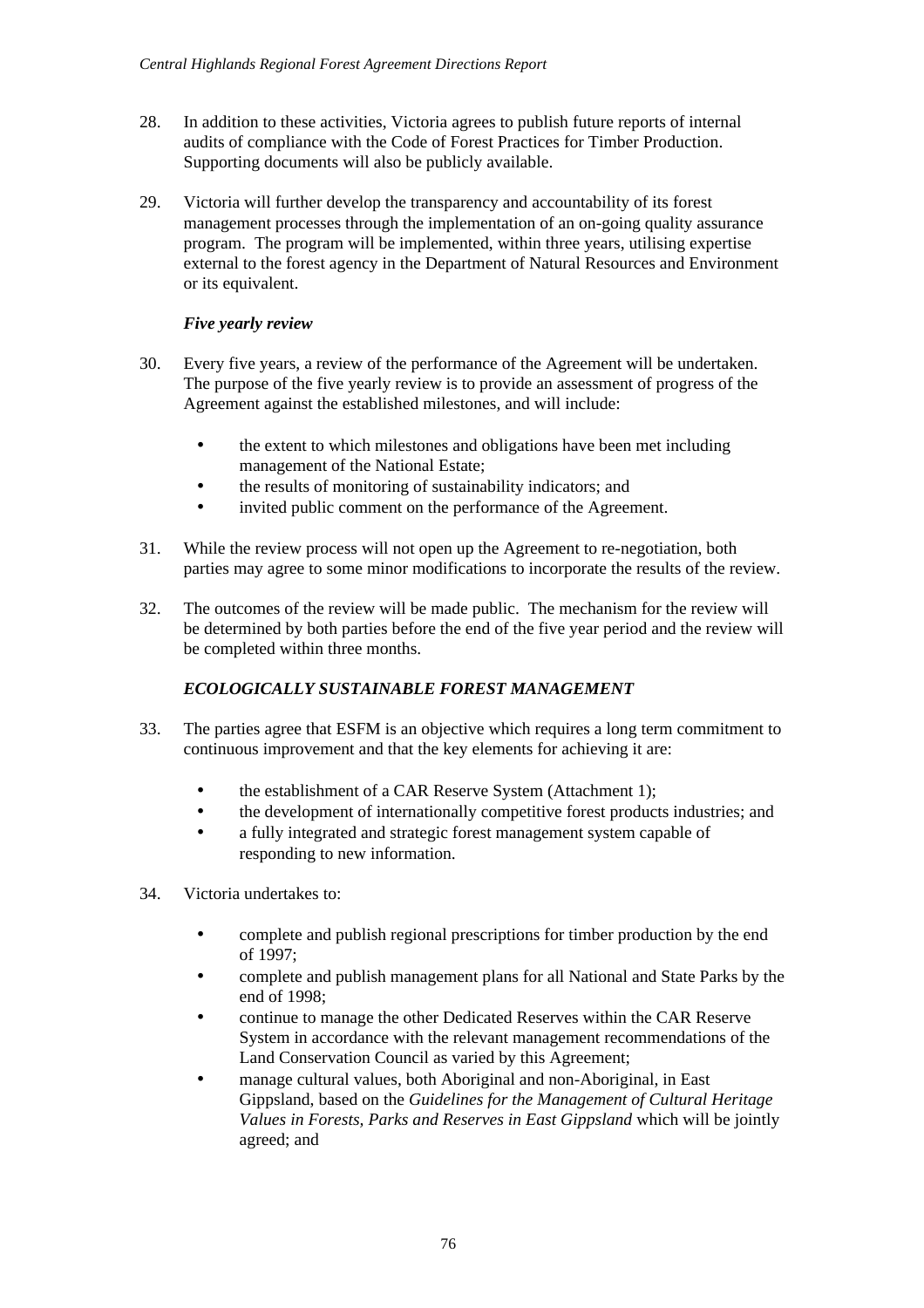implement the Integrated Forest Planning System and the Statewide Forest Resource Inventory in East Gippsland in time for the next review of sustainable yield due in 2001.

#### *Accreditation*

- 35. Parties agree that Victoria's forest management systems (including its legislation, policies, Codes, plans and management practices) provide for continuing improvement in relation to ESFM.
- 36. The Commonwealth accredits Victoria's current forest management system for East Gippsland, as amended by this Agreement. The system includes:
	- the East Gippsland Forest Management Area Plan and the process for its review;
	- the *Flora and Fauna Guarantee Act 1988*;
	- the process for forecasting sawlog sustainable yield in East Gippsland; and
	- the systems and processes established by the Code of Forest Practices for Timber Production and the Code of Practice for Fire Management on Public Land.

#### *Sustainability indicators*

- 37. Parties agree that the current forest management system could be enhanced by further developing appropriate mechanisms to monitor and review the sustainability of forest management practices. To ensure that this occurs, parties agree to establish an appropriate set of sustainability indicators to monitor forest changes. Any indicators established will be consistent with the Montreal Process Criteria and Indicators (Attachment 8) and they will be practical, measurable, cost-effective and capable of being implemented at the regional level.
- 38. Parties will assess the outcomes of the Montreal Process Implementation Group (MIG) process by the end of 1997. After considering the extent to which the MIG process provides, or is likely to provide, relevant indicators, the process to be used in developing indicators for application in East Gippsland will be determined. Any process adopted will provide for appropriate public consultation and determine the frequency of reporting.
- 39. In developing effective indicators, parties agree to take into account the results of the Forest and Wood Products Research and Development Corporation's East Gippsland pilot study to develop effective regional indicators.
- 40. Development of indicators, and collection of results for those indicators which can be readily implemented, will be completed in time to enable assessment at the first five yearly review of this Agreement.

## *Private land*

41. The parties reaffirm their commitments made in the NFPS to the conservation and management of the private forest estate. The parties note that Victoria has, under the *Planning and Environment Act 1987*, native vegetation retention controls to regulate the clearance of native forest on private land.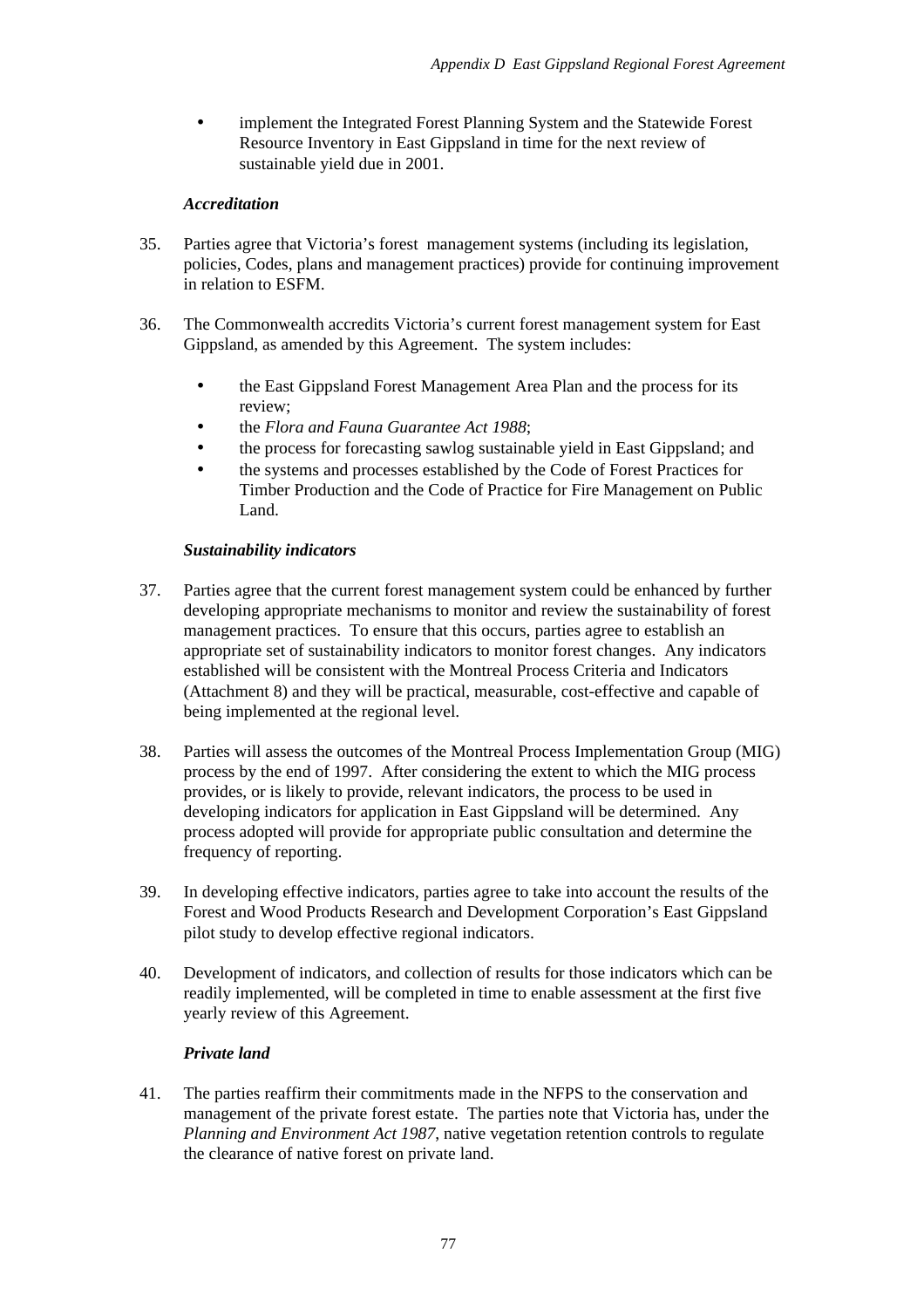42. Victoria will continue to encourage private forest owners to ensure that their management operations are consistent with the Code of Forest Practices for Timber Production, and to have in place adequate mechanisms to protect nature conservation and catchment values.

## *Threatened Fauna and Flora*

- 43. Where threatened species, ecological communities and threatening processes restricted to Victoria are listed under both the *Flora and Fauna Guarantee Act 1988* and the *Endangered Species Protection Act 1992*, any new or revised Action Statements will be jointly prepared to meet the requirements of both acts. Where the Action Statements meet the requirement of the *Endangered Species Protection Act 1992*, the Commonwealth agrees to adopt Action Statements as Recovery Plans under Section 46 of the *Endangered Species Act 1992*.
- 44. National Recovery Plans for items listed under both Acts and extending beyond Victoria will be prepared jointly with Victoria and other relevant governments, and incorporate the agreed Action Statement as the Victorian component of the National Recovery Plan.
- 45. Parties will continue to consult on the priorities for listing threatened species, ecological communities and threatening processes, and the preparation of Action Statements and Recovery Plans, recognising that priorities can change in the light of new information. Currently agreed priorities for the next five years are outlined in Attachment 4.
- 46. Parties agree that within five years pest plant and pest animal control programs will be developed in accordance with the East Gippsland Forest Management Area Plan.

## *THE CAR RESERVE SYSTEM*

l

- 47. Parties agree that the primary function of the CAR Reserve System is to ensure the conservation and protection of environment and heritage values.
- 48. Parties agree that the CAR Reserve System that is identified on Map 1 and described in Attachment 1 satisfies the JANIS Reserve Criteria<sup>1</sup>. Each element of the reserve system will be administered in accordance with Victorian legislation.
- 49. Victoria agrees to implement the tenure and zoning changes described in Attachment 1.
- 50. Parties agree that any changes to that component of the CAR Reserve System in State forest will only occur in accordance with this Agreement, will not lead to a net deterioration in the protection of identified values, and will be publicly available.
- 51. Victoria agrees to produce and publish by June 1997 an amendment to the East Gippsland Forest Management Area Plan that describes the changes to management zones and protection levels to different values brought about by this Agreement. In addition the amendment will:
	- explain the role of the JANIS Reserve Criteria in attaining a CAR Reserve System; and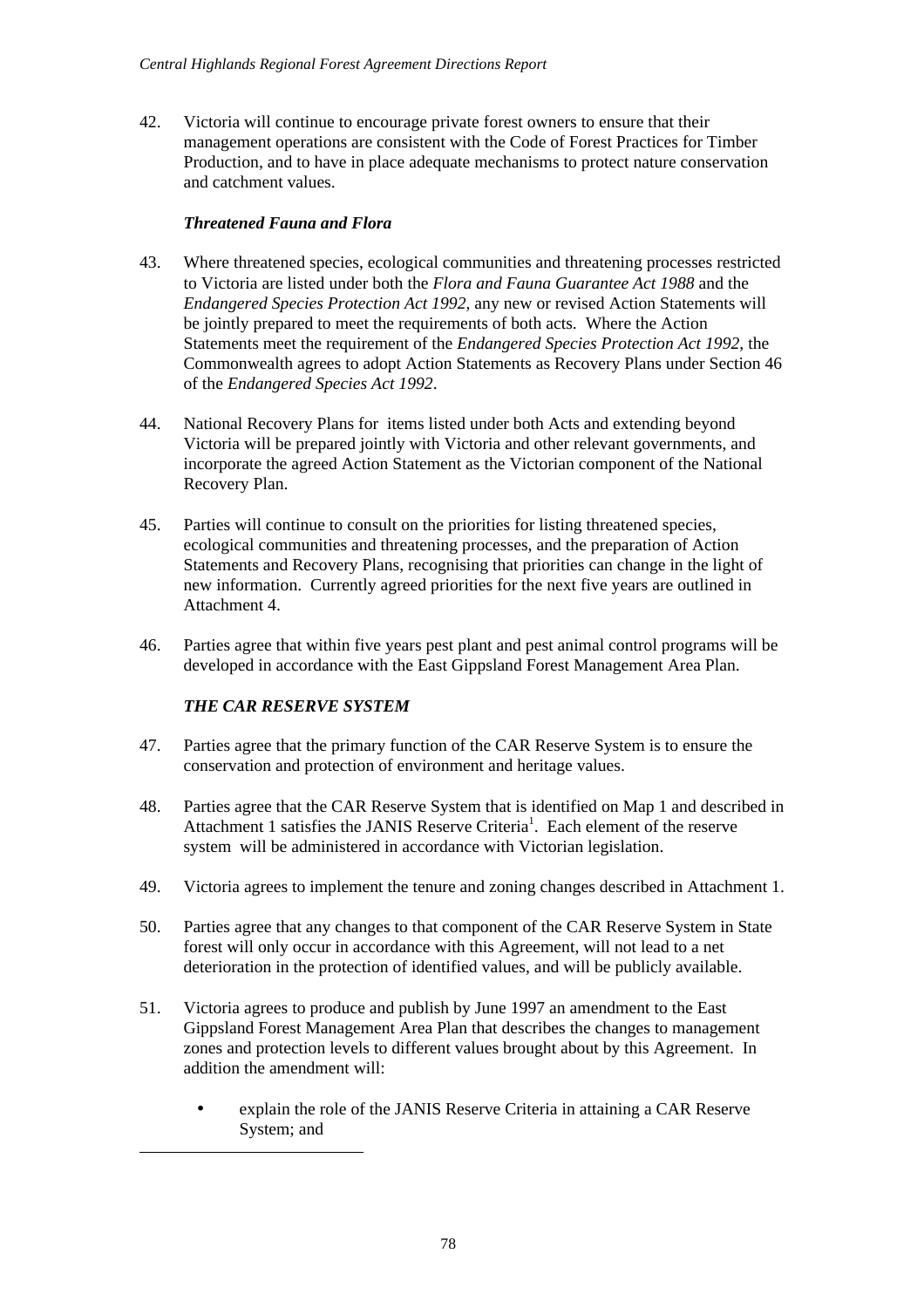- amend the 'Guidelines for Reviewing Management Strategies and Zones' on page 79 of the Forest Management Area Plan as described in Box 1 in Attachment 5.
- 52. Parties recognise that all Victorian rainforest is protected from harvesting through the range of mechanisms described in Attachment 1.

## *INDUSTRY DEVELOPMENT*

- 53. Parties will facilitate industry development through enhanced resource certainty, recognising that a purpose of this Agreement is to provide long-term stability of forests and forest industries. The Commonwealth will facilitate industry development by not preventing enterprises obtaining, using or exporting timber, woodchips or unprocessed wood products sourced from the East Gippsland region. In addition, parties will encourage:
	- introduction of new technology;
	- value adding:
	- utilisation of regrowth timber for sawn products;
	- thinning of regrowth forests; and
	- extraction of residual wood.

## *INDIGENOUS HERITAGE*

- 54. Victoria will, in accordance with the East Gippsland Forest Management Area Plan, formalise a consultation, participation and negotiation mechanism with the relevant Aboriginal groups in East Gippsland to ensure the appropriate management of Aboriginal heritage, including the maintenance of traditional and historic uses and values, in East Gippsland.
- 55. This Agreement is not intended to influence either current or future Native Title claims in any way. Where any government action to implement this Agreement could affect Native Title, that action will be taken in accordance with the *Native Title Act 1993*.

#### *PLANTATIONS*

56. The Commonwealth will seek to remove export controls on unprocessed timber sourced from Victorian plantations before the end of March 1997.

#### *OTHER FOREST USES*

- 57. Parties agree that forest uses other than timber production will be determined in accordance with Victorian legislation with due regard for protection of environmental and heritage values. In some limited circumstances that do not relate to the substance of this Agreement (for example foreign investment approval, export controls for nonforest products and major infrastructure developments) Commonwealth legislative provisions may also apply.
- 58. Parties recognise that under legislative provisions in Victoria, issuing of new exploration licences and subsequent mining is not permitted in National Parks, Wilderness Parks, State Parks and Reference Areas.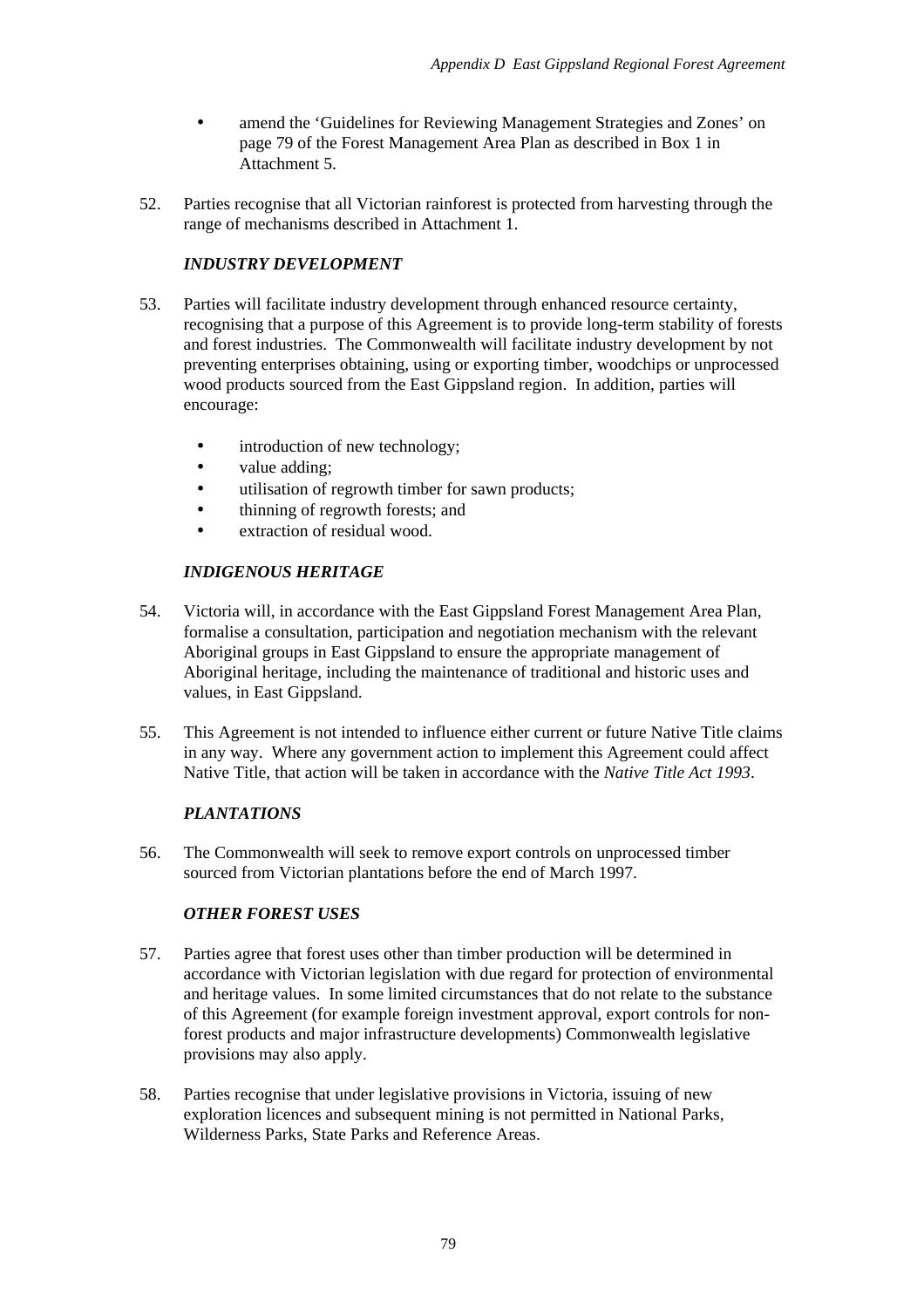- 59. Parties recognise that exploration and mining may be permitted in other parts of the CAR Reserve System where the identified conservation values are not incompatible with exploration and mining. Victoria will ensure proposed mining activities in the CAR Reserve System will be the subject of an individual Environmental Effects Statement as defined by the *Environment Effects Act 1978*. In the case of exploration, the provisions of the *Mineral Resources Development Act 1990* require the application of conditions to protect environmental values, and may in the case of proposed road construction or bulk sampling require an exploration impact statement. Where such exploration activities are proposed in the CAR Reserve System, Victoria will ensure an impact statement is carried out.
- 60. Rehabilitation of any mine site will be in accordance with the provisions of the *Mineral Resources Development Act 1990*, and it will aim to achieve world's best practice.

## *COMPETITION PRINCIPLES*

61. Parties recognise that under the Competition Principles Agreement, Governments aim to achieve more transparency and greater efficiency in Government owned business enterprises. The Commonwealth agrees that the day to day pricing and allocation arrangements for wood from public forests are matters for Victoria. Victoria confirms its commitment to the pricing and allocation principles set out in the National Forest Policy Statement. Victoria confirms that legislation and policies relevant to the allocation and pricing of hardwood logs from State forests will be reviewed as part of the Competition Principles Agreement before the end of 1999. Competitive neutrality principles will be taken into account in any changes following the review.

#### *RESEARCH*

- 62. The results of the Comprehensive Regional Assessments of the forest values of East Gippsland indicated a number of areas requiring further research. Parties have outlined research priorities in Attachment 7.
- 63. Parties agree to consult each other in the development of future research projects that may affect the Agreement and note that the subject areas and priorities may change throughout the duration of the Agreement.
- 64. Parties agree to make publicly available, wherever possible, research reports relevant to this Agreement. In addition, Victoria agrees to publish its rainforest research by December 1997.

#### *FUNDING*

- 65. The parties agree that achieving the objectives of this Agreement will require the commitment of financial resources from both Governments.
- 66. The Commonwealth will consider assistance for the development of sustainability indicators and work on endangered species. Under these circumstances where possible and appropriate, Victoria will administer funds provided by, and on behalf of, the Commonwealth for projects agreed within the context of this Agreement. Where this occurs, Victoria will establish appropriate financial review and monitoring arrangements agreed by the Commonwealth.